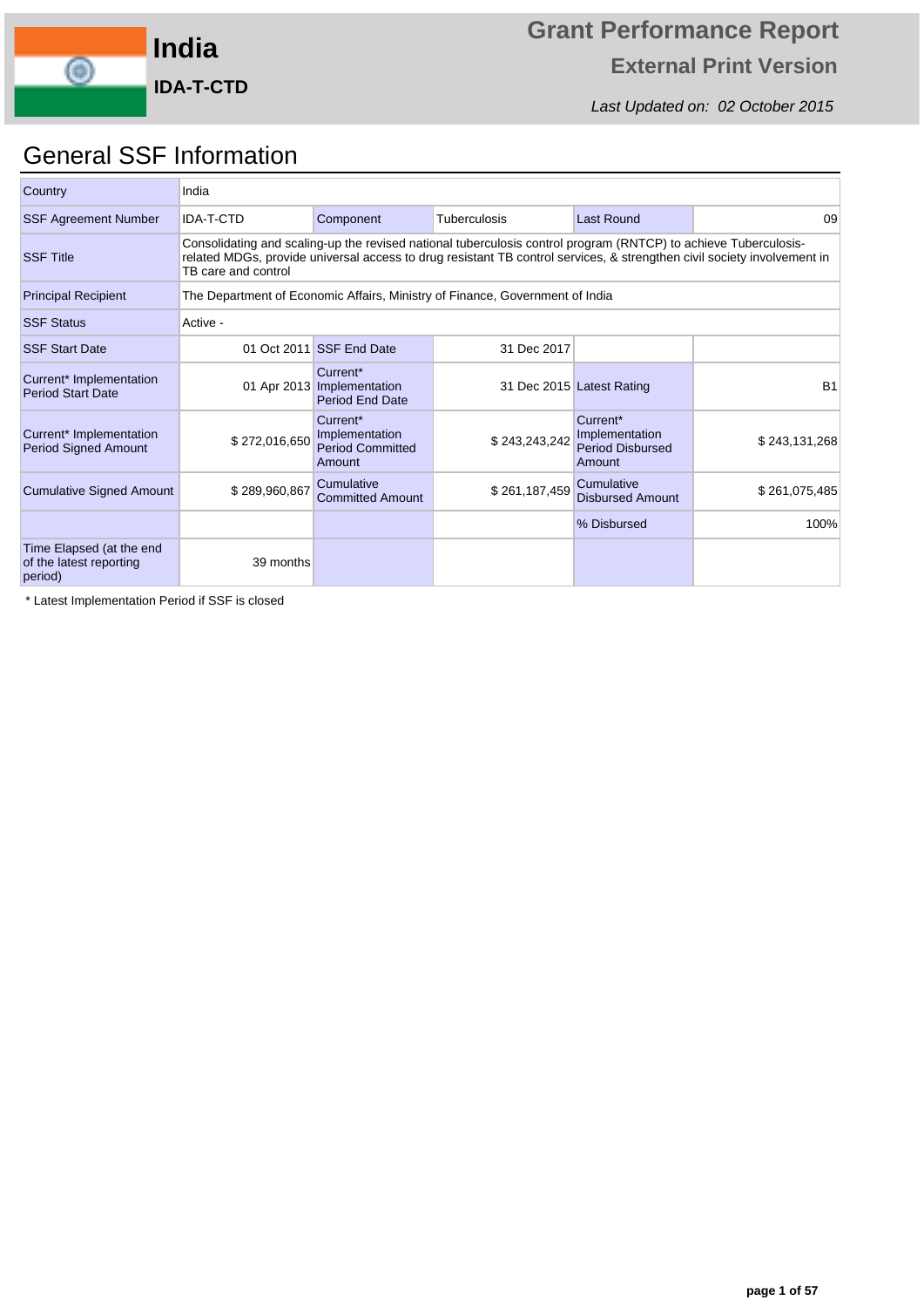Last Updated on: 02 October 2015

### **IDA-T-CTD**

### **New GPR Report - Table of Contents**

#### (For ExternalVersion)

### **1. Program Description and Contextual Information**

- 1.1. Grant Summary Web
- 1.2. Country Latest Statistics

1.3. Comments on Key Discrepancies between Approved Proposal and Grant Agreement

1.4. Conditions Precedent

#### **2. Key Grant Performance Information**

- 2.1. Program Impact and Outcome Indicators
- 2.2. Programmatic Performance
	- 2.2.1. Reporting Periods
	- 2.2.2. Program Objectives, Service Delivery Areas and Indicators
	- 2.2.3. Cumulative Progress To Date
- 2.3. Financial Performance
	- 2.3.1. Grant Financial Key Performance Indicators (KPIs)
	- 2.3.2. Program Budget
	- 2.3.3. Program Expenditures
	- 2.3.4. Graph Cumulative Program Budget, Expenditures and Disbursement to Date
- 2.4. Progress Update and Disbursement Information
- 2.5. Contextual Information
- 2.6. Phase 2 Grant Renewal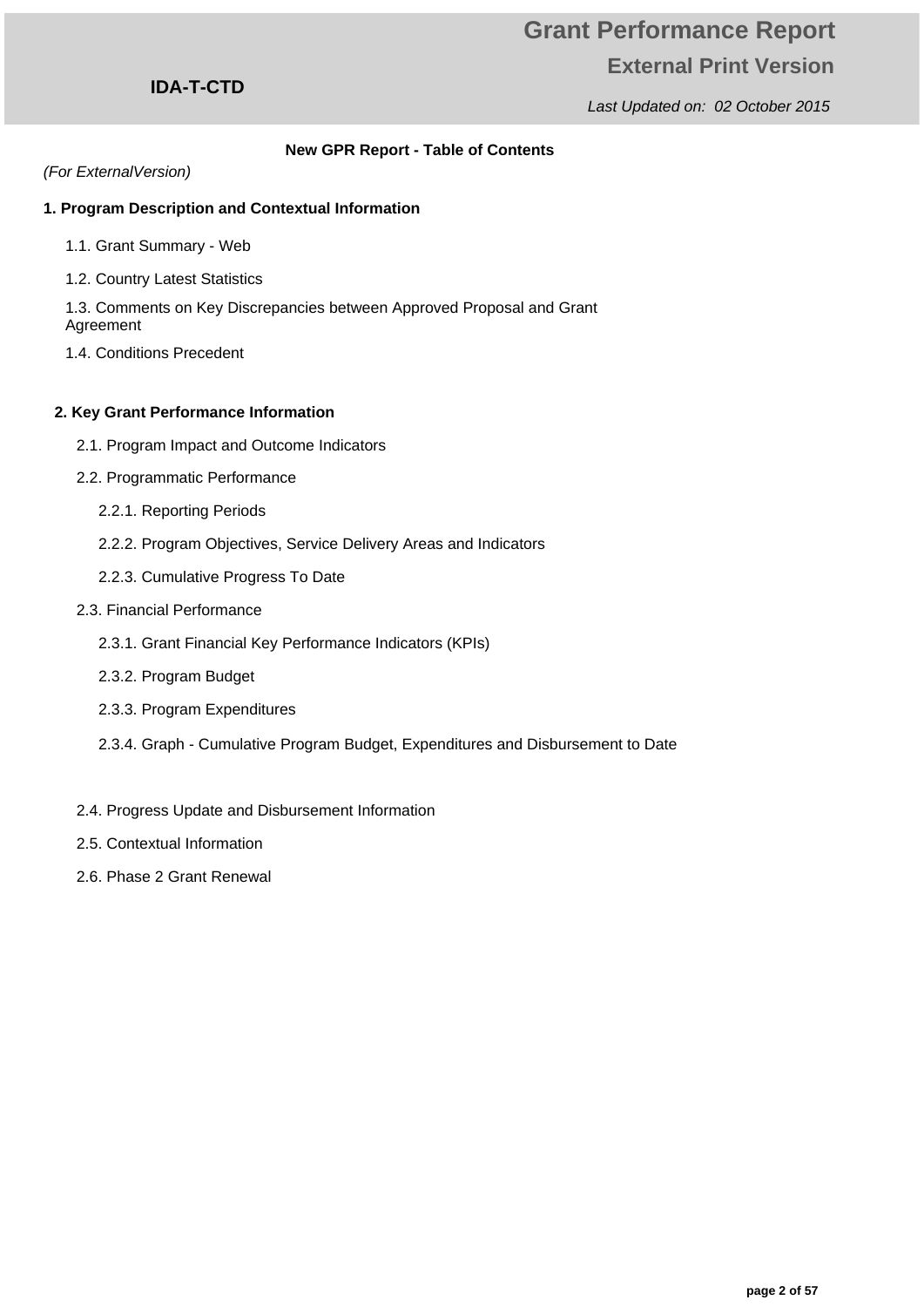Last Updated on: 02 October 2015

### **IDA-T-CTD**

## 1. Program Description and Contextual Information

**1.1. Grant Summary - Web**

| 1.2. Country Latest Statistics                                                       |               |      |                                                            |
|--------------------------------------------------------------------------------------|---------------|------|------------------------------------------------------------|
| <b>Tuberculosis</b>                                                                  | Estimate      | Year | Source                                                     |
| Estimated mortality of TB cases (all forms, excluding HIV) per<br>100 000 population | 24            | 2012 | Global tuberculosis report 2012                            |
| Estimated number of deaths from TB (all forms, excluding HIV)                        | 300,062       | 2012 | Global tuberculosis report 2012                            |
| Estimated number of incident TB cases (all forms)                                    | 2,243,990     | 2012 | Global tuberculosis report 2012                            |
| Estimated prevalence of TB (all forms)                                               | 3,095,751     | 2012 | Global tuberculosis report 2012                            |
| Estimated prevalence of TB (all forms) per 100 000 population                        | 249           | 2012 | Global tuberculosis report 2012                            |
| Estimated TB incidence (all forms) per 100 000 population                            | 181           | 2012 | Global tuberculosis report 2012                            |
| New smear-positive TB cases detected and treated                                     | 1,110,066     | 2014 | Mid-2014 Global Fund Results                               |
| Background and Health Spending                                                       | Estimate      | Year | Source                                                     |
| Population, total                                                                    | 1,236,686,732 | 2012 | The World Bank Group (Data latest 2013)<br>(update: 2012)  |
| Birth rate, crude (per 1,000 people)                                                 | 22            | 2011 | The World Bank Group (Data latest 2013)<br>(update: 2011)  |
| Death rate, crude (per 1,000 people)                                                 | 8             | 2011 | The World Bank Group (Data latest 2013)<br>(update: 2011)  |
| External resources for health (% of total expenditure on health)                     | 1             | 2011 | The World Bank Group (Data latest 2013)<br>(update: 2011)  |
| Health expenditure per capita (current US\$)                                         | 59            | 2011 | The World Bank Group (Data latest 2013)<br>(update: 2011)  |
| Health expenditure, private (% of GDP)                                               | 3             | 2011 | The World Bank Group (Data latest 2013)<br>(update: 2011)  |
| Health expenditure, public (% of GDP)                                                | 1             | 2011 | The World Bank Group (Data latest 2013)<br>(update: 2011)  |
| Health expenditure, public (% of government expenditure)                             | 8             | 2011 | The World Bank Group (Data latest 2013)<br>(update: 2011)  |
| Health expenditure, public (% of total health expenditure)                           | 31            | 2011 | The World Bank Group (Data latest 2013)<br>(update: 2011)  |
| Health expenditure, total (% of GDP)                                                 | 4             | 2011 | The World Bank Group (Data latest 2013)<br>(update: 2011)  |
| Life expectancy at birth, total (years)                                              | 65            | 2011 | The World Bank Group (Data latest 2013)<br>(update: $2011$ |
| Nurses and midwives (per 1,000 people)                                               | 1             | 2010 | The World Bank Group (Data latest 2013)<br>(update: $2010$ |
| Physicians (per 1,000 people)                                                        | 1             | 2010 | The World Bank Group (Data latest 2013)<br>(update: 2010)  |
| Community health workers (per 1,000 people)                                          |               | 2005 | The World Bank Group (Data latest 2013)<br>(update: 2005)  |
| Hospital beds (per 1,000 people)                                                     | 1             | 2005 | The World Bank Group (Data latest 2013)<br>(update: 2005)  |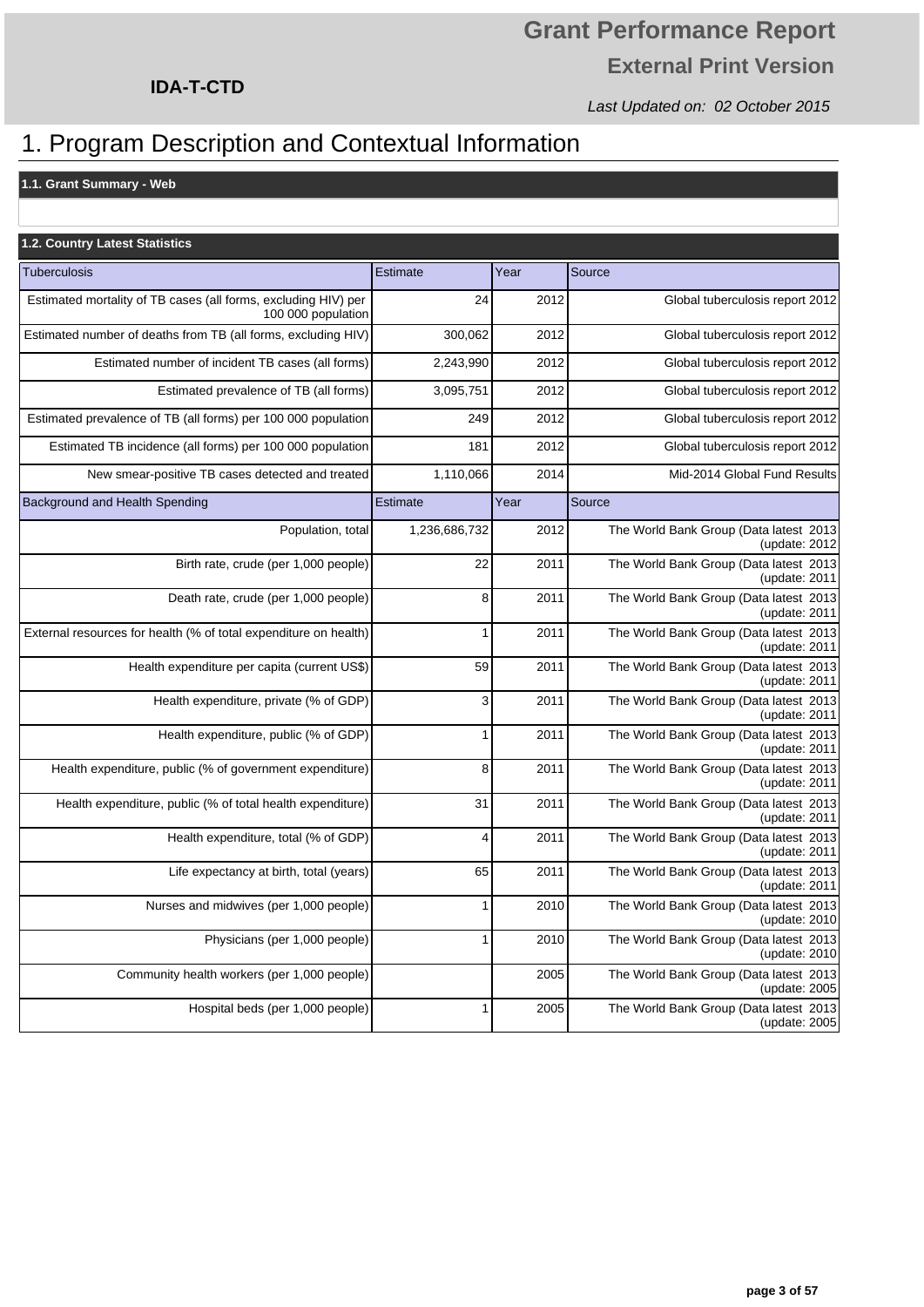## **Grant Performance Report External Print Version**

Last Updated on: 02 October 2015

#### **1.3. Comments on Key Discrepancies between Approved Proposal and Grant**

|         | <b>1.5. Conditions Precedent</b> |                                                                                                                                                                                                                                                                                                                                                                                                                                                                                                                                                                                                                                                                                                                                                                                                                                                                                                                                                                                                                                                                        |                                   |                  |                                |                                 |                                                                                                                                                                                                                                                                                                                                                                                                                                                                                                                                                                                                                                                                                                                                                                                                                                                                                                                                                                                                                                                                                                                                                                                                          |
|---------|----------------------------------|------------------------------------------------------------------------------------------------------------------------------------------------------------------------------------------------------------------------------------------------------------------------------------------------------------------------------------------------------------------------------------------------------------------------------------------------------------------------------------------------------------------------------------------------------------------------------------------------------------------------------------------------------------------------------------------------------------------------------------------------------------------------------------------------------------------------------------------------------------------------------------------------------------------------------------------------------------------------------------------------------------------------------------------------------------------------|-----------------------------------|------------------|--------------------------------|---------------------------------|----------------------------------------------------------------------------------------------------------------------------------------------------------------------------------------------------------------------------------------------------------------------------------------------------------------------------------------------------------------------------------------------------------------------------------------------------------------------------------------------------------------------------------------------------------------------------------------------------------------------------------------------------------------------------------------------------------------------------------------------------------------------------------------------------------------------------------------------------------------------------------------------------------------------------------------------------------------------------------------------------------------------------------------------------------------------------------------------------------------------------------------------------------------------------------------------------------|
| CP<br># | <b>CP Type</b>                   | <b>Condition Precedent</b>                                                                                                                                                                                                                                                                                                                                                                                                                                                                                                                                                                                                                                                                                                                                                                                                                                                                                                                                                                                                                                             | <b>Functional Tied To</b><br>Area |                  | <b>Terminal</b><br><b>Date</b> | <b>Is curr</b><br>ently<br>met? | <b>Comments</b>                                                                                                                                                                                                                                                                                                                                                                                                                                                                                                                                                                                                                                                                                                                                                                                                                                                                                                                                                                                                                                                                                                                                                                                          |
|         | Condition<br>Precedent           | The first disbursement of Grant funds by<br>the Global Fund to the Principal Recipient<br>is subject to the delivery by the Principal<br>Recipient to the Global Fund, in form and<br>substance satisfactory to the Global<br>Fund, of the following:<br>a, evidence that the addendum to the<br>National Monitoring and Evaluating Plan<br>(the "Updated M&E Plan") has been<br>completed which incorporates the<br>following:<br>(1) aspects of M&E relating to DOTS Plus<br>mentioned in the DOTS Plus guidelines<br>and work plan:<br>(2) detailed guidelines and formats for<br>data collection, analysis and reporting for<br>MDR-TB; and<br>(3) aspects of M&E related to advocacy,<br>communication and social mobilization<br>(ACSM).<br>b. a revised budget for the current<br>Implementation Period if the<br>amendments incorporated into the<br>Updated M&E Plan necessitate<br>amendments to the budget that was<br>approved by the Global Fund with effect<br>from the start of the current<br>Implementation Period (as amended from<br>time to time). | M&E                               | Disbursem<br>ent | 30.Dec.12                      | Met                             | The PR submitted its updated M&E<br>plan ["Supervision and Monitoring<br>Strategy in RNTCP - March 2012"] via<br>email dated November 1, 2012. The<br>updated M&E plan has not been<br>reviewed by LFA, however, the aspects<br>mentioned in the CP are provided in<br>the M&E plan except detailed<br>quidelines and formats for data<br>collection, analysis and reporting for<br>MDR-TB, which are contained in the<br>seperate document ["Guidelines for<br>PMDT in India-May 2012"] also sent to<br>Global Fund through the same email.<br>It was explained by the PR that no<br>budgetary changes would be required<br>as a result of the above amendments<br>in the M&E plan.<br>Update as of 25 March 2013: The CT<br>is able to conditionally approve the<br>PR's M&E plan, subject to<br>observations shared with the PR in a<br>new management letter, attached.<br>It was explained by the PR that no<br>budgetary changes would be required<br>as a result of the above amendments<br>in the M&E plan.<br>However, written approval of Updated<br>M&E Plan is yet to be received from<br>Global Fund as required by the CP.<br>hence this CP has been considered as<br>'unmet-In Progress'. |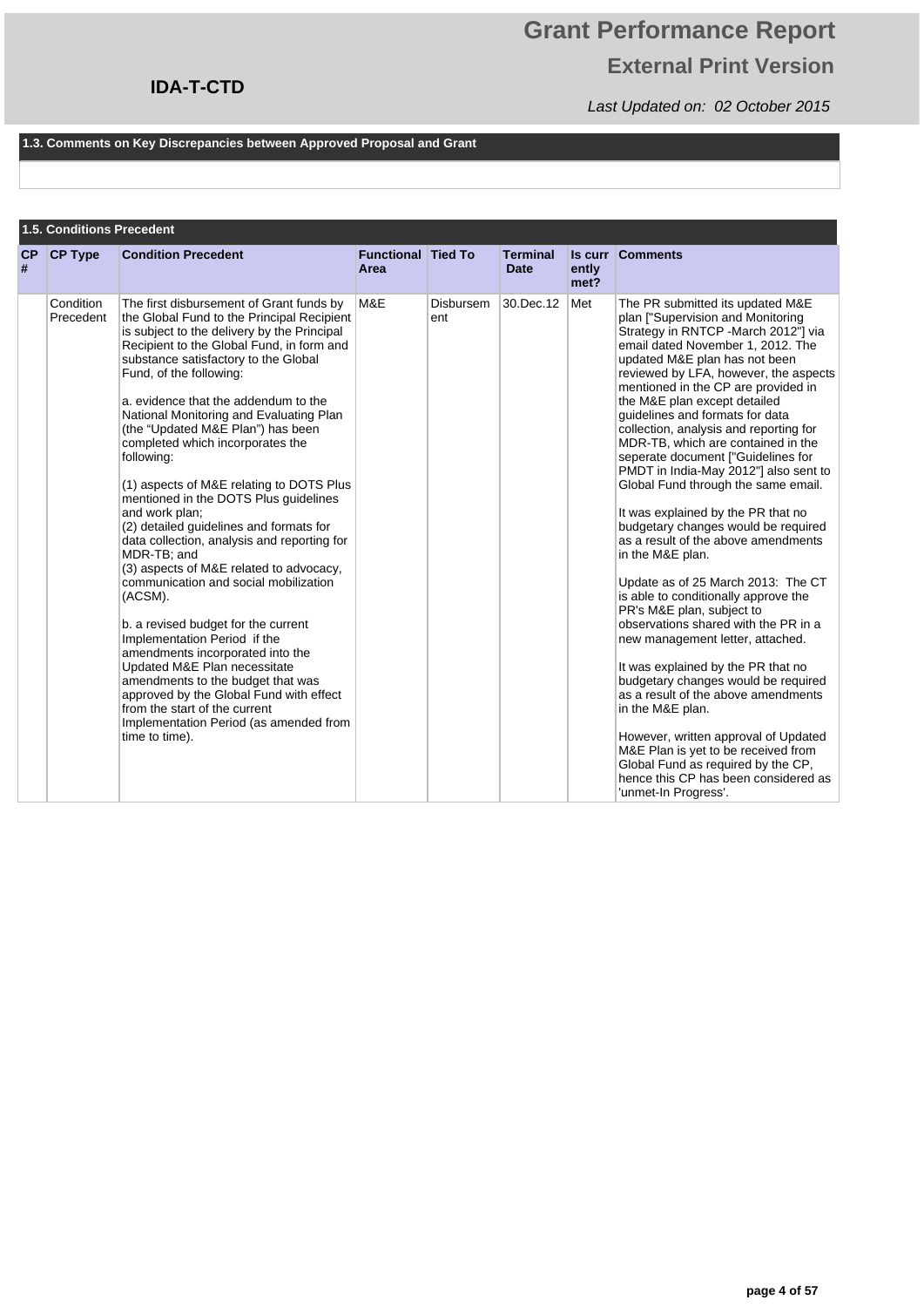## **IDA-T-CTD**

| # | $CP$ CP Type           | <b>Condition Precedent</b>                                                                                                                                                                                                                                                                                                                                                                                                                                                                                                                                                                                                                                                                                                                                                                                                                                                                                                                                                                                                                                                                                                                                                                                                                                                                                                                                                                                                                                                                                                                                                                                                                                                                                                                                                                                                                                                                                                                                                                                                                                                                                                                                                                                                                             | <b>Functional Tied To</b><br>Area |                  | Terminal<br>Date | ently<br>met? | <b>Is curr Comments</b>                                                                                                                                                                                                                                                                                                                                                                                                                                                                                                                                                                                                                                                                                                                                                                                                                                                                                                                                                                                                                                                                                                                                                                                                                                                                                                                                                                                                                           |
|---|------------------------|--------------------------------------------------------------------------------------------------------------------------------------------------------------------------------------------------------------------------------------------------------------------------------------------------------------------------------------------------------------------------------------------------------------------------------------------------------------------------------------------------------------------------------------------------------------------------------------------------------------------------------------------------------------------------------------------------------------------------------------------------------------------------------------------------------------------------------------------------------------------------------------------------------------------------------------------------------------------------------------------------------------------------------------------------------------------------------------------------------------------------------------------------------------------------------------------------------------------------------------------------------------------------------------------------------------------------------------------------------------------------------------------------------------------------------------------------------------------------------------------------------------------------------------------------------------------------------------------------------------------------------------------------------------------------------------------------------------------------------------------------------------------------------------------------------------------------------------------------------------------------------------------------------------------------------------------------------------------------------------------------------------------------------------------------------------------------------------------------------------------------------------------------------------------------------------------------------------------------------------------------------|-----------------------------------|------------------|------------------|---------------|---------------------------------------------------------------------------------------------------------------------------------------------------------------------------------------------------------------------------------------------------------------------------------------------------------------------------------------------------------------------------------------------------------------------------------------------------------------------------------------------------------------------------------------------------------------------------------------------------------------------------------------------------------------------------------------------------------------------------------------------------------------------------------------------------------------------------------------------------------------------------------------------------------------------------------------------------------------------------------------------------------------------------------------------------------------------------------------------------------------------------------------------------------------------------------------------------------------------------------------------------------------------------------------------------------------------------------------------------------------------------------------------------------------------------------------------------|
|   | Condition<br>Precedent | The disbursement by the Global Fund to<br>the Principal Recipient or use by the<br>Principal Recipient of Grant funds to<br>finance activities of Sub-recipients is<br>subject to the following conditions:<br>a. the delivery by the Principal Recipient<br>to the Global Fund of a Sub-recipient<br>Management Plan, in form and<br>substance satisfactory to the Global<br>Fund, which shall include, without<br>limitation, the following elements:<br>i. procedures for the negotiation of Sub-<br>recipient agreements as described in<br>Article 14b of the Standard Terms and<br>Conditions of this Agreement, including,<br>without limitation, a detailed procedure<br>for the programmatic and financial<br>reporting of Sub-recipients, including the<br>proper accounting of use of disbursed<br>funds;<br>ii. identification of gaps and/or<br>weaknesses in Sub-recipients' capacity<br>and the description of relevant measures<br>to be taken to address these gaps and/or<br>weaknesses;<br>iii. a plan for the on-going monitoring and<br>supervision of Sub-recipients'<br>performance and for capacity-building<br>activities for Sub-recipients;<br>iv. procedures for the Principal<br>Recipient's programmatic and financial<br>oversight of Sub-recipients, including,<br>without limitation, procedures governing<br>the frequency of reporting by Sub-<br>recipients and quality controls to ensure<br>integrity of financial and programmatic<br>data:<br>v. procedures for the development and<br>implementation of an efficient and<br>transparent disbursement system for<br>Sub-recipients based on the agreed upon<br>budget and work plan;<br>vi. procedures for internal control,<br>ensuring that adequate mechanisms are<br>in place at the Principal Recipient and<br>Sub-recipient levels for proper<br>segregation of duties with respect to<br>disbursement and oversight of Sub-<br>recipients and their staff; and<br>vii. procedures for oversight of Sub-<br>recipient inventory management of<br>assets and Health Products (as defined<br>in Article 19 of the Standard Terms and<br>Conditions of this Agreement) procured<br>with grant funds;<br>b. simultaneously with the submission of<br>each se | Others                            | Disbursem<br>ent |                  | Met           | Global fund via email dated November<br>1, 2012. The SR management plan has<br>not been reviewed by LFA, however<br>the aspects mentioned in the CP are<br>provided in the SR Management Plan.<br>The Country Team will review the plan<br>following consultations with the LFA.<br>b. According to this CP, PR is required<br>to submit a progress report on the<br>implementation of SR Management<br>Plan. This has not been done. The CT<br>has recommended to withhold funds<br>related to this CP.<br>c. FIND-related costs were assessed<br>independently by the LFA and,<br>following adjustments, found to be<br>reasonable by the CT in the amount<br>indicated in this ddmf.<br>Update as of 25 March 2013: The PR<br>submitted a new SR management plan<br>with its latest PU//DR, currently under<br>LFA review. During the latest reporting<br>period the PR conducted: a) review<br>meeting with IMA; b) biannual meeting<br>with STOs in June 2012; c) biannual<br>review meeting with CBCI; d) review of<br>Bihar & UP State programs; and e)<br>annual lab review meeting. CTD<br>conducted a coordination meeting with<br>its co-PRs and SRs in May 2012.<br>CTD's team also traveled to Haryana<br>and Uttarakhad for program monitoring<br>and a separate audit was comleted for<br>all the civil society SRs in September<br>2012 . Minutes and reports for all<br>meetings were attached to the PR's<br>latest submission. |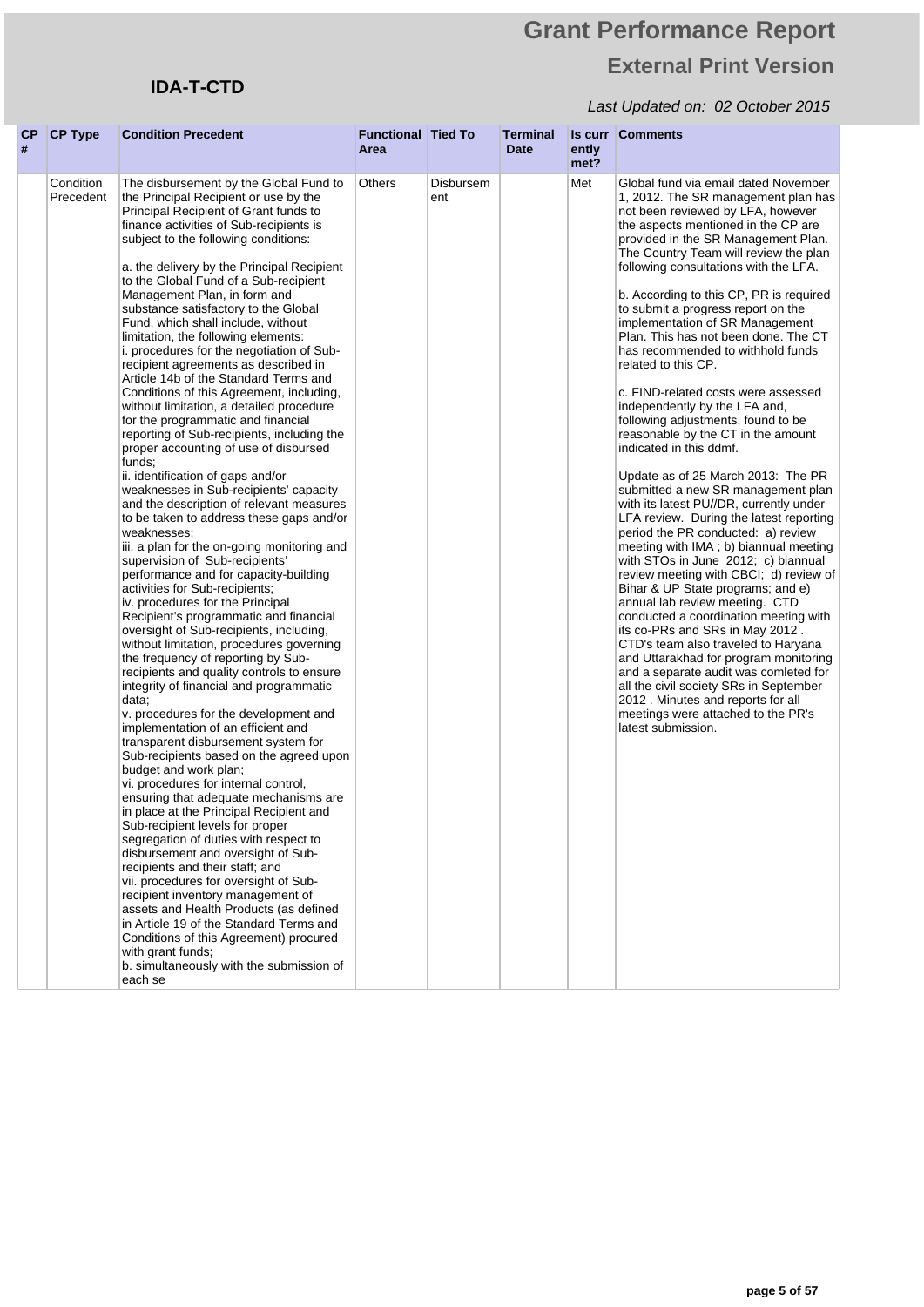## **IDA-T-CTD**

| CР<br># | <b>CP Type</b>         | <b>Condition Precedent</b>                                                                                                                                                                                                                                                                                                                                                                                                                                                                                                                                                                                                                                                                                                                                                                                                                                                                                                                                                                                                                                                                                                                                                                                                                                                                     | <b>Functional Tied To</b><br>Area |                  | <b>Terminal</b><br><b>Date</b> | ently<br>met? | <b>Is curr Comments</b>                                                                                                                                                                                                                                                                                                                                                                                                                                                                                                                                                                                                                                                                                                                                                                                                                                                                                                                                                                                                                                                     |
|---------|------------------------|------------------------------------------------------------------------------------------------------------------------------------------------------------------------------------------------------------------------------------------------------------------------------------------------------------------------------------------------------------------------------------------------------------------------------------------------------------------------------------------------------------------------------------------------------------------------------------------------------------------------------------------------------------------------------------------------------------------------------------------------------------------------------------------------------------------------------------------------------------------------------------------------------------------------------------------------------------------------------------------------------------------------------------------------------------------------------------------------------------------------------------------------------------------------------------------------------------------------------------------------------------------------------------------------|-----------------------------------|------------------|--------------------------------|---------------|-----------------------------------------------------------------------------------------------------------------------------------------------------------------------------------------------------------------------------------------------------------------------------------------------------------------------------------------------------------------------------------------------------------------------------------------------------------------------------------------------------------------------------------------------------------------------------------------------------------------------------------------------------------------------------------------------------------------------------------------------------------------------------------------------------------------------------------------------------------------------------------------------------------------------------------------------------------------------------------------------------------------------------------------------------------------------------|
|         | Condition<br>Precedent | The disbursement by the Global Fund to<br>the Principal Recipient or use by the<br>Principal Recipient of Grant funds to<br>finance the procurement of Health<br>Products (as defined in Article 19 of the<br>Standard Terms and Conditions of this<br>Agreement), including without limitation<br>first- and second-line anti-tuberculosis<br>drugs, is subject to the delivery by the<br>Principal Recipient to the Global Fund, in<br>form and substance satisfactory to the<br>Global Fund, of a revised plan for the<br>procurement, use and supply<br>management of the Health Products for<br>the Program (PSM) as described in<br>subsection (b) of Article 19 of the<br>Standard Terms and Conditions of this<br>Agreement that addresses the issues<br>raised by the Global Fund during<br>negotiations of this consolidated Grant<br>including detailed and verifiable costing<br>assumptions for all health products and<br>other associated PSM costs.                                                                                                                                                                                                                                                                                                                            | Procureme<br>nt                   | Disbursem<br>ent |                                | Met           | A revised PSM plan has yet to be<br>submitted by the PR to the Global<br>Fund. The CT is not recommending to<br>disburse any funds to the PR without<br>receiving the PSM Plan.<br>Update as of 25 March 2013: The CT<br>seeks additional clarifications on the<br>PR's recently submitted revised PSM<br>plan, pending which the approval may<br>be granted. Detailed comments found<br>in the attached management letter.<br>Update as of 11.11.2013: The Global<br>Fund approved CTD's revised PSM<br>plan on 21 October 2013                                                                                                                                                                                                                                                                                                                                                                                                                                                                                                                                            |
|         | Condition<br>Precedent | In addition to the condition described in<br>paragraph 3 above, the disbursement by<br>the Global Fund to the Principal Recipient<br>or use by the Principal Recipient of Grant<br>funds to finance the procurement of<br>second-line anti-tuberculosis drugs, is<br>subject to the delivery by the Principal<br>Recipient to the Global Fund, in form and<br>substance satisfactory to the Global<br>Fund, of the following:<br>a. a current detailed multi-drug resistant<br>tuberculosis ("MDR-TB") expansion plan<br>(including the number of MDR-TB<br>patients to be treated and the list and<br>quantifications of the medicines to be<br>procured for the MDR-TB program<br>reflecting the Principal Recipient's<br>finalized forecast for the grant<br>implementation period covered by the<br>Grant Agreement) and the national<br>guidelines for programmatic management<br>of MDR-TB, both of which have been<br>developed in collaboration with a<br>technical partner acceptable to the Global<br>Fund; and<br>b. for each disbursement request that<br>includes funds for the procurement of<br>MDR-TB medicines, a pro forma invoice<br>issued by the designated Procurement<br>Agent of the Global Drug Facility, as<br>delegated by the Green Light Committee<br>Initiative. | Procureme<br>nt                   | Disbursem<br>ent |                                | Met           | a. The PR submitted the MDR TB<br>expansion plan [PMDT Scale up plan]<br>and the national guidelines for<br>programmatic management of MDR-<br>TB [Guidelines for PMDT in India-May<br>2012] to Global Fund via email dated<br>November 1, 2012. The Country Team<br>will review the plan. Please expect our<br>comments on this plan in the nearest<br>future.<br>b. Pro forma invoices for second line<br>TB Drugs have yet to be received by<br>the Global Fund for the curent<br>estimated forecast.<br>Update as of 25 March 2013, a total<br>pro-forma invoices of 17, 464,620.33<br>has been sumitted by IDA to the Global<br>Fund for the procurement MDR and<br>XDR TB drugs.<br>Both the expansion plan with<br>assumptions for quantification<br>(reflecting the Principal Recipient's<br>finalized forecast (for Intensive Phase<br>(MDT-TB) and full course for XDR-TB)<br>together with National Guidelines for<br>PMDT have been received and<br>considered acceptable based on its<br>development in collaboration with<br>WHO and other relevant partners. |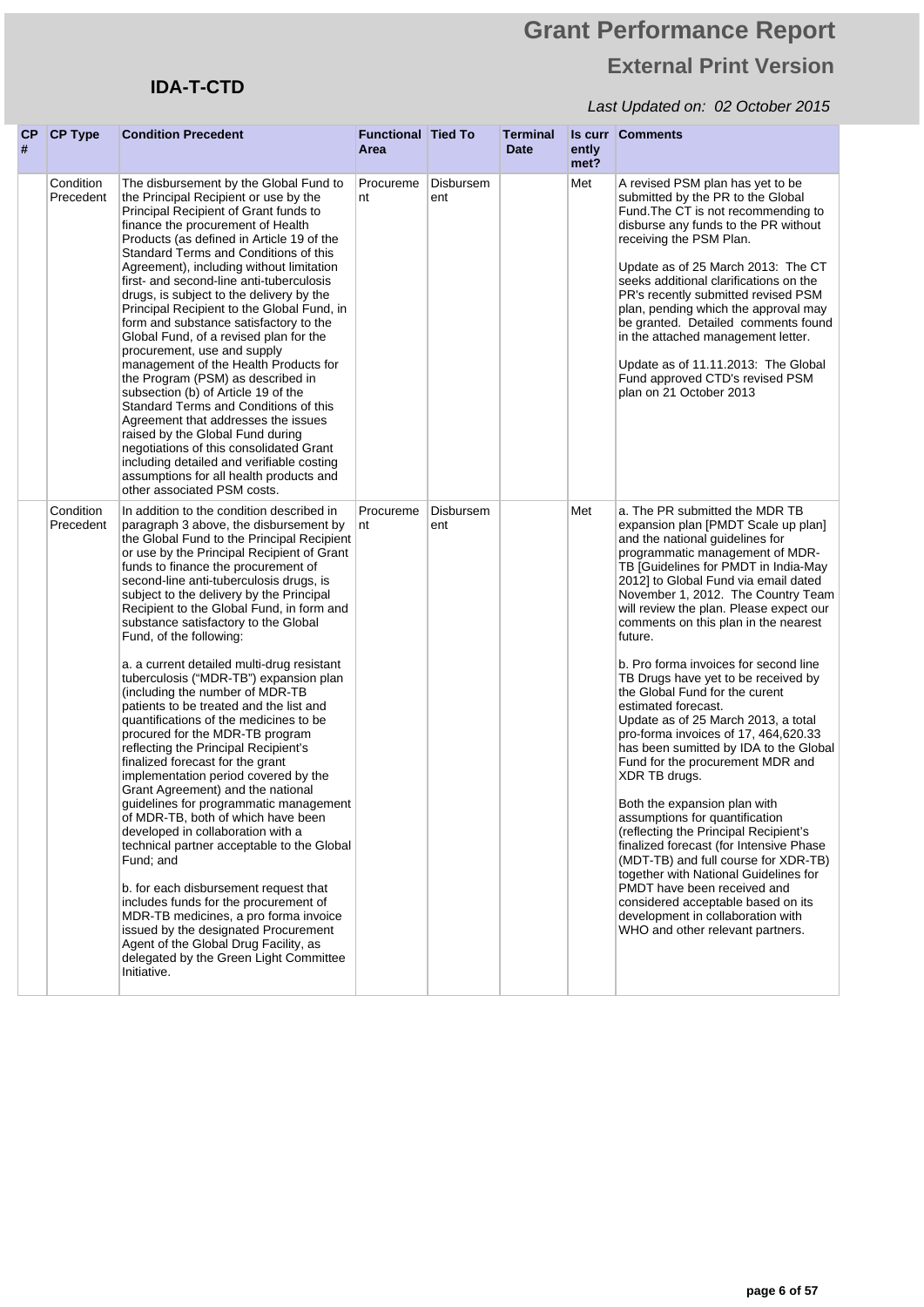## **IDA-T-CTD**

| СP<br># | <b>CP Type</b>         | <b>Condition Precedent</b>                                                                                                                                                                                                                                                                                                                                                                                                                                                                                                                                                                                                                                                                                                                                                                                                                                                                                                                                                                                                                                                                                                                                                     | <b>Functional Tied To</b><br>Area |                  | <b>Terminal</b><br>Date | ently<br>met? | <b>Is curr Comments</b>                                                                                                                                                                                                                                                                                                                                                                                                                                                                                                                                                                                                                                                                                                                                                                                                                                                                                                                                                                                                                                                                                                                 |
|---------|------------------------|--------------------------------------------------------------------------------------------------------------------------------------------------------------------------------------------------------------------------------------------------------------------------------------------------------------------------------------------------------------------------------------------------------------------------------------------------------------------------------------------------------------------------------------------------------------------------------------------------------------------------------------------------------------------------------------------------------------------------------------------------------------------------------------------------------------------------------------------------------------------------------------------------------------------------------------------------------------------------------------------------------------------------------------------------------------------------------------------------------------------------------------------------------------------------------|-----------------------------------|------------------|-------------------------|---------------|-----------------------------------------------------------------------------------------------------------------------------------------------------------------------------------------------------------------------------------------------------------------------------------------------------------------------------------------------------------------------------------------------------------------------------------------------------------------------------------------------------------------------------------------------------------------------------------------------------------------------------------------------------------------------------------------------------------------------------------------------------------------------------------------------------------------------------------------------------------------------------------------------------------------------------------------------------------------------------------------------------------------------------------------------------------------------------------------------------------------------------------------|
|         | Condition<br>Precedent | The disbursement by the Global Fund to<br>the Principal Recipient or use by the<br>Principal Recipient of Grant funds to<br>finance training activities for the current<br>Implementation Period is subject to the<br>satisfaction to the following conditions:<br>the delivery by the Principal<br>a.<br>Recipient to the Global Fund of a costed<br>training plan relating to training activities<br>to be conducted for the current<br>Implementation Period (the "Detailed<br>Training Plan and Budget"). This plan<br>shall demonstrate that no duplication of<br>training activities will occur, that these<br>activities are linked to the Program's<br>objectives and that cash transactions<br>related to cost of logistics and per diem<br>are limited whenever possible; and<br>the written approval by the Global<br>b.<br>Fund of the Detailed Training Plan and<br>Budget. In line with the Global Fund's<br>"Guidelines for Budgeting in Global Fund<br>Grants (Module 7, Point 119)," approval<br>of this plan shall supersede any<br>requirement for submission of semi-<br>annual or annual training plans by the<br>Principal Recipient to the Global Fund. | Others                            | Disbursem<br>ent |                         | Met           | The PR's training plan for the 2012-13<br>fiscal year submitted by the PR on 26<br>September 2012 and reviewed by the<br>LFA in a report submitted 10 January<br>2013.<br>For now it can be observed that the PR<br>reports training expenses based on the<br>expenditure details and supporting<br>documents provided by training<br>institutes. However, list of participants<br>were not made available in case of all<br>trainings reported in PR<br>expenditure. The PR should request the<br>training institutes to submit participant<br>lists, along with the SOE and other<br>supporting documents for record<br>keeping purposes.<br>Update as of November 2014: The<br>Global Fund is not supporting training<br>conducted directly by RNTCP staff.<br>CTD submitted its relevant training<br>plans covering SRs, FIND, IMA and<br>CBCI on 23 October 2013. The<br>Country Team reviewed those plans<br>and concluded that expenditure related<br>to training events should always follow<br>the approved grant budget. All<br>expenditure verifications happen<br>against the budgets and not against<br>the training plan. |
|         | Condition<br>Precedent | The disbursement of Grant funds to the<br>Principal Recipient or use by the Principal<br>Recipient of up to US \$3,187,718 of<br>Grant funds to finance ACSM, training<br>and/or administrative activities is subject<br>to submission by the Principal Recipient<br>to the Global Fund, in form and<br>substance satisfactory to the Global<br>Fund, of detailed and verifiable costing<br>assumptions and/or invoices.                                                                                                                                                                                                                                                                                                                                                                                                                                                                                                                                                                                                                                                                                                                                                       | <b>Others</b>                     | Disbursem<br>ent |                         | Met           | The PR expressed its inability to<br>provide any further details on these<br>costs. The CT has recommended to<br>withhold the disbursement of<br>US\$3,187,718 of Grant funds to<br>finance ACSM, training and/or<br>administrative activities until the PR<br>provides further details for these costs.<br>Update as of 21 March 2013: Details<br>of costs budgeted for the underlying<br>items have been provided on the basis<br>of Annual Action Plans approved for<br>the involved states. A review of the<br>assumptions provided, leads the CT to<br>recommend a downaward adjustment<br>in the cost for this line item of US<br>\$208,696. This yields a budget of US<br>\$2,979,022. Please see the attacheed<br>Appendix 1 from the CT.                                                                                                                                                                                                                                                                                                                                                                                       |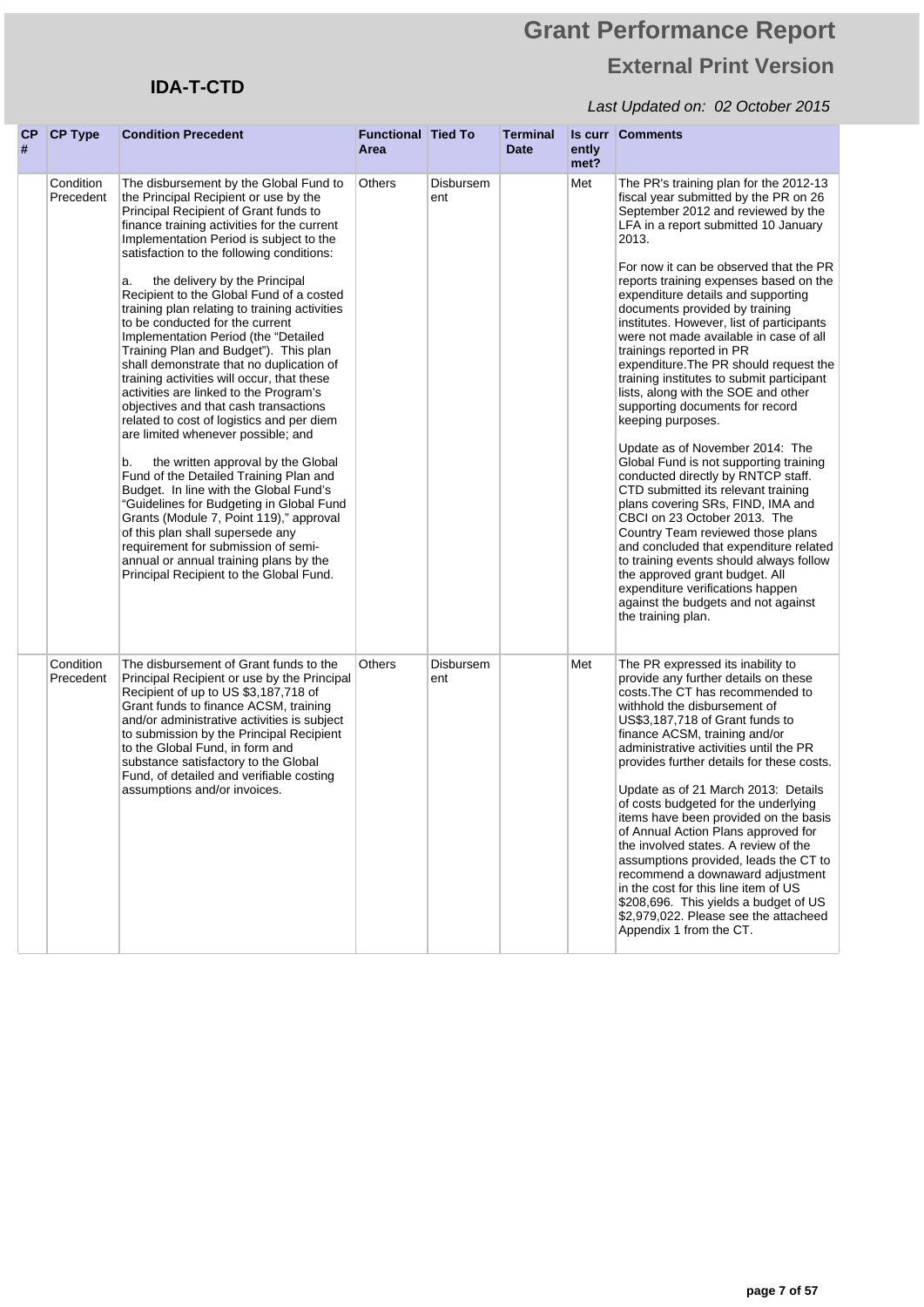## **Grant Performance Report External Print Version**

| Condition | Special terms and conditions                                                                                                                                                                                                                                                                                                                                                                                                                                                                                                                                    |  | 31.Dec.16 | In           | While no formal progress report has                                                                                                                                                                                                                                                                                                                                                                                                                                                                                                                                                                                                                                                                                                                                                                                                                                                                                                                                                                                                                                                                                                                                                                                                |
|-----------|-----------------------------------------------------------------------------------------------------------------------------------------------------------------------------------------------------------------------------------------------------------------------------------------------------------------------------------------------------------------------------------------------------------------------------------------------------------------------------------------------------------------------------------------------------------------|--|-----------|--------------|------------------------------------------------------------------------------------------------------------------------------------------------------------------------------------------------------------------------------------------------------------------------------------------------------------------------------------------------------------------------------------------------------------------------------------------------------------------------------------------------------------------------------------------------------------------------------------------------------------------------------------------------------------------------------------------------------------------------------------------------------------------------------------------------------------------------------------------------------------------------------------------------------------------------------------------------------------------------------------------------------------------------------------------------------------------------------------------------------------------------------------------------------------------------------------------------------------------------------------|
| Precedent | It is understood that as an exceptional<br>interim measure, the Global Fund shall<br>disburse Grant funds directly to FIND, a<br>Sub-recipient under this Grant. This<br>waiver of the Global Fund's policy on<br>non-direct payment to Sub-recipients<br>shall not exceed 12 months from the date<br>of signing of this consolidated Grant.<br>During this time, the Principal Recipient<br>shall deliver to the Global Fund on a six-<br>monthly basis, a report on the progress<br>made to allow the Principal Recipient to<br>make direct payments to FIND. |  |           | Progre<br>SS | been submitted by the PR on FIND<br>activitie to the Global Fund, during the<br>course of our review, FIND informed<br>the Country Team directly that its<br>application for registration has been<br>approved by Ministry of Home Affairs<br>and is is pending with the Ministry of<br>Economic Affairs for approval. FIND<br>also updated us on the status of its<br>ongoing activities and expenditures<br>which, in lieu of grant payments, are<br>being funded by its home office in<br>Geneva.                                                                                                                                                                                                                                                                                                                                                                                                                                                                                                                                                                                                                                                                                                                               |
|           |                                                                                                                                                                                                                                                                                                                                                                                                                                                                                                                                                                 |  |           |              | Update as per the verified PU/DR<br>submitted on 15 November 2013: On 7<br>June 2013, FIND informed CTD of the<br>Reserve Bank of India's approval to<br>upgrade its Liaison Office status to a<br><b>Branch Office</b><br>(FE.CO.FID/23854/10.83.418/2012-13,<br>dated 28 May 2013). The approval is<br>subject to the establishment of the<br>Branch Office within six months from<br>28 May 2013. However, as of 22<br>November, FIND has not yet<br>established its Branch Office. It is<br>important that CTD monitors this<br>process closely and updates the<br>Global Fund as soon as possible.                                                                                                                                                                                                                                                                                                                                                                                                                                                                                                                                                                                                                            |
|           |                                                                                                                                                                                                                                                                                                                                                                                                                                                                                                                                                                 |  |           |              | On 29 April 2014, CTD sent to the<br>Global Fund an updated email<br>message with the letter received from<br>RBI through the ministry of Finance for<br>permission to upgrade FIND Liaison<br>Office to Branch Office along with the<br>actions taken by FIND that have been<br>summarized in a reply letter sent to<br>RBI. On 4 December 2014, CTD<br>informed the Global Fund by email that<br>the process for setting up a 'Section 8<br>Organization' for FIND in India is on<br>track. The DIN and DSC has been<br>obtained for all 3 directors and the<br>Head of Operations in Geneva is<br>working on the next steps for<br>incorporation documents. The moment<br>Luthra and Luthra (the legal firm that<br>has been engaged to incorporate a<br>'Section 8 Organization for FIND) has<br>these documents; it will make an<br>application to the Registrar of<br>Companies for name availability and<br>shall proceed accordingly on the<br>incorporation. In order to be able to<br>receive foreign sourced funds directly<br>in India, FIND then needs to apply for,<br>and receive, FCRA approval. CTD is<br>asked to ensure that this condition is<br>met before the implementation of an<br>NFM agreement in 2015. |
|           |                                                                                                                                                                                                                                                                                                                                                                                                                                                                                                                                                                 |  |           |              | In February 2015, the Global Fund met<br>with FIND representatives in Geneva.<br>During the meeting, FIND<br>representatives explained that the<br>registration process and approval from<br>the Indian authorities as per their<br>Lawyer's advice will take at least 18<br>months to get the local office<br>registered. As a result, we agreed to<br>extend the timeline until December<br>2016 for FIND to obtain registration as<br>a Branch Office in India. Until then, the<br>Global Fund will continue to make<br>direct disbursements to FIND Geneva.                                                                                                                                                                                                                                                                                                                                                                                                                                                                                                                                                                                                                                                                    |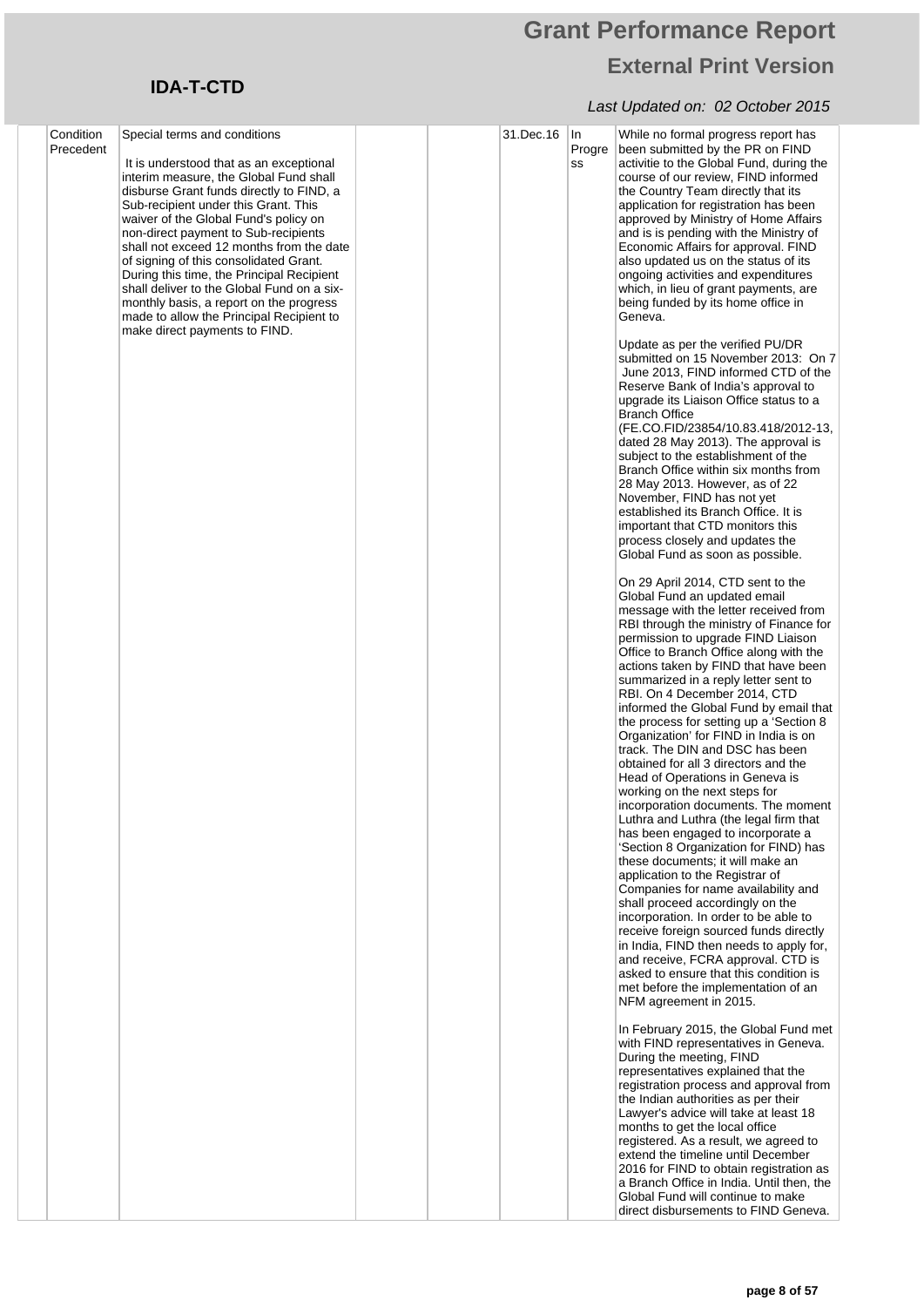## **IDA-T-CTD**

| CP<br># | <b>CP Type</b>         | <b>Condition Precedent</b>                                                                                                                                                                                                                                                                                                                                                                                                                                                                                                                                                                                            | <b>Functional Tied To</b><br>Area | Terminal<br>Date | ently<br>met? | <b>Is curr Comments</b>                                                                                                                                                                                                                                                                                                                                                                                                                                                                                                                                                                                                                                                                                                                                                                                                                                                                                                                                                                                                                                                                                                                                                                                                                                                                                                                                                                                                                                                                 |
|---------|------------------------|-----------------------------------------------------------------------------------------------------------------------------------------------------------------------------------------------------------------------------------------------------------------------------------------------------------------------------------------------------------------------------------------------------------------------------------------------------------------------------------------------------------------------------------------------------------------------------------------------------------------------|-----------------------------------|------------------|---------------|-----------------------------------------------------------------------------------------------------------------------------------------------------------------------------------------------------------------------------------------------------------------------------------------------------------------------------------------------------------------------------------------------------------------------------------------------------------------------------------------------------------------------------------------------------------------------------------------------------------------------------------------------------------------------------------------------------------------------------------------------------------------------------------------------------------------------------------------------------------------------------------------------------------------------------------------------------------------------------------------------------------------------------------------------------------------------------------------------------------------------------------------------------------------------------------------------------------------------------------------------------------------------------------------------------------------------------------------------------------------------------------------------------------------------------------------------------------------------------------------|
|         | Condition<br>Precedent | Special terms and conditions<br>The Principal Recipient represents that<br>the policy of the Government of India<br>prohibits the purchase of insurance for<br>Program property for which insurance is<br>required under Article 20(a) of this<br>Agreement. The Global Fund confirms<br>that Article 20(a) does not require the<br>Principal Recipient to purchase insurance<br>until such time as the insurance becomes<br>legally available under the laws of India,<br>but notes that nothing in this Special<br>Condition affects the application or<br>interpretation of Article 20(b)                          |                                   |                  | Met           | This is an agreed term in the grant<br>agreement and not a special condition<br>which requires any action on the part<br>of the PR. Further, it may be noted that<br>during the 1st DR review for Round 9<br>grant, PR had, vide letter dated June<br>10, 2012, confirmed that policy of<br>Government of India prohibits the<br>purchase of Insurance for programe<br>properties.                                                                                                                                                                                                                                                                                                                                                                                                                                                                                                                                                                                                                                                                                                                                                                                                                                                                                                                                                                                                                                                                                                      |
|         | Condition<br>Precedent | Special terms and conditions<br>Within 6 months of signing this<br>Agreement, the Principal Recipient shall<br>deliver to the Global Fund evidence, in<br>form and substance satisfactory to the<br>Global Fund and verified by the LFA, that<br>storage arrangements for all Health<br>Products procured with Global Fund<br>resources (whether implemented by the<br>Principal Recipient or otherwise) confirm<br>to internationally recognized standards<br>(Good Storage Practices) as set out in<br>Article 19(o) of the Standard Terms and<br>Conditions (entitled "Supply Chain and<br>Inventory Management"). |                                   |                  | Met           | The PR has not submitted evidence to<br>confirm that storage arrangements for<br>health products procured with Global<br>Fund resources conform to<br>intrernationally recognised standards.<br>The PR has indicated that it<br>communicated to state level SRs to<br>send a detailed report on storge<br>arrangements and the final<br>consolidated report would be shared<br>with GF in next PU/DR. The CT<br>recommends that the PR take<br>immediate action on this SC.<br>Update as of 25 March 2013: The PR<br>has submitted a check-list for<br>assessing storage condition and<br>capacity at the various levels. Based<br>on this, the PR may submit<br>developped plans for upgrading and<br>renovations of selected storage sites<br>which have to be detailed during<br>quarters 1 and 2 of 2013.<br>The PR will be requested to provide<br>action plan with realistic timelines to<br>address gaps identified on the check-<br>list for storage.<br>As of November 2013, the PR has<br>requested the states to submit<br>development plan for storage facilities<br>and is waiting for their responses.<br>Given that the CTD has not submitted<br>the development plan, this Special<br>Condition is still considered "In<br>Progress'.<br>As of December 2014, CTD could not<br>provide the Global Fund with any<br>concrete update on this Special<br>Condition. In view of its systemic<br>nature, the Global Fund will address it<br>during NFM negotiations in 2015. |
|         | Condition<br>Precedent | Special terms and conditions<br>The Principal Recipient shall cooperate<br>with the relevant office of the Green Light<br>Committee (the "GLC") in the GLC's<br>efforts to provide support to the Principal<br>Recipient with respect to the<br>implementation, management and<br>monitoring of the MDR-TB-related<br>services provided in-country and any<br>needed scale-up of such services.<br>Accordingly, the Principal Recipient shall<br>budget and authorize the Global Fund to<br>disburse \$50,000, or a lower amount as<br>agreed with GLC and the Global Fund,<br>each year to pay for GLC services.     |                                   |                  | Met           | In view of the lateness of this PU/DR,<br>the Country Team recommends<br>payment of US \$100,000 to WHO to<br>cover GLC fees for 2012 and 2013.                                                                                                                                                                                                                                                                                                                                                                                                                                                                                                                                                                                                                                                                                                                                                                                                                                                                                                                                                                                                                                                                                                                                                                                                                                                                                                                                         |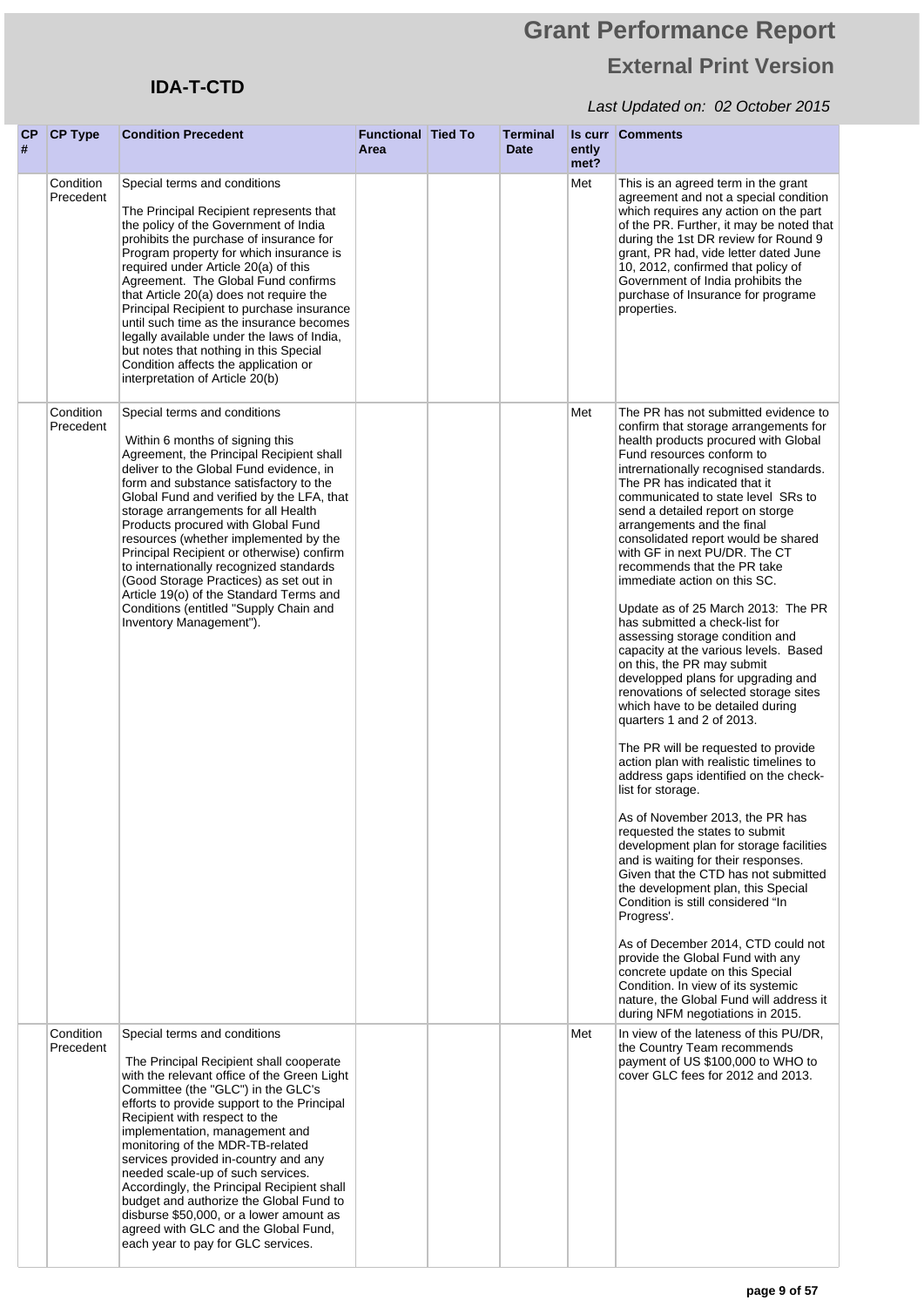## **IDA-T-CTD**

| CP<br># | <b>CP Type</b>         | <b>Condition Precedent</b>                                                                                                                                                                                                                                                                                                                                                                                                                                                                                                                                                                                                                                                                                                                                                                                                                                                  | <b>Functional Tied To</b><br>Area | <b>Terminal</b><br><b>Date</b> | ently<br>met? | <b>Is curr Comments</b>                                                                                                                                                                                                                                                                                                                                                                                                                                                                                                                                                                                                                                                                                                                                                                          |
|---------|------------------------|-----------------------------------------------------------------------------------------------------------------------------------------------------------------------------------------------------------------------------------------------------------------------------------------------------------------------------------------------------------------------------------------------------------------------------------------------------------------------------------------------------------------------------------------------------------------------------------------------------------------------------------------------------------------------------------------------------------------------------------------------------------------------------------------------------------------------------------------------------------------------------|-----------------------------------|--------------------------------|---------------|--------------------------------------------------------------------------------------------------------------------------------------------------------------------------------------------------------------------------------------------------------------------------------------------------------------------------------------------------------------------------------------------------------------------------------------------------------------------------------------------------------------------------------------------------------------------------------------------------------------------------------------------------------------------------------------------------------------------------------------------------------------------------------------------------|
|         | Condition<br>Precedent | Special terms and conditions<br>In addition to the condition described in<br>paragraph B.3 above, the disbursement<br>of Grant funds to the Principal Recipient<br>for the procurement of Gene X-pert is<br>subject to the delivery by the Principal<br>Recipient, in form and substance<br>acceptable to the Global Gund (and<br>verified by the LFA), of a "checklist of<br>pre-requisites to contry implementation of<br>Xpert MTB/RIF and key action points at<br>country level" and all assumptions used<br>to forecast the quantity of the health<br>product.                                                                                                                                                                                                                                                                                                         |                                   |                                | Met           | No such checklist has been submitted<br>by PR to GF. Further it was noted that<br>PR has not procured any Gene X-pert<br>from Global Fund resources and also<br>does not plan to procure it in the<br>current disbursement period.<br>Accordingly, the same has also been<br>adjusted from the forecast amount in<br>the current PU/DR. The CT is not<br>recommending to disburse any funds<br>related to the procurement of Gene X-<br>pert until this SC is met by the PR.<br>Update as of 21 March 2013: The PR<br>submitted a checklist of 'Key pre-<br>requisites before country<br>implementation of the Xpert MTB/RIF<br>assay' to the GF. The PR does not<br>plan to carry out procurement of<br>GeneXpert machines in Phase-1 of the<br>SSF grant, carrying this forward to<br>Phase-2. |
|         | Condition<br>Precedent | Speical terms and conditions<br>The disbursement by the Global Fund to<br>the Principal Recipient or use by the<br>Principal Recipient of Grant funds to<br>finance the construction or refurbishment<br>of medical infrastructure is subject to the<br>delivery by the Principal Recipient to the<br>Global Fund, in form and substance<br>satisfactory to the Global Fund, of (a)<br>detailed pro-forma invoices for provisions<br>of said construction and/or refurbishment<br>services which are in line with the funds<br>for the refurbishment of State drug<br>storage facilities in the total amount of<br>US\$569,565 which is not supported by<br>detailed and verifiable costing<br>assumptions, such detailed and verifiable<br>costing assumptions.                                                                                                            |                                   |                                |               | Waived The PR expressed its inability to<br>provide details on these costs.<br>Accordingly, the amount of US\$<br>569,565 has been disallowed.                                                                                                                                                                                                                                                                                                                                                                                                                                                                                                                                                                                                                                                   |
|         | Condition<br>Precedent | Special terms and conditions<br>The disbursement of Grant funds to the<br>Principal Recipent for the Procurement of<br>technical assistance (TA) services is<br>subject to the delivery by the Principal<br>Recipent to the Global Fund (in no event<br>later than 30 September 2012), in form<br>and substance acceptable to the Global<br>Fud, of a costed TA plan and the terms of<br>reference for each position covered<br>under the costed TA plan. The parties<br>agree that the budget for TA services<br>may also be used by the Central TB<br>Division (CTD), subject to applicable<br>regulations, to directly hire suitably<br>qualified staff (including without, limitation<br>a program manager, finance specialist,<br>procurement specialist and monitoring<br>and evaluation specialists) exclusively<br>dedicated for Global Fund-supported<br>programs. |                                   |                                | Met           | The PR has indicated that the TA plan<br>will be submitted along with the next<br>PU/DR. We will expect it by the time of<br>the grant's periodic review. The CT is<br>not recommending to disburse any<br>funds related to TA during this<br>disbursement.<br>Update as of 21 March 2013: The PR<br>provided a costed TA plan for WHO-<br>provided PIU staff on 7 March 2013.                                                                                                                                                                                                                                                                                                                                                                                                                   |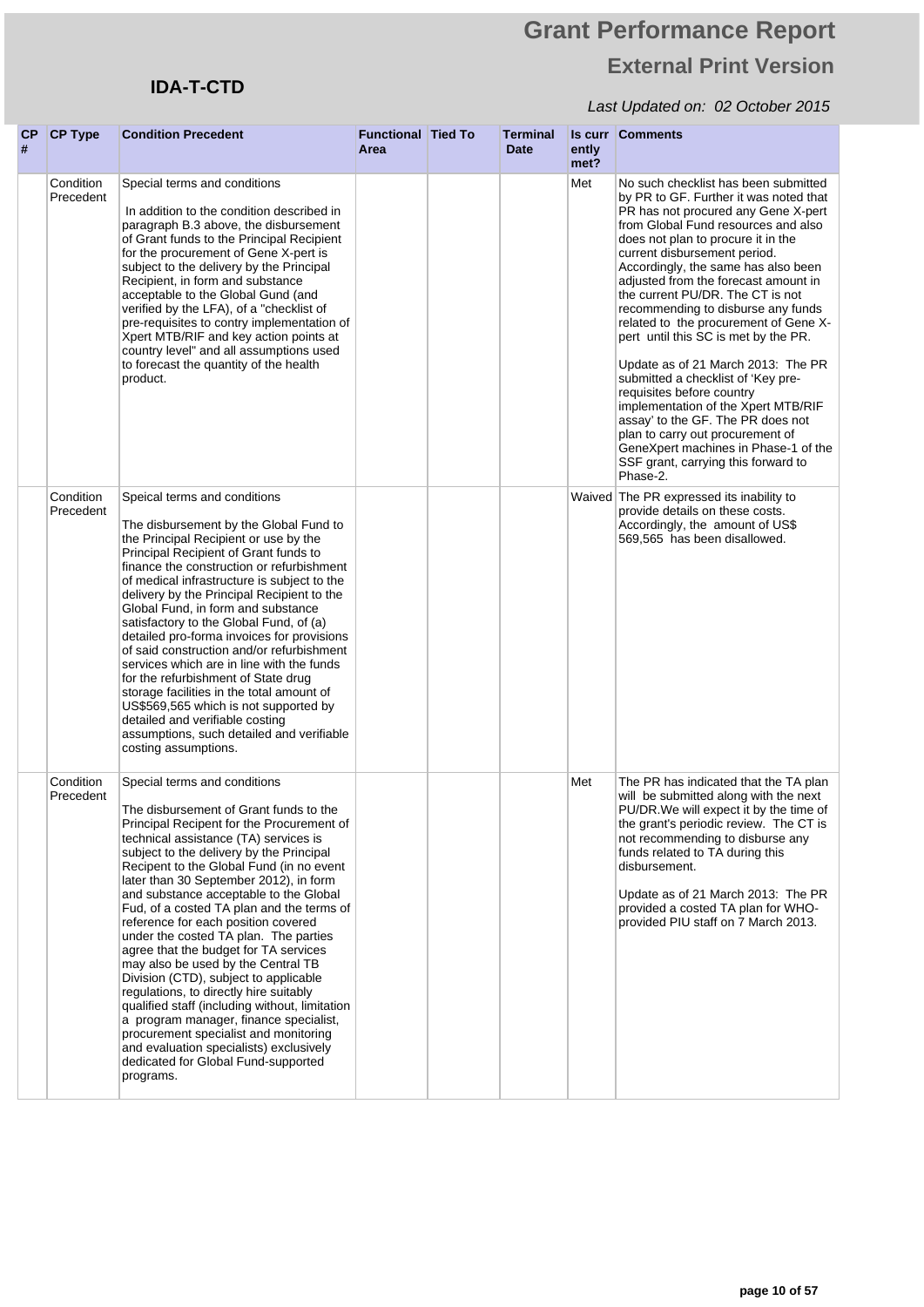## **IDA-T-CTD**

| # | CP CP Type             | <b>Condition Precedent</b>                                                                                                                                                                                                                                                                                                                                                                                                                                                                                                                                                                                                                                                                                                                                                                                                                                                                                                                                                                                                                        | <b>Functional Tied To</b><br>Area | <b>Terminal</b><br><b>Date</b> | ently<br>met? | <b>Is curr Comments</b>                                                                                                                                                                                                                                                                                                                                                                                                                                                                                                                                                                                                                                                                                                                                                                                                                                              |
|---|------------------------|---------------------------------------------------------------------------------------------------------------------------------------------------------------------------------------------------------------------------------------------------------------------------------------------------------------------------------------------------------------------------------------------------------------------------------------------------------------------------------------------------------------------------------------------------------------------------------------------------------------------------------------------------------------------------------------------------------------------------------------------------------------------------------------------------------------------------------------------------------------------------------------------------------------------------------------------------------------------------------------------------------------------------------------------------|-----------------------------------|--------------------------------|---------------|----------------------------------------------------------------------------------------------------------------------------------------------------------------------------------------------------------------------------------------------------------------------------------------------------------------------------------------------------------------------------------------------------------------------------------------------------------------------------------------------------------------------------------------------------------------------------------------------------------------------------------------------------------------------------------------------------------------------------------------------------------------------------------------------------------------------------------------------------------------------|
|   | Condition<br>Precedent | Special terms and conditions<br>The Principal Recipient agrees that if the<br>review of the detailed assumptions with<br>respect to any budget line described<br>above leads to reduction of the total<br>budget amount, the amount of reduction<br>may be deducted from the amount<br>committed for the Grant per Block 8 of<br>the face sheet.                                                                                                                                                                                                                                                                                                                                                                                                                                                                                                                                                                                                                                                                                                  |                                   |                                | Met           | This condition is not applicable at this<br>stage because no updated costing<br>assumptions have been provided to<br>the GF. N/A to disbursement.<br>Update as of 25 March 2013: The CT<br>is currently reviewing costing<br>assumptions for the relevant lines per<br>the above-listed conditions.<br>The CT has disallowed certain costs<br>such as infrastructure and FIND related<br>costs.                                                                                                                                                                                                                                                                                                                                                                                                                                                                      |
|   | Condition<br>Precedent | <b>SSF II CONDITIONS</b><br>The transfer of Grant funds from the<br>Global Fund to the Principal Recipient or<br>the use by the Principal Recipient of<br>Grant funds to finance the procurement<br>of Health Products (as defined in Article<br>19 of the Standard Terms and Conditions<br>of this Agreement), including without<br>limitation first- and second-line anti-<br>tuberculosis drugs, is subject to the<br>delivery by the Principal Recipient to the<br>Global Fund, in form and substance<br>satisfactory to the Global Fund, of a<br>revised plan for the procurement, use<br>and supply management of the Health<br>Products for the Program (PSM) as<br>described in subsection (a), (b) and (c) of<br>Article 19 of the Standard Terms and<br>Conditions of this Agreement including<br>detailed and verifiable costing<br>assumptions for all Health Products and<br>associated PSM costs, including those<br>with respect to up to US \$3,924,890 in<br>savings which may be used to procure<br>additional Health Products. |                                   |                                | Met           | The CT and PR finalised the PSM plan<br>in October 2013.                                                                                                                                                                                                                                                                                                                                                                                                                                                                                                                                                                                                                                                                                                                                                                                                             |
|   | Condition<br>Precedent | Prior to the use of Grant funds by the<br>Principal Recipient to finance the<br>procurement of second-line anti-<br>tuberculosis drugs, the Principal<br>Recipient shall make available to the<br>Global Fund, in form and substance<br>satisfactory to the Global Fund, (i) a<br>current detailed multi-drug resistant<br>tuberculosis ("MDR-TB") expansion plan<br>(including the number of MDR-TB)<br>patients to be treated and the list and<br>quantifications of the medicines to be<br>procured for the MDR-TB program<br>reflecting the Principal Recipient's<br>finalized forecast for the grant<br>implementation period covered by the<br>Grant Agreement) and (ii) the national<br>guidelines for programmatic management<br>of MDR-TB, both of which have been<br>developed in collaboration with a<br>technical partner acceptable to the Global<br>Fund.                                                                                                                                                                           |                                   |                                | Met           | As per the LFA report, the PR is in<br>process of updating the MDR<br>expansion plan as well as national<br>guidelines for programmatic<br>management of MDR-TB and will<br>submitted it to the Global Fund prior to<br>the submission of the next PUDR.<br>Therefore, the CP is considered as 'In<br>Progress'.<br>Update as of December 2014, CTD<br>discussed and provided the<br>quantification to the Country Team, but<br>it has not shared the expansion plan.<br>It is understood from the discussions<br>that CTD has certainly expansion plan<br>has been considered for the<br>forecasting the expansion, exercise in<br>coordination with WHO, but may need<br>to have a formal endorsement from<br>WHO. The Country Team would<br>anticipate the submission of this plan is<br>with the NFM due in 2015.<br>To discuss with Rozina when She is<br>back. |
|   | Condition<br>Precedent | SSF II Special Terms and Conditions<br>No later than 30 days prior to a<br>scheduled cash transfer that includes<br>funds for the procurement of MDR-TB<br>medicines, the Principal Recipient shall<br>deliver to the Global Fund a pro forma<br>invoice issued by the designated<br>Procurement Agent of the Global Drug<br>Facility, as delegated by the Green Light<br>Committee Initiative.                                                                                                                                                                                                                                                                                                                                                                                                                                                                                                                                                                                                                                                   |                                   |                                | Met           | The GF received quotation for MRD TB<br>medecine from GDF with the PR's<br>approval to allow the procurement of<br>essential drugs.                                                                                                                                                                                                                                                                                                                                                                                                                                                                                                                                                                                                                                                                                                                                  |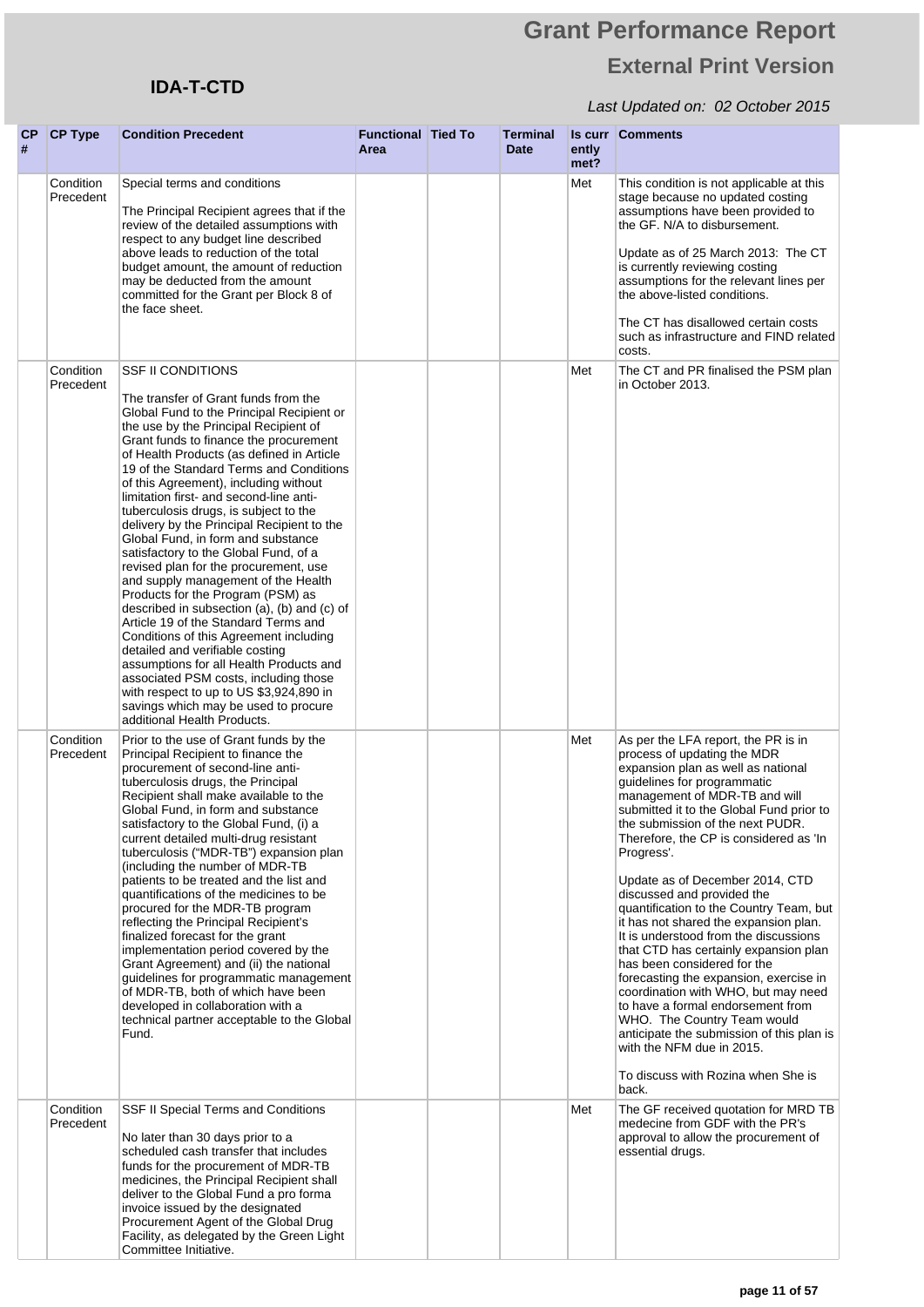## **IDA-T-CTD**

| <b>CP</b><br># | <b>CP Type</b>         | <b>Condition Precedent</b>                                                                                                                                                                                                                                                                                                                                                                                                                                                                                                                      | <b>Functional Tied To</b><br>Area | <b>Terminal</b><br><b>Date</b> | Is curr<br>ently<br>met? | <b>Comments</b>                                                                                                                                                                                                   |
|----------------|------------------------|-------------------------------------------------------------------------------------------------------------------------------------------------------------------------------------------------------------------------------------------------------------------------------------------------------------------------------------------------------------------------------------------------------------------------------------------------------------------------------------------------------------------------------------------------|-----------------------------------|--------------------------------|--------------------------|-------------------------------------------------------------------------------------------------------------------------------------------------------------------------------------------------------------------|
|                | Condition<br>Precedent | The Principal Recipient shall cooperate<br>with the Green Light Committee (the<br>"GLC") in the efforts of the GLC to<br>provide technical support and assistance<br>to the Principal Recipient with respect to<br>monitoring and the scaling-up of MDR-<br>TB-related services provided in-country.<br>Accordingly, the Principal Recipient shall<br>budget and authorize the Global Fund to<br>disburse up to a maximum of US\$<br>50,000, or a lower amount as agreed with<br>GLC and the Global Fund, each year to<br>pay for GLC services. |                                   |                                | Met                      | In view of the lateness of the verified<br>PU/DR, the Country<br>Team recommends payment of US<br>\$2,068,804 to WHO, which includes<br>GLC fees for 2013.                                                        |
|                | Condition<br>Precedent | Within six months after signing of this<br>Agreement, the Principal Recipient shall<br>deliver to the Global Fund, in form and<br>substance satisfactory to the Global<br>Fund, evidence that it has recruited the<br>following staff with the appropriate<br>qualifications dedicated to Global Fund<br>grants: a grant manager, a finance<br>specialist and an M&E specialist.                                                                                                                                                                |                                   |                                | Met                      | PR is in the process of recruiting a<br>grant manager, a finance specialist<br>and an M&E specialist.<br>As of December 2014, the PR recruited<br>a grant manager, a finance specialist<br>and an M&E specialist. |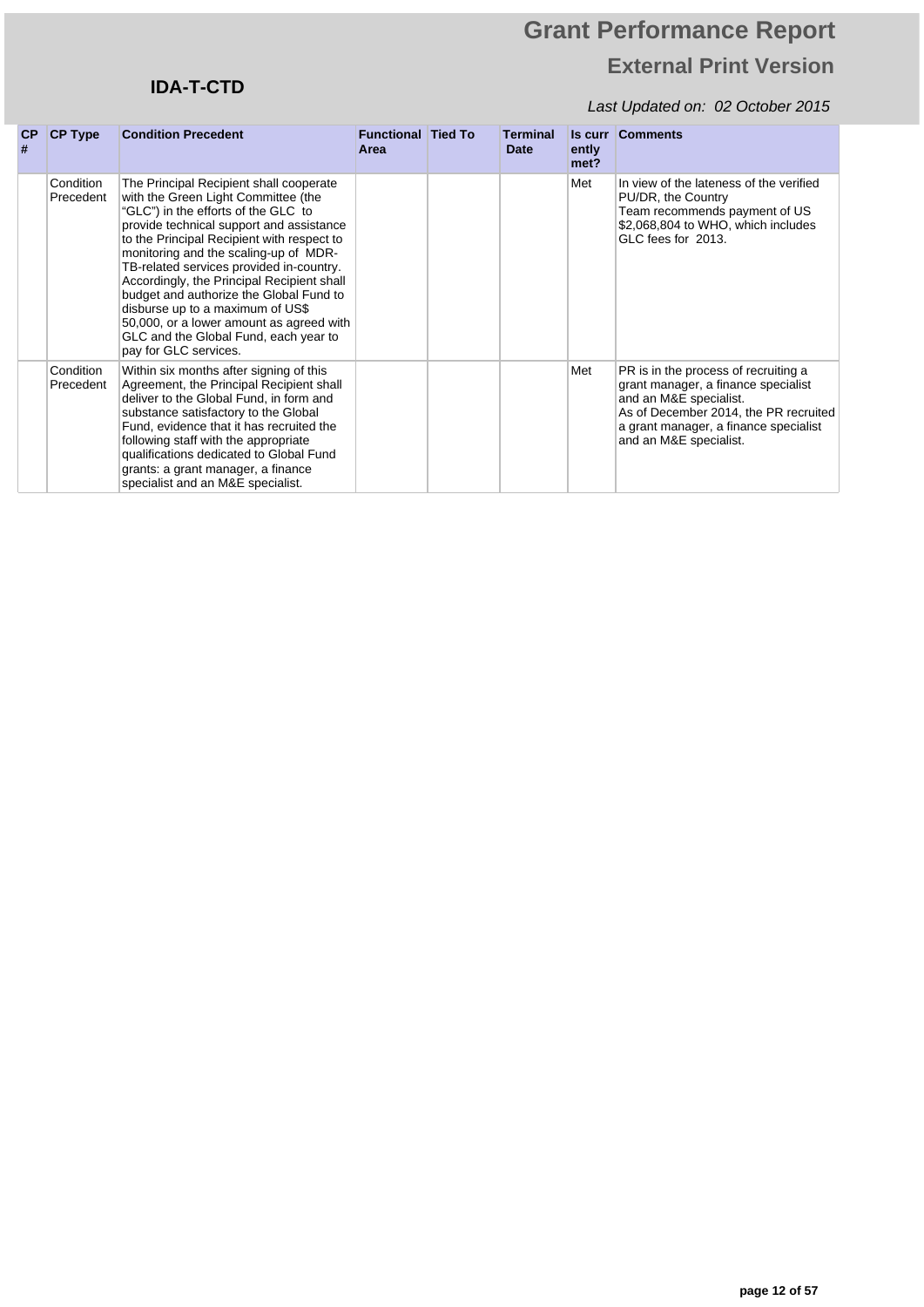Last Updated on: 02 October 2015

## **IDA-T-CTD**

## 2. Key Grant Performance Information

| 2.1. Program Impact and Outcome Indicators |                   |                                        |                                         |                                         |                                         |                                        |                   |                   |                   |                                                                                                                                                                                                                                 |                  |                                      |                                         |                         |                     |                  |
|--------------------------------------------|-------------------|----------------------------------------|-----------------------------------------|-----------------------------------------|-----------------------------------------|----------------------------------------|-------------------|-------------------|-------------------|---------------------------------------------------------------------------------------------------------------------------------------------------------------------------------------------------------------------------------|------------------|--------------------------------------|-----------------------------------------|-------------------------|---------------------|------------------|
| Year 1                                     | Year <sub>2</sub> | Year <sub>3</sub>                      | Year 4                                  |                                         | Year <sub>5</sub>                       | Year 6                                 | Year <sub>7</sub> | Year <sub>8</sub> | Year 9            | Year 10                                                                                                                                                                                                                         | Year 11          | Year 12                              | Year 13                                 |                         | Year 14             | Year 15          |
| 2012                                       | 2013              | 2014                                   | 2015                                    |                                         | 2016                                    | 2017                                   | 2018              | 2019              | 2020              | 2021                                                                                                                                                                                                                            | 2022             | 2023                                 | 2024                                    |                         | 2025                | 2026             |
| Goal 1                                     |                   |                                        |                                         |                                         |                                         |                                        |                   |                   |                   | To reduce the burden (morbidity and mortality) of TB including drug-resistant TB (DR-TB) in India by 2015, in line with the<br>Millennium Development Goals, and eliminate TB as a public health problem in the country by 2050 |                  |                                      |                                         |                         |                     |                  |
| Impact indicator                           |                   |                                        |                                         | TB incidence rate                       |                                         |                                        |                   |                   |                   |                                                                                                                                                                                                                                 |                  |                                      |                                         | <b>Baselines</b>        |                     |                  |
|                                            |                   |                                        |                                         |                                         |                                         |                                        |                   |                   |                   |                                                                                                                                                                                                                                 |                  | Value                                |                                         |                         | Year                |                  |
|                                            |                   |                                        |                                         |                                         |                                         |                                        |                   |                   |                   |                                                                                                                                                                                                                                 |                  | 67 NSP<br>cases/100,000              |                                         |                         | 2009                |                  |
|                                            |                   | Year 1                                 | Year 2                                  | Year 3                                  | Year 4                                  | Year 5                                 | Year 6            | Year 7            | Year 8            | Year 9                                                                                                                                                                                                                          | Year 10          | Year 11                              | Year 12                                 | Year 13 Year 14 Year 15 |                     |                  |
| Target                                     |                   | N: 67<br>D:<br>100,00<br>0<br>$P: 0\%$ | N: 65<br>D:<br>100,00<br>0<br>$P: 0\%$  | N: 63<br>D:<br>100,00<br>0<br>$P: 0\%$  | N: 60<br>D:<br>100,00<br>0<br>P.0%      | N: 58<br>D:<br>100,00<br>0<br>$P: 0\%$ | N.<br>D:<br>P: %  | N:<br>D.<br>P: %  | N:<br>D.<br>P: %  | N.<br>D:<br>P: %                                                                                                                                                                                                                | N:<br>D:<br>P: % | N.<br>D:<br>P: %                     | N:<br>D:<br>P: %                        | N.<br>D:<br>P: %        | N:<br>D:<br>P: %    | N.<br>D:<br>P: % |
| Result                                     |                   | N: 75<br>D:<br>100,00<br>0<br>$P: 0\%$ | N:<br>D:<br>P: %                        | N.<br>D:<br>P: %                        | N.<br>D:<br>P: %                        | $N$ .<br>D:<br>P: %                    | N.<br>D:<br>P: %  | N.<br>D:<br>P: %  | N:<br>D.<br>P: %  | Ν.<br>D:<br>P: %                                                                                                                                                                                                                | N.<br>D:<br>P: % | N:<br>D:<br>P: %                     | N.<br>D:<br>P: %                        | Ν.<br>D.<br>P: %        | N.<br>D.<br>P: %    | N.<br>D:<br>P: % |
| Data source of<br><b>Results</b>           |                   |                                        |                                         |                                         |                                         |                                        |                   |                   |                   |                                                                                                                                                                                                                                 |                  |                                      |                                         |                         |                     |                  |
| Impact indicator                           |                   |                                        |                                         | TB prevalence rate                      |                                         |                                        |                   |                   |                   |                                                                                                                                                                                                                                 |                  |                                      |                                         | <b>Baselines</b>        |                     |                  |
|                                            |                   |                                        |                                         |                                         |                                         |                                        |                   |                   |                   |                                                                                                                                                                                                                                 |                  | Value                                |                                         |                         | Year                |                  |
|                                            |                   |                                        |                                         |                                         |                                         |                                        |                   |                   |                   |                                                                                                                                                                                                                                 |                  | 249 All forms of TB<br>cases/100,000 |                                         |                         | 2009                |                  |
|                                            |                   | Year 1                                 | Year 2                                  | Year 3                                  | Year 4                                  | Year 5                                 | Year 6            | Year 7            | Year 8            | Year 9                                                                                                                                                                                                                          | Year 10          |                                      | Year 11 Year 12 Year 13 Year 14         |                         |                     | Year 15          |
| Target                                     |                   | N: 249<br>D:<br>100,00<br>0<br>P: 0%   | N: 233<br>D:<br>100,00<br>0<br>$P: 0\%$ | N: 216<br>D:<br>100,00<br>0<br>$P: 0\%$ | N: 200<br>D.<br>100,00<br>0<br>$P: 0\%$ | N: 185<br>D:<br>100,00<br>0<br>P: 0%   | N:<br>D:<br>P: %  | N:<br>D.<br>P: %  | N.<br>D.<br>P: %  | N.<br>D:<br>P: %                                                                                                                                                                                                                | N:<br>D:<br>P: % | N:<br>D:<br>P: %                     | N:<br>D:<br>P: %                        | N.<br>D:<br>P: %        | $N$ :<br>D:<br>P: % | N.<br>D.<br>P: % |
| Result                                     |                   | N: 249<br>D:<br>100.00<br>0<br>P: 0%   | Ν.<br>D:<br>P: %                        | Ν.<br>D:<br>P: %                        | N.<br>D:<br>P: %                        | $N$ .<br>D:<br>P: %                    | N.<br>D:<br>P: %  | N.<br>D:<br>P: %  | N:<br>D:<br>P: %  | N.<br>D:<br>P: %                                                                                                                                                                                                                | N:<br>D:<br>P: % | N.<br>D:<br>P: %                     | N.<br>D:<br>P: %                        | Ν.<br>D.<br>P: %        | N.<br>D:<br>P: %    | N.<br>D:<br>P: % |
| Data source of<br><b>Results</b>           |                   |                                        |                                         |                                         |                                         |                                        |                   |                   |                   |                                                                                                                                                                                                                                 |                  |                                      |                                         |                         |                     |                  |
| Impact indicator                           |                   |                                        |                                         | TB mortality rate                       |                                         |                                        |                   |                   |                   |                                                                                                                                                                                                                                 |                  |                                      |                                         | <b>Baselines</b>        |                     |                  |
|                                            |                   |                                        |                                         |                                         |                                         |                                        |                   |                   |                   |                                                                                                                                                                                                                                 |                  | Value                                |                                         |                         | Year                |                  |
|                                            |                   |                                        |                                         |                                         |                                         |                                        |                   |                   |                   |                                                                                                                                                                                                                                 |                  | 23/100,000                           |                                         |                         | 2009                |                  |
|                                            |                   | Year 1                                 | Year <sub>2</sub>                       | Year <sub>3</sub>                       | Year 4                                  | Year 5                                 | Year 6            | Year 7            | Year <sub>8</sub> | Year 9                                                                                                                                                                                                                          | Year 10          |                                      | Year 11 Year 12 Year 13 Year 14 Year 15 |                         |                     |                  |
| <b>Target</b>                              |                   | N: 23<br>D:<br>100,00<br>0<br>$P: 0\%$ | N: 23<br>D:<br>100,00<br>0<br>$P: 0\%$  | N: 23<br>D:<br>100,00<br>0<br>$P: 0\%$  | N: 21<br>D:<br>100,00<br>0<br>$P: 0\%$  | N: 21<br>D:<br>100,00<br>0<br>$P: 0\%$ | N.<br>D.<br>P: %  | N.<br>D.<br>P: %  | N.<br>D:<br>P: %  | N:<br>D:<br>P: %                                                                                                                                                                                                                | N:<br>D:<br>P: % | N:<br>D:<br>P: %                     | N.<br>D:<br>P: %                        | N:<br>D.<br>P: %        | N.<br>D:<br>P: %    | N:<br>D:<br>P: % |
| Result                                     |                   | N: 24<br>D:<br>100,00<br>0<br>P: 0%    | N.<br>D:<br>P: %                        | N:<br>D:<br>P: %                        | N.<br>D:<br>P: %                        | N:<br>D:<br>P: %                       | N.<br>D.<br>P: %  | N.<br>D.<br>P: %  | N.<br>D:<br>P: %  | N:<br>D:<br>P: %                                                                                                                                                                                                                | N.<br>D:<br>P: % | N:<br>D:<br>P: %                     | N.<br>D:<br>P: %                        | N.<br>D.<br>P: %        | N:<br>D:<br>P: %    | Ν:<br>D:<br>P: % |
| Data source of<br>Results                  |                   |                                        |                                         |                                         |                                         |                                        |                   |                   |                   |                                                                                                                                                                                                                                 |                  |                                      |                                         |                         |                     |                  |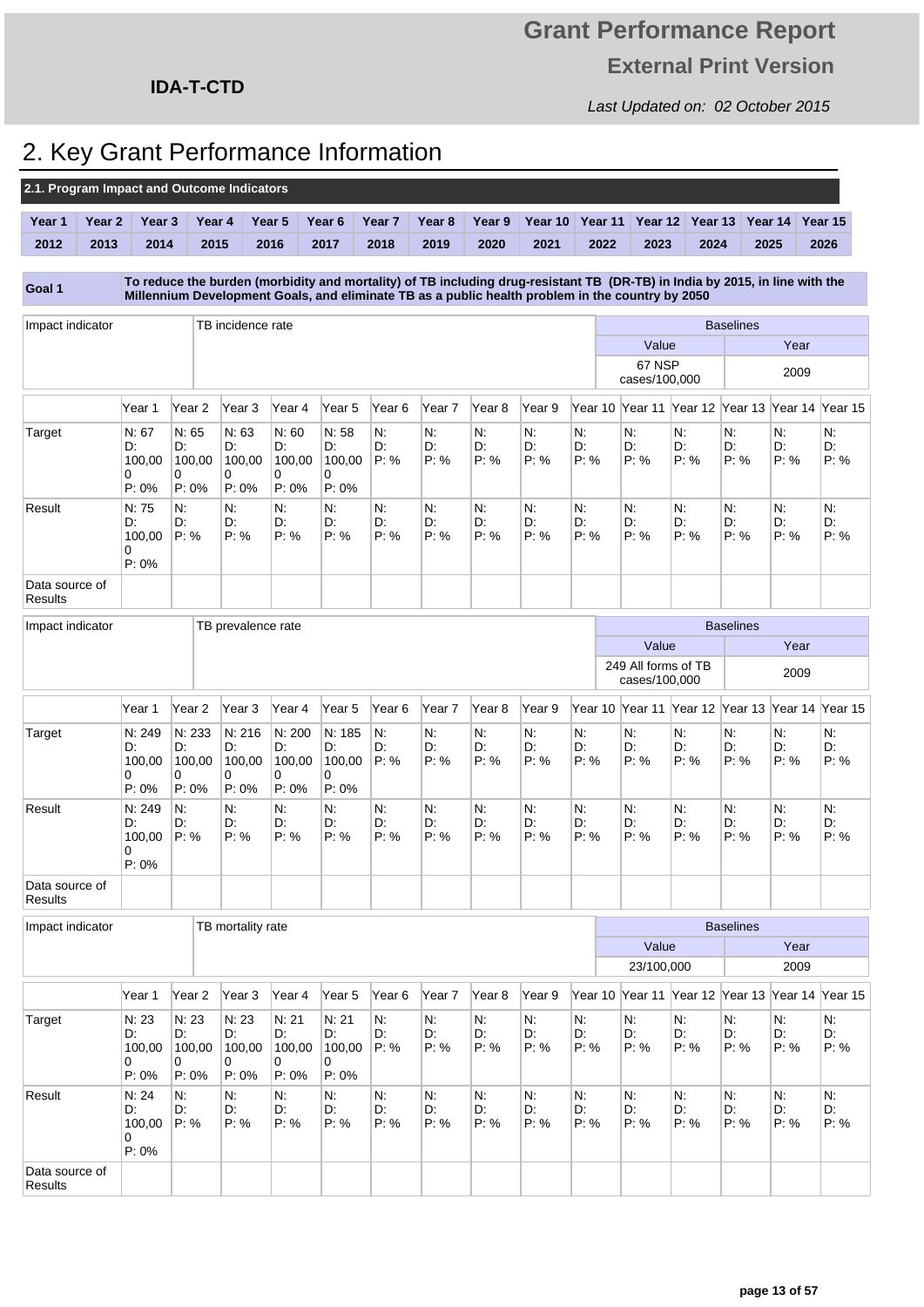### **IDA-T-CTD**

| Outcome indicator                |                                      |                                         | Notification rate: new smear positive TB cases      |                                         |                                         |                  |                   |                   |                  | <b>Baselines</b> |                                                      |                  |                  |                  |                  |
|----------------------------------|--------------------------------------|-----------------------------------------|-----------------------------------------------------|-----------------------------------------|-----------------------------------------|------------------|-------------------|-------------------|------------------|------------------|------------------------------------------------------|------------------|------------------|------------------|------------------|
|                                  |                                      |                                         |                                                     |                                         |                                         |                  |                   |                   |                  |                  | Value                                                |                  |                  | Year             |                  |
|                                  |                                      |                                         |                                                     |                                         |                                         |                  |                   |                   |                  |                  | 54/100,000                                           |                  |                  | 2010             |                  |
|                                  | Year 1                               | Year <sub>2</sub>                       | Year 3                                              | Year 4                                  | Year 5                                  | Year 6           | Year 7            | Year 8            | Year 9           |                  | Year 10  Year 11  Year 12  Year 13  Year 14  Year 15 |                  |                  |                  |                  |
| Target                           | ≥<br>51/100,<br>000                  | ≥<br>51/100,<br>000                     | ≥<br>51/100,<br>000                                 | ≥<br>51/100,<br>000                     | ≥<br>51/100,<br>000                     |                  |                   |                   |                  |                  |                                                      |                  |                  |                  |                  |
| Result                           | ≥53/10<br>0,000                      |                                         |                                                     |                                         |                                         |                  |                   |                   |                  |                  |                                                      |                  |                  |                  |                  |
| Data source of<br><b>Results</b> |                                      |                                         |                                                     |                                         |                                         |                  |                   |                   |                  |                  |                                                      |                  |                  |                  |                  |
| Outcome indicator                |                                      |                                         | Treatment success rate: new smear positive TB cases |                                         |                                         |                  |                   |                   |                  |                  |                                                      |                  | <b>Baselines</b> |                  |                  |
|                                  |                                      |                                         | Value                                               |                                         |                                         |                  |                   |                   |                  |                  | Year                                                 |                  |                  |                  |                  |
|                                  |                                      |                                         | 87%                                                 |                                         |                                         |                  |                   |                   | 2010             |                  |                                                      |                  |                  |                  |                  |
|                                  | Year 1                               | Year 2                                  | Year <sub>3</sub>                                   | Year 4                                  | Year 5                                  | Year 6           | Year 7            | Year 8            | Year 9           |                  | Year 10 Year 11 Year 12 Year 13 Year 14 Year 15      |                  |                  |                  |                  |
| Target                           | ≥85%                                 | ≥85%                                    | ≥85%                                                | ≥85%                                    | ≥85%                                    |                  |                   |                   |                  |                  |                                                      |                  |                  |                  |                  |
| Result                           | ≥80%                                 |                                         |                                                     |                                         |                                         |                  |                   |                   |                  |                  |                                                      |                  |                  |                  |                  |
| Data source of<br><b>Results</b> |                                      |                                         |                                                     |                                         |                                         |                  |                   |                   |                  |                  |                                                      |                  |                  |                  |                  |
| Outcome indicator                |                                      |                                         | Notification rate: all forms TB cases               |                                         |                                         |                  |                   |                   |                  |                  |                                                      |                  | <b>Baselines</b> |                  |                  |
|                                  |                                      |                                         |                                                     |                                         |                                         |                  |                   |                   |                  |                  | Value                                                |                  |                  | Year             |                  |
|                                  |                                      |                                         |                                                     |                                         |                                         |                  |                   |                   |                  |                  | 127/100,000                                          |                  |                  | 2011             |                  |
|                                  | Year 1                               | Year 2                                  | Year <sub>3</sub>                                   | Year 4                                  | Year <sub>5</sub>                       | Year 6           | Year <sub>7</sub> | Year <sub>8</sub> | Year 9           |                  | Year 10 Year 11 Year 12 Year 13 Year 14 Year 15      |                  |                  |                  |                  |
| Target                           | N: 120<br>D:<br>100,00<br>0<br>P: 0% | N: 120<br>D:<br>100,00<br>0<br>$P: 0\%$ | N: 120<br>D:<br>100,00<br>0<br>$P: 0\%$             | N: 120<br>D:<br>100,00<br>0<br>$P: 0\%$ | N: 120<br>D.<br>100,00<br>0<br>$P: 0\%$ | N.<br>D.<br>P: % | Ν.<br>D:<br>P: %  | N.<br>D.<br>P: %  | Ν.<br>D:<br>P: % | N.<br>D:<br>P: % | N.<br>D:<br>P: %                                     | N.<br>D.<br>P: % | Ν.<br>D:<br>P: % | N.<br>D:<br>P: % | N.<br>D:<br>P: % |
| Result                           | N: 125<br>D:<br>100,00<br>0<br>P: 0% | N.<br>D:<br>P: %                        | N.<br>D:<br>P: %                                    | $N$ :<br>D:<br>P: %                     | N:<br>D.<br>P: %                        | N.<br>D:<br>P: % | N.<br>D.<br>P: %  | N.<br>D:<br>P: %  | N.<br>D.<br>P: % | N:<br>D:<br>P: % | N:<br>D:<br>P: %                                     | N.<br>D:<br>P: % | N:<br>D:<br>P: % | N:<br>D:<br>P: % | N.<br>D:<br>P: % |
| Data source of<br>Results        |                                      |                                         |                                                     |                                         |                                         |                  |                   |                   |                  |                  |                                                      |                  |                  |                  |                  |
| Outcome indicator                |                                      |                                         | Treatment success rate                              |                                         |                                         |                  |                   |                   |                  |                  |                                                      |                  | <b>Baselines</b> |                  |                  |
|                                  |                                      |                                         |                                                     |                                         |                                         |                  |                   |                   |                  |                  | Value                                                |                  |                  | Year             |                  |
|                                  |                                      |                                         |                                                     |                                         | 52%                                     |                  |                   |                   |                  |                  | 2011                                                 |                  |                  |                  |                  |
|                                  | Year 1                               | Year 2                                  | Year 3                                              | Year 4                                  | Year 5                                  | Year 6           | Year 7            | Year 8            | Year 9           |                  | Year 10 Year 11 Year 12 Year 13 Year 14 Year 15      |                  |                  |                  |                  |
| Target                           | N:<br>D.<br>P: 52%                   | N:<br>D.<br>P: 52%                      | N.<br>D:<br>P: 54%                                  | N:<br>D:<br>P: 54%                      | N:<br>D.<br>P: 56%                      | N.<br>D:<br>P: % | N.<br>D.<br>P: %  | N:<br>D:<br>P: %  | N.<br>D.<br>P: % | N:<br>D:<br>P: % | N:<br>D:<br>P: %                                     | N:<br>D.<br>P: % | N.<br>D.<br>P: % | N.<br>D:<br>P: % | N:<br>D:<br>P: % |
| Result                           | N:<br>D:<br>$P: 46\%$                | N.<br>D.<br>P: %                        | N:<br>D:<br>P: %                                    | N.<br>D:<br>P: %                        | N.<br>D.<br>P: %                        | N.<br>D:<br>P: % | Ν.<br>D.<br>P: %  | N:<br>D:<br>P: %  | Ν.<br>D.<br>P: % | N.<br>D:<br>P: % | N:<br>D:<br>P: %                                     | N:<br>D.<br>P: % | N.<br>D.<br>P: % | N:<br>D:<br>P: % | N.<br>D.<br>P: % |
| Data source of<br>Results        |                                      |                                         |                                                     |                                         |                                         |                  |                   |                   |                  |                  |                                                      |                  |                  |                  |                  |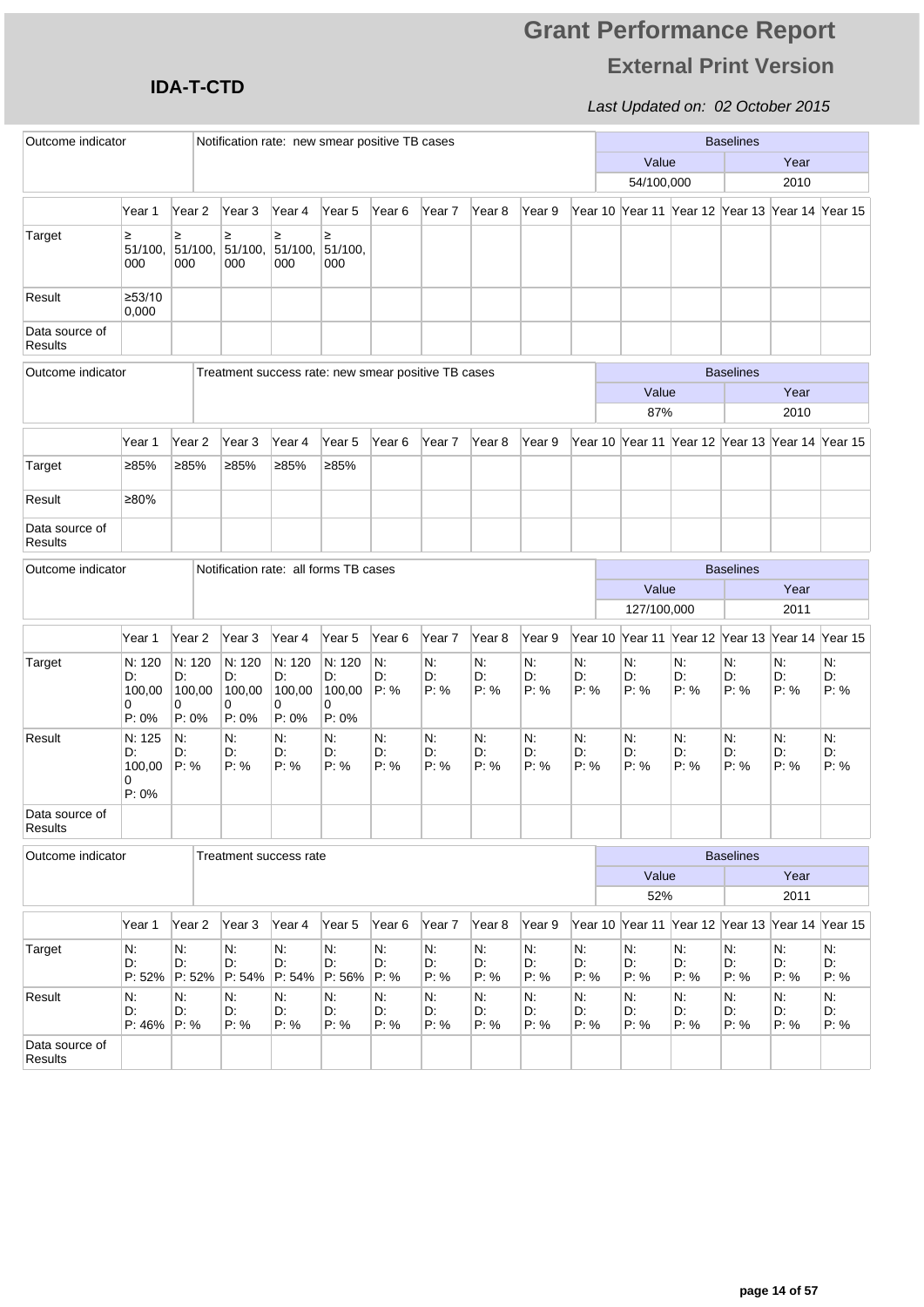### **IDA-T-CTD**

#### **2.2. Programmatic Performance**

|     | 2.2.1. Reporting Periods |                         |                        |                        |                        |                         |                        |                        |  |  |  |
|-----|--------------------------|-------------------------|------------------------|------------------------|------------------------|-------------------------|------------------------|------------------------|--|--|--|
|     | Period 1                 | Period 2                | Period 3               | Period 4               | Period 5               | Period 6                | Period <sub>7</sub>    | Period 8               |  |  |  |
| N/A | 01.Oct.11<br>31.Dec.11   | 101.Jan.12<br>31.Mar.12 | 01.Apr.12<br>30.Jun.12 | 01.Jul.12<br>30.Sep.12 | 01.Oct.12<br>31.Dec.12 | 101.Jan.13<br>31.Mar.13 | 01.Apr.13<br>31.Mar.14 | 01.Apr.14<br>31.Dec.14 |  |  |  |

#### **2.2.2. Program Objectives, Service Delivery Areas and Indicators**

**Objective 1 - To achieve and sustain universal access to high quality services for all forms of Tuberculosis including TB-HIV and drug resistant TB.** 

#### **Improving diagnosis**

Indicator 1.1 - Number of functional Designated Microscopy Centres supported under RNTCP in the project states

|          |                | <b>Baseline</b> |       | Is Top 10        | Is Training      |                |           |           |           |
|----------|----------------|-----------------|-------|------------------|------------------|----------------|-----------|-----------|-----------|
|          |                | Value           | Year  | indicator? (Y/N) | indicator? (Y/N) |                |           |           |           |
| No Level |                | 3733<br>3733    | 2011  | N                | N                |                |           |           |           |
|          | Period 1       | Period 2        |       | Period 3         | Period 4         | Period 5       | Period 6  | Period 7  | Period 8  |
| Target   | 3,739          |                 | 3,745 | 3,751            | 3,756            | 3,763          | 3,769     | 3,854     | 3,888     |
| Result   | Pending result |                 | 4,176 | Pending result   | 4,368            | Pending result | 3,820     | 3,738     | 4,037     |
|          | Period 9       | Period 10       |       | Period 11        | Period 12        | Period 13      | Period 14 | Period 15 | Period 16 |
| Target   | 3,837          |                 | 3,854 | 3,867            | 3,878            | 3,888          | 3,896     | 3,906     | 3,916     |
| Result   |                |                 | 3,738 |                  |                  |                |           |           |           |

Indicator 1.2 - Number and percentage of laboratories showing adequate performance among those that received external quality assurance for smear microscopy

|          | <b>Baseline</b> |      | Is Top 10        | Is Training      |
|----------|-----------------|------|------------------|------------------|
|          | Value           | Year | indicator? (Y/N) | indicator? (Y/N) |
| No Level | 3611<br>(86%)   | 2011 | N                | N                |

|        | Period 1         | Period 2                       | Period 3         | Period 4         | Period 5         | Period 6                       | Period <sub>7</sub>            | Period 8         |
|--------|------------------|--------------------------------|------------------|------------------|------------------|--------------------------------|--------------------------------|------------------|
| Target |                  | N: 3,380<br>D: 3,558<br>P: 95% |                  |                  |                  | N: 3,380<br>D: 3,558<br>P: 95% | N: 3,453<br>D: 3,837<br>P: 90% |                  |
| Result | N:<br>D:<br>P: % | Pending result                 | N:<br>D:<br>P: % | N:<br>D:<br>P: % | N:<br>D:<br>P: % | N: 2,805<br>D: 3.160<br>P: 89% | N:0<br>D: 0<br>$P: 0\%$        | N:<br>D:<br>P: % |
|        |                  |                                |                  |                  |                  |                                |                                |                  |
|        | Period 9         | Period 10                      | Period 11        | Period 12        | Period 13        | Period 14                      | Period 15                      | Period 16        |
| Target | N:<br>D:<br>P: % | N: 3,453<br>D: 3.837<br>P: 90% | N:<br>D:<br>P: % | N:<br>D:<br>P: % | N:<br>D:<br>P: % | N: 3,499<br>D: 3.888<br>P: 90% | N:<br>D:<br>P: %               | N:<br>D:<br>P: % |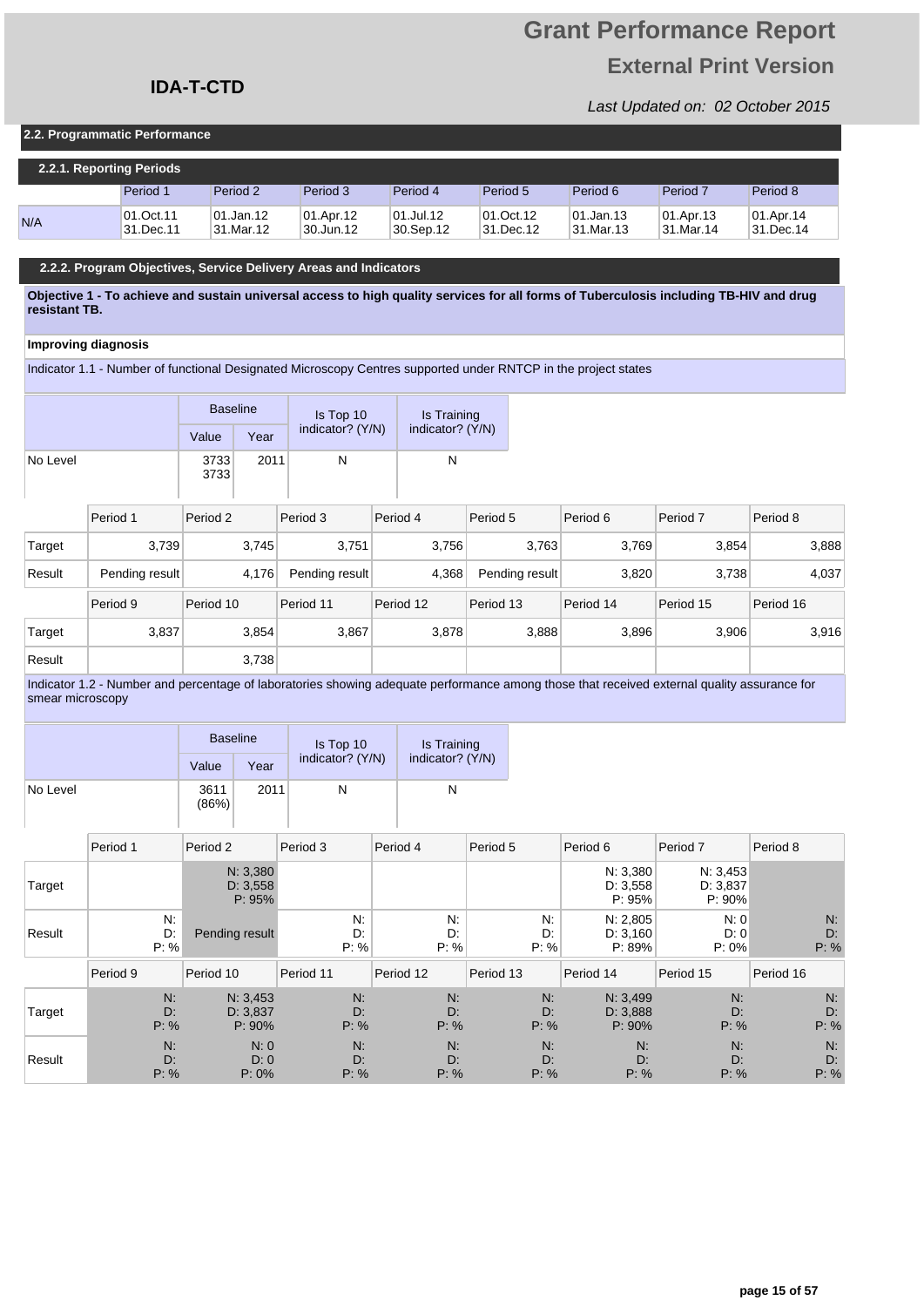### **IDA-T-CTD**

Last Updated on: 02 October 2015

Indicator 1.3 - Number of laboratories performing Line Probe Assay

|          |                | <b>Baseline</b> |                 | Is Top 10        | Is Training      |          |                |          |          |          |
|----------|----------------|-----------------|-----------------|------------------|------------------|----------|----------------|----------|----------|----------|
|          |                | Value           | Year            | indicator? (Y/N) | indicator? (Y/N) |          |                |          |          |          |
| No Level |                | 11              | 2011            | N                | N                |          |                |          |          |          |
|          | Period 1       | Period 2        |                 | Period 3         | Period 4         | Period 5 |                | Period 6 | Period 7 | Period 8 |
| Target   | 15             |                 | 15 <sub>1</sub> | 19               | 19               |          | 25             | 25       |          |          |
| Result   | Pending result |                 | 19              | Pending result   | 26               |          | Pending result | 30       |          |          |

#### Indicator 1.4 - Number of laboratories with enhanced sputum processing capacity

|          |          |          | <b>Baseline</b> |                  | Is Top 10 |                  | Is Training |  |              |          |  |
|----------|----------|----------|-----------------|------------------|-----------|------------------|-------------|--|--------------|----------|--|
|          |          | Value    | Year            | indicator? (Y/N) |           | indicator? (Y/N) |             |  |              |          |  |
| No Level |          |          | 2011            | N                |           | Ν                |             |  |              |          |  |
|          | Period 1 | Period 2 |                 | Period 3         |           | Period 4         | Period 5    |  | Period 6     | Period 7 |  |
| Target   |          |          |                 |                  |           |                  |             |  |              |          |  |
| Result   |          |          | $\mathbf 0$     |                  |           | 18               |             |  | $\mathbf{0}$ |          |  |

#### Indicator 1.5 - Number of DR TB suspects examined for MDR TB

|          | <b>Baseline</b> | Is Top 10 | Is Training |                  |                  |                |           |                     |           |
|----------|-----------------|-----------|-------------|------------------|------------------|----------------|-----------|---------------------|-----------|
|          |                 | Value     | Year        | indicator? (Y/N) | indicator? (Y/N) |                |           |                     |           |
| No Level |                 | 32950     | 2011        | Top 10 Equ.      | N                |                |           |                     |           |
|          | Period 1        | Period 2  |             | Period 3         | Period 4         | Period 5       | Period 6  | Period <sub>7</sub> | Period 8  |
| Target   |                 |           | 21,000      |                  | 29,000           | 20,000         | 24,000    | 144,000             | 128,000   |
| Result   |                 |           | 18,990      |                  | 58,127           | Pending result | 72,114    | 196,840             | 200,506   |
|          | Period 9        | Period 10 |             | Period 11        | Period 12        | Period 13      | Period 14 | Period 15           | Period 16 |
| Target   |                 |           | 144.000     | 40,000           | 48,000           | 40,000         | 32,000    | 42,500              | 51,000    |
| Result   |                 |           | 196,840     |                  |                  |                |           |                     |           |

#### **High Quality DOTS**

Indicator 1.6 - Number of new smear positive cases reported to the national authorities and registered for treatment under RNTCP DOTS (noncumulative)

|          |          | <b>Baseline</b> |         | Is Top 10        | Is Training      |                |           |           |           |
|----------|----------|-----------------|---------|------------------|------------------|----------------|-----------|-----------|-----------|
|          |          | Value           | Year    | indicator? (Y/N) | indicator? (Y/N) |                |           |           |           |
| No Level |          | 48635           | 2011    | Top 10 Equ.      | N                |                |           |           |           |
|          | Period 1 | Period 2        |         | Period 3         | Period 4         | Period 5       | Period 6  | Period 7  | Period 8  |
| Target   |          |                 | 93,007  |                  | 102,771          | 49,410         | 45,457    | 304,640   | 251,328   |
| Result   |          |                 | 87,473  |                  | 98,545           | Pending result | 88,662    | 174,636   | 135,534   |
|          | Period 9 | Period 10       |         | Period 11        | Period 12        | Period 13      | Period 14 | Period 15 | Period 16 |
| Target   |          |                 | 304,640 | 78,540           | 94,248           | 78,540         | 62,832    | 80,920    | 97,104    |
| Result   |          |                 | 174,636 |                  |                  |                |           |           |           |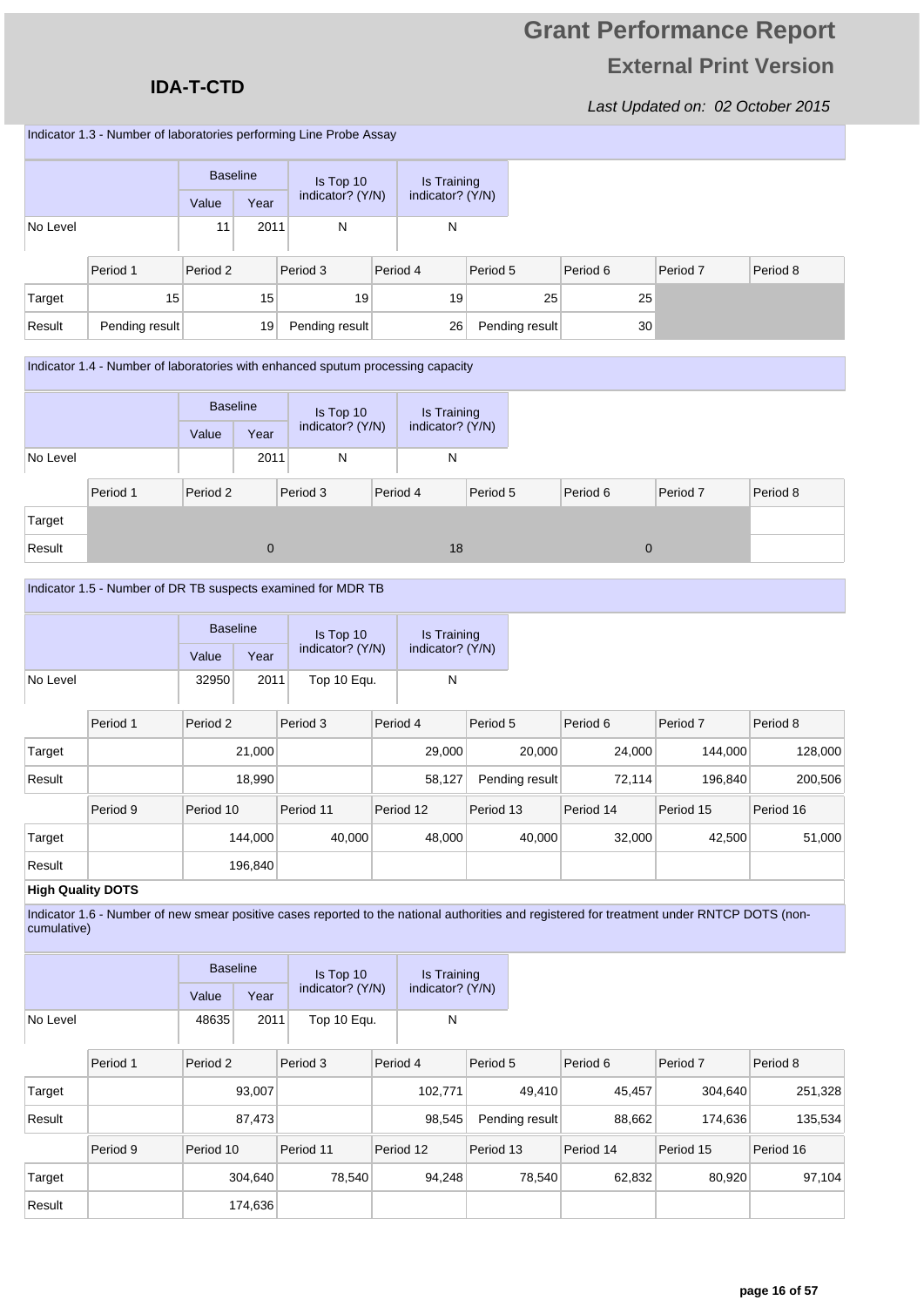### **IDA-T-CTD**

Last Updated on: 02 October 2015

Indicator 1.7 - Number of TB cases (All forms) registered for treatment under RNTCP DOTS

|          |                                                                                                                                               | <b>Baseline</b><br>Value | Year                               | Is Top 10<br>indicator? (Y/N)    | Is Training<br>indicator? (Y/N)    |           |                                    |                                  |                                    |                                    |
|----------|-----------------------------------------------------------------------------------------------------------------------------------------------|--------------------------|------------------------------------|----------------------------------|------------------------------------|-----------|------------------------------------|----------------------------------|------------------------------------|------------------------------------|
| No Level |                                                                                                                                               | 327783                   | 2011                               | Top 10 Equ.                      | N                                  |           |                                    |                                  |                                    |                                    |
|          | Period 1                                                                                                                                      | Period <sub>2</sub>      |                                    | Period 3                         | Period 4                           | Period 5  |                                    | Period 6                         | Period <sub>7</sub>                | Period 8                           |
| Target   | 426,707                                                                                                                                       |                          | 106,957                            | 228,825                          | 337,637                            |           | 437,743                            | 109,096                          | 448,000                            | 369,600                            |
| Result   | Pending result                                                                                                                                |                          | 98,312                             | Pending result                   | 314,558                            |           | Pending result                     | 97,757                           | 386,892                            | 305,237                            |
|          | Period 9                                                                                                                                      | Period 10                |                                    | Period 11                        | Period 12                          | Period 13 |                                    | Period 14                        | Period 15                          | Period 16                          |
| Target   |                                                                                                                                               |                          | 448,000                            | 115,500                          | 138,600                            |           | 115,500                            | 92,400                           | 119,000                            | 142,800                            |
| Result   |                                                                                                                                               |                          | 386,892                            |                                  |                                    |           |                                    |                                  |                                    |                                    |
|          | Indicator 1.8 - Number and percentage of new smear positive pulmonary TB cases registered in a specified period that are successfully treated |                          |                                    |                                  |                                    |           |                                    |                                  |                                    |                                    |
|          |                                                                                                                                               | <b>Baseline</b><br>Value | Year                               | Is Top 10<br>indicator? (Y/N)    | Is Training<br>indicator? (Y/N)    |           |                                    |                                  |                                    |                                    |
| No Level |                                                                                                                                               | 40357/4<br>6465<br>(87%) | 2010                               | Y                                | N                                  |           |                                    |                                  |                                    |                                    |
|          | Period 1                                                                                                                                      | Period <sub>2</sub>      |                                    | Period 3                         | Period 4                           | Period 5  |                                    | Period 6                         | Period <sub>7</sub>                | Period 8                           |
| Target   | N: 156,391<br>D: 183,989<br>P: 85%                                                                                                            |                          | N: 36,270<br>D: 42,671<br>P: 85%   | N: 75,796<br>D: 89,172<br>P: 85% | N: 121,913<br>D: 143,427<br>P: 85% |           | N: 163,088<br>D: 191,868<br>P: 85% | N: 37,881<br>D: 44,566<br>P: 85% | N: 155,124<br>D: 175,548<br>P: 88% | N: 80,425<br>D: 91,392<br>P: 88%   |
| Result   | Pending result                                                                                                                                |                          | N: 41,783<br>D: 47, 123<br>P: 89%  | Pending result                   | N: 128,543<br>D: 147,452<br>P: 87% |           | Pending result                     | N: 42,056<br>D: 47,805<br>P: 88% | N: 155,124<br>D: 175,548<br>P: 88% | N: 115,701<br>D: 132,678<br>P: 87% |
|          | Period 9                                                                                                                                      | Period 10                |                                    | Period 11                        | Period 12                          | Period 13 |                                    | Period 14                        | Period 15                          | Period 16                          |
| Target   | N: 67,021<br>D: 76,160<br>P: 88%                                                                                                              |                          | N: 53,617<br>D: 60,928<br>P: 88%   | N: 69,036<br>D: 78,450<br>P: 88% | N: 82,938<br>D: 94,248<br>P: 88%   |           | N: 69,036<br>D: 78,450<br>P: 88%   | N: 55,292<br>D: 62,832<br>P: 88% | N: 71,210<br>D: 80,920<br>P: 88%   | N: 85,451<br>D: 97,104<br>P: 88%   |
| Result   | N:<br>D.<br>P: %                                                                                                                              |                          | N: 155.124<br>D: 175,548<br>P: 88% | N:<br>D.<br>P: %                 | N.<br>D:<br>P: %                   |           | N.<br>D:<br>P: %                   | N.<br>D:<br>P: %                 | N.<br>D:<br>P: %                   | N.<br>D:<br>P: %                   |
|          | Indicator 1.9 - Number of key RNTCP staff (DTOs, MO-DTC, MO, STS, STLS and Lab Techs) retrained/trained in RNTCP                              |                          |                                    |                                  |                                    |           |                                    |                                  |                                    |                                    |
|          |                                                                                                                                               |                          | <b>Baseline</b>                    | Is Top 10                        | Is Training                        |           |                                    |                                  |                                    |                                    |
|          |                                                                                                                                               |                          |                                    | indicator? (Y/N)                 | indicator? (Y/N)                   |           |                                    |                                  |                                    |                                    |

|                        | Value | Year | indicator? (Y/N) | indicator? (Y/N) |
|------------------------|-------|------|------------------|------------------|
| Level 1-People trained | 11027 | 2011 |                  |                  |

|        | Period 1       | Period 2       | Period 3       | Period 4 | Period 5       | Period 6 | Period <sub>7</sub> | Period 8 |
|--------|----------------|----------------|----------------|----------|----------------|----------|---------------------|----------|
| Target | 11,000         | 11,250         | 11.500         | 11.750   | 12.000         | 12,000   |                     |          |
| Result | Pending result | Pending result | Pending result | 20,234   | Pending result | 22,829   |                     |          |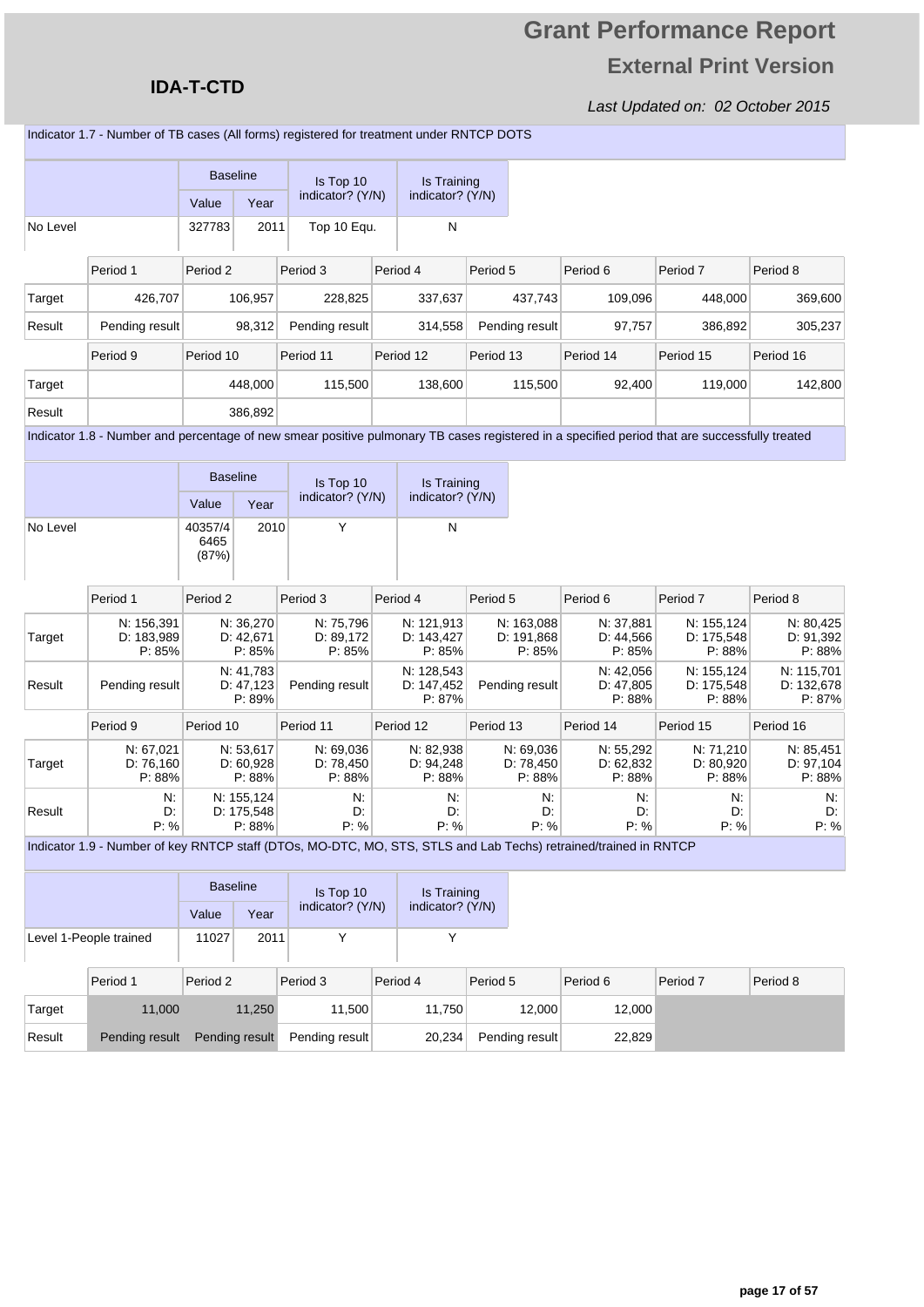### **IDA-T-CTD**

### Last Updated on: 02 October 2015

#### **Procurement and Supply management**

|          | Indicator 1.10 - Number of reporting units (districts) reporting no stock out of first line anti TB drugs |                 |                      |                      |                      |                      |                |                      |                      |            |          |            |
|----------|-----------------------------------------------------------------------------------------------------------|-----------------|----------------------|----------------------|----------------------|----------------------|----------------|----------------------|----------------------|------------|----------|------------|
|          |                                                                                                           | <b>Baseline</b> |                      | Is Top 10            |                      | Is Training          |                |                      |                      |            |          |            |
|          |                                                                                                           | Value           | Year                 | indicator? (Y/N)     | indicator? (Y/N)     |                      |                |                      |                      |            |          |            |
| No Level |                                                                                                           | 194/194         | 2010                 | N                    |                      | N                    |                |                      |                      |            |          |            |
|          |                                                                                                           |                 |                      |                      |                      |                      |                |                      |                      |            |          |            |
|          | Period 1                                                                                                  | Period 2        |                      | Period 3             | Period 4             |                      | Period 5       |                      | Period 6             | Period 7   | Period 8 |            |
|          | N: 194                                                                                                    |                 | N: 194<br>D: 194     | N: 194               |                      | N: 194               |                | N: 194               | N: 194               | N:         |          | N:         |
| Target   | D: 194<br>$P: 100\%$                                                                                      |                 | $P: 100\%$           | D: 194<br>$P: 100\%$ |                      | D: 194<br>$P: 100\%$ |                | D: 194<br>$P: 100\%$ | D: 194<br>$P: 100\%$ | D:<br>P: % |          | D:<br>P: % |
|          |                                                                                                           |                 | N: 196               |                      |                      | N: 196               |                |                      | N: 196               | N:         |          | N:         |
| Result   | Pending result                                                                                            |                 | D: 196<br>$P: 100\%$ | Pending result       | D: 196<br>$P: 100\%$ |                      | Pending result |                      | D: 196<br>$P: 100\%$ | D:<br>P: % |          | D:<br>P: % |
| M&E      |                                                                                                           |                 |                      |                      |                      |                      |                |                      |                      |            |          |            |

Indicator 1.11 - Number of districts evaluated (as per RNTCP guidelines) by the State and central level evaluation teams

|          |          | <b>Baseline</b>               |      | Is Top 10<br>indicator? (Y/N) |  | Is Training<br>indicator? (Y/N) |          |          |          |          |
|----------|----------|-------------------------------|------|-------------------------------|--|---------------------------------|----------|----------|----------|----------|
|          |          | Value                         | Year |                               |  |                                 |          |          |          |          |
| No Level |          | 1 per<br>quarter<br>per state | 2010 | N                             |  | N                               |          |          |          |          |
|          | Period 1 | Period 2                      |      | Period 3                      |  | Period 4                        | Period 5 | Period 6 | Period 7 | Period 8 |
| Target   |          |                               | 16   |                               |  | 16 <sub>1</sub>                 |          | 16       |          |          |
| Result   |          |                               | 3    |                               |  | 10 <sup>1</sup>                 |          | 12       |          |          |

#### **ACSM (Advocacy, communication and social mobilization)**

Indicator 1.12 - Number of project districts where at least 30% of all forms of TB cases registered during the quarter are receiving DOT through community volunteers

|          |                            | <b>Baseline</b> |                            | Is Top 10                  |                  |                            | Is Training |                            |                            |                     |          |                  |
|----------|----------------------------|-----------------|----------------------------|----------------------------|------------------|----------------------------|-------------|----------------------------|----------------------------|---------------------|----------|------------------|
|          |                            | Value           | Year                       | indicator? (Y/N)           | indicator? (Y/N) |                            |             |                            |                            |                     |          |                  |
| No Level |                            | 164/194         | 2011                       | N                          |                  | N                          |             |                            |                            |                     |          |                  |
|          | Period 1                   | Period 2        |                            | Period 3                   |                  | Period 4                   | Period 5    |                            | Period 6                   | Period <sub>7</sub> | Period 8 |                  |
| Target   | N: 164<br>D: 194<br>P: 85% |                 | N: 168<br>D: 194<br>P: 87% | N: 172<br>D: 194<br>P: 89% |                  | N: 176<br>D: 194<br>P: 91% |             | N: 180<br>D: 194<br>P: 93% | N: 184<br>D: 194<br>P: 95% | N:<br>D:<br>P: %    |          | N:<br>D:<br>P: % |
| Result   | Pending result             |                 | N: 152<br>D: 194<br>P: 78% | Pending result             |                  | N: 174<br>D: 196<br>P: 89% |             | Pending result             | N: 172<br>D: 196<br>P: 88% | N:<br>D:<br>P: %    |          | N:<br>D:<br>P: % |

Indicator 1.16 - Laboratory staff trained on line probe assay

|                        | <b>Baseline</b> |      | Is Top 10        | Is Training      |  |
|------------------------|-----------------|------|------------------|------------------|--|
|                        | Value           | Year | indicator? (Y/N) | indicator? (Y/N) |  |
| Level 1-People trained | 115             | 2012 |                  |                  |  |

|        | Period 1 | Period 2 | Period 3 | Period 4 | Period 5 | Period 6 | Period 7 | Period 8 |
|--------|----------|----------|----------|----------|----------|----------|----------|----------|
| Target |          |          |          |          |          |          |          |          |
| Result |          | 57       |          | 58       |          |          |          |          |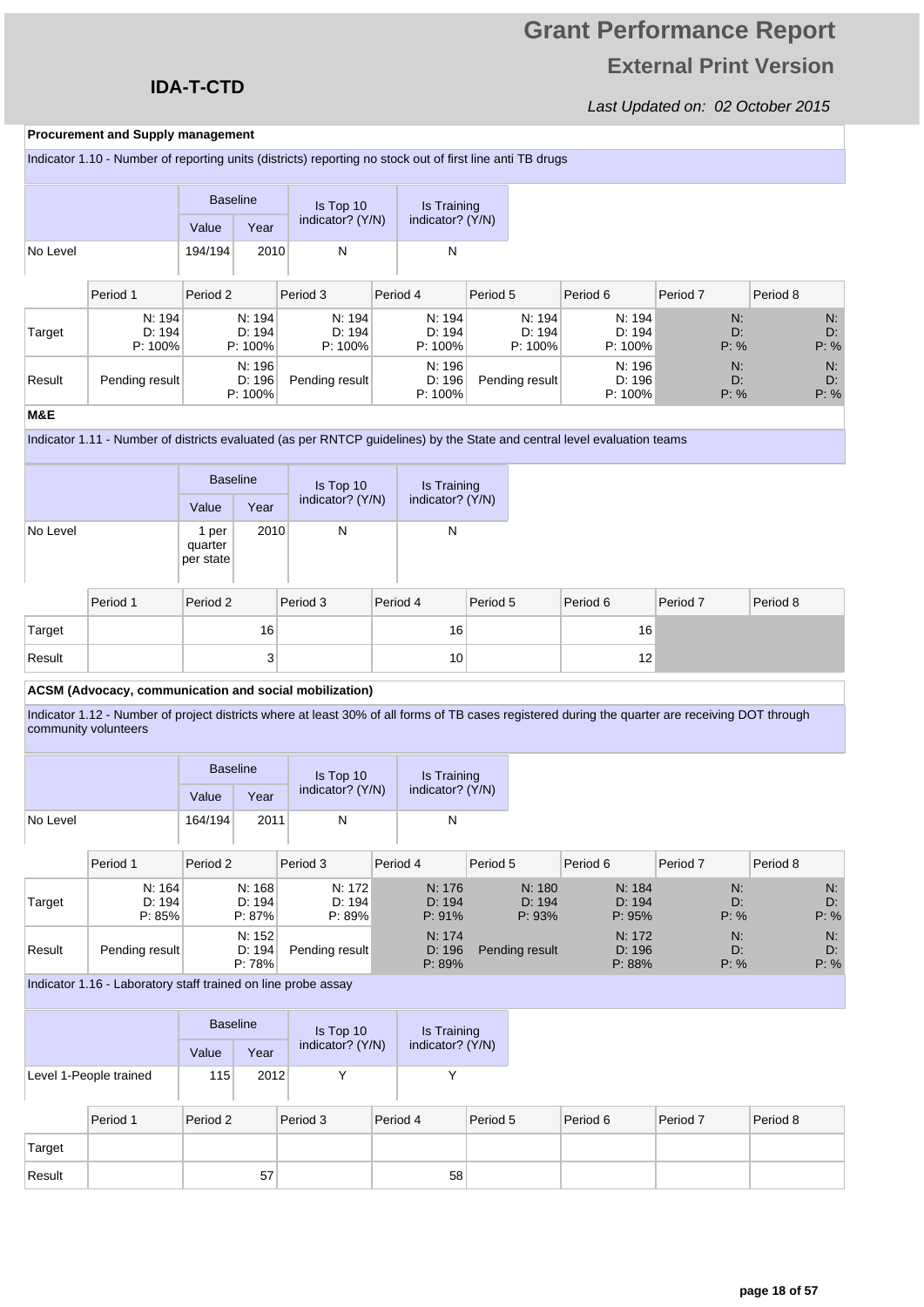## **Grant Performance Report External Print Version**

#### Last Updated on: 02 October 2015

#### **High-risk groups**

Indicator 1.13 - Number and percentage of identified predominantly tribal and poor districts in the 8 project states achieving ≥85% treatment success rate among NSP cases

|          | <b>Baseline</b> |      | Is Top 10        | Is Training<br>indicator? (Y/N) |  |
|----------|-----------------|------|------------------|---------------------------------|--|
|          | Value           | Year | indicator? (Y/N) |                                 |  |
| No Level | 62/85<br>(73%)  | 2010 |                  | N                               |  |

|        | Period 1                    | Period 2                    | Period 3                    | Period 4                    | Period 5                    | Period 6                    | Period 7         | Period 8         |
|--------|-----------------------------|-----------------------------|-----------------------------|-----------------------------|-----------------------------|-----------------------------|------------------|------------------|
| Target | N: 65<br>D: 85<br>$P: 77\%$ | N: 65<br>D: 85<br>$P: 77\%$ | N: 65<br>D: 85<br>$P: 77\%$ | N: 68<br>D: 85<br>$P: 80\%$ | N: 68<br>D: 85<br>$P: 80\%$ | N: 68<br>D: 85<br>$P: 80\%$ | N:<br>D:<br>P: % | N:<br>D:<br>P: % |
| Result | Pending result              | N: 61<br>D: 84<br>P: 73%    | Pending result              | N: 65<br>D: 85<br>$P: 77\%$ | Pending result              | N: 62<br>D: 86<br>P: 72%    | N:<br>D:<br>P: % | N:<br>D:<br>P: % |

#### **TB/HIV**

Indicator 1.14 - Number and percentage of TB patients who had an HIV test result recorded (positive and negative) in the TB register (among all registered patients in 8 project states)

|          |                  | <b>Baseline</b> |                                    | Is Top 10                         |          | Is Training                       |           |                                   |                                                                                                                                                                                                                                                                              |                                    |                                    |
|----------|------------------|-----------------|------------------------------------|-----------------------------------|----------|-----------------------------------|-----------|-----------------------------------|------------------------------------------------------------------------------------------------------------------------------------------------------------------------------------------------------------------------------------------------------------------------------|------------------------------------|------------------------------------|
|          |                  | Value           | Year                               | indicator? (Y/N)                  |          | indicator? (Y/N)                  |           |                                   |                                                                                                                                                                                                                                                                              |                                    |                                    |
| No Level |                  | 23017<br>(45%)  | 2011                               | N                                 |          | N                                 |           |                                   |                                                                                                                                                                                                                                                                              |                                    |                                    |
|          | Period 1         | Period 2        |                                    | Period 3                          | Period 4 |                                   | Period 5  |                                   | Period 6                                                                                                                                                                                                                                                                     | Period <sub>7</sub>                | Period 8                           |
| Target   | N:<br>D.<br>P: % |                 | N: 67,904<br>D: 107,784<br>P: 63%  | N:<br>D:<br>P: %                  |          | N: 74,144<br>D: 106,682<br>P: 70% |           | N.<br>D:<br>P: %                  | N: 121,281<br>D: 299,504<br>P: 41%                                                                                                                                                                                                                                           | N: 222,432<br>D: 444,800<br>P: 50% | N: 222,915<br>D: 369,600<br>P: 60% |
| Result   | N:<br>D:<br>P: % |                 | N: 61, 135<br>D: 100,565<br>P: 61% | N:<br>D:<br>P: %                  |          | N: 74,971<br>D: 109,485<br>P: 69% |           | N.<br>D:<br>P: %                  | N: 108,900<br>D: 192,721<br>P: 57%                                                                                                                                                                                                                                           | N: 277,465<br>D: 386,892<br>P: 72% | N: 235,332<br>D: 305,237<br>P: 77% |
|          | Period 9         | Period 10       |                                    | Period 11                         |          | Period 12                         | Period 13 |                                   | Period 14                                                                                                                                                                                                                                                                    | Period 15                          | Period 16                          |
| Target   | N:<br>D:<br>P: % |                 | N: 222,432<br>D: 448,000<br>P: 50% | N: 66,990<br>D: 115,500<br>P: 58% |          | N: 83,160<br>D: 138,600<br>P: 60% |           | N: 72,765<br>D: 115,500<br>P: 63% | N: 60,060<br>D: 92,400<br>P: 65%                                                                                                                                                                                                                                             | N: 83,300<br>D: 119,000<br>P:70%   | N: 107,100<br>D: 142,800<br>P: 75% |
| Result   | N.<br>D.<br>P: % |                 | N: 277,465<br>D: 72<br>P: 386,892% | N:<br>D:<br>P: %                  |          | N.<br>D:<br>P: %                  |           | N.<br>D:<br>P: %                  | N.<br>D:<br>P: %                                                                                                                                                                                                                                                             | $N$ :<br>D:<br>P: %                | $N$ :<br>D.<br>P: %                |
|          |                  |                 |                                    |                                   |          |                                   |           |                                   | Indicator 1.15 - Number and percentage of HIV positive TB patients who receive at least one dose of cotrimoxazole preventive therapy during or at<br>the end of TB treatment (among all HIV positive TB patients registered over a given period of time in 8 project states) |                                    |                                    |
|          |                  | <b>Baseline</b> |                                    | Is Top 10                         |          | <b>Is Training</b>                |           |                                   |                                                                                                                                                                                                                                                                              |                                    |                                    |
|          |                  | Value           | Year                               | indicator? (Y/N)                  |          | indicator? (Y/N)                  |           |                                   |                                                                                                                                                                                                                                                                              |                                    |                                    |
| No Level |                  | 2395<br>(88%)   | 2010                               | ${\sf N}$                         |          | ${\sf N}$                         |           |                                   |                                                                                                                                                                                                                                                                              |                                    |                                    |
|          | - - - -          | - - - -         |                                    | $  -$                             | - - - -  |                                   | - - - -   |                                   | $  -$                                                                                                                                                                                                                                                                        | $ -$                               | - - - -                            |

|        | Period 1 | Period 2   | Period 3 | Period 4  | Period 5 | Period 6 | Period 7 | Period 8 |
|--------|----------|------------|----------|-----------|----------|----------|----------|----------|
| Target | N.       | N: 4.817   | N:       | N: 4.926  | N:       | N: 5.090 | N:       | N:       |
|        | D:       | D: 5.474   | D:       | D: 5.504  | D:       | D: 7.831 | D:       | D:       |
|        | P: %     | $P: 88\%$  | P: %     | $P: 90\%$ | $P: \%$  | P: 65%   | P: %     | P: %     |
| Result | Ν.       | N: 5,476   | N:       | N: 5,253  | N:       | N: 5.452 | N:       | N:       |
|        | D:       | D: 5.047   | D:       | D: 5.612  | D:       | D: 6.196 | D:       | D:       |
|        | P: %     | $P: 109\%$ | P: %     | P: 94%    | P: %     | P: 88%   | P: %     | P: %     |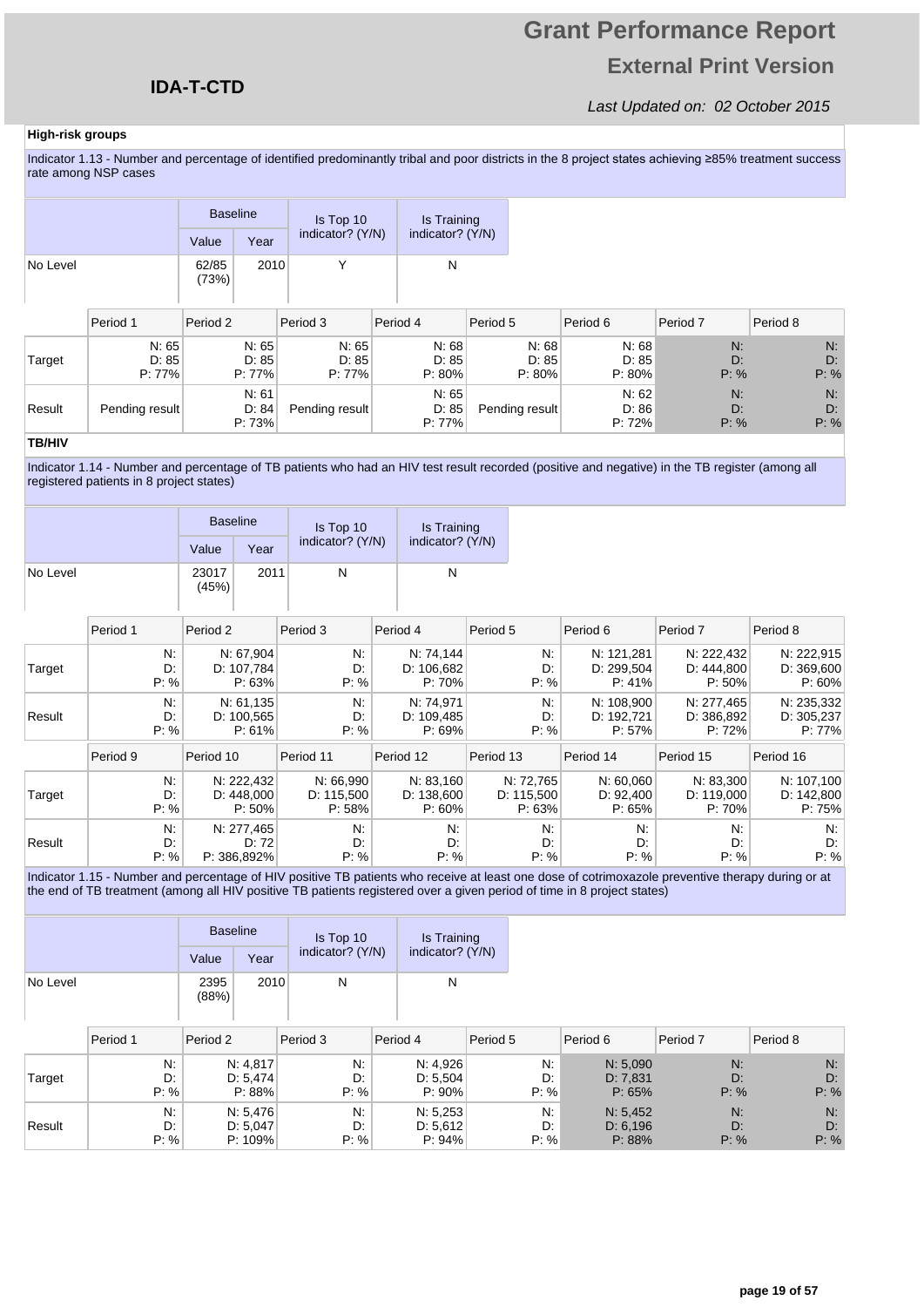## **Grant Performance Report External Print Version**

#### Last Updated on: 02 October 2015

**Objective 2 - To scale-up care and management of DR-TB in 35 states/Union Territories of India resulting in the initiation of treatment of 67,550 additional cases of Drug Resistant TB (DR-TB) by 2015** 

| <b>MDR-TB</b> |                                                                                                                         |                 |        |                  |                  |       |           |           |           |           |  |  |
|---------------|-------------------------------------------------------------------------------------------------------------------------|-----------------|--------|------------------|------------------|-------|-----------|-----------|-----------|-----------|--|--|
|               | Indicator 2.1 - Number of lab-confirmed MDR-TB patients enrolled in second-line anti-TB treatment (DOTS Plus treatment) |                 |        |                  |                  |       |           |           |           |           |  |  |
|               |                                                                                                                         | <b>Baseline</b> |        | Is Top 10        | Is Training      |       |           |           |           |           |  |  |
|               |                                                                                                                         | Value           | Year   | indicator? (Y/N) | indicator? (Y/N) |       |           |           |           |           |  |  |
| No Level      |                                                                                                                         | 4597<br>4,597   | 2013   | Top 10 Equ.      |                  | N     |           |           |           |           |  |  |
|               | Period 1                                                                                                                | Period 2        |        | Period 3         | Period 4         |       | Period 5  | Period 6  | Period 7  | Period 8  |  |  |
| Target        |                                                                                                                         |                 | 3,305  |                  | 10,133           |       |           | 16,681    | 25,000    | 24,000    |  |  |
| Result        |                                                                                                                         |                 | 3,134  |                  |                  | 7,885 |           | 8,786     | 21,619    | 18,552    |  |  |
|               | Period 9                                                                                                                | Period 10       |        | Period 11        | Period 12        |       | Period 13 | Period 14 | Period 15 | Period 16 |  |  |
| Target        |                                                                                                                         |                 | 25,500 | 7,500            |                  | 9,000 | 7,500     | 6,000     | 7,750     | 9,300     |  |  |
| Result        |                                                                                                                         |                 | 21,619 |                  |                  |       |           |           |           |           |  |  |

Indicator 2.2 - Number and percentage of lab confirmed MDR- TB patients successfully treated among those enrolled in second line anti-TB treatment (according to program guidelines) during a specified period of time

|          |                                                              | <b>Baseline</b> |                            | Is Top 10        | Is Training                   |                  |                              |                  |                  |  |  |
|----------|--------------------------------------------------------------|-----------------|----------------------------|------------------|-------------------------------|------------------|------------------------------|------------------|------------------|--|--|
|          |                                                              | Value           | Year                       | indicator? (Y/N) | indicator? (Y/N)              |                  |                              |                  |                  |  |  |
| No Level |                                                              | 54/117<br>(46%) | 2011                       | Υ                | N                             |                  |                              |                  |                  |  |  |
|          | Period 1                                                     | Period 2        |                            | Period 3         | Period 4                      | Period 5         | Period 6                     | Period 7         | Period 8         |  |  |
| Target   | N.<br>D:<br>P: %                                             |                 | N: 367<br>D: 733<br>P: 50% | N:<br>D:<br>P: % | N: 565<br>D: 1,026<br>P: 55%  | N.<br>D:<br>P: % | N: 590<br>D: 1,021<br>P: 58% | N:<br>D:<br>P: % | N:<br>D:<br>P: % |  |  |
| Result   | N:<br>D:<br>P: %                                             |                 | N: 314<br>D: 614<br>P: 51% | N:<br>D:<br>P: % | N: 393<br>D: 852<br>$P: 46\%$ | N:<br>D:<br>P: % | N: 553<br>D: 1.179<br>P: 47% | N:<br>D:<br>P: % | N:<br>D:<br>P: % |  |  |
|          | Indicator 2.3 - Number of DR TB suspects examined for MDR TB |                 |                            |                  |                               |                  |                              |                  |                  |  |  |

Indicator 2.3 - Number of DR TB suspects examined for MDR TB

|          | <b>Baseline</b> |      | Is Top 10        | Is Training      |  |
|----------|-----------------|------|------------------|------------------|--|
|          | Value           | Year | indicator? (Y/N) | indicator? (Y/N) |  |
| No Level | 32.950          | 2011 | N                |                  |  |

|        | Period 1 | Period 2 | Period 3 | Period 4 | Period 5 | Period 6 | Period 7 | Period 8 |
|--------|----------|----------|----------|----------|----------|----------|----------|----------|
| Target |          |          |          |          |          |          |          |          |
| Result |          |          |          |          |          |          |          |          |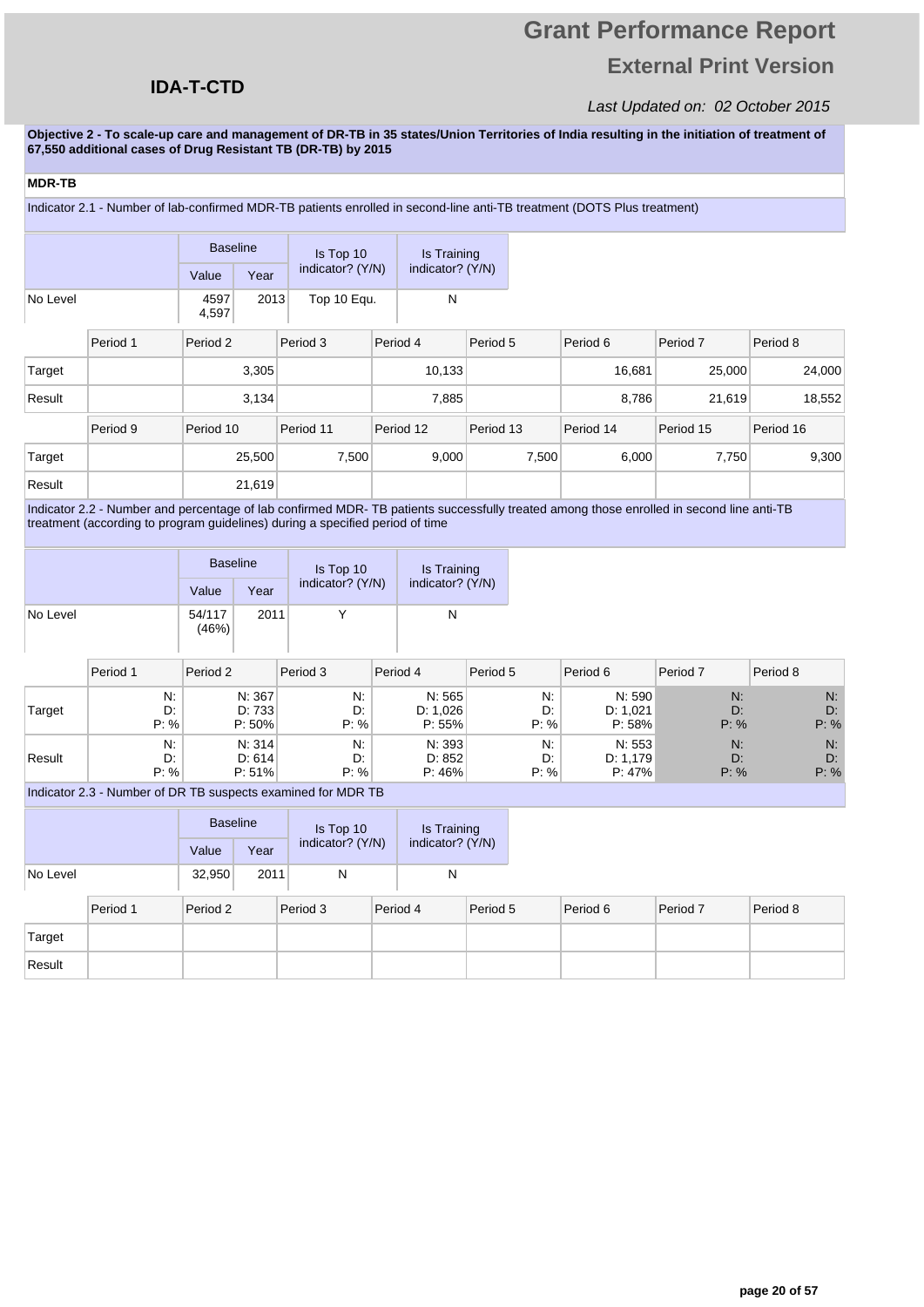## **Grant Performance Report External Print Version**

#### Last Updated on: 02 October 2015

**Objective 3 - To consolidate TB control efforts towards achieving the goal of TB control through sustainable and effective public-private partnership to involve all health care providers** 

#### **All care providers (PPM / ISTC - Public-Public, Public-Private Mix (PPM) approaches and International standards for TB care)**

Indicator 3.1 - Number of NGOs and Private Practitioners involved and supported (undersigned MoUs) under RNTCP-DOTS Programme

|          |                | <b>Baseline</b> |      |                  | Is Top 10 |                  | Is Training |                |          |          |          |
|----------|----------------|-----------------|------|------------------|-----------|------------------|-------------|----------------|----------|----------|----------|
|          |                | Value           | Year | indicator? (Y/N) |           | indicator? (Y/N) |             |                |          |          |          |
| No Level |                | 681             | 2011 | N                |           | N                |             |                |          |          |          |
|          | Period 1       | Period 2        |      | Period 3         |           | Period 4         | Period 5    |                | Period 6 | Period 7 | Period 8 |
| Target   | 711            |                 | 796  | 881              |           | 966              |             | 1,051          | 1,136    |          |          |
| Result   | Pending result |                 | 728  | Pending result   |           | 810              |             | Pending result | 1,122    |          |          |

#### Indicator 3.2 - Number of IMA members from the 15+1 project states/UTs who have signed an MoU under one of the RNTCP PPM schemes

|          | <b>Baseline</b> |      | Is Top 10        | Is Training<br>indicator? (Y/N) |  |
|----------|-----------------|------|------------------|---------------------------------|--|
|          | Value           | Year | indicator? (Y/N) |                                 |  |
| No Level | 5,052<br>5052   | 2011 |                  |                                 |  |

|        | Period 1       | Period 2  | Period 3       | Period 4  | Period 5       | Period 6  | Period <sub>7</sub> | Period 8  |
|--------|----------------|-----------|----------------|-----------|----------------|-----------|---------------------|-----------|
| Target | 2,217          | 2,417     | 2.617          | 2,817     | 3,017          | 5.400     | 6,000               | 6,600     |
| Result | Pending result | 3,913     | Pending result | 5,052     | Pending result | 5,118     | 5,168               | 6,007     |
|        | Period 9       | Period 10 | Period 11      | Period 12 | Period 13      | Period 14 | Period 15           | Period 16 |
| Target | 5.800          | 6,000     | 6,200          | 6.400     | 6,600          | 6.800     | 6.800               | 6,800     |
| Result |                | 5,168     |                |           |                |           |                     |           |

Indicator 3.3 - Number of Private Practitioners sensitized on RNTCP through CMEs conducted by the IMA-PPM project

|          |                | <b>Baseline</b> |         | Is Top 10        | Is Training      |           |                |           |                     |           |
|----------|----------------|-----------------|---------|------------------|------------------|-----------|----------------|-----------|---------------------|-----------|
|          |                | Value           | Year    | indicator? (Y/N) | indicator? (Y/N) |           |                |           |                     |           |
| No Level |                | 15,232          | 2011    | N                | N                |           |                |           |                     |           |
|          |                |                 |         |                  |                  |           |                |           |                     |           |
|          | Period 1       | Period 2        |         | Period 3         | Period 4         | Period 5  |                | Period 6  | Period <sub>7</sub> | Period 8  |
| Target   | 26,752         |                 | 38,272  | 51,872           | 65,472           |           | 79,072         | 92,672    | 152,000             | 189,500   |
| Result   | Pending result |                 | 27,122  | Pending result   | 41,511           |           | Pending result | 43,137    | 51,326              | 61,947    |
|          | Period 9       | Period 10       |         | Period 11        | Period 12        | Period 13 |                | Period 14 | Period 15           | Period 16 |
| Target   | 137,168        |                 | 152,000 | 164,500          | 177,000          |           | 189,500        | 202,000   | 202,000             | 202,000   |
| Result   |                |                 | 51,326  |                  |                  |           |                |           |                     |           |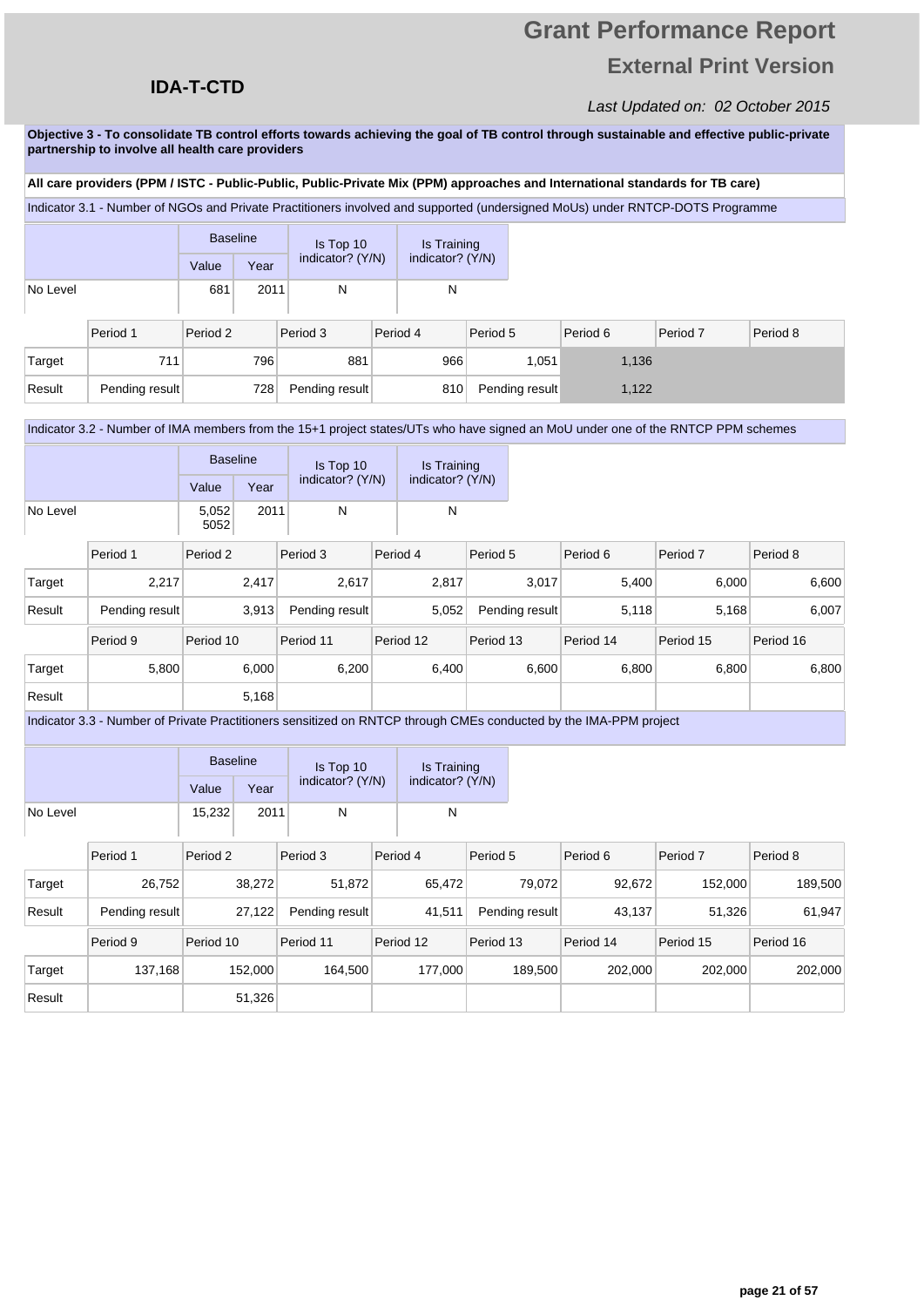## **Grant Performance Report External Print Version**

#### Last Updated on: 02 October 2015

Indicator 3.4 - Number of Church health facilities (medical colleges, hospitals, dispensaries and TB centres) supported under signed schemes (diagnosis, treatment and DOT supervision) and involved under RNTCP

|          |                                                                                                                             | <b>Baseline</b> |      |                  | Is Top 10 |           | Is Training      |                |     |           |           |           |     |
|----------|-----------------------------------------------------------------------------------------------------------------------------|-----------------|------|------------------|-----------|-----------|------------------|----------------|-----|-----------|-----------|-----------|-----|
|          |                                                                                                                             | Value           | Year | indicator? (Y/N) |           |           | indicator? (Y/N) |                |     |           |           |           |     |
| No Level |                                                                                                                             | 198             | 2011 | N                |           |           | N                |                |     |           |           |           |     |
|          | Period 1                                                                                                                    | Period 2        |      | Period 3         |           | Period 4  |                  | Period 5       |     | Period 6  | Period 7  | Period 8  |     |
| Target   | 260                                                                                                                         |                 | 290  |                  | 320       |           | 350              |                | 380 | 410       | 650       |           | 725 |
| Result   | Pending result                                                                                                              |                 | 187  | Pending result   |           |           | 147              | Pending result |     | 228       | 688       |           | 697 |
|          | Period 9                                                                                                                    | Period 10       |      | Period 11        |           | Period 12 |                  | Period 13      |     | Period 14 | Period 15 | Period 16 |     |
| Target   | 600                                                                                                                         |                 | 650  |                  | 675       |           | 700              |                | 725 | 750       | 750       |           | 750 |
| Result   |                                                                                                                             |                 | 688  |                  |           |           |                  |                |     |           |           |           |     |
|          | Indicator 3.5 - Number of TB suspects referred for sputum smear examination from the Church Health facilities to RNTCP DMCs |                 |      |                  |           |           |                  |                |     |           |           |           |     |

|          | <b>Baseline</b> |      | Is Top 10        | Is Training      |  |
|----------|-----------------|------|------------------|------------------|--|
|          | Value           | Year | indicator? (Y/N) | indicator? (Y/N) |  |
| No Level | 50060           | 2011 |                  | N                |  |

|        | Period 1       | Period 2 | Period 3<br>Period 4 |         | Period 5       | Period 6 | Period <sub>7</sub> | Period 8 |
|--------|----------------|----------|----------------------|---------|----------------|----------|---------------------|----------|
| Target | 63.560         | 77,060   | 90,560               | 104.060 | 117.560        | 131,060  |                     |          |
| Result | Pending result | 81,315   | Pending result       | 112.697 | Pending result | 158,832  |                     |          |

Indicator 3.7 - Number and percentage of Public Health Institutions under IMA Umbrella are participating under RNTCP

|          | Indicator 3.7 - Number and percentage of Public Health Institutions under IMA Umbrella are participating under RNTCP |                 |                                |                                |                                |                                |                                |                                |                                |
|----------|----------------------------------------------------------------------------------------------------------------------|-----------------|--------------------------------|--------------------------------|--------------------------------|--------------------------------|--------------------------------|--------------------------------|--------------------------------|
|          |                                                                                                                      | <b>Baseline</b> |                                | Is Top 10                      | Is Training                    |                                |                                |                                |                                |
|          |                                                                                                                      | Value           | Year                           | indicator? (Y/N)               | indicator? (Y/N)               |                                |                                |                                |                                |
| No Level |                                                                                                                      |                 |                                | N                              | N                              |                                |                                |                                |                                |
|          | Period 1                                                                                                             | Period 2        |                                | Period 3                       | Period 4                       | Period 5                       | Period 6                       | Period 7                       | Period 8                       |
| Target   | N.<br>D:<br>P: %                                                                                                     |                 | N:<br>D:<br>P: %               | N.<br>D:<br>P: %               | N:<br>D:<br>P: %               | $N$ :<br>D:<br>P: %            | N.<br>D:<br>P: %               | N:<br>D:<br>P: %               | N.<br>D:<br>P: %               |
| Result   | N.<br>D:<br>P: %                                                                                                     |                 | N:<br>D:<br>P: %               | N:<br>D.<br>P: %               | N.<br>D:<br>P: %               | $N$ :<br>D:<br>P: %            | N.<br>D:<br>P: %               | N: 0<br>D: 0<br>$P: 0\%$       | N.<br>D.<br>P: %               |
|          | Period 9                                                                                                             | Period 10       |                                | Period 11                      | Period 12                      | Period 13                      | Period 14                      | Period 15                      | Period 16                      |
| Target   | N: 2,800<br>D: 4,000<br>P: 70%                                                                                       |                 | N: 3,000<br>D: 4,285<br>P: 70% | N: 3,200<br>D: 4,571<br>P: 70% | N: 3,400<br>D: 4,857<br>P: 70% | N: 3,600<br>D: 5,142<br>P: 70% | N: 3,800<br>D: 5,428<br>P: 70% | N: 3,800<br>D: 5,428<br>P: 70% | N: 3,800<br>D: 5,428<br>P: 70% |
| Result   | N:<br>D:<br>P: %                                                                                                     |                 | N:0<br>D:0<br>$P: 0\%$         | N.<br>D:<br>P: %               | N:<br>D:<br>P: %               | N.<br>D.<br>P: %               | N:<br>D:<br>P: %               | N.<br>D:<br>P: %               | N.<br>D:<br>P: %               |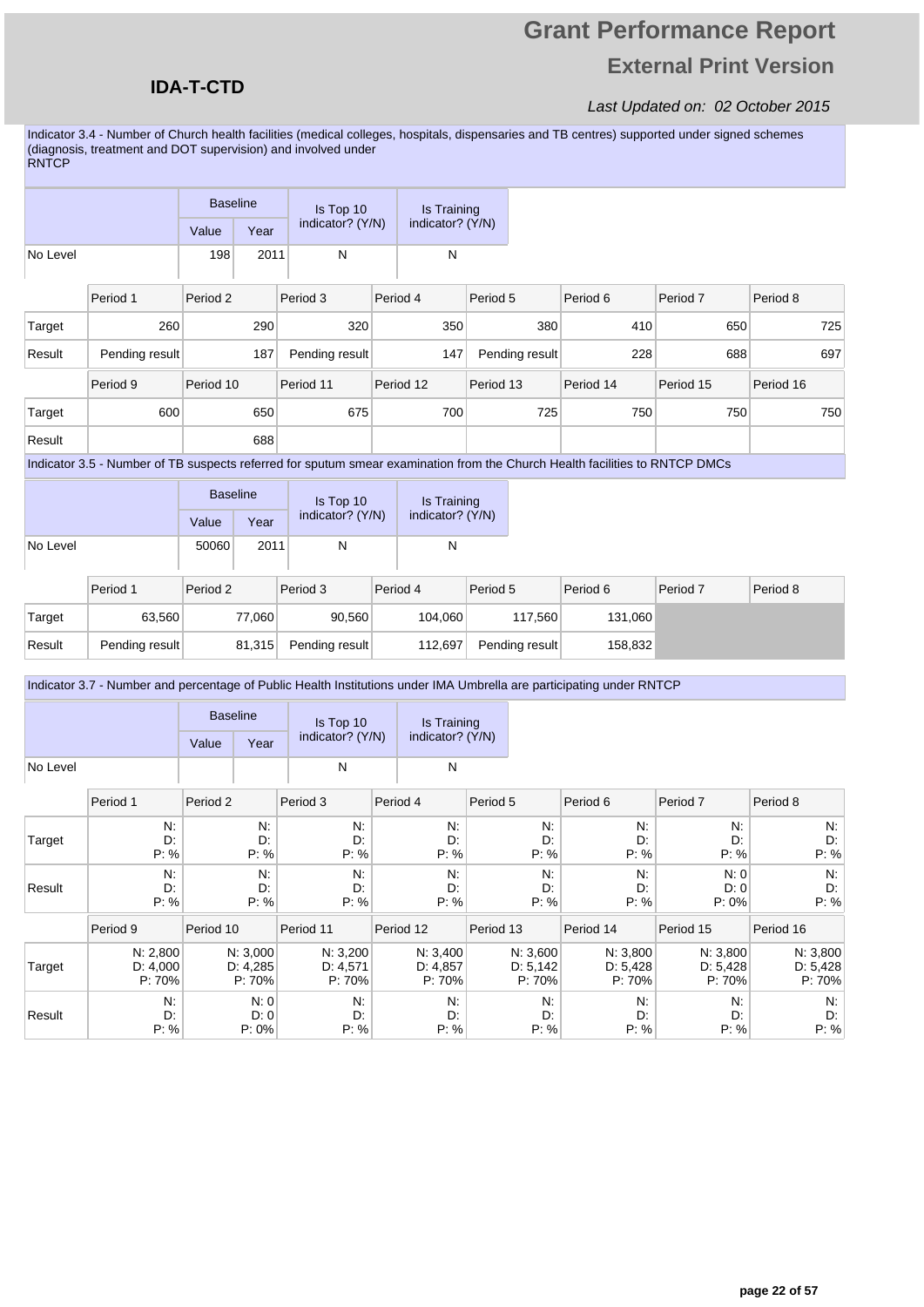### **IDA-T-CTD**

Result 471

|               |                                                            |                          |        | Indicator 3.8 - Number of TB patients (All forms) notified in each quarter by IMA  |                                        |           |        |           |           |           |
|---------------|------------------------------------------------------------|--------------------------|--------|------------------------------------------------------------------------------------|----------------------------------------|-----------|--------|-----------|-----------|-----------|
|               |                                                            | <b>Baseline</b><br>Value | Year   | Is Top 10<br>indicator? (Y/N)                                                      | <b>Is Training</b><br>indicator? (Y/N) |           |        |           |           |           |
| No Level      |                                                            |                          |        | ${\sf N}$                                                                          | ${\sf N}$                              |           |        |           |           |           |
|               |                                                            |                          |        |                                                                                    |                                        |           |        |           |           |           |
|               | Period 1                                                   | Period <sub>2</sub>      |        | Period 3                                                                           | Period 4                               | Period 5  |        | Period 6  | Period 7  | Period 8  |
| Target        |                                                            |                          |        |                                                                                    |                                        |           |        |           | 61,000    | 61,200    |
| Result        |                                                            |                          |        |                                                                                    |                                        |           |        |           | 10,826    | 79,040    |
|               | Period 9                                                   | Period 10                |        | Period 11                                                                          | Period 12                              | Period 13 |        | Period 14 | Period 15 | Period 16 |
| Target        |                                                            |                          | 61,800 | 19,200                                                                             | 20,400                                 |           | 21,600 | 22,800    | 22,800    | 22,800    |
| Result        |                                                            |                          | 10,826 |                                                                                    |                                        |           |        |           |           |           |
|               |                                                            |                          |        | Indicator 3.9 - Number of TB patients (All forms) notified in each quarter by CBCI |                                        |           |        |           |           |           |
|               |                                                            | <b>Baseline</b>          |        | Is Top 10                                                                          | Is Training                            |           |        |           |           |           |
|               |                                                            | Value                    | Year   | indicator? (Y/N)                                                                   | indicator? (Y/N)                       |           |        |           |           |           |
| No Level      |                                                            |                          |        | N                                                                                  | ${\sf N}$                              |           |        |           |           |           |
|               | Period 1                                                   | Period <sub>2</sub>      |        | Period 3                                                                           | Period 4                               | Period 5  |        | Period 6  | Period 7  | Period 8  |
| Target        |                                                            |                          |        |                                                                                    |                                        |           |        |           | 4,600     | 4,200     |
| Result        |                                                            |                          |        |                                                                                    |                                        |           |        |           | 9,741     | 7,366     |
|               | Period 9                                                   | Period 10                |        | Period 11                                                                          | Period 12                              | Period 13 |        | Period 14 | Period 15 | Period 16 |
| Target        |                                                            |                          |        | 1,350                                                                              | 1,400                                  |           | 1,450  | 1,500     | 1,500     | 1,500     |
| Result        |                                                            |                          | 9,741  |                                                                                    |                                        |           |        |           |           |           |
| <b>MDR-TB</b> |                                                            |                          |        |                                                                                    |                                        |           |        |           |           |           |
|               | Indicator 3.6 - Number of XDR TB patients put on treatment |                          |        |                                                                                    |                                        |           |        |           |           |           |
|               |                                                            | <b>Baseline</b>          |        | Is Top 10<br>indicator? (Y/N)                                                      | Is Training<br>indicator? (Y/N)        |           |        |           |           |           |
|               |                                                            | Value                    | Year   |                                                                                    |                                        |           |        |           |           |           |
| No Level      |                                                            | 150<br>150<br>150        | 2013   | Top 10 Equ.                                                                        | ${\sf N}$                              |           |        |           |           |           |
|               | Period 1                                                   | Period 2                 |        | Period 3                                                                           | Period 4                               | Period 5  |        | Period 6  | Period 7  | Period 8  |
| Target        |                                                            |                          |        |                                                                                    |                                        |           |        |           | 300       | 375       |
| Result        |                                                            |                          |        |                                                                                    |                                        |           |        |           | 471       | 1,089     |
|               | Period 9                                                   | Period 10                |        | Period 11                                                                          | Period 12                              | Period 13 |        | Period 14 | Period 15 | Period 16 |
| Target        |                                                            |                          | 300    | 125                                                                                | 125                                    |           | 125    | 125       | 250       | 250       |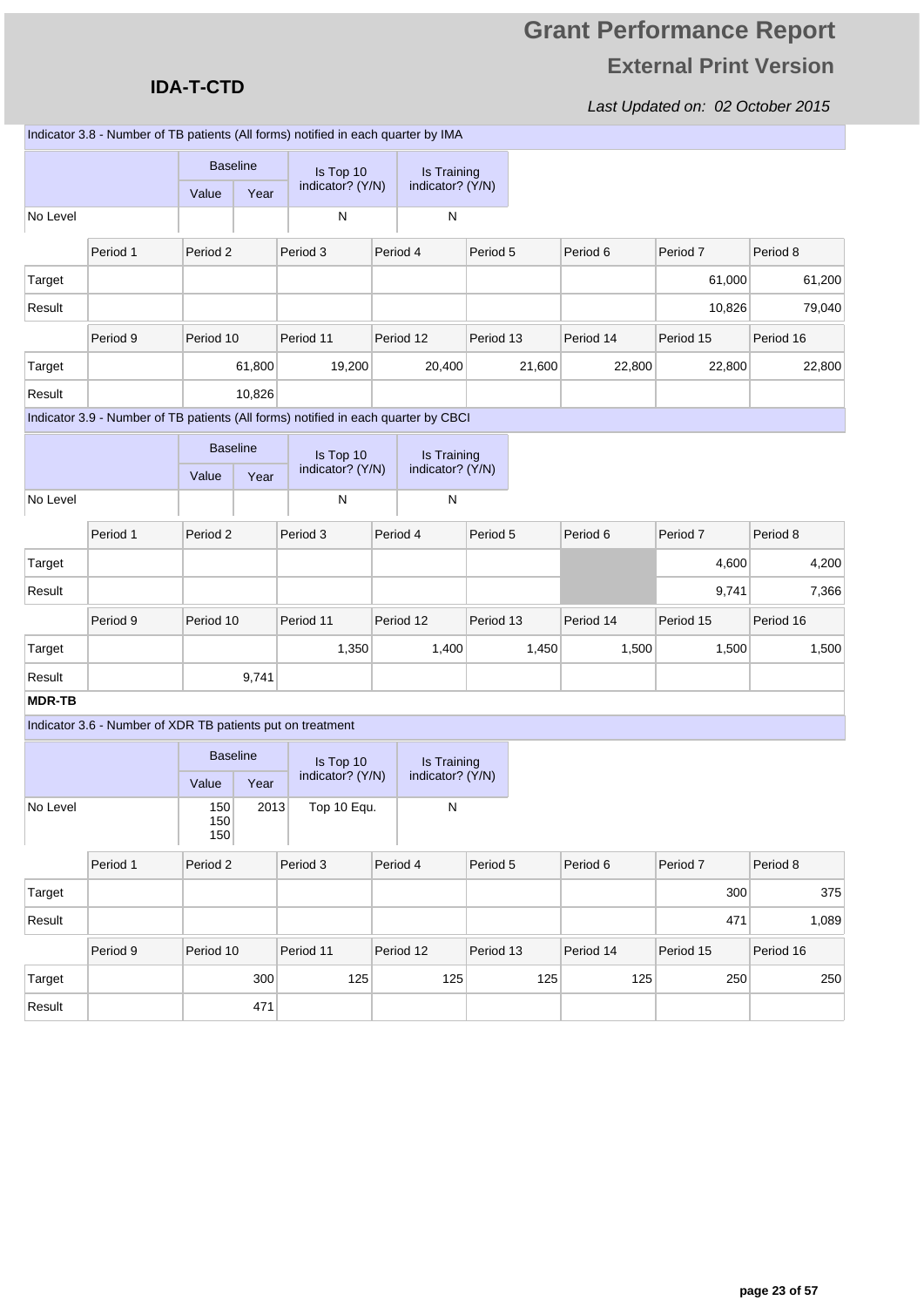## **Grant Performance Report External Print Version**

#### Last Updated on: 02 October 2015

**Objective 4 - To establish and enhance capacity for quality assured rapid diagnosis of DR TB suspects in 43 culture & drug susceptibility testing laboratories in India by 2015**

#### Period 1 Period 2 Period 3 Period 4 Period 5 Period 6 Period 7 Period 8 Target N: D: P: % N: D: P: % N: D: P: % N: D: P: % N: D: P: % N: D: P: % N: 475 D: 674 P: 71% N: 550 D: 674 P: 82% Result N: D: P: % N: D: P: % N: D: P: % N: D: P: % N: D: P: % N: D: P: % N: 315 D: 704 P: 45% N: 431 D: 729 P: 59% Period 9 Period 10 Period 11 Period 12 Period 13 Period 14 Period 15 Period 16 Target N: 450 D: 674 P: 67% N: 475 D: 674 P: 71% N: 500 D: 674 P: 74% N: 525 D: 674 P: 78% N: 550 D: 674 P: 82% N: 575 D: 674 P: 85% N: 600 D: 674 P: 89% N: 650 D: 674 P: 96% Result N: D: P: % N: 315 D: 704 P: 45% N: D: P: % N: D: P: % N: D: P: % N: D: P: % N: D: P: % N: D: P: % Value Year Baseline | Is Top 10 indicator? (Y/N) Is Training indicator? (Y/N) No Level 108/674 2013 N N Indicator 4.1 - Number and percentage of districts diagnosing DR TB through using CBNAAT Technology Period 1 Period 2 Period 3 Period 4 Period 5 Period 6 Period 7 Period 8 Target 19 28 Result 6 17 Value **Year** Baseline Is Top 10 indicator? (Y/N) Is Training indicator? (Y/N) No Level 10 2012 Top 10 Equ. N Indicator 4.2 - Number of laboratories performing Liquid Culture **Improving diagnosis**

|        | Period 9        | Period 10 | Period 11 | Period 12 | Period 13 | Period 14 | Period 15 | Period 16 |
|--------|-----------------|-----------|-----------|-----------|-----------|-----------|-----------|-----------|
| Target | 19 <sub>1</sub> | 16        | 22        | 25        | 28        | 31        | 33        | 33        |
| Result |                 | 6.        |           |           |           |           |           |           |

Indicator 4.3 - Laboratory staff trained on line probe assay

|          | <b>Baseline</b>   |             | Is Top 10        | Is Training<br>indicator? (Y/N) |  |
|----------|-------------------|-------------|------------------|---------------------------------|--|
|          | Value             | Year        | indicator? (Y/N) |                                 |  |
| No Level | 115<br>115<br>115 | Sep<br>2012 | Top 10 Equ.      |                                 |  |

|        | Period 1 | Period 2  | Period 3  | Period 4  | Period 5  | Period 6  | Period 7  | Period 8  |
|--------|----------|-----------|-----------|-----------|-----------|-----------|-----------|-----------|
| Target |          |           |           |           |           |           | 319       | 361       |
| Result |          |           |           |           |           |           | 254       | 313       |
|        | Period 9 | Period 10 | Period 11 | Period 12 | Period 13 | Period 14 | Period 15 | Period 16 |
| Target | 289      | 319       | 333       | 347       | 361       | 375       | 389       | 403       |
| Result |          | 254       |           |           |           |           |           |           |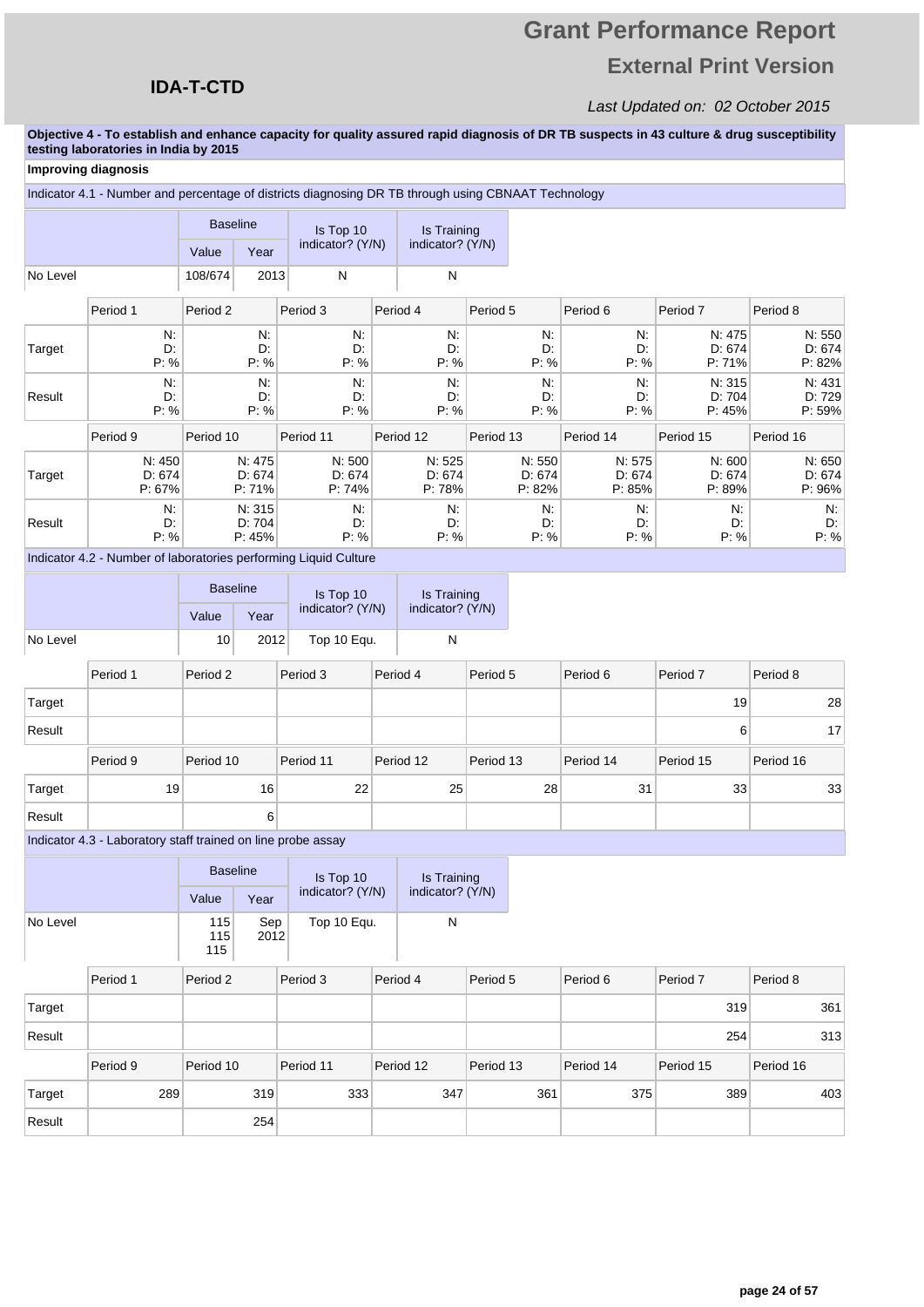### **IDA-T-CTD**

| Indicator 4.4 - Number of laboratories with enhanced sputum processing capacity |  |  |  |  |
|---------------------------------------------------------------------------------|--|--|--|--|
|---------------------------------------------------------------------------------|--|--|--|--|

|          |                | <b>Baseline</b> |                | Is Top 10        | Is Training      |                |                |           |           |
|----------|----------------|-----------------|----------------|------------------|------------------|----------------|----------------|-----------|-----------|
|          |                | Value           | Year           | indicator? (Y/N) | indicator? (Y/N) |                |                |           |           |
| No Level |                | 0               | 2011           | N                | N                |                |                |           |           |
|          | Period 1       | Period 2        |                | Period 3         | Period 4         | Period 5       | Period 6       | Period 7  | Period 8  |
| Target   | $\overline{0}$ |                 | 12             | 6                | $\overline{4}$   | 2              | 5              | 30        | 33        |
| Result   |                |                 | Pending result | Pending result   | Pending result   | Pending result | Pending result | 18        | 32        |
|          | Period 9       | Period 10       |                | Period 11        | Period 12        | Period 13      | Period 14      | Period 15 | Period 16 |
| Target   | 25             |                 | 30             | 30               | 33               | 33             | 33             | 33        | 33        |
| Result   |                |                 | 18             |                  |                  |                |                |           |           |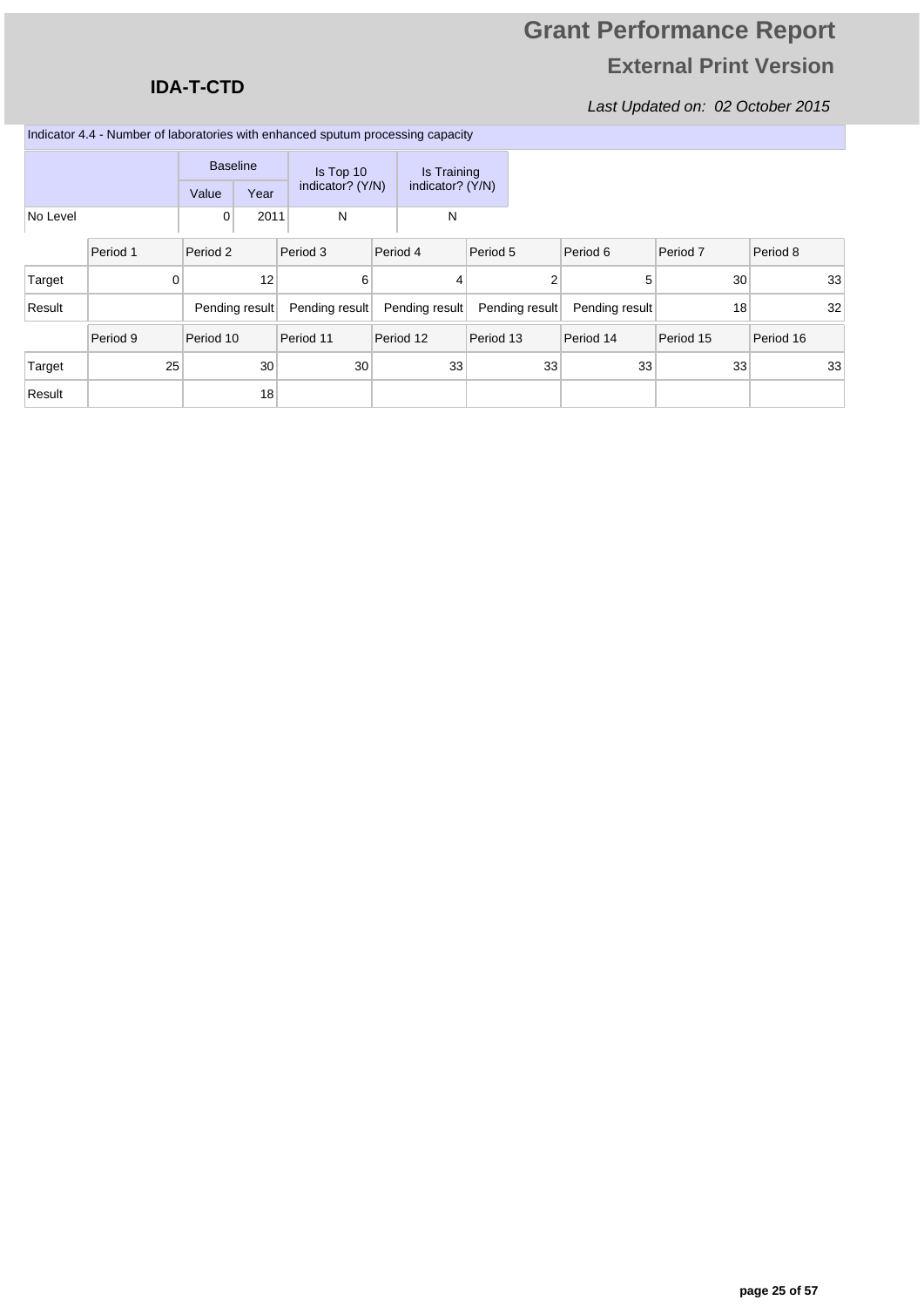## **Grant Performance Report External Print Version**

#### Last Updated on: 02 October 2015

**Objective 5 - To achieve and sustain universal access to high quality diagnosis and patient friendly treatment under DOTS including MDR TB & TB HIV**

|          | Improving diagnosis |                 |                                              |                                                                                                     |  |             |          |  |          |                     |          |
|----------|---------------------|-----------------|----------------------------------------------|-----------------------------------------------------------------------------------------------------|--|-------------|----------|--|----------|---------------------|----------|
|          |                     |                 |                                              | Indicator 5.1 - Number of Designated Microscopy Centres supported under RNTCP in the project states |  |             |          |  |          |                     |          |
|          |                     | <b>Baseline</b> |                                              | Is Top 10                                                                                           |  | Is Training |          |  |          |                     |          |
|          |                     | Value           | indicator? (Y/N)<br>indicator? (Y/N)<br>Year |                                                                                                     |  |             |          |  |          |                     |          |
| No Level |                     | 3722            | 2011                                         | N                                                                                                   |  | N           |          |  |          |                     |          |
|          | Period 1            | Period 2        |                                              | Period 3                                                                                            |  | Period 4    | Period 5 |  | Period 6 | Period <sub>7</sub> | Period 8 |
| Target   |                     |                 |                                              |                                                                                                     |  |             |          |  |          |                     |          |
| Result   |                     |                 |                                              |                                                                                                     |  |             |          |  |          |                     | 4,037    |
|          |                     |                 |                                              |                                                                                                     |  |             |          |  |          |                     |          |

Indicator 5.2 - Number and percentage of laboratories showing adequate performance among those that received external quality assurance for smear microscopy

|          | <b>Baseline</b> |      | Is Top 10        | Is Training<br>indicator? (Y/N) |  |
|----------|-----------------|------|------------------|---------------------------------|--|
|          | Value           | Year | indicator? (Y/N) |                                 |  |
| No Level | 86%             | 2011 |                  | N                               |  |

|        | Period 1         | Period 2         | Period 3         | Period 4         | Period 5            | Period 6                          | Period 7            | Period 8            |
|--------|------------------|------------------|------------------|------------------|---------------------|-----------------------------------|---------------------|---------------------|
| Target | N:<br>D:<br>P: % | N:<br>D:<br>P: % | N:<br>D:<br>P: % | N:<br>D:<br>P: % | N:<br>D:<br>P: %    | N:<br>D:<br>P: %                  | $N$ :<br>D:<br>P: % | $N$ :<br>D:<br>P: % |
| Result |                  |                  |                  |                  |                     |                                   |                     |                     |
|        | Period 9         | Period 10        | Period 11        | Period 12        | Period 13           | Period 14                         | Period 15           | Period 16           |
| Target | N:<br>D:<br>P: % | N:<br>D:<br>P: % | N:<br>D:<br>P: % | N:<br>D:<br>P: % | $N$ :<br>D:<br>P: % | N: 3,499<br>D: 3,888<br>$P: 90\%$ | N:<br>D:<br>P: %    | $N$ :<br>D:<br>P: % |
|        |                  |                  |                  |                  |                     |                                   |                     |                     |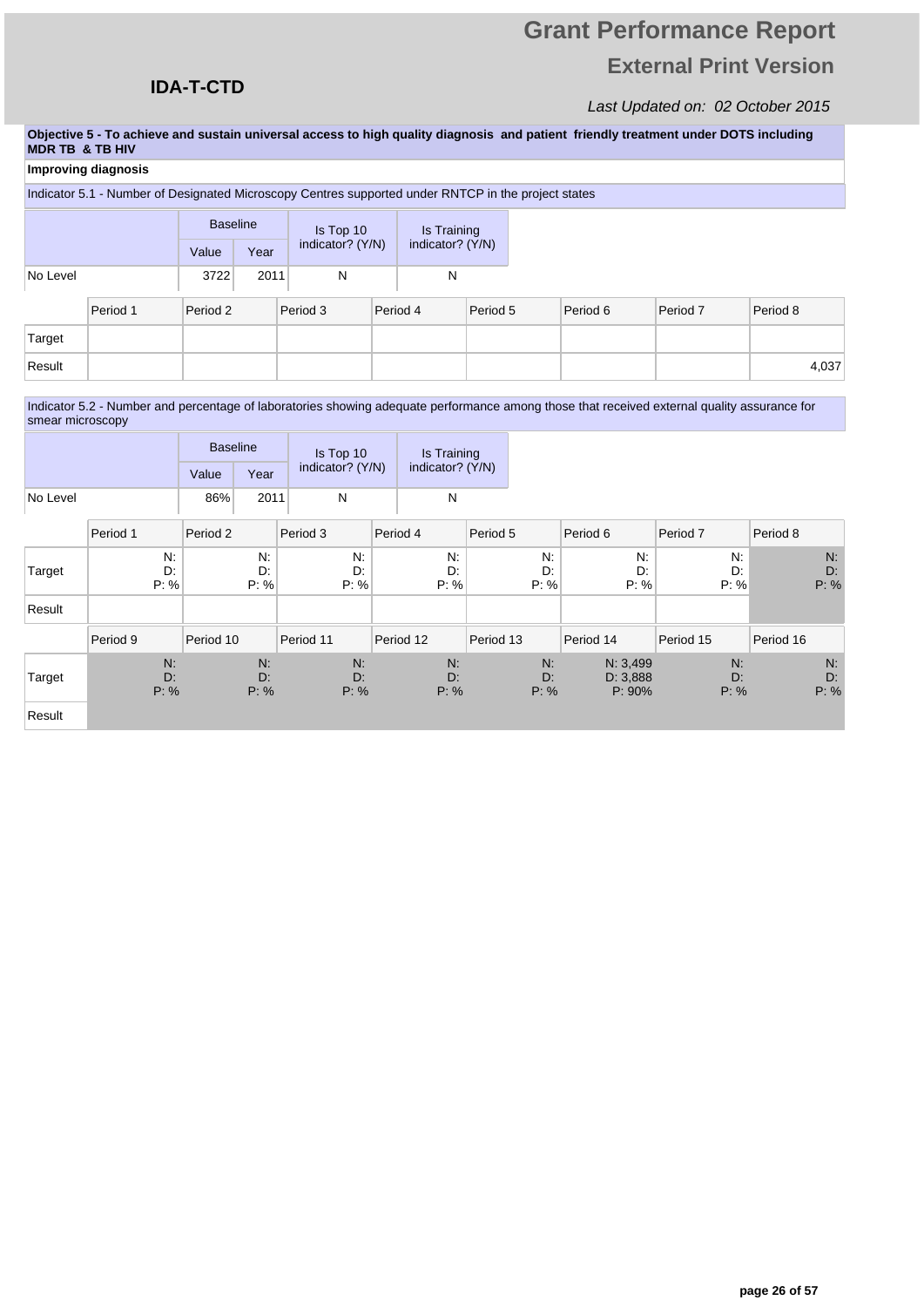## **Grant Performance Report External Print Version**

T.

T

Last Updated on: 02 October 2015

#### **High Quality DOTS**

Indicator 5.3 - Number of new smear positive cases reported to the national authorities and registered for treatment under RNTCP DOTS (noncumulative)

|          |          | <b>Baseline</b> |      |          | Is Top 10        |          | Is Training      |          |          |          |          |
|----------|----------|-----------------|------|----------|------------------|----------|------------------|----------|----------|----------|----------|
|          |          | Value           | Year |          | indicator? (Y/N) |          | indicator? (Y/N) |          |          |          |          |
| No Level |          | 48,635          | 2011 |          | Top 10 Equ.      |          | N                |          |          |          |          |
|          | Period 1 | Period 2        |      | Period 3 |                  | Period 4 |                  | Period 5 | Period 6 | Period 7 | Period 8 |
| Target   |          |                 |      |          |                  |          |                  |          |          |          |          |
| Result   |          |                 |      |          |                  |          |                  |          |          |          | 135,534  |

#### Indicator 5.4 - Number of TB cases (All forms) registered for treatment under RNTCP DOTS

|          |          | <b>Baseline</b> |      |  |                               |          |                                 |          |
|----------|----------|-----------------|------|--|-------------------------------|----------|---------------------------------|----------|
|          |          |                 |      |  | Is Top 10<br>indicator? (Y/N) |          | Is Training<br>indicator? (Y/N) |          |
|          |          | Value<br>Year   |      |  |                               |          |                                 |          |
| No Level |          | 327,783         | 2011 |  | Top 10 Equ.                   |          |                                 |          |
|          | Period 1 | Period 2        |      |  | Period 3                      | Period 4 |                                 | Period 5 |

|        | Period 1 | Period 2 | Period 3 | Period 4 | Period 5 | Period 6 | Period 7 | Period 8 |
|--------|----------|----------|----------|----------|----------|----------|----------|----------|
| Target |          |          |          |          |          |          |          |          |
| Result |          |          |          |          |          |          |          |          |

#### Indicator 5.5 - Number and percentage of new smear positive pulmonary TB cases registered in a specified period that are successfully treated

|          | <b>Baseline</b> |      | Is Top 10        | Is Training<br>indicator? (Y/N) |  |
|----------|-----------------|------|------------------|---------------------------------|--|
|          | Value           | Year | indicator? (Y/N) |                                 |  |
| No Level | 86.9%           | 2010 | Top 10 Equ.      | N                               |  |

|        | Period 1 | Period 2 | Period 3 | Period 4 | Period 5 | Period 6 | Period <sub>7</sub> | Period 8 |
|--------|----------|----------|----------|----------|----------|----------|---------------------|----------|
| Target | N:       | N.       | N:       | N:       | N:       | N:       | N.                  | N.       |
|        | D:       | D:       | D:       | D:       | D:       | D:       | D:                  | D:       |
|        | P: %     | P: %     | P: %     | P: %     | P: %     | P: %     | P: %                | P: %     |
| Result | N:       | N:       | N:       | N.       | N:       | N.       | N.                  | $N$ :    |
|        | D:       | D:       | D:       | D:       | D:       | D:       | D:                  | D.       |
|        | P: %     | $P: \%$  | $P: \%$  | P: %     | $P: \%$  | P: %     | P: %                | P: %     |

Indicator 5.6 - Number and percentage of TB patients who had an HIV test result recorded (positive and negative) in the TB register (among all registered patients in 8 project states)

|          |       | <b>Baseline</b> | Is Top 10        | Is Training<br>indicator? (Y/N) |  |
|----------|-------|-----------------|------------------|---------------------------------|--|
|          | Value | Year            | indicator? (Y/N) |                                 |  |
| No Level | 45%   | 2011            | N                | N                               |  |

|        | Period 1 | Period 2 | Period 3 | Period 4 | Period 5 | Period 6 | Period <sub>7</sub> | Period 8 |
|--------|----------|----------|----------|----------|----------|----------|---------------------|----------|
| Target | N:       | N:       | N:       | N:       | $N$ :    | N:       | N:                  | N:       |
|        | D:       | D:       | D:       | D:       | D:       | D:       | D:                  | D:       |
|        | P: %     | $P: \%$  | P: %     | P: %     | P: %     | P: %     | P: %                | P: %     |
| Result | N.       | N:       | N:       | N:       | N.       | N:       | N:                  | N:       |
|        | D:       | D:       | D:       | D:       | D:       | D:       | D:                  | D:       |
|        | P: %     | P: %     | P: %     | P: %     | P: %     | P: %     | P: %                | P: %     |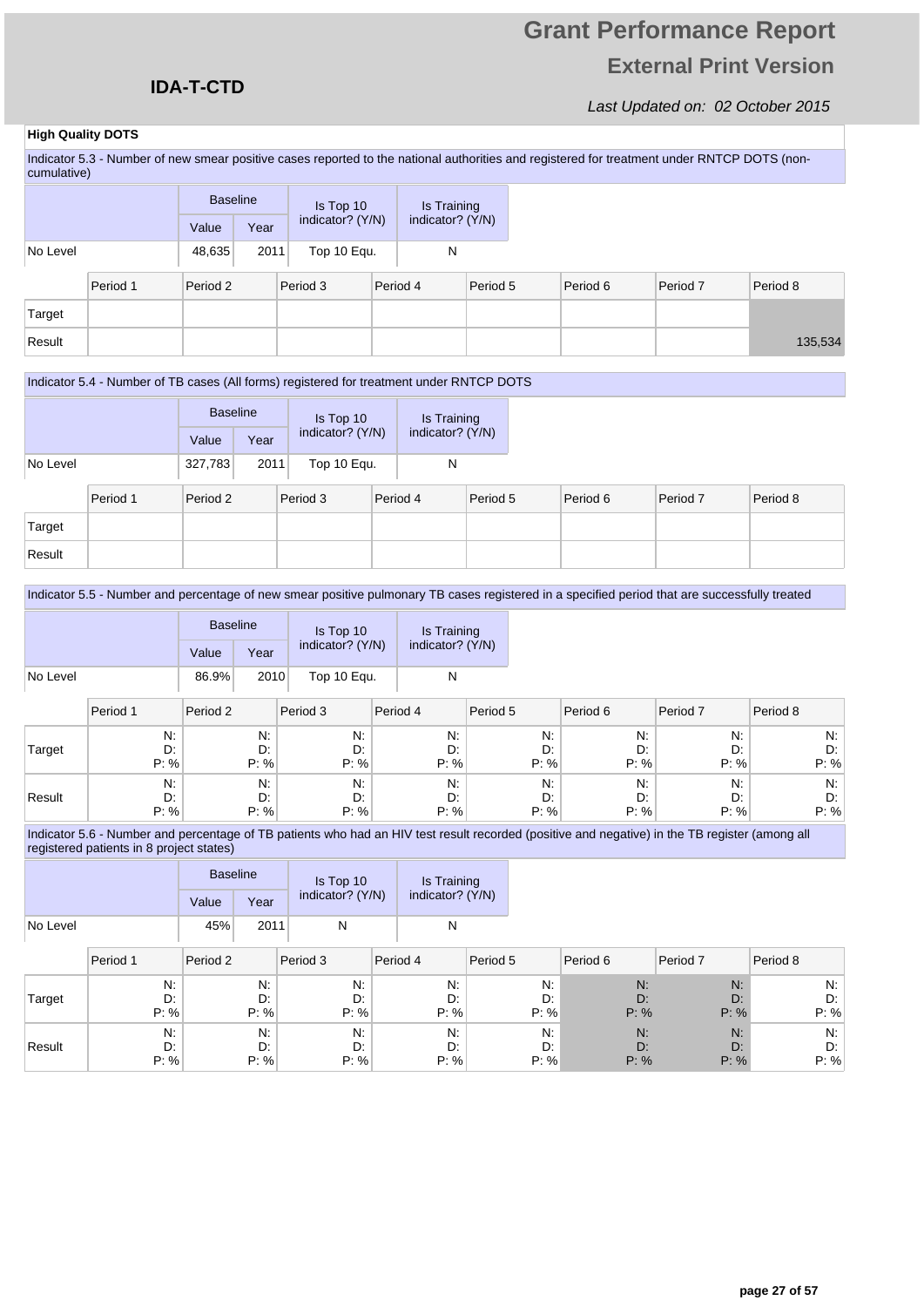### **IDA-T-CTD**

Last Updated on: 02 October 2015

#### **2.2.3. Cumulative Progress To Date**

**Latest reporting due period : 8 (01.Apr.14 - 31.Dec.14)**

| Objective 1 | To achieve and sustain universal access to high quality services for all forms of Tuberculosis including TB-HIV<br>and drug resistant TB. |
|-------------|-------------------------------------------------------------------------------------------------------------------------------------------|
| <b>SDA</b>  | Improving diagnosis                                                                                                                       |
|             | Indicator 1.1 - Number of functional Designated Microscopy Centres supported under RNTCP in the project states                            |

**Period Value Period Value Target Result 90% 60% 0% 30% 100%** No Level 10 3,854 10 3,738 97%

**Indicator 1.2 - Number and percentage of laboratories showing adequate performance among those that received external quality assurance for smear microscopy** 

|          | <b>Target</b> |                     | <b>Result</b> |                |    |         |        | $\frac{9606}{11}$ |    |
|----------|---------------|---------------------|---------------|----------------|----|---------|--------|-------------------|----|
|          | Period        | Value               | Period        | Value          | ್ಯ | س<br>Ş, | $60\%$ | $\bullet$<br>o%   |    |
| No Level |               | N: 3,453            |               | N: 0           |    |         |        |                   | 0% |
|          | 10            | D: 3,837<br>P: 90 % | 10            | D: 0<br>P: 0 % |    |         |        |                   |    |

**Indicator 1.3 - Number of laboratories performing Line Probe Assay** 

|          | <b>Target</b> |       | <b>Result</b> |       |          |                |                                         | $\bullet$<br>0<br>د ق<br>ີ |      |
|----------|---------------|-------|---------------|-------|----------|----------------|-----------------------------------------|----------------------------|------|
|          | Period        | Value | Period        | Value | c<br>l C | دە<br>0<br>l o | စ<br>c<br>$\overline{\phantom{a}}$<br>ò | o<br>-<br>െ                |      |
| No Level |               | 25    |               | 30    |          |                |                                         |                            | 120% |

**Indicator 1.4 - Number of laboratories with enhanced sputum processing capacity** 

|          | <b>Target</b> |       | Result |              |                          |                  | <u>ied</u><br>。 |                         |
|----------|---------------|-------|--------|--------------|--------------------------|------------------|-----------------|-------------------------|
|          | <b>Period</b> | Value | Period | Value        | س<br>Õ<br>ဒ္ဓ<br>వి<br>ு | ၜ<br>$\sim$<br>ò |                 | $\circ$<br>o<br>৯       |
| No Level | N/A           |       | N/A    | Not<br>Found |                          |                  |                 | <b>Cannot Calculate</b> |
|          |               |       |        |              |                          |                  |                 |                         |

#### **Indicator 1.5 - Number of DR TB suspects examined for MDR TB**

|          | <b>Target</b> |         | <b>Result</b> |         |         |             |                       | ္လိွ<br>∘    |      |
|----------|---------------|---------|---------------|---------|---------|-------------|-----------------------|--------------|------|
|          | Period        | Value   | Period        | Value   | ဒ့<br>ം | ω<br>c<br>ó | ග<br>Õ<br>$\sim$<br>െ | $\circ$<br>o |      |
| No Level | 10            | 144,000 | 10            | 196,840 |         |             |                       |              | 120% |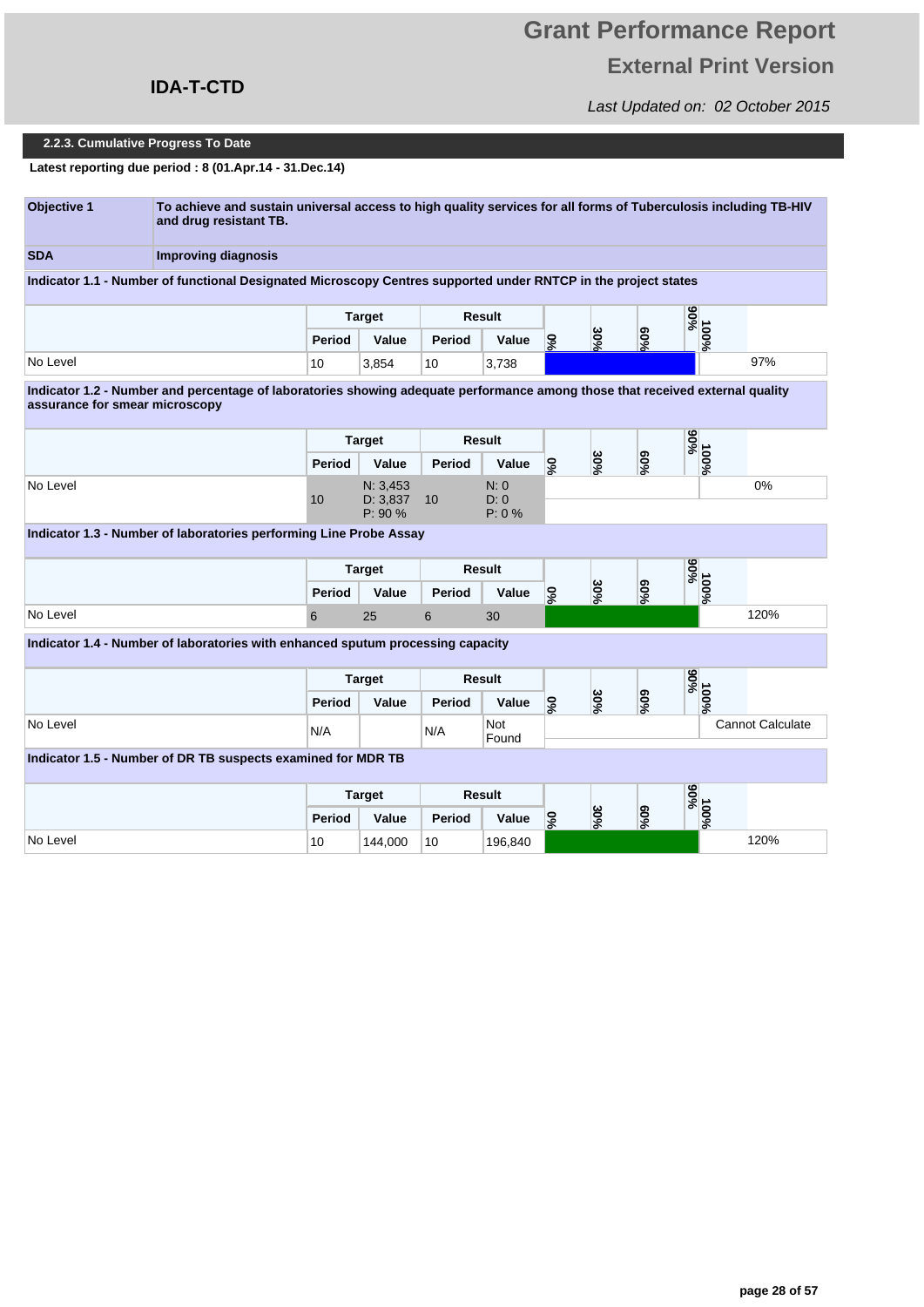### **IDA-T-CTD**

Last Updated on: 02 October 2015

#### **SDA High Quality DOTS**

**Indicator 1.6 - Number of new smear positive cases reported to the national authorities and registered for treatment under RNTCP DOTS (non-cumulative)** 

|                                                                                                  | <b>Target</b> |         | <b>Result</b> |         |     |             |                  | 606<br>₷          |     |
|--------------------------------------------------------------------------------------------------|---------------|---------|---------------|---------|-----|-------------|------------------|-------------------|-----|
|                                                                                                  | Period        | Value   | Period        | Value   | ್ಯಂ | ω<br>c<br>ົ | ග<br>0<br>÷<br>ം | $\circ$<br>0<br>െ |     |
| No Level                                                                                         | 10            | 304.640 | 10            | 174.636 |     |             |                  |                   | 57% |
| <b>Judicates 4.7. Alumber of TD excess (All femic) sepistered for treatment under DNTOD DOTO</b> |               |         |               |         |     |             |                  |                   |     |

**Indicator 1.7 - Number of TB cases (All forms) registered for treatment under RNTCP DOTS** 

|          |        | <b>Target</b> | <b>Result</b> |         |          |                |          | ဖ<br>0<br>$-0$<br>$\bullet$ |     |
|----------|--------|---------------|---------------|---------|----------|----------------|----------|-----------------------------|-----|
|          | Period | Value         | Period        | Value   | ဒ္ဓ<br>െ | دە<br>lÕ<br>۱o | පි<br>ని | −<br>с<br>o                 |     |
| No Level | 10     | 448,000       | 10            | 386,892 |          |                |          |                             | 86% |

**Indicator 1.8 - Number and percentage of new smear positive pulmonary TB cases registered in a specified period that are successfully treated** 

|          | <b>Target</b> |                           | Result               |                     |         |          |        | %06<br>01 |      |
|----------|---------------|---------------------------|----------------------|---------------------|---------|----------|--------|-----------|------|
|          | Period        | Value                     | Period               | Value               | င့<br>∽ | ဗိ<br>∣ৡ | $60\%$ | 0<br>వి   |      |
| No Level | 10            | N: 53,617<br>D: 60,928 10 |                      | N.<br>155,124<br>D. |         |          |        |           | 100% |
|          |               | P: 88 %                   | 175,548<br>P: 88.4 % |                     |         |          |        |           |      |

**Indicator 1.9 - Number of key RNTCP staff (DTOs, MO-DTC, MO, STS, STLS and Lab Techs) retrained/trained in RNTCP** 

|                        |        | <b>Target</b> | <b>Result</b> |        |   |                  |                              | $rac{1}{2}$<br>。 |      |
|------------------------|--------|---------------|---------------|--------|---|------------------|------------------------------|------------------|------|
|                        | Period | Value         | Period        | Value  | c | ω<br>0<br>$\sim$ | စာ<br>ē<br>$\sim$<br>.<br>Co | e<br>~c<br>÷     |      |
| Level 1-People trained |        | 12,000        |               | 22,829 |   |                  |                              |                  | 120% |

**SDA Procurement and Supply management**

**Indicator 1.10 - Number of reporting units (districts) reporting no stock out of first line anti TB drugs** 

|          | <b>Target</b> |                  | Result |                  |               |              |     | %06<br>01     |      |
|----------|---------------|------------------|--------|------------------|---------------|--------------|-----|---------------|------|
|          | Period        | Value            | Period | Value            | ဒ္ဓ<br>$\sim$ | ω<br>Õ<br>వి | %50 | ۰.<br>c<br>వి |      |
| No Level |               | N: 194<br>D: 194 |        | N: 196<br>D: 196 |               |              |     |               | 100% |
|          | O             | P: 100 %         | 6      | $P: 100 \%$      |               |              |     |               |      |

**SDA M&E**

**Indicator 1.11 - Number of districts evaluated (as per RNTCP guidelines) by the State and central level evaluation teams** 

|          | <b>Target</b> |       | Result |       |         |              |             | $rac{6}{5}$<br>ົ |             |     |
|----------|---------------|-------|--------|-------|---------|--------------|-------------|------------------|-------------|-----|
|          | Period        | Value | Period | Value | o<br>k. | س⊳<br>c<br>్ | ၜ<br>S<br>ò |                  | c<br>o<br>ு |     |
| No Level |               | 16    |        | L     |         |              |             |                  |             | 75% |

**ACSM (Advocacy, communication and social mobilization)** 

**Indicator 1.12 - Number of project districts where at least 30% of all forms of TB cases registered during the quarter are receiving DOT through community volunteers** 

|          | <b>Target</b> |                    | Result |                     |         |              |     |                 | $\frac{9606}{01}$ |  |
|----------|---------------|--------------------|--------|---------------------|---------|--------------|-----|-----------------|-------------------|--|
|          | Period        | Value              | Period | Value               | င့<br>െ | ω<br>Õ<br>৷ঃ | %50 | ` 0<br><b>S</b> |                   |  |
| No Level |               | N: 172             |        | N: 152              |         |              |     |                 | 88%               |  |
|          | ັບ            | D: 194<br>P: 88.7% | 2      | D: 194<br>P: 78.4 % |         |              |     |                 |                   |  |

**Indicator 1.16 - Laboratory staff trained on line probe assay** 

|                        |        | <b>Target</b> |        | <b>Result</b> |        |              |                  | $\frac{1}{2}$<br>ີ |                         |
|------------------------|--------|---------------|--------|---------------|--------|--------------|------------------|--------------------|-------------------------|
|                        | Period | Value         | Period | Value         | c<br>ົ | دە<br>0<br>ю | ၜ<br>$s^{\circ}$ |                    | $\circ$<br>o<br>െ       |
| Level 1-People trained | N/A    |               |        | 58            |        |              |                  |                    | <b>Cannot Calculate</b> |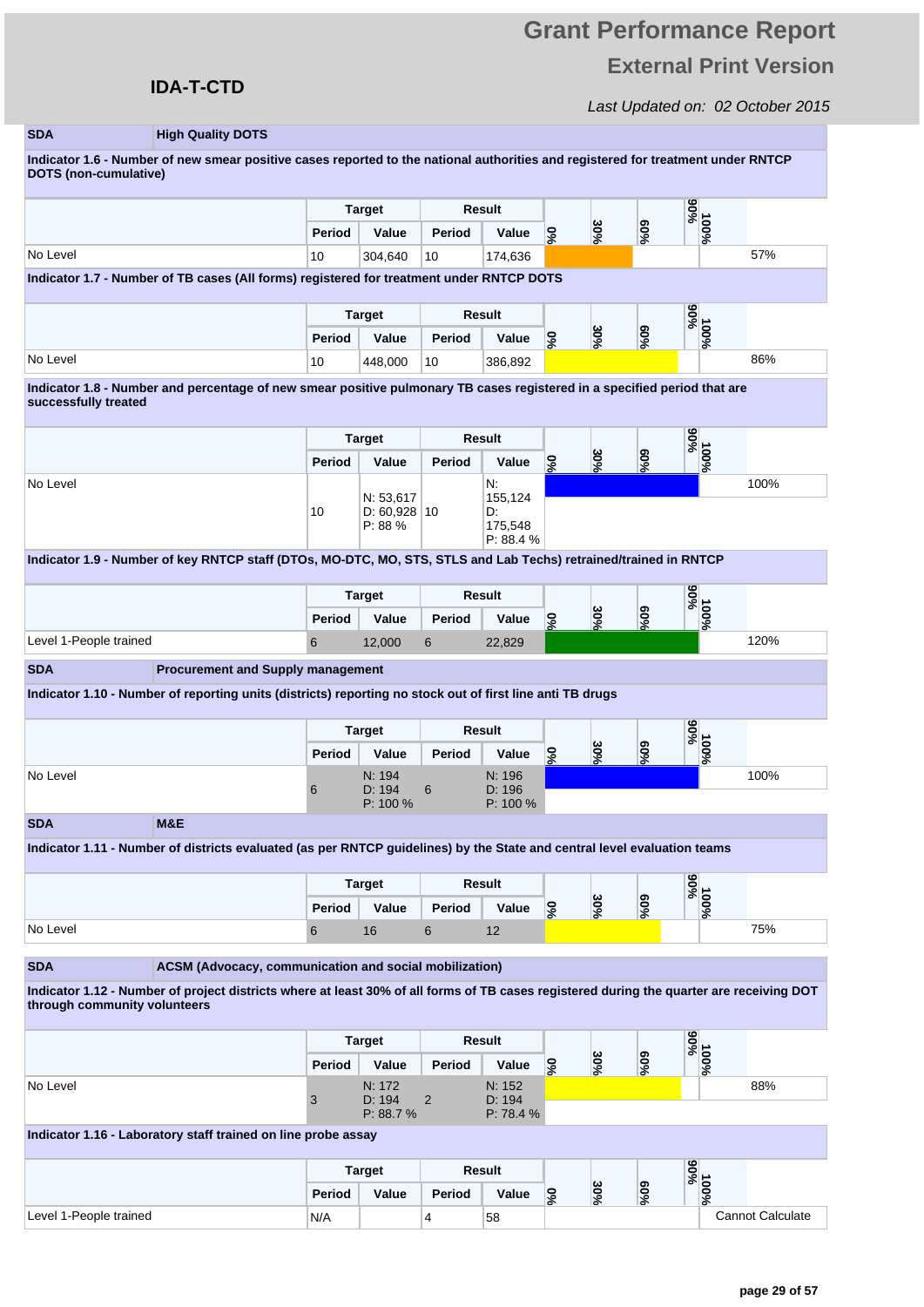## **Grant Performance Report External Print Version**

Last Updated on: 02 October 2015

#### **SDA High-risk groups**

Indicator 1.13 - Number and percentage of identified predominantly tribal and poor districts in the 8 project states achieving ≥85% **treatment success rate among NSP cases** 

|          |        | Result<br><b>Target</b>   |        |                             |          |         | $\frac{9606}{01}$ |               |     |
|----------|--------|---------------------------|--------|-----------------------------|----------|---------|-------------------|---------------|-----|
|          | Period | Value                     | Period | Value                       | <b>S</b> | دە<br>Õ | ၜ<br>వి           | $\circ$<br>వి |     |
| No Level | 6      | N: 68<br>D: 85<br>P: 80 % | 6      | N: 62<br>D: 86<br>P: 72.1 % |          |         |                   |               | 90% |

#### **SDA TB/HIV**

**Indicator 1.14 - Number and percentage of TB patients who had an HIV test result recorded (positive and negative) in the TB register (among all registered patients in 8 project states)** 

|          |        | <b>Target</b>                               |        | Result                                         |    |         |        | %06<br>01          |      |
|----------|--------|---------------------------------------------|--------|------------------------------------------------|----|---------|--------|--------------------|------|
|          | Period | Value                                       | Period | Value                                          | ್ಯ | ఠ<br>వి | ဧ<br>್ | $\circ$<br>0<br>వి |      |
| No Level | 10     | N.<br>222,432<br>D.<br>448,000<br>P: 49.6 % | 10     | N:<br>277,465<br>D: 71.7<br>Ρ.<br>386892<br>'% |    |         |        |                    | 120% |

**Indicator 1.15 - Number and percentage of HIV positive TB patients who receive at least one dose of cotrimoxazole preventive therapy during or at the end of TB treatment (among all HIV positive TB patients registered over a given period of time in 8 project states)** 

|          | <b>Target</b> |                       |        | Result                |    |               |              | $\frac{9606}{01}$      |      |
|----------|---------------|-----------------------|--------|-----------------------|----|---------------|--------------|------------------------|------|
|          | Period        | Value                 | Period | Value                 | ್ಯ | ω<br>c<br>`o` | ග<br>Õ<br>వి | 0<br>$\mathbf{C}$<br>è |      |
| No Level |               | N: 4,926              |        | N: 5,253              |    |               |              |                        | 105% |
|          |               | D: 5,504<br>P: 89.5 % | 4      | D: 5,612<br>P: 93.6 % |    |               |              |                        |      |



**Indicator 2.1 - Number of lab-confirmed MDR-TB patients enrolled in second-line anti-TB treatment (DOTS Plus treatment)** 

|          |        | <b>Target</b> |        | <b>Result</b> |                  |              |         | $\circ$<br><u>့</u><br>ິ |                  |     |
|----------|--------|---------------|--------|---------------|------------------|--------------|---------|--------------------------|------------------|-----|
|          | Period | Value         | Period | Value         | 0<br>$\sim$<br>ം | ພ<br>0<br>వి | ဧ<br>వి |                          | e<br>c<br>ᅕ<br>ò |     |
| No Level | 10     | 25,500        | 10     | 21,619        |                  |              |         |                          |                  | 85% |

**Indicator 2.2 - Number and percentage of lab confirmed MDR- TB patients successfully treated among those enrolled in second line anti-TB treatment (according to program guidelines) during a specified period of time** 

|                                                              | <b>Target</b> |                        |        | Result              |          |     |        | 100%<br>90% |                         |
|--------------------------------------------------------------|---------------|------------------------|--------|---------------------|----------|-----|--------|-------------|-------------------------|
|                                                              | Period        | Value                  | Period | Value               | <u>့</u> | 30% | $90\%$ |             |                         |
| No Level                                                     | 6             | N: 590<br>$D: 1,021$ 6 |        | N: 553<br>D: 1,179  |          |     |        |             | 81%                     |
|                                                              |               | P: 57.8 %              |        | P: 46.9 %           |          |     |        |             |                         |
| Indicator 2.3 - Number of DR TB suspects examined for MDR TB |               |                        |        |                     |          |     |        |             |                         |
|                                                              |               | <b>Target</b>          |        | Result              |          |     |        |             |                         |
|                                                              | Period        | Value                  | Period | Value               | <u>့</u> | 30% | $60\%$ | 100%<br>90% |                         |
| No Level                                                     | N/A           |                        | N/A    | Not<br>$F_{\alpha}$ |          |     |        |             | <b>Cannot Calculate</b> |

Found

**Objective 3 To consolidate TB control efforts towards achieving the goal of TB control through sustainable and effective public-private partnership to involve all health care providers**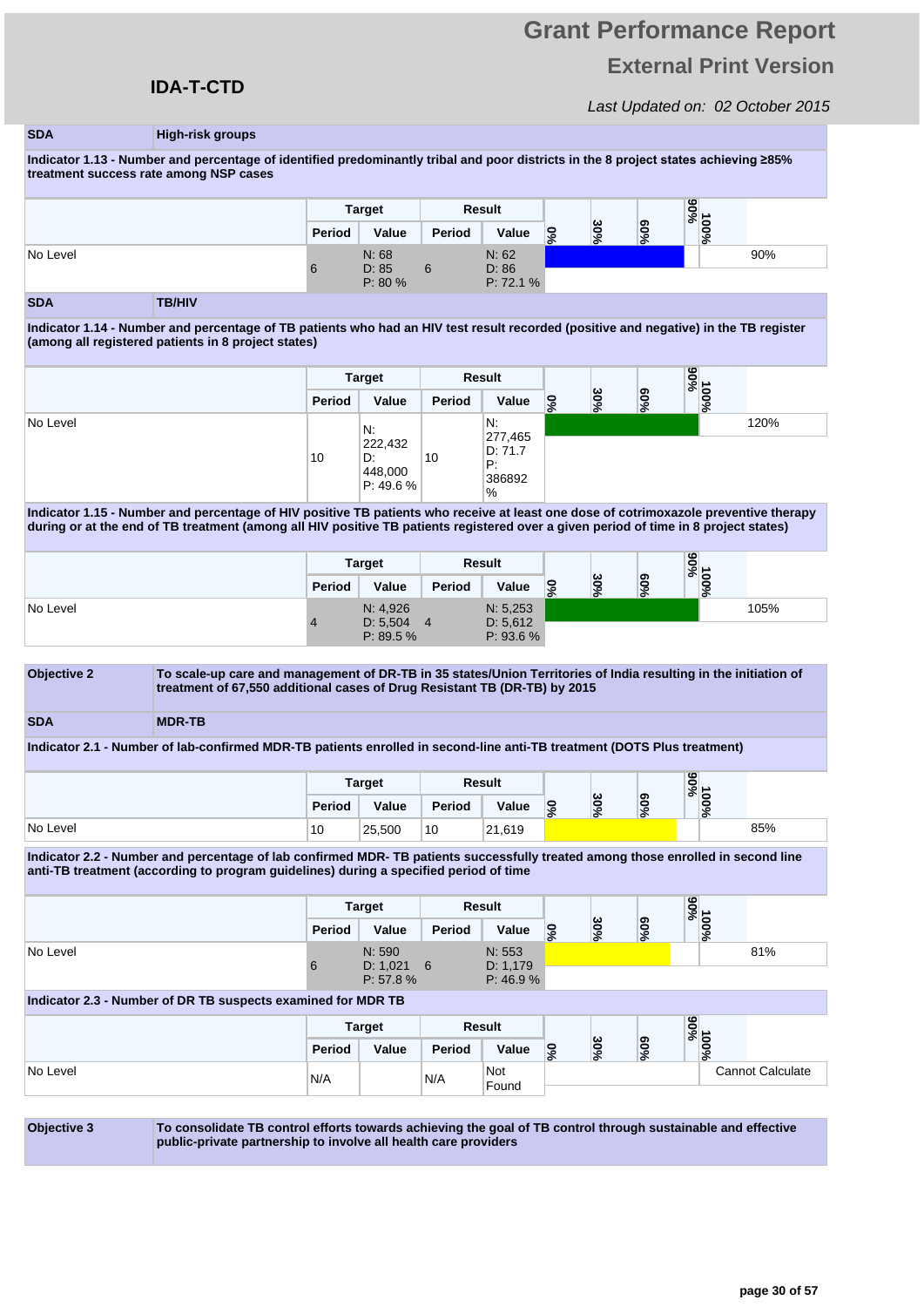## **IDA-T-CTD**

| <b>SDA</b>             | All care providers (PPM / ISTC - Public-Public, Public-Private Mix (PPM) approaches and International standards<br>for TB care)      |               |                        |                |                |                 |     |        |              |      |
|------------------------|--------------------------------------------------------------------------------------------------------------------------------------|---------------|------------------------|----------------|----------------|-----------------|-----|--------|--------------|------|
| Programme              | Indicator 3.1 - Number of NGOs and Private Practitioners involved and supported (undersigned MoUs) under RNTCP-DOTS                  |               |                        |                |                |                 |     |        |              |      |
|                        |                                                                                                                                      |               | <b>Target</b>          |                | Result         |                 |     |        | %06          |      |
|                        |                                                                                                                                      | Period        | Value                  | Period         | Value          | 0%              | 30% | $60\%$ | 100%         |      |
| No Level               |                                                                                                                                      | 5             | 1,051                  | $\overline{4}$ | 810            |                 |     |        |              | 77%  |
| schemes                | Indicator 3.2 - Number of IMA members from the 15+1 project states/UTs who have signed an MoU under one of the RNTCP PPM             |               |                        |                |                |                 |     |        |              |      |
|                        |                                                                                                                                      |               | <b>Target</b>          |                | Result         |                 |     |        | %06          |      |
|                        |                                                                                                                                      | Period        | Value                  | Period         | Value          | $\frac{6}{2}$   | 30% | $60\%$ | 100%         |      |
| No Level               |                                                                                                                                      | 10            | 6,000                  | 10             | 5,168          |                 |     |        |              | 86%  |
|                        | Indicator 3.3 - Number of Private Practitioners sensitized on RNTCP through CMEs conducted by the IMA-PPM project                    |               |                        |                |                |                 |     |        |              |      |
|                        |                                                                                                                                      | <b>Target</b> |                        | Result         |                |                 |     | %06    |              |      |
|                        |                                                                                                                                      | Period        | Value                  | Period         | Value          | $\frac{6}{2}$   | 30% | $60\%$ | 100%         |      |
| No Level               |                                                                                                                                      | 10            | 152,000                | 10             | 51,326         |                 |     |        |              | 34%  |
|                        | Indicator 3.4 - Number of Church health facilities (medical colleges, hospitals, dispensaries and TB centres) supported under signed |               |                        |                |                |                 |     |        |              |      |
| <b>RNTCP</b>           | schemes (diagnosis, treatment and DOT supervision) and involved under                                                                |               |                        |                |                |                 |     |        |              |      |
|                        |                                                                                                                                      |               | <b>Target</b>          |                | Result         |                 |     |        | %06          |      |
|                        |                                                                                                                                      | Period        | Value                  | Period         | Value          | 0%              | 30% | $60\%$ | $100\%$      |      |
| No Level               |                                                                                                                                      | 10            | 650                    | 10             | 688            |                 |     |        |              | 106% |
|                        | Indicator 3.5 - Number of TB suspects referred for sputum smear examination from the Church Health facilities to RNTCP DMCs          |               |                        |                |                |                 |     |        |              |      |
|                        |                                                                                                                                      | <b>Target</b> |                        |                | Result         |                 |     |        | %66          |      |
|                        |                                                                                                                                      | Period        | Value                  | Period         | Value          | 9%              | 30% | %09    | 100%         |      |
| No Level               |                                                                                                                                      | 6             | 131,060                | 6              | 158,832        |                 |     |        |              | 120% |
|                        | Indicator 3.7 - Number and percentage of Public Health Institutions under IMA Umbrella are participating under RNTCP                 |               |                        |                |                |                 |     |        |              |      |
|                        |                                                                                                                                      |               | <b>Target</b>          |                | Result         |                 |     |        | %06          |      |
|                        |                                                                                                                                      | Period        | Value                  | Period         | Value          | 9%              | 30% | %09    | 100%         |      |
| No Level               |                                                                                                                                      |               | N: 3,000               |                | N: 0           |                 |     |        |              | 0%   |
|                        |                                                                                                                                      | 10            | D: 4,285<br>P: 70 %    | 10             | D: 0<br>P: 0 % |                 |     |        |              |      |
|                        | Indicator 3.8 - Number of TB patients (All forms) notified in each quarter by IMA                                                    |               |                        |                |                |                 |     |        |              |      |
|                        |                                                                                                                                      |               |                        |                |                |                 |     |        |              |      |
|                        |                                                                                                                                      |               | <b>Target</b>          |                | <b>Result</b>  |                 |     |        |              |      |
|                        |                                                                                                                                      | Period        | Value                  | <b>Period</b>  | Value          |                 |     |        |              |      |
| No Level               |                                                                                                                                      | 10            | 61,800                 | 10             | 10,826         | $\mathcal{S}$   | 30% | $60\%$ | %00L<br>%00L | 18%  |
|                        |                                                                                                                                      |               |                        |                |                |                 |     |        |              |      |
|                        | Indicator 3.9 - Number of TB patients (All forms) notified in each quarter by CBCI                                                   |               |                        |                |                |                 |     |        |              |      |
|                        |                                                                                                                                      |               | <b>Target</b>          |                | <b>Result</b>  |                 |     |        | %06          |      |
|                        |                                                                                                                                      | Period        | Value                  | Period         | Value          | o%              | 30% | $60\%$ | 100%         |      |
|                        |                                                                                                                                      | 8             | 4,200                  | 10             | 9,741          |                 |     |        |              | 120% |
|                        | <b>MDR-TB</b>                                                                                                                        |               |                        |                |                |                 |     |        |              |      |
|                        | Indicator 3.6 - Number of XDR TB patients put on treatment                                                                           |               |                        |                |                |                 |     |        |              |      |
|                        |                                                                                                                                      |               |                        |                | <b>Result</b>  |                 |     |        |              |      |
| No Level<br><b>SDA</b> |                                                                                                                                      | Period        | <b>Target</b><br>Value | Period         | Value          | $\mathcal{S}_6$ | 30% | $60\%$ | %06<br>100%  |      |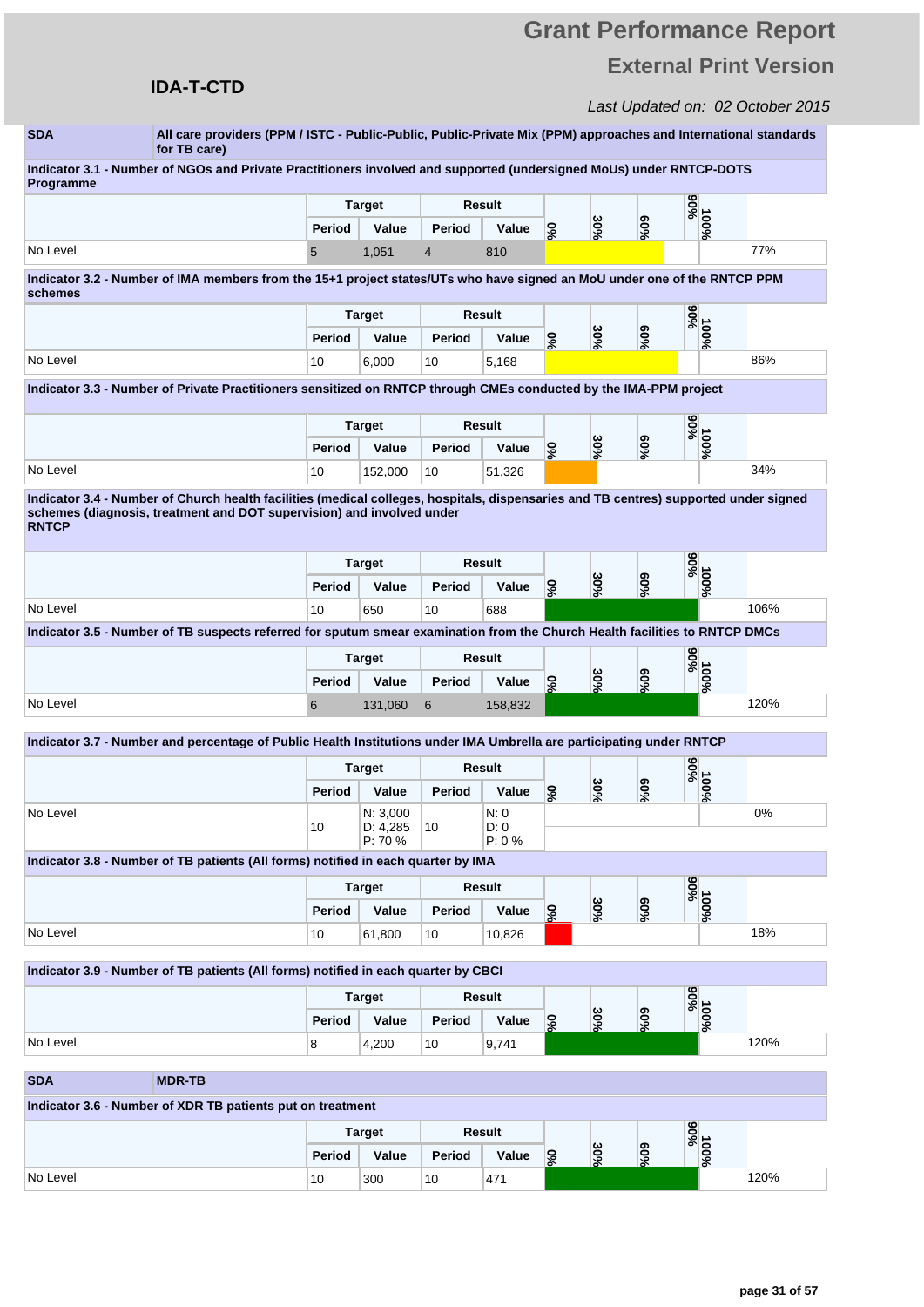## **IDA-T-CTD**

| <b>Objective 4</b> | To establish and enhance capacity for quality assured rapid diagnosis of DR TB suspects in 43 culture & drug |                 |                               |        |                               |                                    |     |                  |                   |     |
|--------------------|--------------------------------------------------------------------------------------------------------------|-----------------|-------------------------------|--------|-------------------------------|------------------------------------|-----|------------------|-------------------|-----|
|                    | susceptibility testing laboratories in India by 2015                                                         |                 |                               |        |                               |                                    |     |                  |                   |     |
| <b>SDA</b>         | <b>Improving diagnosis</b>                                                                                   |                 |                               |        |                               |                                    |     |                  |                   |     |
|                    | Indicator 4.1 - Number and percentage of districts diagnosing DR TB through using CBNAAT Technology          |                 |                               |        |                               |                                    |     |                  |                   |     |
|                    |                                                                                                              |                 | <b>Target</b>                 |        | <b>Result</b>                 |                                    |     |                  |                   |     |
|                    |                                                                                                              | Period          | Value                         | Period | Value                         | $\mathcal{S}_6$                    | 30% | $60\%$           | 90%<br>90%<br>90% |     |
| No Level           |                                                                                                              | 10              | N: 475<br>D: 674<br>P: 70.5 % | 10     | N: 315<br>D: 704<br>P: 44.7 % |                                    |     |                  |                   | 63% |
|                    | Indicator 4.2 - Number of laboratories performing Liquid Culture                                             |                 |                               |        |                               |                                    |     |                  |                   |     |
|                    |                                                                                                              |                 | <b>Target</b>                 |        | <b>Result</b>                 |                                    |     |                  | %56               |     |
|                    |                                                                                                              |                 | Value                         | Period | Value                         | %                                  | 30% | $60\%$           | 100%              |     |
| No Level           |                                                                                                              | 10 <sup>1</sup> | 16                            | 10     | 6                             |                                    |     |                  |                   | 38% |
|                    | Indicator 4.3 - Laboratory staff trained on line probe assay                                                 |                 |                               |        |                               |                                    |     |                  |                   |     |
|                    |                                                                                                              |                 | <b>Target</b>                 |        | <b>Result</b>                 |                                    |     |                  |                   |     |
|                    |                                                                                                              | Period          | Value                         | Period | Value                         | %                                  | 30% | $^{9609}$        | %00L<br>%00L      |     |
| No Level           |                                                                                                              | 10 <sup>1</sup> | 319                           | 10     | 254                           |                                    |     |                  |                   | 80% |
|                    | Indicator 4.4 - Number of laboratories with enhanced sputum processing capacity                              |                 |                               |        |                               |                                    |     |                  |                   |     |
|                    |                                                                                                              |                 |                               |        |                               |                                    |     |                  |                   |     |
|                    |                                                                                                              |                 | <b>Target</b>                 |        | <b>Result</b>                 |                                    |     |                  | %56               |     |
|                    |                                                                                                              | Period          | Value                         | Period | Value                         | 30%<br>$\mathcal{S}^{\mathcal{S}}$ |     | 900 <sub>6</sub> | 100%              |     |
| No Level           |                                                                                                              | 10              | 30                            | 10     | 18                            |                                    |     |                  |                   | 60% |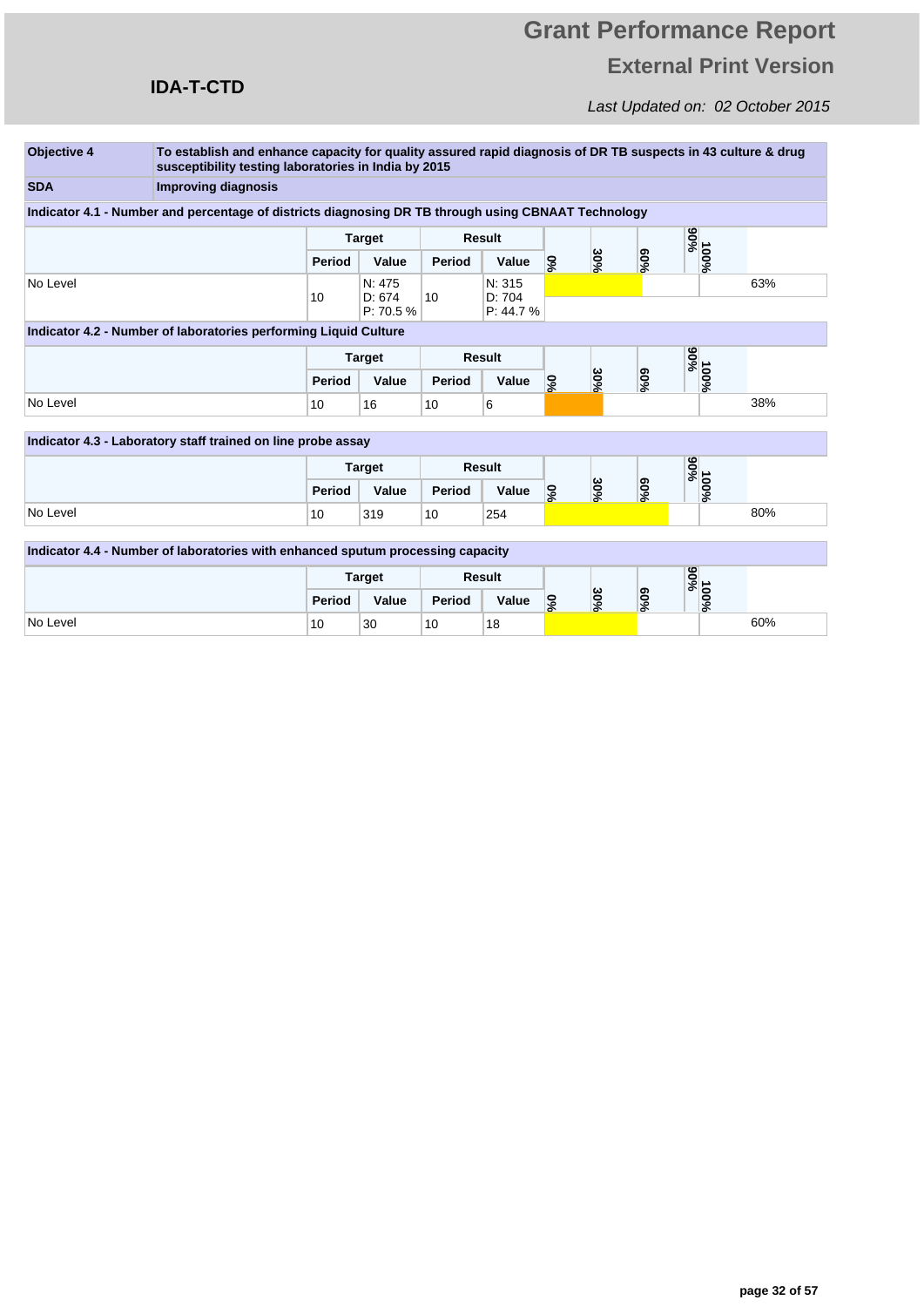### **IDA-T-CTD**

| Objective 5                    | To achieve and sustain universal access to high quality diagnosis and patient friendly treatment under DOTS<br>including MDR TB & TB HIV                                                   |                         |               |        |                     |                             |     |                  |        |                         |  |
|--------------------------------|--------------------------------------------------------------------------------------------------------------------------------------------------------------------------------------------|-------------------------|---------------|--------|---------------------|-----------------------------|-----|------------------|--------|-------------------------|--|
| <b>SDA</b>                     | <b>Improving diagnosis</b>                                                                                                                                                                 |                         |               |        |                     |                             |     |                  |        |                         |  |
|                                | Indicator 5.1 - Number of Designated Microscopy Centres supported under RNTCP in the project states                                                                                        |                         |               |        |                     |                             |     |                  |        |                         |  |
|                                |                                                                                                                                                                                            |                         | <b>Target</b> |        | <b>Result</b>       |                             |     |                  | %06    |                         |  |
|                                |                                                                                                                                                                                            | Period                  | Value         | Period | Value               | $\mathcal{S}^{\mathcal{S}}$ | 30% | $60\%$           | 100%   |                         |  |
| No Level                       |                                                                                                                                                                                            | N/A                     |               | 8      | 4,037               |                             |     |                  |        | <b>Cannot Calculate</b> |  |
| assurance for smear microscopy | Indicator 5.2 - Number and percentage of laboratories showing adeguate performance among those that received external quality                                                              |                         |               |        |                     |                             |     |                  |        |                         |  |
|                                |                                                                                                                                                                                            |                         | <b>Target</b> |        | Result              |                             |     |                  | %66    |                         |  |
|                                |                                                                                                                                                                                            | Period                  | Value         | Period | Value               | %0                          | 30% | %50              | 100%   |                         |  |
| No Level                       |                                                                                                                                                                                            | N/A                     |               | N/A    | <b>Not</b><br>Found |                             |     |                  |        | <b>Cannot Calculate</b> |  |
| <b>SDA</b>                     | <b>High Quality DOTS</b>                                                                                                                                                                   |                         |               |        |                     |                             |     |                  |        |                         |  |
| DOTS (non-cumulative)          | Indicator 5.3 - Number of new smear positive cases reported to the national authorities and registered for treatment under RNTCP                                                           |                         |               |        |                     |                             |     |                  |        |                         |  |
|                                |                                                                                                                                                                                            | Result<br><b>Target</b> |               |        |                     |                             | %06 |                  |        |                         |  |
|                                |                                                                                                                                                                                            | Period                  | Value         | Period | Value               | %                           | 30% | $60\%$           | 100%   |                         |  |
| No Level                       |                                                                                                                                                                                            | N/A                     |               | N/A    | <b>Not</b><br>Found |                             |     |                  |        | <b>Cannot Calculate</b> |  |
|                                | Indicator 5.4 - Number of TB cases (All forms) registered for treatment under RNTCP DOTS                                                                                                   |                         |               |        |                     |                             |     |                  |        |                         |  |
|                                |                                                                                                                                                                                            |                         | <b>Target</b> | Result |                     |                             |     |                  | %06    |                         |  |
|                                |                                                                                                                                                                                            | Period                  | Value         | Period | Value               | %0                          | 30% | 900 <sub>6</sub> | 100%   |                         |  |
| No Level                       |                                                                                                                                                                                            | N/A                     |               | N/A    | Not<br>Found        |                             |     |                  |        | <b>Cannot Calculate</b> |  |
| successfully treated           | Indicator 5.5 - Number and percentage of new smear positive pulmonary TB cases registered in a specified period that are                                                                   |                         |               |        |                     |                             |     |                  |        |                         |  |
|                                |                                                                                                                                                                                            |                         | <b>Target</b> |        | Result              |                             |     |                  | %66    |                         |  |
|                                |                                                                                                                                                                                            | Period                  | Value         | Period | Value               | ន័                          | 30% | $^{9609}$        | 100%   |                         |  |
| No Level                       |                                                                                                                                                                                            | N/A                     |               | N/A    | Not<br>Found        |                             |     |                  |        | <b>Cannot Calculate</b> |  |
|                                | Indicator 5.6 - Number and percentage of TB patients who had an HIV test result recorded (positive and negative) in the TB register<br>(among all registered patients in 8 project states) |                         |               |        |                     |                             |     |                  |        |                         |  |
|                                |                                                                                                                                                                                            | <b>Target</b>           |               | Result |                     |                             |     |                  | %06    |                         |  |
|                                |                                                                                                                                                                                            | Period                  | Value         | Period | Value               | $\mathcal{S}_6$             | 30% |                  | $60\%$ | 100%                    |  |
| No Level                       |                                                                                                                                                                                            | N/A                     |               | N/A    | Not<br>Found        |                             |     |                  |        | <b>Cannot Calculate</b> |  |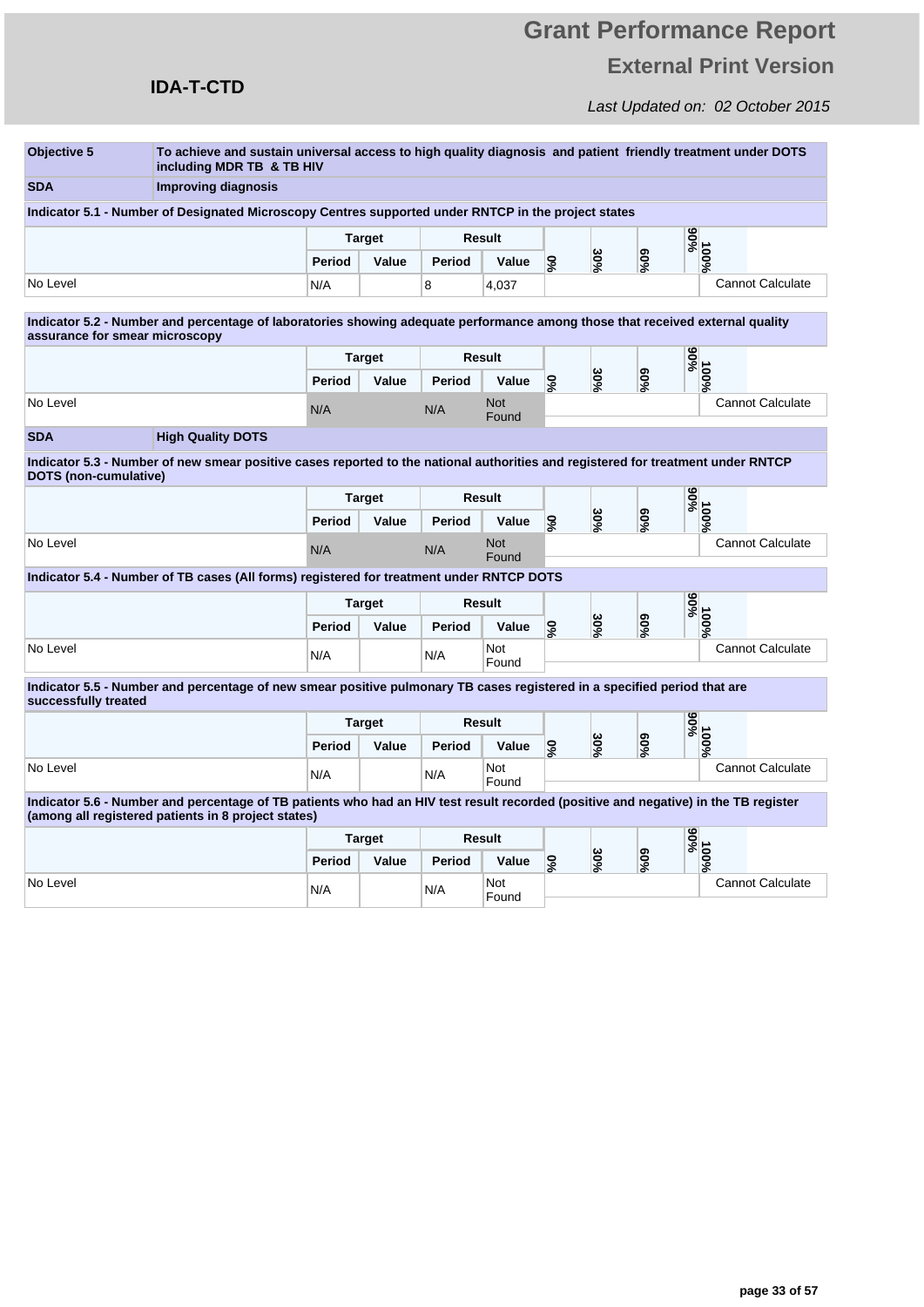### **IDA-T-CTD**

### Last Updated on: 02 October 2015

#### **2.3. Financial Performance**

| 2.3.1. Grant Financial Key Performance Indicators (KPIs) |  |                                      |                |  |  |  |  |  |  |  |  |
|----------------------------------------------------------|--|--------------------------------------|----------------|--|--|--|--|--|--|--|--|
| <b>Grant Duration (months)</b>                           |  | 75 months Grant Amount               | 261,187,459 \$ |  |  |  |  |  |  |  |  |
| % Time Elapsed (as of end date of the latest PU)         |  | 52% % disbursed by TGF (to date)     | 100%           |  |  |  |  |  |  |  |  |
| Time Remaining (as of end date of the latest PU)         |  | 36 months Disbursed by TGF (to date) | 261,075,485 \$ |  |  |  |  |  |  |  |  |
| Expenditures Rate (as of end date of the latest PU)      |  | 85% Funds Remaining (to date)        | 111,974 \$     |  |  |  |  |  |  |  |  |

#### **2.3.2. Program Budget**

|                               | <b>Budget</b><br>Period 1 | <b>Budget</b><br>Period 2 | <b>Budget</b><br>Period 3 | <b>Budget</b><br>Period 4 | <b>Budget</b><br>Period 5 | <b>Budget</b><br>Period 6 | <b>Budget</b><br>Period <sub>7</sub> | <b>Budget</b><br>Period 8 |
|-------------------------------|---------------------------|---------------------------|---------------------------|---------------------------|---------------------------|---------------------------|--------------------------------------|---------------------------|
| Period Covered From:          | 01.Oct.11                 | 01.Jan.12                 | 01.Apr.12                 | 01.Jul.12                 | 01.Oct.12                 | 01.Jan.13                 | 01.Apr.13                            | 01.Jul.13                 |
| Period Covered To:            | 31.Dec.11                 | 31. Mar. 12               | 30.Jun.12                 | 30.Sep.12                 | 31.Dec.12                 | 31.Mar.13                 | 30.Jun.13                            | 30.Sep.13                 |
| Currency:                     | USD                       | <b>USD</b>                | <b>USD</b>                | <b>USD</b>                | <b>USD</b>                | <b>USD</b>                | <b>USD</b>                           | <b>USD</b>                |
| Cumulative Budget Through:    | 27,512,279                | 35.002.544                | 48,310,986                | 62.816.902                | 98,503,297                | 51,584,119                |                                      | 144.533.283 171.539.799   |
| <b>Summary Period Budget:</b> | 27,512,279                | 7,490,265                 | 13,308,442                | 14.505.916                | 35,686,395                | 9,236,554                 | 92.949.164                           | 27,006,516                |

#### **Expenditure Categories**

#### **Program Activities**

#### **Implementing Entities**

|                            | <b>Budget</b><br>Period 9 | <b>Budget</b><br>Period 10 | <b>Budget</b><br>Period 11 | <b>Budget</b><br>Period 12 | <b>Budget</b><br>Period 13 | <b>Budget</b><br>Period 14 | <b>Budget</b><br>Period 15                                                          | <b>Budget</b><br>Period 16 |
|----------------------------|---------------------------|----------------------------|----------------------------|----------------------------|----------------------------|----------------------------|-------------------------------------------------------------------------------------|----------------------------|
| Period Covered From:       | 01.Oct.13                 | 01.Jan.14                  | 01.Apr.14                  | $01$ .Jul.14               | 01.0ct.14                  | $01$ .Jan.15               | 01.Apr.15                                                                           | 01.Jul.15                  |
| Period Covered To:         | 31.Dec.13                 | 31.Mar.14                  | 30.Jun.14                  | $30.$ Sep. $14$            | 31.Dec.14                  | 31.Mar.15                  | 30.Jun.15                                                                           | 30.Sep.15                  |
| Currency:                  | <b>USD</b>                | <b>USD</b>                 | <b>USD</b>                 | <b>USD</b>                 | <b>USD</b>                 | USD                        | <b>USD</b>                                                                          | <b>USD</b>                 |
| Cumulative Budget Through: |                           |                            |                            |                            |                            |                            | 177,074,989 182,912,663 244,932,134 253,359,276 261,001,743 268,998,412 273,272,861 | 278.331.828                |
| Summary Period Budget:     | 5,535,190                 | 5,837,674                  | 62.019.471                 | 8.427.142                  | 7.642.467                  | 7.996.669                  | 4.274.449                                                                           | 5,058,967                  |

#### **Expenditure Categories**

**Program Activities**

**Implementing Entities**

#### **- Comments and additional information**

**2.3.3. Program Expenditures**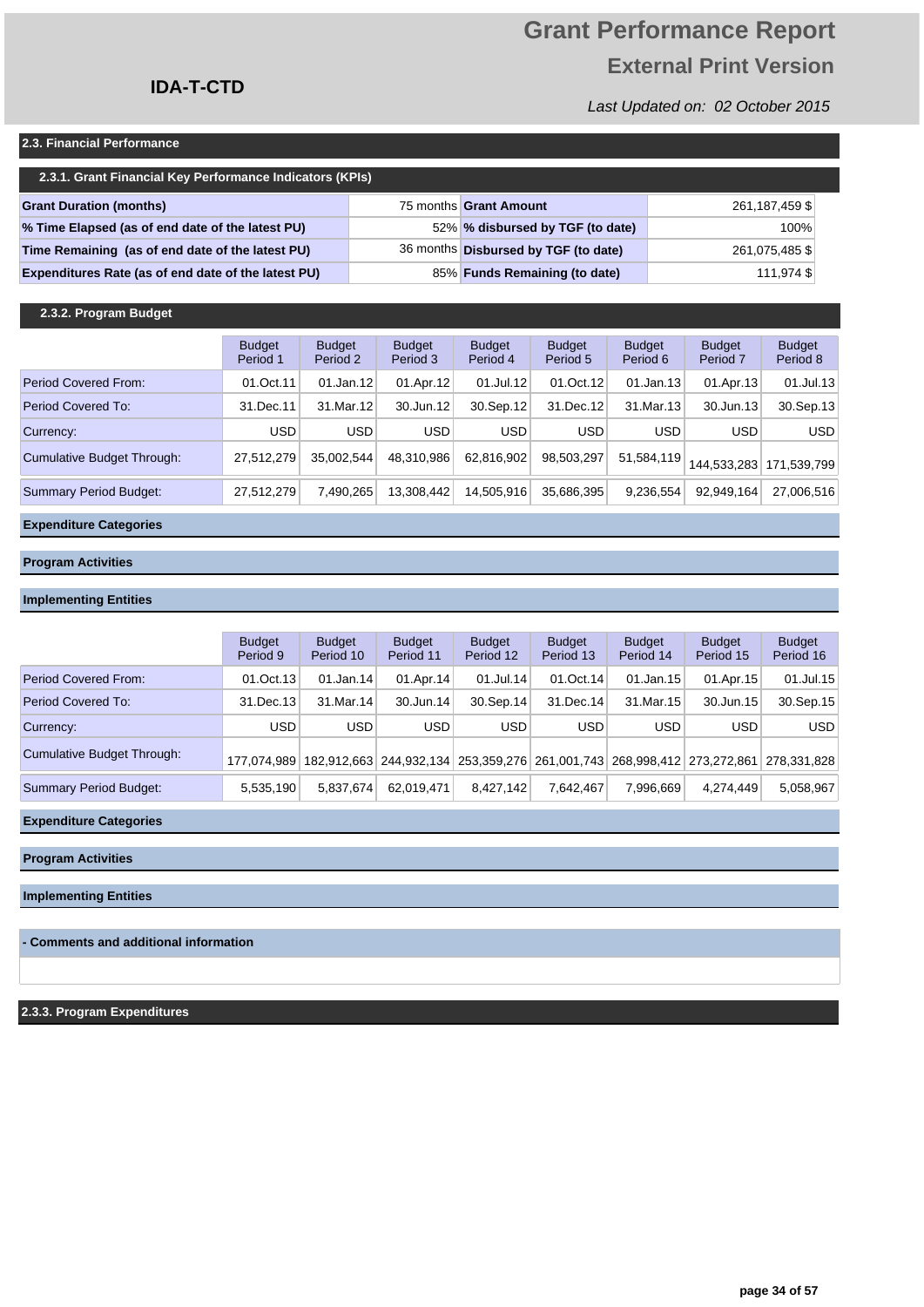### **IDA-T-CTD**

#### Last Updated on: 02 October 2015

| Period PU6: 01.Apr.14 - 31.Dec.14                             | <b>Actual Cash</b><br><b>Outflow</b> | <b>Cumulative</b><br><b>Budget</b> | <b>Cumulative</b><br><b>Cash Outflow</b> | Variance     | <b>Reason for variance</b>                                                                                                                                                                                                                                                                                                                                                                                                                         |  |
|---------------------------------------------------------------|--------------------------------------|------------------------------------|------------------------------------------|--------------|----------------------------------------------------------------------------------------------------------------------------------------------------------------------------------------------------------------------------------------------------------------------------------------------------------------------------------------------------------------------------------------------------------------------------------------------------|--|
| 1. Total cash outflow vs. budget                              | \$63,694,116                         | \$261,001,743                      | \$222,348,221                            | \$38,653,522 | This cumulative variance of<br>US\$38,653,522 is different                                                                                                                                                                                                                                                                                                                                                                                         |  |
| 1a. PR's Total expenditure                                    | \$51,045,307                         |                                    | \$170,110,503                            |              | from the LFA cumulative                                                                                                                                                                                                                                                                                                                                                                                                                            |  |
| 1b. Disbursements to sub-recipients                           | \$12,648,809                         |                                    | \$51,337,193                             |              | variance of US\$36,396,573<br>because the LFA used the                                                                                                                                                                                                                                                                                                                                                                                             |  |
| 1c. Expenditure Adjustments                                   |                                      |                                    | \$900,525                                |              | original grant budget<br>amount instead of the                                                                                                                                                                                                                                                                                                                                                                                                     |  |
| 2. Pharmaceuticals & Health Product<br>expenditures vs budget | \$47,748,706                         |                                    | \$67,730,268                             |              | revised approved budget<br>which was finalised after<br>grant document signing.                                                                                                                                                                                                                                                                                                                                                                    |  |
| 2a. Medicines & pharmaceutical products                       | \$45,493,651                         |                                    | \$61,717,091                             |              | The main reasons are<br>underutilisation under the<br>following categories:                                                                                                                                                                                                                                                                                                                                                                        |  |
| 2b. Health products and health equipment                      | \$2,255,055                          |                                    | \$6,013,177                              |              | •Delays in the approval<br>process for the<br>procurement of GeneXpert,                                                                                                                                                                                                                                                                                                                                                                            |  |
|                                                               |                                      |                                    |                                          |              | LED Microscope.<br>· PSM costs invoices for<br>procurement fees not yet<br>received from the<br>procurement agent for most<br>of the procurements.<br>• Activity TSG at Central<br>Level not carried out and no<br>spending under T&MA<br>budget.<br>.No expenditure has been<br>incurred in Phase 2 against<br>budget of 1st line drugs.<br>•Less expenditure under<br>HR cost due to vacancies<br>and turnover.<br><b>Reason for adjustments</b> |  |

#### **2.3.4. Cumulative Program Budget, Expenditures and Disbursement to Date**



**Budget** - Disbursement Actual Expenditures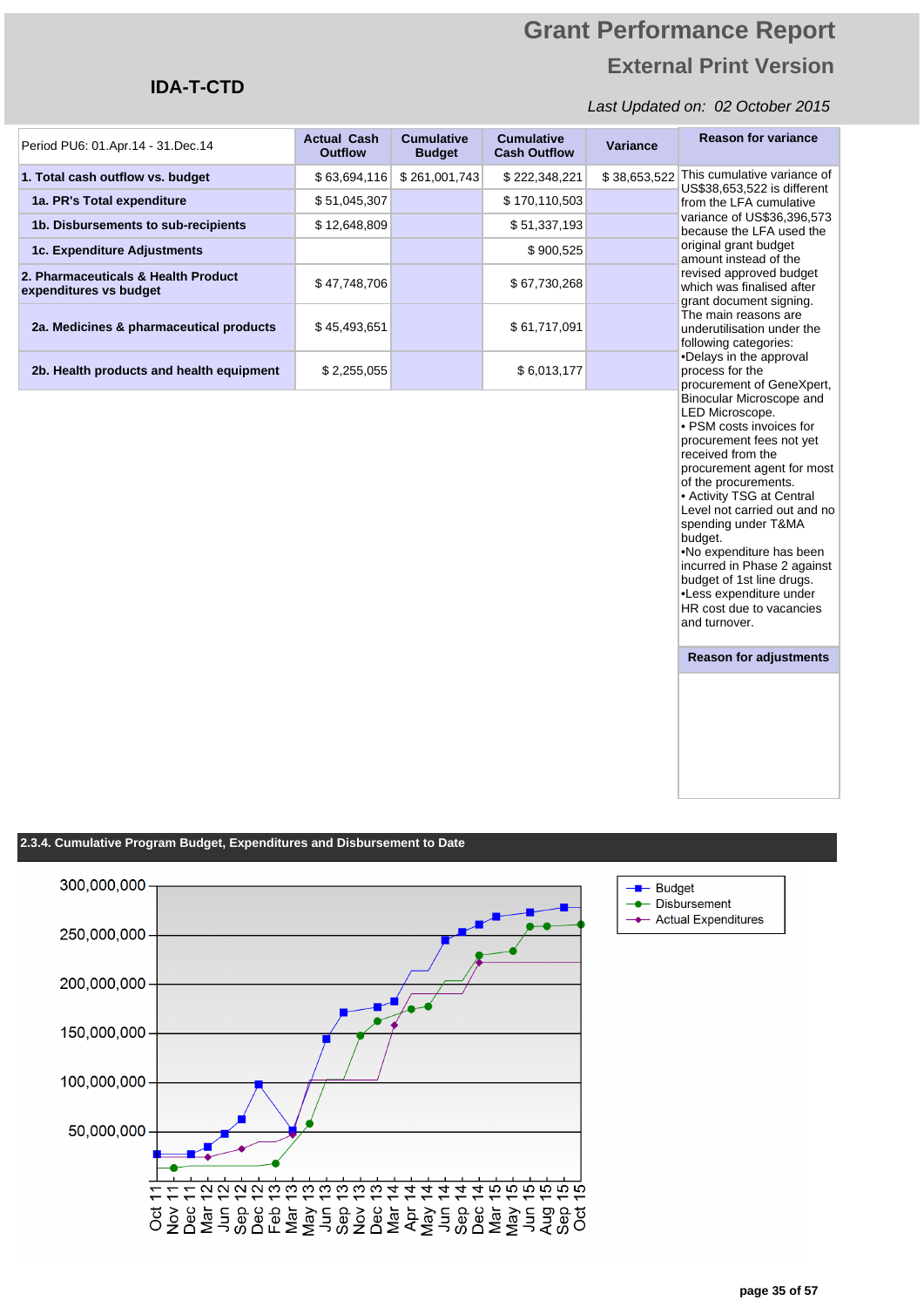Last Updated on: 02 October 2015

#### **2.4. Progress Update and Disbursement Information**

| Rating         | Description                           |
|----------------|---------------------------------------|
| А1             | <b>Exceeding expectations</b>         |
| A2             | Meeting expectations                  |
| R1             | Adequate                              |
| R <sub>2</sub> | Inadequate but potential demonstrated |
|                | Unacceptable                          |

|                                       |                                                                                                                                                                                                                                                                                                                                                                                                                                                                                                                                                                                                                                                                                                                                                                                                                                                                                                                                                                                                                                                                                                                                                                                                                                                                                                                                                                                                                                                                                                                                                                                                                                                                                                                                                                                                                     | <b>Progress Updates</b>    |                      |                             | <b>Disbursement Information</b>                                                                                                                                                                                                                                                                                                                                                                                                                                                                                                                                                                                                                                                                                                                                                                                                                                                                                                                                                                                                                                                                                                                                                                                                                                                                                                                                                                                                                                                                                                                                                                                                                                                                                                                                                                                                                                                                                                                                                                                                                                                                                                                                                                                                                                                                                                                                                                                                                                                                                                                                                                                             |                                 |                                      |                                    |  |  |
|---------------------------------------|---------------------------------------------------------------------------------------------------------------------------------------------------------------------------------------------------------------------------------------------------------------------------------------------------------------------------------------------------------------------------------------------------------------------------------------------------------------------------------------------------------------------------------------------------------------------------------------------------------------------------------------------------------------------------------------------------------------------------------------------------------------------------------------------------------------------------------------------------------------------------------------------------------------------------------------------------------------------------------------------------------------------------------------------------------------------------------------------------------------------------------------------------------------------------------------------------------------------------------------------------------------------------------------------------------------------------------------------------------------------------------------------------------------------------------------------------------------------------------------------------------------------------------------------------------------------------------------------------------------------------------------------------------------------------------------------------------------------------------------------------------------------------------------------------------------------|----------------------------|----------------------|-----------------------------|-----------------------------------------------------------------------------------------------------------------------------------------------------------------------------------------------------------------------------------------------------------------------------------------------------------------------------------------------------------------------------------------------------------------------------------------------------------------------------------------------------------------------------------------------------------------------------------------------------------------------------------------------------------------------------------------------------------------------------------------------------------------------------------------------------------------------------------------------------------------------------------------------------------------------------------------------------------------------------------------------------------------------------------------------------------------------------------------------------------------------------------------------------------------------------------------------------------------------------------------------------------------------------------------------------------------------------------------------------------------------------------------------------------------------------------------------------------------------------------------------------------------------------------------------------------------------------------------------------------------------------------------------------------------------------------------------------------------------------------------------------------------------------------------------------------------------------------------------------------------------------------------------------------------------------------------------------------------------------------------------------------------------------------------------------------------------------------------------------------------------------------------------------------------------------------------------------------------------------------------------------------------------------------------------------------------------------------------------------------------------------------------------------------------------------------------------------------------------------------------------------------------------------------------------------------------------------------------------------------------------------|---------------------------------|--------------------------------------|------------------------------------|--|--|
| <b>PU</b>                             | <b>PU Period</b>                                                                                                                                                                                                                                                                                                                                                                                                                                                                                                                                                                                                                                                                                                                                                                                                                                                                                                                                                                                                                                                                                                                                                                                                                                                                                                                                                                                                                                                                                                                                                                                                                                                                                                                                                                                                    |                            | <b>TGF</b><br>Rating | <b>DR</b>                   | <b>DR Period</b><br><b>Covered</b>                                                                                                                                                                                                                                                                                                                                                                                                                                                                                                                                                                                                                                                                                                                                                                                                                                                                                                                                                                                                                                                                                                                                                                                                                                                                                                                                                                                                                                                                                                                                                                                                                                                                                                                                                                                                                                                                                                                                                                                                                                                                                                                                                                                                                                                                                                                                                                                                                                                                                                                                                                                          | <b>PR Request</b>               | <b>Disbursement</b><br><b>Amount</b> | <b>Disbursement</b><br><b>Date</b> |  |  |
| 0                                     | 01.Oct.11 -                                                                                                                                                                                                                                                                                                                                                                                                                                                                                                                                                                                                                                                                                                                                                                                                                                                                                                                                                                                                                                                                                                                                                                                                                                                                                                                                                                                                                                                                                                                                                                                                                                                                                                                                                                                                         |                            | N/A                  | 1                           | 01.Oct.11 -<br>31.Mar.12                                                                                                                                                                                                                                                                                                                                                                                                                                                                                                                                                                                                                                                                                                                                                                                                                                                                                                                                                                                                                                                                                                                                                                                                                                                                                                                                                                                                                                                                                                                                                                                                                                                                                                                                                                                                                                                                                                                                                                                                                                                                                                                                                                                                                                                                                                                                                                                                                                                                                                                                                                                                    |                                 | \$13,315,541 24 Nov 2011             |                                    |  |  |
|                                       |                                                                                                                                                                                                                                                                                                                                                                                                                                                                                                                                                                                                                                                                                                                                                                                                                                                                                                                                                                                                                                                                                                                                                                                                                                                                                                                                                                                                                                                                                                                                                                                                                                                                                                                                                                                                                     | <b>Summary of Progress</b> |                      |                             | Reasons for variance between PR Request and Actual Disbursement                                                                                                                                                                                                                                                                                                                                                                                                                                                                                                                                                                                                                                                                                                                                                                                                                                                                                                                                                                                                                                                                                                                                                                                                                                                                                                                                                                                                                                                                                                                                                                                                                                                                                                                                                                                                                                                                                                                                                                                                                                                                                                                                                                                                                                                                                                                                                                                                                                                                                                                                                             |                                 |                                      |                                    |  |  |
|                                       |                                                                                                                                                                                                                                                                                                                                                                                                                                                                                                                                                                                                                                                                                                                                                                                                                                                                                                                                                                                                                                                                                                                                                                                                                                                                                                                                                                                                                                                                                                                                                                                                                                                                                                                                                                                                                     | <b>Progress Updates</b>    |                      |                             |                                                                                                                                                                                                                                                                                                                                                                                                                                                                                                                                                                                                                                                                                                                                                                                                                                                                                                                                                                                                                                                                                                                                                                                                                                                                                                                                                                                                                                                                                                                                                                                                                                                                                                                                                                                                                                                                                                                                                                                                                                                                                                                                                                                                                                                                                                                                                                                                                                                                                                                                                                                                                             | <b>Disbursement Information</b> |                                      |                                    |  |  |
| <b>PU</b>                             | <b>PU Period</b>                                                                                                                                                                                                                                                                                                                                                                                                                                                                                                                                                                                                                                                                                                                                                                                                                                                                                                                                                                                                                                                                                                                                                                                                                                                                                                                                                                                                                                                                                                                                                                                                                                                                                                                                                                                                    |                            | <b>TGF</b><br>Rating | <b>DR</b>                   | <b>DR Period</b><br><b>Covered</b>                                                                                                                                                                                                                                                                                                                                                                                                                                                                                                                                                                                                                                                                                                                                                                                                                                                                                                                                                                                                                                                                                                                                                                                                                                                                                                                                                                                                                                                                                                                                                                                                                                                                                                                                                                                                                                                                                                                                                                                                                                                                                                                                                                                                                                                                                                                                                                                                                                                                                                                                                                                          | <b>PR Request</b>               | <b>Disbursement</b><br><b>Amount</b> | <b>Disbursement</b><br><b>Date</b> |  |  |
| 1                                     | $01.0ct.11 -$<br>31.Mar.12                                                                                                                                                                                                                                                                                                                                                                                                                                                                                                                                                                                                                                                                                                                                                                                                                                                                                                                                                                                                                                                                                                                                                                                                                                                                                                                                                                                                                                                                                                                                                                                                                                                                                                                                                                                          |                            | <b>B1</b>            | 2.1                         | 01.Apr.12 -<br>30.Sep.12                                                                                                                                                                                                                                                                                                                                                                                                                                                                                                                                                                                                                                                                                                                                                                                                                                                                                                                                                                                                                                                                                                                                                                                                                                                                                                                                                                                                                                                                                                                                                                                                                                                                                                                                                                                                                                                                                                                                                                                                                                                                                                                                                                                                                                                                                                                                                                                                                                                                                                                                                                                                    | 58,175,764                      |                                      | \$4,528,676 20 Feb 2013            |  |  |
|                                       |                                                                                                                                                                                                                                                                                                                                                                                                                                                                                                                                                                                                                                                                                                                                                                                                                                                                                                                                                                                                                                                                                                                                                                                                                                                                                                                                                                                                                                                                                                                                                                                                                                                                                                                                                                                                                     | <b>Summary of Progress</b> |                      |                             | Reasons for variance between PR Request and Actual Disbursement                                                                                                                                                                                                                                                                                                                                                                                                                                                                                                                                                                                                                                                                                                                                                                                                                                                                                                                                                                                                                                                                                                                                                                                                                                                                                                                                                                                                                                                                                                                                                                                                                                                                                                                                                                                                                                                                                                                                                                                                                                                                                                                                                                                                                                                                                                                                                                                                                                                                                                                                                             |                                 |                                      |                                    |  |  |
| letter.<br>rate.<br>of 112%.<br>100%. | The PR fully met and /or exceeded its targets for 8<br>out of 22 indicators on which results were reported<br>for the current reporting period. The Global Fund<br>Grant Rating Tool generated an A2 Quantitative<br>Indicator rating for the reporting period. However, the<br>Country Team has downgraded the PR to a B1 rating<br>because of management issues described in this<br>DDMF and also noted in the attached management<br>In view of outstanding issues such as lack drug<br>quantification and pro-forma invoices, and non-<br>fulfillment of disbursement related CP/Special<br>Conditions, the India Country Team is limiting its<br>recommendation to a split disbursement to the<br>grant's major SR, Geneva-based Foundation for<br>Innovative New Diagnostics (FIND) and to the WHO<br>Stop TB Partnership to cover the regional GLC fees<br>for 2012 and 2013.<br>Out of the 22 indicators, the PR significantly<br>achieved or over-achieved its targets on the<br>following indicators:<br>• Number of Designated Microscopy Centers (DMCs)<br>established and supported under the revised<br>National TB Control Program (RNTCP) in the<br>Catholic Health Facilities, with a 112% achievement<br>. No. of Labs performing LPA with achievement rate<br>• No. of reporting units (districts) reporting no stock-<br>out of 1st line TB drugs with an achievement rate of<br>• No. & % of HIV+ TB patients who has received at<br>least one doze of CTZ during or at the end of TB<br>rate of 120%.<br>. No and % of lab confirmed MDR TB patients<br>successfully treated among those enrolled in 2nd line<br>treatment during a specified period of time, with<br>102% achievement rate.<br>• Number of IMA members from 15+1 project<br>states/UT who have signed a MOU in any of RNTCP |                            |                      | $(71\%)$<br>implementation. | This grant is forward funded by the government.<br>The total expenditure for this reporting period (01 October 2011 to 31<br>March 2012) is US \$24,473,916 against a total budget of US \$35,002,542,<br>representing 70% of the corresponding budget and accounted as:<br>• US \$15,432,796 for PR expenditure against a budget of US \$21,618,607<br>• US \$9,041,120 for SR disbursements against a budget of US<br>\$13,383,935 (68%)<br>The positive total variance of US\$ 10,528,626 between the total budget and<br>total expenditure is attributed to the following factors:<br>Under-spending of:<br>US \$1,668,870 under Human Resource due to vacant position at both PR<br>and SR levels during the reporting.<br>US \$551,630 under Technical Assistance mainly because of non-booking<br>of salary accounts for NRL and of vacancies at the state level.<br>US \$1,247,240 under Training due to non-submission of training<br>expenditure; need based expenditure; delays in receipt of last installment<br>from the Global Fund as well as delays in implementing training activities.<br>US \$603,311 under Health Product & Equipment due need based<br>expenditure and late release of fund to FIND for equipment purchasing.<br>US \$5,458,604 under Pharmaceutical because for-1st line drugs, the<br>budget is for the whole year, however US \$2,103,699 has been charged in<br>the current PUDR based on actual invoices received. For 2nd line drugs,<br>against a budget of US \$14,336,116 only US \$13,315,541 for disbursed<br>and balance is yet to be paid to the GDF procurement agent.<br>US \$200,593 under PSM Costs because invoices from the procurement<br>agent have not been received by PR, hence, no PSM cost has been<br>booked during the period.<br>US \$25,573 under Infrastructure and other Equipment;<br>US \$920,408 under Communication Material because of slow ASCM<br>US \$993,507 under Monitoring and Evaluation due to sub-optimal<br>treatment (8 state- out of HIV+), with an achievement monitoring and supervision activities by states for the period; vacancies of<br>MOs/STOs; less Monitoring and Evaluation activities; travel costs of<br>NTF/ZTF/STF Chairperson and members to ZTF covered by WHO;<br>underutilization of budgeted cost of proposals from States and Medical;<br>booking of vehicle costs under "Planning & Administration".<br>US \$149,956 under Planning and Administration because expenditures<br>were charged to World bank and not to the Global Fund and certain SR<br>activities were rolled out more slowly than expected. |                                 |                                      |                                    |  |  |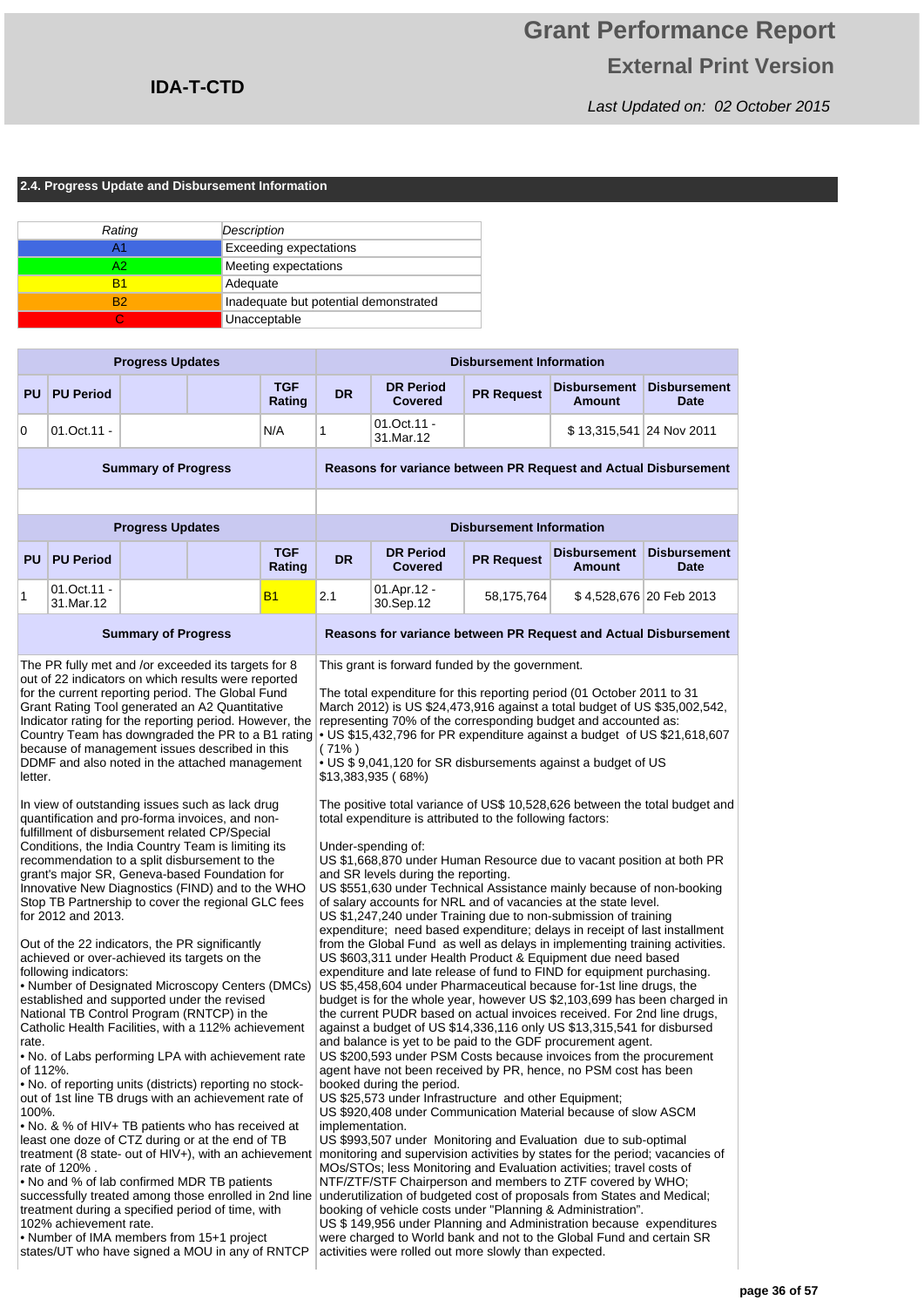#### Last Updated on: 02 October 2015



Global Fund funding.

**IDA-T-CTD**

91%

available;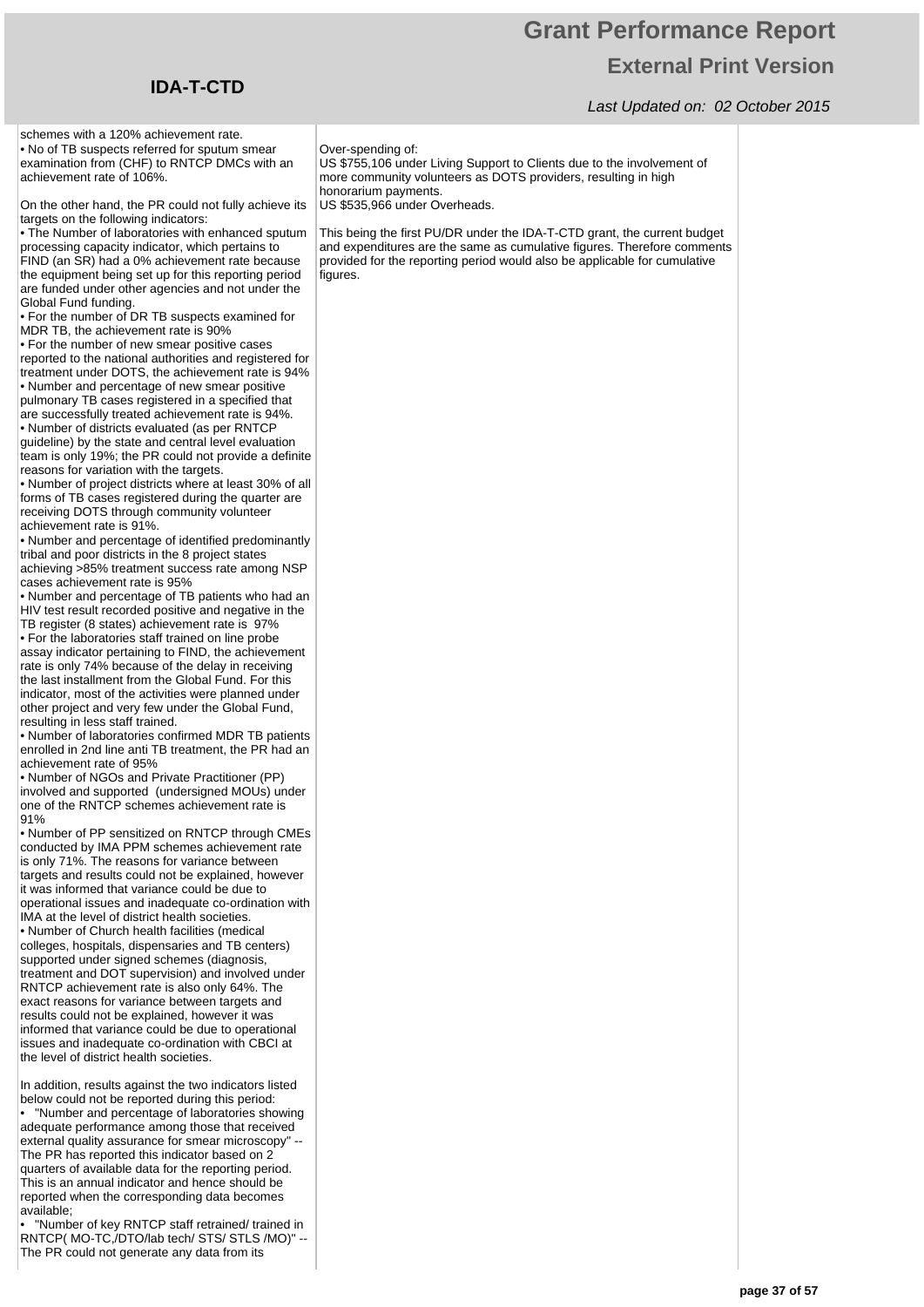## **Grant Performance Report External Print Version**

#### Last Updated on: 02 October 2015

"Epicentre" software for October-December 2011.

reasons for variation with the targets.

• Number of project districts where at least 30% of all

|                                       | Libicative survivale for October-December 2011.                                                               |                            |                                                                                                                                                                                                                                                                                                                                                                                                                                                                                                                                                                                                                                                                                                                                                                                                                                                                                                                                                                                                                                                                                                                                                                                                                                                                                                                                                                                                                                                                                                                       |                      |                                                                                                                                                                                                                                                                                                                                                                                                                                                                                                                                                                                                                                                                                                                                                                |                                                                                                                                                                                                                                                                                                                                                                                                                                                                                                                                                                                                                                                                                                                                                                                                                                                                                                                                                                                                                                                                                                                                                                                                                                                                                                                                                                                                                                                                                                                                                                                                                                                                                                                                                                                                                                                                                                                                                                                                                         |                                 |                                                                                                                                                                                                                                  |                                    |  |  |  |  |
|---------------------------------------|---------------------------------------------------------------------------------------------------------------|----------------------------|-----------------------------------------------------------------------------------------------------------------------------------------------------------------------------------------------------------------------------------------------------------------------------------------------------------------------------------------------------------------------------------------------------------------------------------------------------------------------------------------------------------------------------------------------------------------------------------------------------------------------------------------------------------------------------------------------------------------------------------------------------------------------------------------------------------------------------------------------------------------------------------------------------------------------------------------------------------------------------------------------------------------------------------------------------------------------------------------------------------------------------------------------------------------------------------------------------------------------------------------------------------------------------------------------------------------------------------------------------------------------------------------------------------------------------------------------------------------------------------------------------------------------|----------------------|----------------------------------------------------------------------------------------------------------------------------------------------------------------------------------------------------------------------------------------------------------------------------------------------------------------------------------------------------------------------------------------------------------------------------------------------------------------------------------------------------------------------------------------------------------------------------------------------------------------------------------------------------------------------------------------------------------------------------------------------------------------|-------------------------------------------------------------------------------------------------------------------------------------------------------------------------------------------------------------------------------------------------------------------------------------------------------------------------------------------------------------------------------------------------------------------------------------------------------------------------------------------------------------------------------------------------------------------------------------------------------------------------------------------------------------------------------------------------------------------------------------------------------------------------------------------------------------------------------------------------------------------------------------------------------------------------------------------------------------------------------------------------------------------------------------------------------------------------------------------------------------------------------------------------------------------------------------------------------------------------------------------------------------------------------------------------------------------------------------------------------------------------------------------------------------------------------------------------------------------------------------------------------------------------------------------------------------------------------------------------------------------------------------------------------------------------------------------------------------------------------------------------------------------------------------------------------------------------------------------------------------------------------------------------------------------------------------------------------------------------------------------------------------------------|---------------------------------|----------------------------------------------------------------------------------------------------------------------------------------------------------------------------------------------------------------------------------|------------------------------------|--|--|--|--|
|                                       |                                                                                                               | <b>Progress Updates</b>    |                                                                                                                                                                                                                                                                                                                                                                                                                                                                                                                                                                                                                                                                                                                                                                                                                                                                                                                                                                                                                                                                                                                                                                                                                                                                                                                                                                                                                                                                                                                       |                      |                                                                                                                                                                                                                                                                                                                                                                                                                                                                                                                                                                                                                                                                                                                                                                |                                                                                                                                                                                                                                                                                                                                                                                                                                                                                                                                                                                                                                                                                                                                                                                                                                                                                                                                                                                                                                                                                                                                                                                                                                                                                                                                                                                                                                                                                                                                                                                                                                                                                                                                                                                                                                                                                                                                                                                                                         | <b>Disbursement Information</b> |                                                                                                                                                                                                                                  |                                    |  |  |  |  |
| <b>PU</b>                             | <b>PU Period</b>                                                                                              |                            |                                                                                                                                                                                                                                                                                                                                                                                                                                                                                                                                                                                                                                                                                                                                                                                                                                                                                                                                                                                                                                                                                                                                                                                                                                                                                                                                                                                                                                                                                                                       | <b>TGF</b><br>Rating | <b>DR</b>                                                                                                                                                                                                                                                                                                                                                                                                                                                                                                                                                                                                                                                                                                                                                      | <b>DR Period</b><br><b>Covered</b>                                                                                                                                                                                                                                                                                                                                                                                                                                                                                                                                                                                                                                                                                                                                                                                                                                                                                                                                                                                                                                                                                                                                                                                                                                                                                                                                                                                                                                                                                                                                                                                                                                                                                                                                                                                                                                                                                                                                                                                      | <b>PR Request</b>               | Disbursement<br><b>Amount</b>                                                                                                                                                                                                    | <b>Disbursement</b><br><b>Date</b> |  |  |  |  |
| 1                                     | 01.Oct.11 -<br>31.Mar.12                                                                                      |                            |                                                                                                                                                                                                                                                                                                                                                                                                                                                                                                                                                                                                                                                                                                                                                                                                                                                                                                                                                                                                                                                                                                                                                                                                                                                                                                                                                                                                                                                                                                                       | В1                   | 2.2                                                                                                                                                                                                                                                                                                                                                                                                                                                                                                                                                                                                                                                                                                                                                            | 01.Apr.12 -<br>30.Sep.12                                                                                                                                                                                                                                                                                                                                                                                                                                                                                                                                                                                                                                                                                                                                                                                                                                                                                                                                                                                                                                                                                                                                                                                                                                                                                                                                                                                                                                                                                                                                                                                                                                                                                                                                                                                                                                                                                                                                                                                                | 58,175,764                      |                                                                                                                                                                                                                                  | \$100,000 20 Feb 2013              |  |  |  |  |
|                                       |                                                                                                               | <b>Summary of Progress</b> |                                                                                                                                                                                                                                                                                                                                                                                                                                                                                                                                                                                                                                                                                                                                                                                                                                                                                                                                                                                                                                                                                                                                                                                                                                                                                                                                                                                                                                                                                                                       |                      |                                                                                                                                                                                                                                                                                                                                                                                                                                                                                                                                                                                                                                                                                                                                                                |                                                                                                                                                                                                                                                                                                                                                                                                                                                                                                                                                                                                                                                                                                                                                                                                                                                                                                                                                                                                                                                                                                                                                                                                                                                                                                                                                                                                                                                                                                                                                                                                                                                                                                                                                                                                                                                                                                                                                                                                                         |                                 | Reasons for variance between PR Request and Actual Disbursement                                                                                                                                                                  |                                    |  |  |  |  |
| letter.<br>rate.<br>of 112%.<br>100%. | for 2012 and 2013.<br>following indicators:                                                                   |                            | The PR fully met and /or exceeded its targets for 8<br>out of 22 indicators on which results were reported<br>for the current reporting period. The Global Fund<br>Grant Rating Tool generated an A2 Quantitative<br>Indicator rating for the reporting period. However, the<br>Country Team has downgraded the PR to a B1 rating<br>because of management issues described in this<br>DDMF and also noted in the attached management<br>In view of outstanding issues such as lack drug<br>quantification and pro-forma invoices, and non-<br>fulfillment of disbursement related CP/Special<br>Conditions, the India Country Team is limiting its<br>recommendation to a split disbursement to the<br>grant's major SR, Geneva-based Foundation for<br>Innovative New Diagnostics (FIND) and to the WHO<br>Stop TB Partnership to cover the regional GLC fees<br>Out of the 22 indicators, the PR significantly<br>achieved or over-achieved its targets on the<br>• Number of Designated Microscopy Centers (DMCs)<br>established and supported under the revised<br>National TB Control Program (RNTCP) in the<br>Catholic Health Facilities, with a 112% achievement<br>. No. of Labs performing LPA with achievement rate<br>• No. of reporting units (districts) reporting no stock-<br>out of 1st line TB drugs with an achievement rate of<br>• No. & % of HIV+ TB patients who has received at<br>least one doze of CTZ during or at the end of TB<br>treatment (8 state- out of HIV+), with an achievement |                      | $(71\%)$                                                                                                                                                                                                                                                                                                                                                                                                                                                                                                                                                                                                                                                                                                                                                       | This grant is forward funded by the government.<br>The total expenditure for this reporting period (01 October 2011 to 31<br>March 2012) is US \$24,473,916 against a total budget of US \$35,002,542,<br>representing 70% of the corresponding budget and accounted as:<br>$\cdot$ US \$15,432,796 for PR expenditure against a budget of US \$21,618,607<br>• US \$ 9,041,120 for SR disbursements against a budget of US<br>\$13,383,935 (68%)<br>The positive total variance of US\$ 10,528,626 between the total budget and<br>total expenditure is attributed to the following factors:<br>Under-spending of:<br>US \$1,668,870 under Human Resource due to vacant position at both PR<br>and SR levels during the reporting.<br>US \$551,630 under Technical Assistance mainly because of non-booking<br>of salary accounts for NRL and of vacancies at the state level.<br>US \$1,247,240 under Training due to non-submission of training<br>expenditure; need based expenditure; delays in receipt of last installment<br>from the Global Fund as well as delays in implementing training activities.<br>US \$603,311 under Health Product & Equipment due need based<br>expenditure and late release of fund to FIND for equipment purchasing.<br>US \$5,458,604 under Pharmaceutical because for-1st line drugs, the<br>budget is for the whole year, however US \$2,103,699 has been charged in<br>the current PUDR based on actual invoices received. For 2nd line drugs,<br>against a budget of US \$14,336,116 only US \$13,315,541 for disbursed<br>and balance is yet to be paid to the GDF procurement agent.<br>US \$200,593 under PSM Costs because invoices from the procurement<br>agent have not been received by PR, hence, no PSM cost has been<br>booked during the period.<br>US \$25,573 under Infrastructure and other Equipment;<br>US \$920,408 under Communication Material because of slow ASCM<br>implementation.<br>US \$993,507 under Monitoring and Evaluation due to sub-optimal |                                 |                                                                                                                                                                                                                                  |                                    |  |  |  |  |
|                                       | rate of 120%.<br>102% achievement rate.<br>schemes with a 120% achievement rate.<br>achievement rate of 106%. |                            | . No and % of lab confirmed MDR TB patients<br>successfully treated among those enrolled in 2nd line<br>treatment during a specified period of time, with<br>• Number of IMA members from 15+1 project<br>states/UT who have signed a MOU in any of RNTCP<br>• No of TB suspects referred for sputum smear<br>examination from (CHF) to RNTCP DMCs with an                                                                                                                                                                                                                                                                                                                                                                                                                                                                                                                                                                                                                                                                                                                                                                                                                                                                                                                                                                                                                                                                                                                                                            |                      | monitoring and supervision activities by states for the period; vacancies of<br>MOs/STOs; less Monitoring and Evaluation activities; travel costs of<br>NTF/ZTF/STF Chairperson and members to ZTF covered by WHO;<br>underutilization of budgeted cost of proposals from States and Medical;<br>booking of vehicle costs under "Planning & Administration".<br>US \$ 149,956 under Planning and Administration because expenditures<br>were charged to World bank and not to the Global Fund and certain SR<br>activities were rolled out more slowly than expected.<br>Over-spending of:<br>US \$755,106 under Living Support to Clients due to the involvement of<br>more community volunteers as DOTS providers, resulting in high<br>honorarium payments. |                                                                                                                                                                                                                                                                                                                                                                                                                                                                                                                                                                                                                                                                                                                                                                                                                                                                                                                                                                                                                                                                                                                                                                                                                                                                                                                                                                                                                                                                                                                                                                                                                                                                                                                                                                                                                                                                                                                                                                                                                         |                                 |                                                                                                                                                                                                                                  |                                    |  |  |  |  |
|                                       | targets on the following indicators:<br>Global Fund funding.<br>MDR TB, the achievement rate is 90%           |                            | On the other hand, the PR could not fully achieve its<br>• The Number of laboratories with enhanced sputum<br>processing capacity indicator, which pertains to<br>FIND (an SR) had a 0% achievement rate because<br>the equipment being set up for this reporting period<br>are funded under other agencies and not under the<br>• For the number of DR TB suspects examined for<br>• For the number of new smear positive cases<br>reported to the national authorities and registered for<br>treatment under DOTS, the achievement rate is 94%<br>• Number and percentage of new smear positive<br>pulmonary TB cases registered in a specified that<br>are successfully treated achievement rate is 94%.<br>• Number of districts evaluated (as per RNTCP<br>guideline) by the state and central level evaluation<br>team is only 19%; the PR could not provide a definite                                                                                                                                                                                                                                                                                                                                                                                                                                                                                                                                                                                                                                         |                      | figures.                                                                                                                                                                                                                                                                                                                                                                                                                                                                                                                                                                                                                                                                                                                                                       | US \$535,966 under Overheads.                                                                                                                                                                                                                                                                                                                                                                                                                                                                                                                                                                                                                                                                                                                                                                                                                                                                                                                                                                                                                                                                                                                                                                                                                                                                                                                                                                                                                                                                                                                                                                                                                                                                                                                                                                                                                                                                                                                                                                                           |                                 | This being the first PU/DR under the IDA-T-CTD grant, the current budget<br>and expenditures are the same as cumulative figures. Therefore comments<br>provided for the reporting period would also be applicable for cumulative |                                    |  |  |  |  |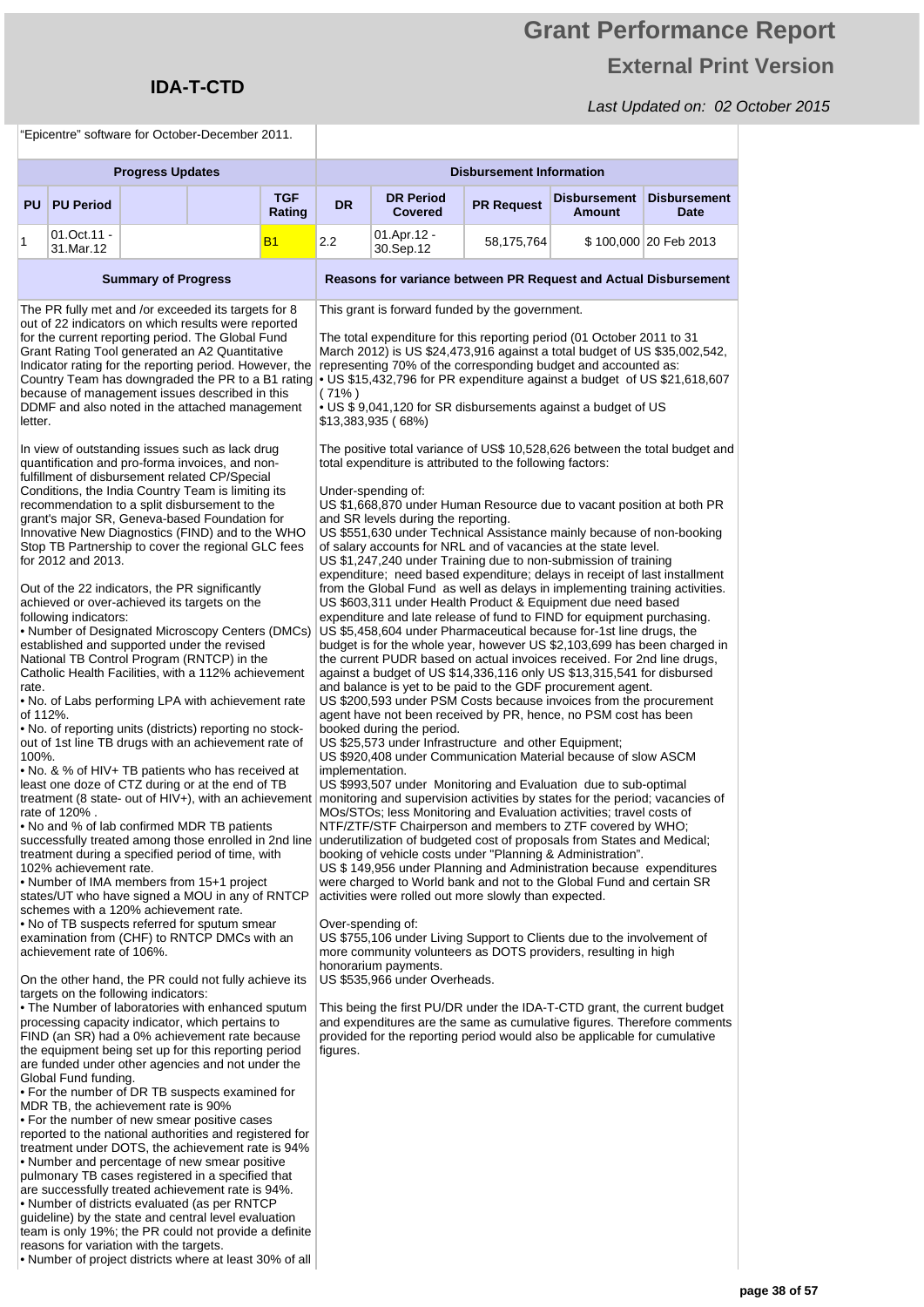## **Grant Performance Report External Print Version**

Last Updated on: 02 October 2015

forms of TB cases registered during the quarter are receiving DOTS through community volunteer achievement rate is 91%.

• Number and percentage of identified predominantly tribal and poor districts in the 8 project states achieving >85% treatment success rate among NSP cases achievement rate is 95%

• Number and percentage of TB patients who had an HIV test result recorded positive and negative in the TB register (8 states) achievement rate is 97%

• For the laboratories staff trained on line probe assay indicator pertaining to FIND, the achievement rate is only 74% because of the delay in receiving the last installment from the Global Fund. For this indicator, most of the activities were planned under other project and very few under the Global Fund, resulting in less staff trained.

• Number of laboratories confirmed MDR TB patients enrolled in 2nd line anti TB treatment, the PR had an achievement rate of 95%

• Number of NGOs and Private Practitioner (PP) involved and supported (undersigned MOUs) under one of the RNTCP schemes achievement rate is 91%

• Number of PP sensitized on RNTCP through CMEs conducted by IMA PPM schemes achievement rate is only 71%. The reasons for variance between targets and results could not be explained, however it was informed that variance could be due to operational issues and inadequate co-ordination with IMA at the level of district health societies. • Number of Church health facilities (medical colleges, hospitals, dispensaries and TB centers) supported under signed schemes (diagnosis, treatment and DOT supervision) and involved under RNTCP achievement rate is also only 64%. The exact reasons for variance between targets and results could not be explained, however it was informed that variance could be due to operational issues and inadequate co-ordination with CBCI at the level of district health societies.

In addition, results against the two indicators listed below could not be reported during this period:

• "Number and percentage of laboratories showing adequate performance among those that received external quality assurance for smear microscopy" -- The PR has reported this indicator based on 2 quarters of available data for the reporting period. This is an annual indicator and hence should be reported when the corresponding data becomes available;

• "Number of key RNTCP staff retrained/ trained in RNTCP( MO-TC,/DTO/lab tech/ STS/ STLS /MO)" -- The PR could not generate any data from its "Epicentre" software for October-December 2011.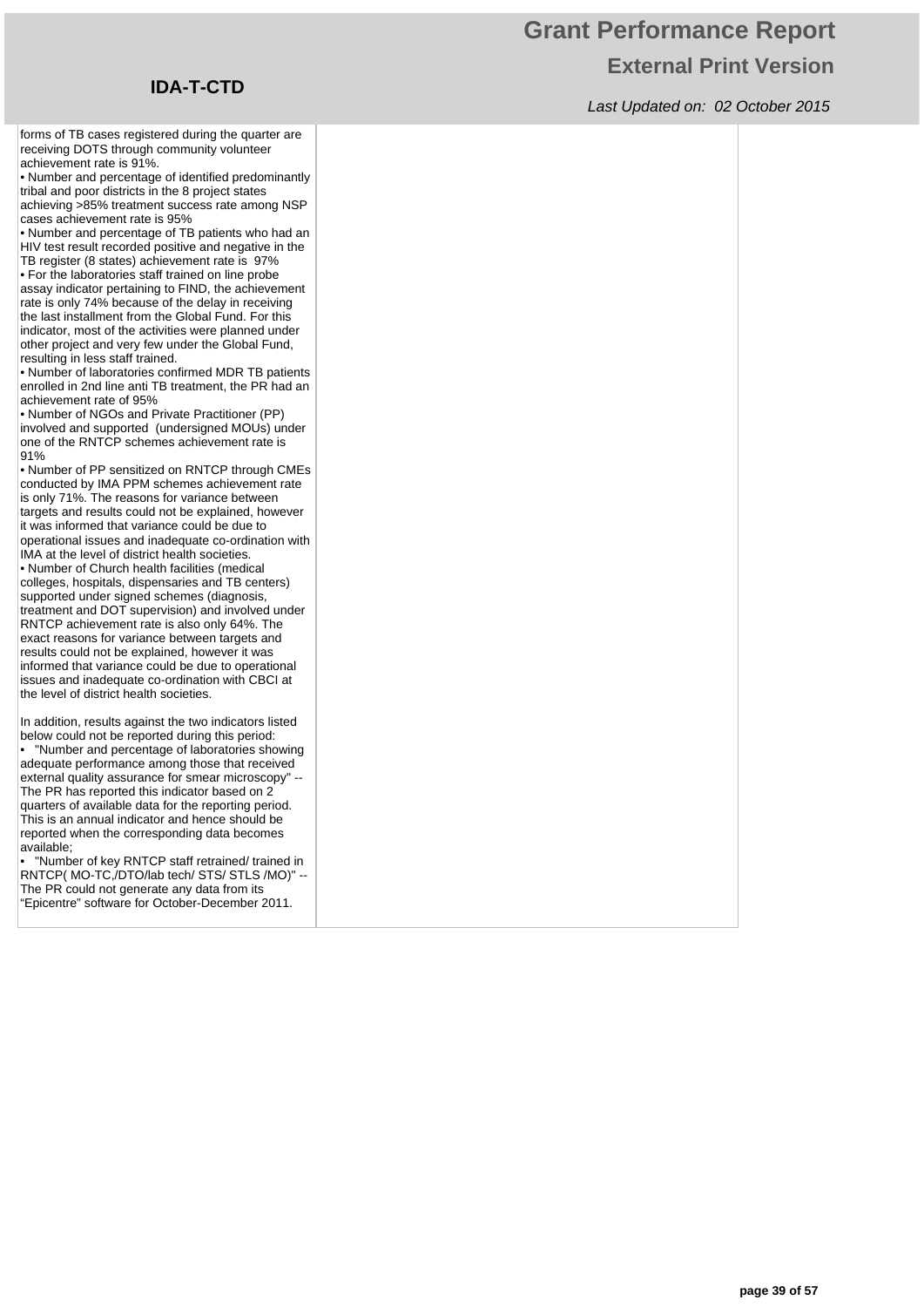### **IDA-T-CTD**

|           |                          | <b>Progress Updates</b>    |  |                      |                                                  | <b>Disbursement Information</b>                                                                                                                                                                                                                                                                                                                                                                                                                                                                                                                                                                                                                                                                                                                                                                                                                                                                                                                                                                                                                                                                                                                                                                                                                                                                                                                                                                                                                                                                                                                                                                               |                   |                                      |                                    |  |  |
|-----------|--------------------------|----------------------------|--|----------------------|--------------------------------------------------|---------------------------------------------------------------------------------------------------------------------------------------------------------------------------------------------------------------------------------------------------------------------------------------------------------------------------------------------------------------------------------------------------------------------------------------------------------------------------------------------------------------------------------------------------------------------------------------------------------------------------------------------------------------------------------------------------------------------------------------------------------------------------------------------------------------------------------------------------------------------------------------------------------------------------------------------------------------------------------------------------------------------------------------------------------------------------------------------------------------------------------------------------------------------------------------------------------------------------------------------------------------------------------------------------------------------------------------------------------------------------------------------------------------------------------------------------------------------------------------------------------------------------------------------------------------------------------------------------------------|-------------------|--------------------------------------|------------------------------------|--|--|
| <b>PU</b> | <b>PU Period</b>         |                            |  | <b>TGF</b><br>Rating | <b>DR</b>                                        | <b>DR Period</b><br><b>Covered</b>                                                                                                                                                                                                                                                                                                                                                                                                                                                                                                                                                                                                                                                                                                                                                                                                                                                                                                                                                                                                                                                                                                                                                                                                                                                                                                                                                                                                                                                                                                                                                                            | <b>PR Request</b> | <b>Disbursement</b><br><b>Amount</b> | <b>Disbursement</b><br><b>Date</b> |  |  |
| 2         | 01.Apr.12 -<br>30.Sep.12 |                            |  | B1                   | 02.3                                             | 01.Oct.12 -<br>31.Mar.13                                                                                                                                                                                                                                                                                                                                                                                                                                                                                                                                                                                                                                                                                                                                                                                                                                                                                                                                                                                                                                                                                                                                                                                                                                                                                                                                                                                                                                                                                                                                                                                      | 56,777,359        | \$22,283,156 14 May 2013             |                                    |  |  |
|           |                          | <b>Summary of Progress</b> |  |                      |                                                  | <b>Reasons for variance between PR Request and Actual Disbursement</b>                                                                                                                                                                                                                                                                                                                                                                                                                                                                                                                                                                                                                                                                                                                                                                                                                                                                                                                                                                                                                                                                                                                                                                                                                                                                                                                                                                                                                                                                                                                                        |                   |                                      |                                    |  |  |
|           |                          |                            |  |                      | procurement.<br>March 2013; and<br>6, see above. | Update as of 26 March 2013:<br>Taking into account the receipt of requisite pro-forma invoices from the<br>GDF procurement agent dated 08-03-2013 and the fulfillment of CPs/SCs<br>by the PR as updated above in the DDMF, the Country Team recommends<br>a direct disbursement to the Procurement Agent (IDA Foundation) of US<br>\$18,285,394.33 for:<br>- US \$15,328,006.18 for procurement of MDR TB drugs;<br>- US \$2,136,614.15 for procurement of XDR TB drugs;<br>- US \$820,774 for the balance payment to IDA Foundation for last year's<br>A further amount of US \$22,283,156 for direct payment to the Department<br>of Economic Affairs, Ministry of Finance, Government of India is<br>recommended following:<br>1. Release of a supplementary second commitment of US \$44,922,950, as<br>documented in the Face Sheet of the signed phase 1 Grant Agreement.<br>The Finance Officer has confirmed that the commitment is required to<br>make the second part of the current split disbursement. The Country Team<br>sent a Notification Letter concerning the release of this commitment on 26<br>2. A Type-1 3 month extension for the first Phase of the CTD grant,<br>scheduled to end 31 March, the Implementation Letter for which will be<br>sent pending LFA verification of the PR's budget for April-June 2013<br>(expected by 29 March).<br>The final recommended amount of US \$22,283,156 differs from the initial<br>amount recommended for direct disbursement to DEA (US \$23,061,417) as<br>a result of a further CT adjustment as per the latest update provided for CP. |                   |                                      |                                    |  |  |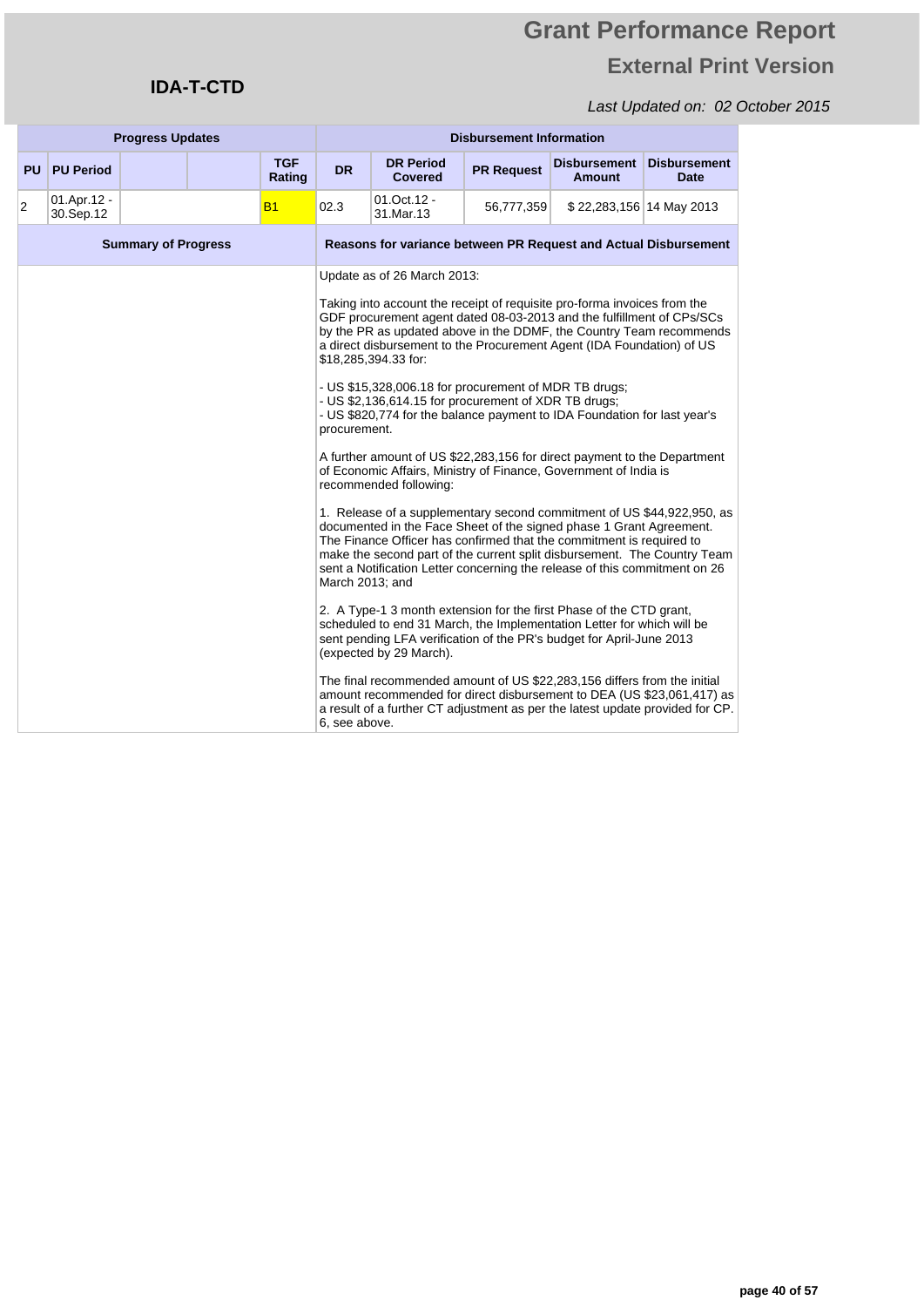### Last Updated on: 02 October 2015

|      |                                                                                                                                                                                                                                                               | <b>Progress Updates</b>    |                                                                                                                                                                                                     |                      | <b>Disbursement Information</b>                                                                                                                                                                                                                                                                                                                            |                                                                                                                                                                                                                                                  |                   |                                                                                                                                                                                                                                                                                                                                                                                 |                                    |  |  |
|------|---------------------------------------------------------------------------------------------------------------------------------------------------------------------------------------------------------------------------------------------------------------|----------------------------|-----------------------------------------------------------------------------------------------------------------------------------------------------------------------------------------------------|----------------------|------------------------------------------------------------------------------------------------------------------------------------------------------------------------------------------------------------------------------------------------------------------------------------------------------------------------------------------------------------|--------------------------------------------------------------------------------------------------------------------------------------------------------------------------------------------------------------------------------------------------|-------------------|---------------------------------------------------------------------------------------------------------------------------------------------------------------------------------------------------------------------------------------------------------------------------------------------------------------------------------------------------------------------------------|------------------------------------|--|--|
| PU   | <b>PU Period</b>                                                                                                                                                                                                                                              |                            |                                                                                                                                                                                                     | <b>TGF</b><br>Rating | <b>DR</b>                                                                                                                                                                                                                                                                                                                                                  | <b>DR Period</b><br><b>Covered</b>                                                                                                                                                                                                               | <b>PR Request</b> | <b>Disbursement</b><br><b>Amount</b>                                                                                                                                                                                                                                                                                                                                            | <b>Disbursement</b><br><b>Date</b> |  |  |
| 2    | 01.Apr.12 -<br>30.Sep.12                                                                                                                                                                                                                                      |                            |                                                                                                                                                                                                     | <b>B1</b>            | 02.4                                                                                                                                                                                                                                                                                                                                                       | 01.Oct.12 -<br>31.Mar.13                                                                                                                                                                                                                         | 56,777,359        | \$18,285,394 14 May 2013                                                                                                                                                                                                                                                                                                                                                        |                                    |  |  |
|      |                                                                                                                                                                                                                                                               | <b>Summary of Progress</b> |                                                                                                                                                                                                     |                      |                                                                                                                                                                                                                                                                                                                                                            |                                                                                                                                                                                                                                                  |                   | Reasons for variance between PR Request and Actual Disbursement                                                                                                                                                                                                                                                                                                                 |                                    |  |  |
|      |                                                                                                                                                                                                                                                               |                            |                                                                                                                                                                                                     |                      |                                                                                                                                                                                                                                                                                                                                                            | Update as of 26 March 2013:                                                                                                                                                                                                                      |                   |                                                                                                                                                                                                                                                                                                                                                                                 |                                    |  |  |
|      |                                                                                                                                                                                                                                                               |                            |                                                                                                                                                                                                     |                      |                                                                                                                                                                                                                                                                                                                                                            | \$18,285,394.33 for:                                                                                                                                                                                                                             |                   | Taking into account the receipt of requisite pro-forma invoices from the<br>GDF procurement agent dated 08-03-2013 and the fulfillment of CPs/SCs<br>by the PR as updated above in the DDMF, the Country Team recommends<br>a direct disbursement to the Procurement Agent (IDA Foundation) of US                                                                               |                                    |  |  |
|      |                                                                                                                                                                                                                                                               |                            |                                                                                                                                                                                                     |                      | procurement.                                                                                                                                                                                                                                                                                                                                               | - US \$15,328,006.18 for procurement of MDR TB drugs;<br>- US \$2,136,614.15 for procurement of XDR TB drugs;                                                                                                                                    |                   | - US \$820,774 for the balance payment to IDA Foundation for last year's                                                                                                                                                                                                                                                                                                        |                                    |  |  |
|      |                                                                                                                                                                                                                                                               |                            |                                                                                                                                                                                                     |                      |                                                                                                                                                                                                                                                                                                                                                            | A further amount of US \$22,283,156 for direct payment to the Department<br>of Economic Affairs, Ministry of Finance, Government of India is<br>recommended following:                                                                           |                   |                                                                                                                                                                                                                                                                                                                                                                                 |                                    |  |  |
|      |                                                                                                                                                                                                                                                               |                            |                                                                                                                                                                                                     |                      | March 2013; and                                                                                                                                                                                                                                                                                                                                            |                                                                                                                                                                                                                                                  |                   | 1. Release of a supplementary second commitment of US \$44,922,950, as<br>documented in the Face Sheet of the signed phase 1 Grant Agreement.<br>The Finance Officer has confirmed that the commitment is required to<br>make the second part of the current split disbursement. The Country Team<br>sent a Notification Letter concerning the release of this commitment on 26 |                                    |  |  |
|      |                                                                                                                                                                                                                                                               |                            |                                                                                                                                                                                                     |                      |                                                                                                                                                                                                                                                                                                                                                            | 2. A Type-1 3 month extension for the first Phase of the CTD grant,<br>scheduled to end 31 March, the Implementation Letter for which will be<br>sent pending LFA verification of the PR's budget for April-June 2013<br>(expected by 29 March). |                   |                                                                                                                                                                                                                                                                                                                                                                                 |                                    |  |  |
|      |                                                                                                                                                                                                                                                               |                            |                                                                                                                                                                                                     |                      |                                                                                                                                                                                                                                                                                                                                                            | 6, see above.                                                                                                                                                                                                                                    |                   | The final recommended amount of US \$22,283,156 differs from the initial<br>amount recommended for direct disbursement to DEA (US \$23,061,417) as<br>a result of a further CT adjustment as per the latest update provided for CP.                                                                                                                                             |                                    |  |  |
|      |                                                                                                                                                                                                                                                               | <b>Progress Updates</b>    |                                                                                                                                                                                                     |                      | <b>Disbursement Information</b>                                                                                                                                                                                                                                                                                                                            |                                                                                                                                                                                                                                                  |                   |                                                                                                                                                                                                                                                                                                                                                                                 |                                    |  |  |
| PU   | <b>PU Period</b>                                                                                                                                                                                                                                              |                            |                                                                                                                                                                                                     | <b>TGF</b><br>Rating | <b>DR</b>                                                                                                                                                                                                                                                                                                                                                  | <b>DR Period</b><br><b>Covered</b>                                                                                                                                                                                                               | <b>PR Request</b> | <b>Disbursement</b><br><b>Amount</b>                                                                                                                                                                                                                                                                                                                                            | <b>Disbursement</b><br><b>Date</b> |  |  |
| 3    | 01.Oct.12 -<br>31.Mar.13                                                                                                                                                                                                                                      |                            |                                                                                                                                                                                                     | В2                   | 3.0.1                                                                                                                                                                                                                                                                                                                                                      | 01.Apr.13 -<br>30.Jun.14                                                                                                                                                                                                                         | 167,941,820       |                                                                                                                                                                                                                                                                                                                                                                                 | \$6,614,773 22 Nov 2013            |  |  |
|      |                                                                                                                                                                                                                                                               | <b>Summary of Progress</b> |                                                                                                                                                                                                     |                      | Reasons for variance between PR Request and Actual Disbursement                                                                                                                                                                                                                                                                                            |                                                                                                                                                                                                                                                  |                   |                                                                                                                                                                                                                                                                                                                                                                                 |                                    |  |  |
|      | Overall Grant Performance and Rating                                                                                                                                                                                                                          |                            | The overall performance of the program, including<br>the implementation of activities, completion of<br>conditions and management actions, as well as<br>program management is based on the overall |                      | Due to the late signing of the SSF II grant, the PR's progress update report<br>for 1 October 2012 to 31 March 2013 and disbursement request for 1 April<br>2013 to 30 June 2014 in conformance with the terms of the recently signed<br>SSF II grant agreement was delayed.<br>In view of the time urgency of essential drug procurements and support for |                                                                                                                                                                                                                                                  |                   |                                                                                                                                                                                                                                                                                                                                                                                 |                                    |  |  |
|      | March 2013, merits a B2 rating.                                                                                                                                                                                                                               |                            | performance for the period of 1 October 2012 to 31                                                                                                                                                  |                      |                                                                                                                                                                                                                                                                                                                                                            |                                                                                                                                                                                                                                                  |                   | quality laboratory diagnostics, as well as the necessity of maintaining on-<br>site technical assistance to RNTCP at the state level, the India Country<br>Team is recommending a disbursement amount of US \$92,794,935 in the                                                                                                                                                 |                                    |  |  |
|      | The grant rating tool generated a 'B1' rating for the<br>grant based on the programmatic performance.<br>However, the overall grant rating has been<br>downgraded from 'B1' to 'B2' due the following<br>issues noted during the first implementation period: |                            |                                                                                                                                                                                                     |                      |                                                                                                                                                                                                                                                                                                                                                            | these activities unfunded through the end of 2013.                                                                                                                                                                                               |                   | form of direct transfers to: 1) IDA for the procurement of second line<br>medicines; 2) FIND for strengthening and quality assurance of laboratory<br>diagnostics undertaken by the national program; and 3) WHO for the<br>provision of technical assistance to RNTCP. We would not wish to see<br>The disbursement amount of US \$92,794,935 will be split as follows:        |                                    |  |  |
| SRs; | • Inadequate monitoring and evaluation of the<br>programmatic and financial performances of the                                                                                                                                                               |                            |                                                                                                                                                                                                     |                      |                                                                                                                                                                                                                                                                                                                                                            | released as a single cash transfer;                                                                                                                                                                                                              |                   | • US \$80,891,427.08 to IDA Foundation for second line drugs to be                                                                                                                                                                                                                                                                                                              |                                    |  |  |
|      | • Inadequate financial performance such as weak<br>SRs financial monitoring; low absorption of funds;<br>delays in the submission of audit reports; and                                                                                                       |                            |                                                                                                                                                                                                     |                      |                                                                                                                                                                                                                                                                                                                                                            | \$6,614,773 and US \$2,716,476; and                                                                                                                                                                                                              |                   | • US \$9,331,249 to FIND to be released in two cash transfers of US                                                                                                                                                                                                                                                                                                             |                                    |  |  |
|      | inadequate budget monitoring;<br>• Incomplete compliance with the conditions                                                                                                                                                                                  |                            |                                                                                                                                                                                                     |                      |                                                                                                                                                                                                                                                                                                                                                            | \$2,068,804 and US \$503,455                                                                                                                                                                                                                     |                   | • US \$2,572,259 to WHO to be released in two cash transfers of US                                                                                                                                                                                                                                                                                                              |                                    |  |  |
|      | precedent and special conditions of the grant<br>agreement;                                                                                                                                                                                                   |                            |                                                                                                                                                                                                     |                      |                                                                                                                                                                                                                                                                                                                                                            | The split disbursements for FIND and WHO are based on their approved<br>Q7-Q11 SSF-II budgets. The disbursement amount to WHO includes US                                                                                                        |                   |                                                                                                                                                                                                                                                                                                                                                                                 |                                    |  |  |
|      | • Inability to recruit qualified staff such as a grant<br>manager, a finance specialist and an M&E specialist<br>dedicated to the Global Fund grant as one of the                                                                                             |                            |                                                                                                                                                                                                     |                      |                                                                                                                                                                                                                                                                                                                                                            | \$50,000 to cover the regional GLC fee for 2014.<br>The IDA disbursement is being made on the basis of pro-forma invoices                                                                                                                        |                   |                                                                                                                                                                                                                                                                                                                                                                                 |                                    |  |  |

**IDA-T-CTD**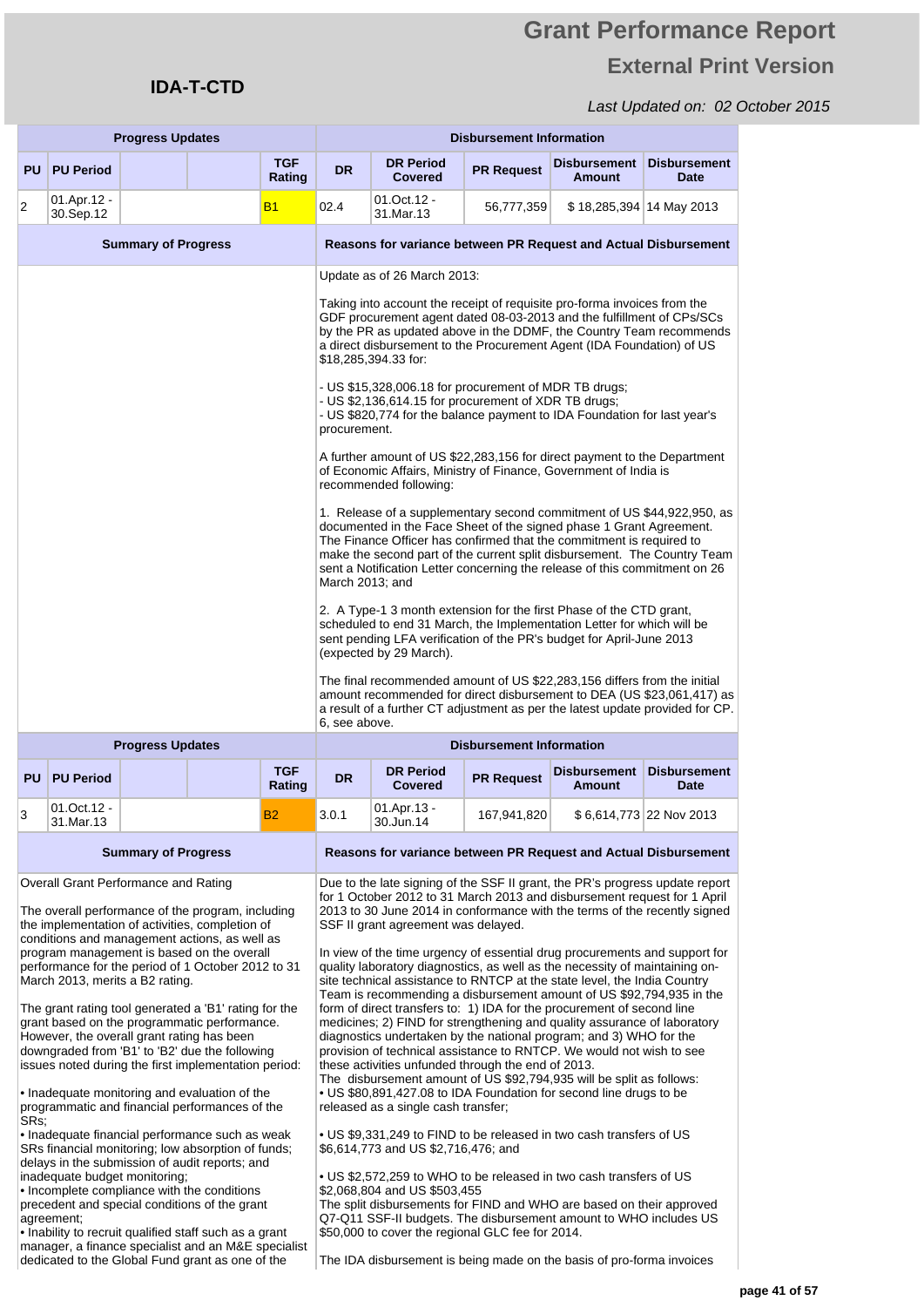### Last Updated on: 02 October 2015

derived from a quantification exercise performed by the Country Team, together with CTD, GDF and IDA.

special conditions in the grant agreement. This caused delays in submission of PU/DRs, Budget, PSM and Performance Framework documents, as well data quality issues. We would note in particular that in the interest of prompt SLD procurement, the Country Team completed the necessary drug quantification exercise with the IDA Foundation, leading to the first set of disbursements this reporting period. While successful in this instance, you will agree that this is not a sustainable mechanism for program management under the Global Fund NFM.

Programmatic Achievements

The analysis below is based on the overall performance for the period of 1 October 2012 to 31 March 2013.

Out of the 23 coverage indicators evaluated, CTD achieved or exceeded its targets for the following 12 indicators:

• Number of functional Designated Microscopy Centers supported under RNTCP in the project states with an achievement rate of 101%;

• Number of laboratories performing LPA with an achievement rate of 120% (results are capped at

120% in the Grant Rating Tool); • Number of DR TB suspects examined for MDR TB with an achievement rate 120%;

• Number of new smear positive cases reported to the national authorities and registered for treatment under DOTS with an achievement rate of 120%;

• Number of reporting units (districts) reporting no stock-out of 1st line TB drugs with an achievement rate of 100%;

• Number and % of HIV positive TB patients who has received at least one dose of CPT during or at the end of TB treatment (among all HIV positive TB patients registered over a given period of time in 8 project states) with an achievement of 120%;

• Number and percentage of new smear positive pulmonary TB cases registered in a specified that are successfully treated achievement of 104%; • Number of key RNTCP staff retrained/trained in RNTCP (MO-TC/DTO/lab tech/ STS/STLS /MO) with an achievement of 120%;

• Number of IMA members from 15+1 project states/UT who have signed a MOU in any of RNTCP schemes with an achievement rate of 120%;

• Number of TB suspects referred for sputum smear examination from the Church Health facilities to RNTCP DMCs with an achievement rate of 120%; • Number of laboratories staff trained on line probe assay indicator pertaining to FIND with an

achievement rate of 120%; • Number and percentage of TB patients who had an HIV test result recorded positive and negative in the

TB register (8 states) with an achievement rate of 120%.

Further, CTD substantially met its targets for the following 7 indicators:

• Number and percentage of laboratories confirmed MDR TB patients successfully treated among those enrolled in 2nd line treatment during a specified period of time, with an achievement rate of 81%; • Number of districts evaluated (as per RNTCP guideline) by the state and central level evaluation team with an achievement rate of 75%;

• Number of project districts where at least 30% of all forms of TB cases registered during the quarter are receiving DOTS through community volunteer with an achievement rate of 93%;

• Number and percentage of identified predominantly tribal and poor districts in the 8 project states achieving >85% treatment success rate among NSP cases achievement rate is 90%;

## **IDA-T-CTD**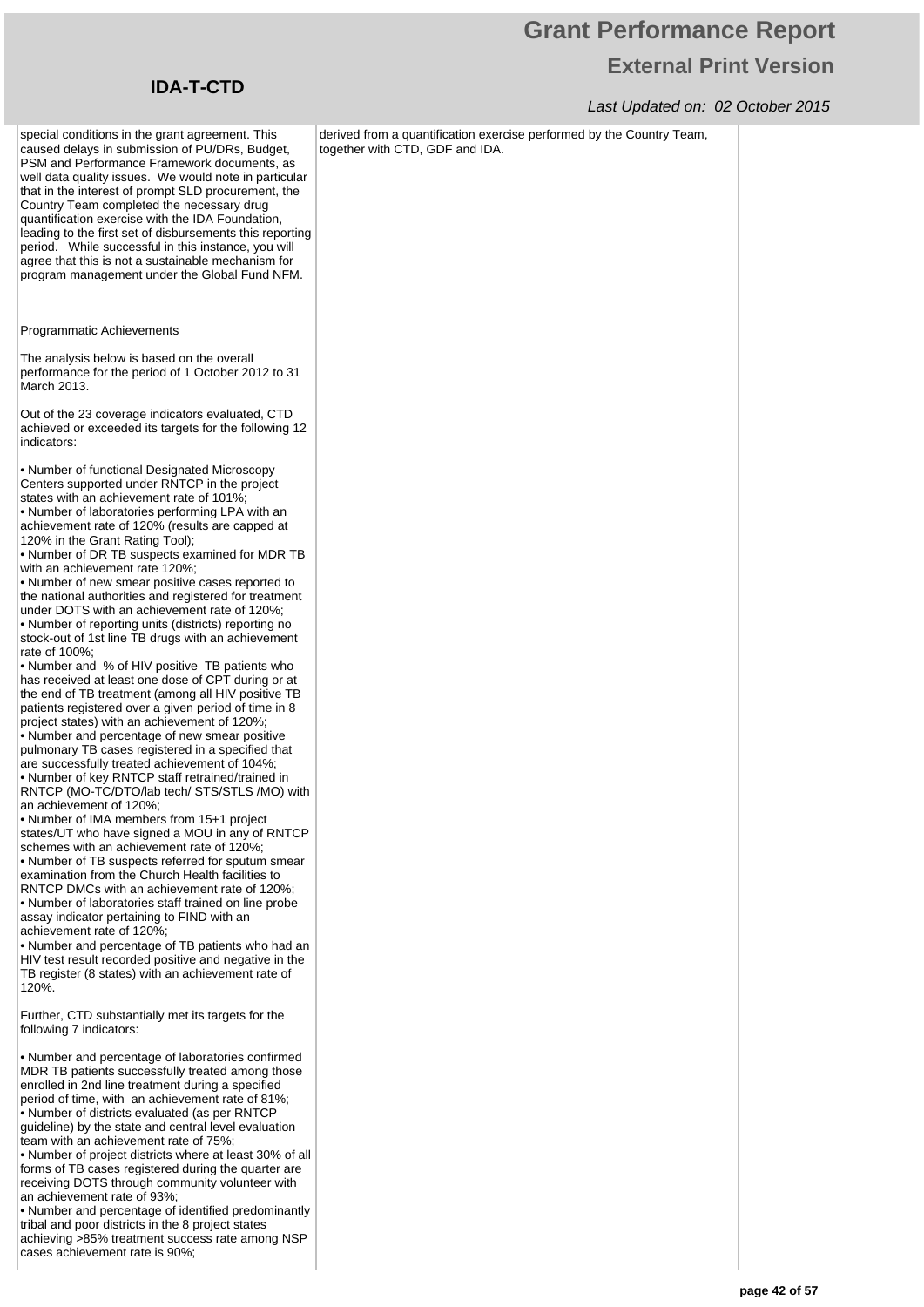## **Grant Performance Report External Print Version**

Last Updated on: 02 October 2015

• Number of NGOs and Private Practitioner (PP) involved and supported (undersigned MOUs) under one of the RNTCP schemes with an achievement rate of 99%; • Number and percentage of laboratories showing

adequate performance among those that received external quality assurance for smear microscopy with an achievement rate of 93%; and

• Number of TB cases (All forms) registered for treatment under RNTCP DOTS with an achievement rate of 90%.

On the other hand, CTD did not meet its targets for the following 4 indicators:

• Number of Church health facilities (medical colleges, hospitals, dispensaries and TB centers) supported under signed schemes (diagnosis, treatment and DOT supervision) and involved under RNTCP with an achievement rate of 56%;

• Number of laboratories confirmed MDR TB patients enrolled in second-line anti TB treatment, the PR with an achievement rate of 53%

• Number of PP sensitized on RNTCP through CMEs conducted by IMA PPM schemes with an

achievement rate of only 47%; and

• Number of laboratories with enhanced sputum processing capacity with an achievement rate of 0%.

| <b>Progress Updates</b> |                          |  |  |               |           |                                    | <b>Disbursement Information</b> |                        |                             |  |  |
|-------------------------|--------------------------|--|--|---------------|-----------|------------------------------------|---------------------------------|------------------------|-----------------------------|--|--|
|                         | <b>PU PU Period</b>      |  |  | TGF<br>Rating | <b>DR</b> | <b>DR Period</b><br><b>Covered</b> | <b>PR Request</b>               | Disbursement<br>Amount | Disbursement<br><b>Date</b> |  |  |
| 3                       | 01.Oct.12 -<br>31.Mar.13 |  |  | <b>B2</b>     | 3.0.2     | 01.Apr.13 -<br>30.Jun.14           | 167.941.820                     |                        | \$2,068,804 22 Nov 2013     |  |  |

**Summary of Progress Reasons for variance between PR Request and Actual Disbursement** Overall Grant Performance and Rating The overall performance of the program, including the implementation of activities, completion of conditions and management actions, as well as program management is based on the overall performance for the period of 1 October 2012 to 31 March 2013, merits a B2 rating. Due to the late signing of the SSF II grant, the PR's progress update report SSF II grant agreement was delayed. In view of the time urgency of essential drug procurements and support for

The grant rating tool generated a 'B1' rating for the grant based on the programmatic performance. However, the overall grant rating has been downgraded from 'B1' to 'B2' due the following issues noted during the first implementation period:

• Inadequate monitoring and evaluation of the programmatic and financial performances of the SRs;

• Inadequate financial performance such as weak SRs financial monitoring; low absorption of funds; delays in the submission of audit reports; and inadequate budget monitoring;

• Incomplete compliance with the conditions precedent and special conditions of the grant agreement:

• Inability to recruit qualified staff such as a grant manager, a finance specialist and an M&E specialist dedicated to the Global Fund grant as one of the special conditions in the grant agreement. This caused delays in submission of PU/DRs, Budget, PSM and Performance Framework documents, as well data quality issues. We would note in particular that in the interest of prompt SLD procurement, the Country Team completed the necessary drug quantification exercise with the IDA Foundation, leading to the first set of disbursements this reporting period. While successful in this instance, you will agree that this is not a sustainable mechanism for program management under the Global Fund NFM.

for 1 October 2012 to 31 March 2013 and disbursement request for 1 April 2013 to 30 June 2014 in conformance with the terms of the recently signed

quality laboratory diagnostics, as well as the necessity of maintaining onsite technical assistance to RNTCP at the state level, the India Country Team is recommending a disbursement amount of US \$92,794,935 in the form of direct transfers to: 1) IDA for the procurement of second line medicines; 2) FIND for strengthening and quality assurance of laboratory diagnostics undertaken by the national program; and 3) WHO for the provision of technical assistance to RNTCP. We would not wish to see these activities unfunded through the end of 2013.

The disbursement amount of US \$92,794,935 will be split as follows: • US \$80,891,427.08 to IDA Foundation for second line drugs to be released as a single cash transfer;

• US \$9,331,249 to FIND to be released in two cash transfers of US \$6,614,773 and US \$2,716,476; and

• US \$2,572,259 to WHO to be released in two cash transfers of US \$2,068,804 and US \$503,455

The split disbursements for FIND and WHO are based on their approved Q7-Q11 SSF-II budgets. The disbursement amount to WHO includes US \$50,000 to cover the regional GLC fee for 2014.

The IDA disbursement is being made on the basis of pro-forma invoices derived from a quantification exercise performed by the Country Team, together with CTD, GDF and IDA.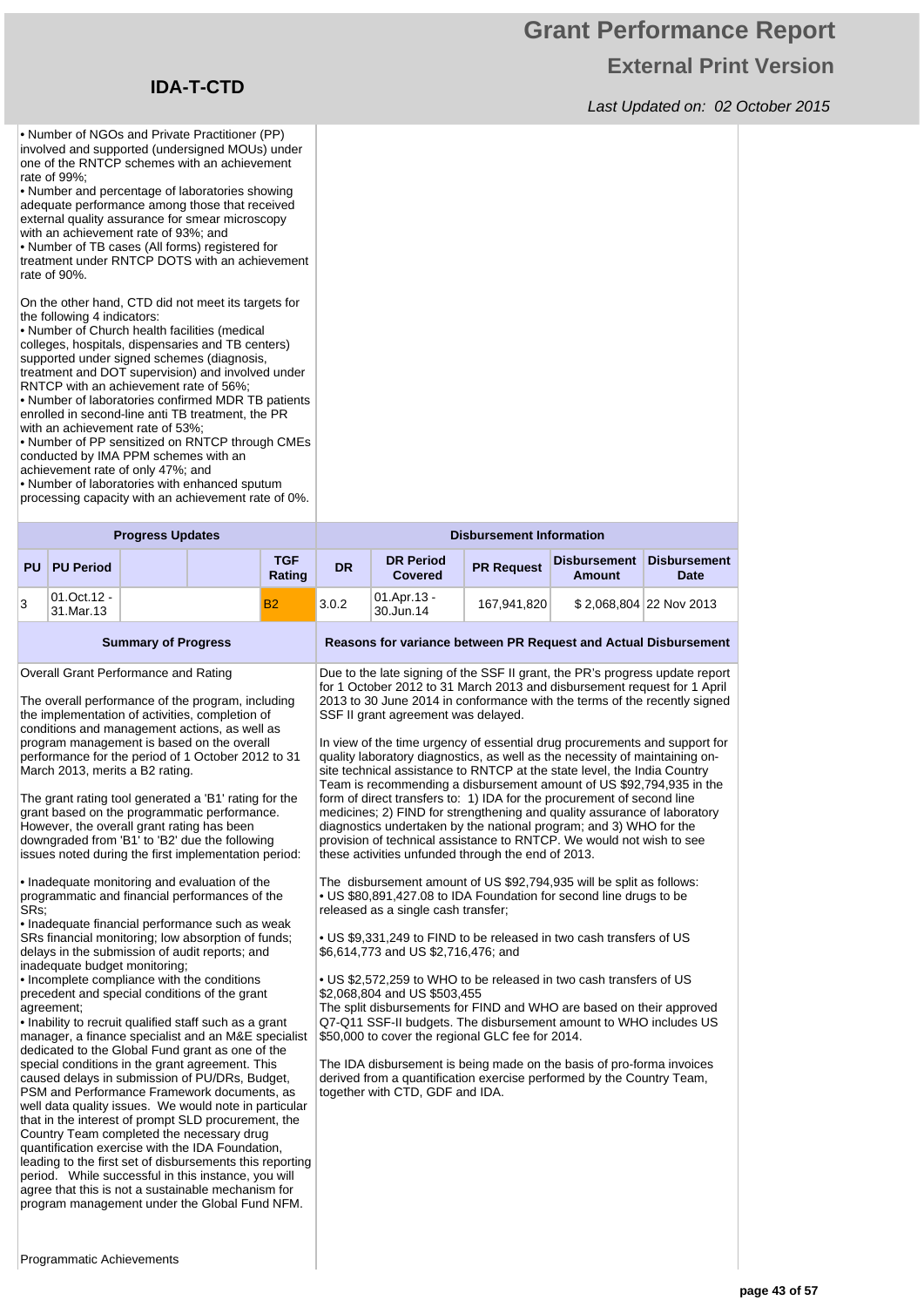## **Grant Performance Report External Print Version**

Last Updated on: 02 October 2015

The analysis below is based on the overall performance for the period of 1 October 2012 to 31 March 2013.

Out of the 23 coverage indicators evaluated, CTD achieved or exceeded its targets for the following 12 indicators:

• Number of functional Designated Microscopy Centers supported under RNTCP in the project states with an achievement rate of 101%;

• Number of laboratories performing LPA with an achievement rate of 120% (results are capped at 120% in the Grant Rating Tool);

• Number of DR TB suspects examined for MDR TB with an achievement rate 120%;

• Number of new smear positive cases reported to the national authorities and registered for treatment under DOTS with an achievement rate of 120%;

• Number of reporting units (districts) reporting no stock-out of 1st line TB drugs with an achievement rate of 100%;

• Number and % of HIV positive TB patients who has received at least one dose of CPT during or at the end of TB treatment (among all HIV positive TB patients registered over a given period of time in 8 project states) with an achievement of 120%; • Number and percentage of new smear positive pulmonary TB cases registered in a specified that are successfully treated achievement of 104%; • Number of key RNTCP staff retrained/trained in RNTCP (MO-TC/DTO/lab tech/ STS/STLS /MO) with

an achievement of 120%; • Number of IMA members from 15+1 project states/UT who have signed a MOU in any of RNTCP

schemes with an achievement rate of 120%; • Number of TB suspects referred for sputum smear examination from the Church Health facilities to RNTCP DMCs with an achievement rate of 120%; • Number of laboratories staff trained on line probe assay indicator pertaining to FIND with an achievement rate of 120%;

• Number and percentage of TB patients who had an HIV test result recorded positive and negative in the TB register (8 states) with an achievement rate of 120%.

Further, CTD substantially met its targets for the following 7 indicators:

• Number and percentage of laboratories confirmed MDR TB patients successfully treated among those enrolled in 2nd line treatment during a specified period of time, with an achievement rate of 81%; • Number of districts evaluated (as per RNTCP guideline) by the state and central level evaluation team with an achievement rate of 75%;

• Number of project districts where at least 30% of all forms of TB cases registered during the quarter are receiving DOTS through community volunteer with an achievement rate of 93%;

• Number and percentage of identified predominantly tribal and poor districts in the 8 project states achieving >85% treatment success rate among NSP cases achievement rate is 90%;

• Number of NGOs and Private Practitioner (PP) involved and supported (undersigned MOUs) under one of the RNTCP schemes with an achievement rate of 99%;

• Number and percentage of laboratories showing adequate performance among those that received external quality assurance for smear microscopy with an achievement rate of 93%; and

• Number of TB cases (All forms) registered for treatment under RNTCP DOTS with an achievement rate of 90%.

On the other hand, CTD did not meet its targets for the following 4 indicators:

• Number of Church health facilities (medical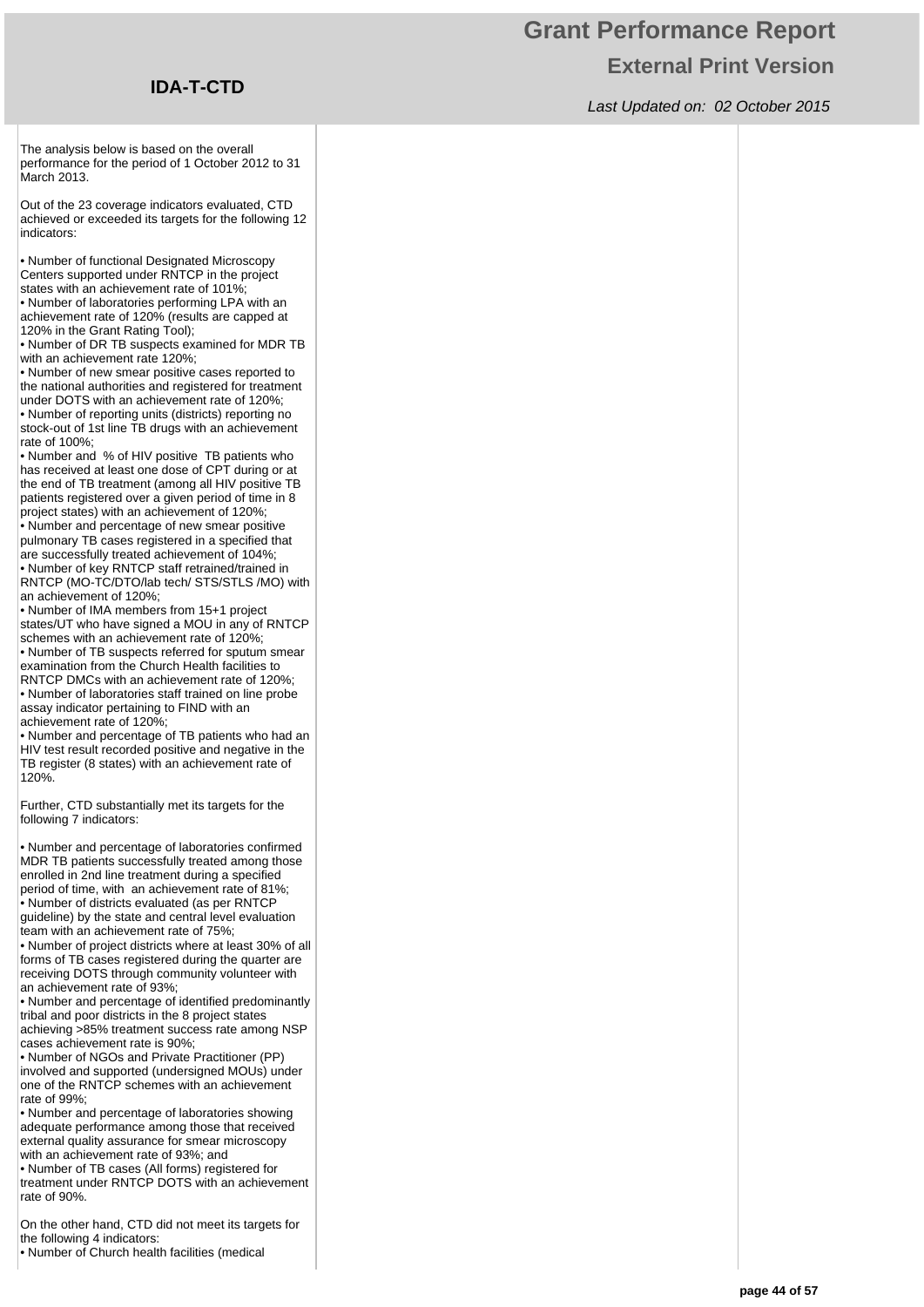120% in the Grant Rating Tool);

## **Grant Performance Report External Print Version**

|                                                                                                                                                                                                                                                                                                                                                                                                                                                                                                                                                                                                                                                                                                                                                                                                                                                                                                                                                                                                                                                                                                                                                                                                                                                                                                                                                                                                                                                                                                                                                                                                                                                                                                                                                                                                                              | colleges, hospitals, dispensaries and TB centers)<br>supported under signed schemes (diagnosis,<br>treatment and DOT supervision) and involved under<br>RNTCP with an achievement rate of 56%;<br>• Number of laboratories confirmed MDR TB patients<br>enrolled in second-line anti TB treatment, the PR<br>with an achievement rate of 53%:<br>• Number of PP sensitized on RNTCP through CMEs<br>conducted by IMA PPM schemes with an<br>achievement rate of only 47%; and<br>• Number of laboratories with enhanced sputum<br>processing capacity with an achievement rate of 0%.<br><b>Progress Updates</b><br><b>TGF</b><br><b>PU</b><br><b>PU Period</b> |  |  |        |       |                                                                                                                                                                                                                                                                                                                                                                                                                                                                                                                                                                                                                                                                                                                                                                                                                                                                                                                                                                                                                                                                                                                                                                                                                                                                                                                                                                                                                                                                                                                                                                                                                                                                                                                                                                                                                                                                                                                                                                                                                                                                                           |  |  |  |  |  |
|------------------------------------------------------------------------------------------------------------------------------------------------------------------------------------------------------------------------------------------------------------------------------------------------------------------------------------------------------------------------------------------------------------------------------------------------------------------------------------------------------------------------------------------------------------------------------------------------------------------------------------------------------------------------------------------------------------------------------------------------------------------------------------------------------------------------------------------------------------------------------------------------------------------------------------------------------------------------------------------------------------------------------------------------------------------------------------------------------------------------------------------------------------------------------------------------------------------------------------------------------------------------------------------------------------------------------------------------------------------------------------------------------------------------------------------------------------------------------------------------------------------------------------------------------------------------------------------------------------------------------------------------------------------------------------------------------------------------------------------------------------------------------------------------------------------------------|-----------------------------------------------------------------------------------------------------------------------------------------------------------------------------------------------------------------------------------------------------------------------------------------------------------------------------------------------------------------------------------------------------------------------------------------------------------------------------------------------------------------------------------------------------------------------------------------------------------------------------------------------------------------|--|--|--------|-------|-------------------------------------------------------------------------------------------------------------------------------------------------------------------------------------------------------------------------------------------------------------------------------------------------------------------------------------------------------------------------------------------------------------------------------------------------------------------------------------------------------------------------------------------------------------------------------------------------------------------------------------------------------------------------------------------------------------------------------------------------------------------------------------------------------------------------------------------------------------------------------------------------------------------------------------------------------------------------------------------------------------------------------------------------------------------------------------------------------------------------------------------------------------------------------------------------------------------------------------------------------------------------------------------------------------------------------------------------------------------------------------------------------------------------------------------------------------------------------------------------------------------------------------------------------------------------------------------------------------------------------------------------------------------------------------------------------------------------------------------------------------------------------------------------------------------------------------------------------------------------------------------------------------------------------------------------------------------------------------------------------------------------------------------------------------------------------------------|--|--|--|--|--|
|                                                                                                                                                                                                                                                                                                                                                                                                                                                                                                                                                                                                                                                                                                                                                                                                                                                                                                                                                                                                                                                                                                                                                                                                                                                                                                                                                                                                                                                                                                                                                                                                                                                                                                                                                                                                                              |                                                                                                                                                                                                                                                                                                                                                                                                                                                                                                                                                                                                                                                                 |  |  |        |       | <b>Disbursement Information</b><br><b>DR Period</b><br><b>Disbursement</b><br><b>Disbursement</b><br><b>DR</b><br><b>PR Request</b><br><b>Covered</b><br><b>Amount</b><br><b>Date</b><br>01.Apr.13 -<br>167,941,820<br>\$80,891,427 22 Nov 2013<br>30.Jun.14<br>Reasons for variance between PR Request and Actual Disbursement<br>Due to the late signing of the SSF II grant, the PR's progress update report<br>for 1 October 2012 to 31 March 2013 and disbursement request for 1 April<br>2013 to 30 June 2014 in conformance with the terms of the recently signed<br>SSF II grant agreement was delayed.<br>In view of the time urgency of essential drug procurements and support for<br>quality laboratory diagnostics, as well as the necessity of maintaining on-<br>site technical assistance to RNTCP at the state level, the India Country<br>Team is recommending a disbursement amount of US \$92,794,935 in the<br>form of direct transfers to: 1) IDA for the procurement of second line<br>medicines; 2) FIND for strengthening and quality assurance of laboratory<br>diagnostics undertaken by the national program; and 3) WHO for the<br>provision of technical assistance to RNTCP. We would not wish to see<br>these activities unfunded through the end of 2013.<br>The disbursement amount of US \$92,794,935 will be split as follows:<br>• US \$80,891,427.08 to IDA Foundation for second line drugs to be<br>released as a single cash transfer;<br>• US \$9,331,249 to FIND to be released in two cash transfers of US<br>\$6,614,773 and US \$2,716,476; and<br>. US \$2,572,259 to WHO to be released in two cash transfers of US<br>\$2,068,804 and US \$503,455<br>The split disbursements for FIND and WHO are based on their approved<br>Q7-Q11 SSF-II budgets. The disbursement amount to WHO includes US<br>\$50,000 to cover the regional GLC fee for 2014.<br>The IDA disbursement is being made on the basis of pro-forma invoices<br>derived from a quantification exercise performed by the Country Team,<br>together with CTD, GDF and IDA. |  |  |  |  |  |
|                                                                                                                                                                                                                                                                                                                                                                                                                                                                                                                                                                                                                                                                                                                                                                                                                                                                                                                                                                                                                                                                                                                                                                                                                                                                                                                                                                                                                                                                                                                                                                                                                                                                                                                                                                                                                              |                                                                                                                                                                                                                                                                                                                                                                                                                                                                                                                                                                                                                                                                 |  |  | Rating |       |                                                                                                                                                                                                                                                                                                                                                                                                                                                                                                                                                                                                                                                                                                                                                                                                                                                                                                                                                                                                                                                                                                                                                                                                                                                                                                                                                                                                                                                                                                                                                                                                                                                                                                                                                                                                                                                                                                                                                                                                                                                                                           |  |  |  |  |  |
| 3                                                                                                                                                                                                                                                                                                                                                                                                                                                                                                                                                                                                                                                                                                                                                                                                                                                                                                                                                                                                                                                                                                                                                                                                                                                                                                                                                                                                                                                                                                                                                                                                                                                                                                                                                                                                                            | 01.Oct.12 -<br>31.Mar.13                                                                                                                                                                                                                                                                                                                                                                                                                                                                                                                                                                                                                                        |  |  | B2     | 3.0.3 |                                                                                                                                                                                                                                                                                                                                                                                                                                                                                                                                                                                                                                                                                                                                                                                                                                                                                                                                                                                                                                                                                                                                                                                                                                                                                                                                                                                                                                                                                                                                                                                                                                                                                                                                                                                                                                                                                                                                                                                                                                                                                           |  |  |  |  |  |
|                                                                                                                                                                                                                                                                                                                                                                                                                                                                                                                                                                                                                                                                                                                                                                                                                                                                                                                                                                                                                                                                                                                                                                                                                                                                                                                                                                                                                                                                                                                                                                                                                                                                                                                                                                                                                              |                                                                                                                                                                                                                                                                                                                                                                                                                                                                                                                                                                                                                                                                 |  |  |        |       |                                                                                                                                                                                                                                                                                                                                                                                                                                                                                                                                                                                                                                                                                                                                                                                                                                                                                                                                                                                                                                                                                                                                                                                                                                                                                                                                                                                                                                                                                                                                                                                                                                                                                                                                                                                                                                                                                                                                                                                                                                                                                           |  |  |  |  |  |
| <b>Summary of Progress</b><br>Overall Grant Performance and Rating<br>The overall performance of the program, including<br>the implementation of activities, completion of<br>conditions and management actions, as well as<br>program management is based on the overall<br>performance for the period of 1 October 2012 to 31<br>March 2013, merits a B2 rating.<br>The grant rating tool generated a 'B1' rating for the<br>grant based on the programmatic performance.<br>However, the overall grant rating has been<br>downgraded from 'B1' to 'B2' due the following<br>issues noted during the first implementation period:<br>• Inadequate monitoring and evaluation of the<br>programmatic and financial performances of the<br>SRs:<br>• Inadequate financial performance such as weak<br>SRs financial monitoring; low absorption of funds;<br>delays in the submission of audit reports; and<br>inadequate budget monitoring;<br>• Incomplete compliance with the conditions<br>precedent and special conditions of the grant<br>agreement;<br>• Inability to recruit qualified staff such as a grant<br>manager, a finance specialist and an M&E specialist<br>dedicated to the Global Fund grant as one of the<br>special conditions in the grant agreement. This<br>caused delays in submission of PU/DRs, Budget,<br>PSM and Performance Framework documents, as<br>well data quality issues. We would note in particular<br>that in the interest of prompt SLD procurement, the<br>Country Team completed the necessary drug<br>quantification exercise with the IDA Foundation,<br>leading to the first set of disbursements this reporting<br>period. While successful in this instance, you will<br>agree that this is not a sustainable mechanism for<br>program management under the Global Fund NFM. |                                                                                                                                                                                                                                                                                                                                                                                                                                                                                                                                                                                                                                                                 |  |  |        |       |                                                                                                                                                                                                                                                                                                                                                                                                                                                                                                                                                                                                                                                                                                                                                                                                                                                                                                                                                                                                                                                                                                                                                                                                                                                                                                                                                                                                                                                                                                                                                                                                                                                                                                                                                                                                                                                                                                                                                                                                                                                                                           |  |  |  |  |  |
|                                                                                                                                                                                                                                                                                                                                                                                                                                                                                                                                                                                                                                                                                                                                                                                                                                                                                                                                                                                                                                                                                                                                                                                                                                                                                                                                                                                                                                                                                                                                                                                                                                                                                                                                                                                                                              | Programmatic Achievements                                                                                                                                                                                                                                                                                                                                                                                                                                                                                                                                                                                                                                       |  |  |        |       |                                                                                                                                                                                                                                                                                                                                                                                                                                                                                                                                                                                                                                                                                                                                                                                                                                                                                                                                                                                                                                                                                                                                                                                                                                                                                                                                                                                                                                                                                                                                                                                                                                                                                                                                                                                                                                                                                                                                                                                                                                                                                           |  |  |  |  |  |
|                                                                                                                                                                                                                                                                                                                                                                                                                                                                                                                                                                                                                                                                                                                                                                                                                                                                                                                                                                                                                                                                                                                                                                                                                                                                                                                                                                                                                                                                                                                                                                                                                                                                                                                                                                                                                              | The analysis below is based on the overall<br>performance for the period of 1 October 2012 to 31<br>March 2013.<br>Out of the 23 coverage indicators evaluated, CTD<br>achieved or exceeded its targets for the following 12                                                                                                                                                                                                                                                                                                                                                                                                                                    |  |  |        |       |                                                                                                                                                                                                                                                                                                                                                                                                                                                                                                                                                                                                                                                                                                                                                                                                                                                                                                                                                                                                                                                                                                                                                                                                                                                                                                                                                                                                                                                                                                                                                                                                                                                                                                                                                                                                                                                                                                                                                                                                                                                                                           |  |  |  |  |  |
|                                                                                                                                                                                                                                                                                                                                                                                                                                                                                                                                                                                                                                                                                                                                                                                                                                                                                                                                                                                                                                                                                                                                                                                                                                                                                                                                                                                                                                                                                                                                                                                                                                                                                                                                                                                                                              | indicators:<br>• Number of functional Designated Microscopy<br>Centers supported under RNTCP in the project<br>states with an achievement rate of 101%;<br>• Number of laboratories performing LPA with an<br>achievement rate of 120% (results are capped at                                                                                                                                                                                                                                                                                                                                                                                                   |  |  |        |       |                                                                                                                                                                                                                                                                                                                                                                                                                                                                                                                                                                                                                                                                                                                                                                                                                                                                                                                                                                                                                                                                                                                                                                                                                                                                                                                                                                                                                                                                                                                                                                                                                                                                                                                                                                                                                                                                                                                                                                                                                                                                                           |  |  |  |  |  |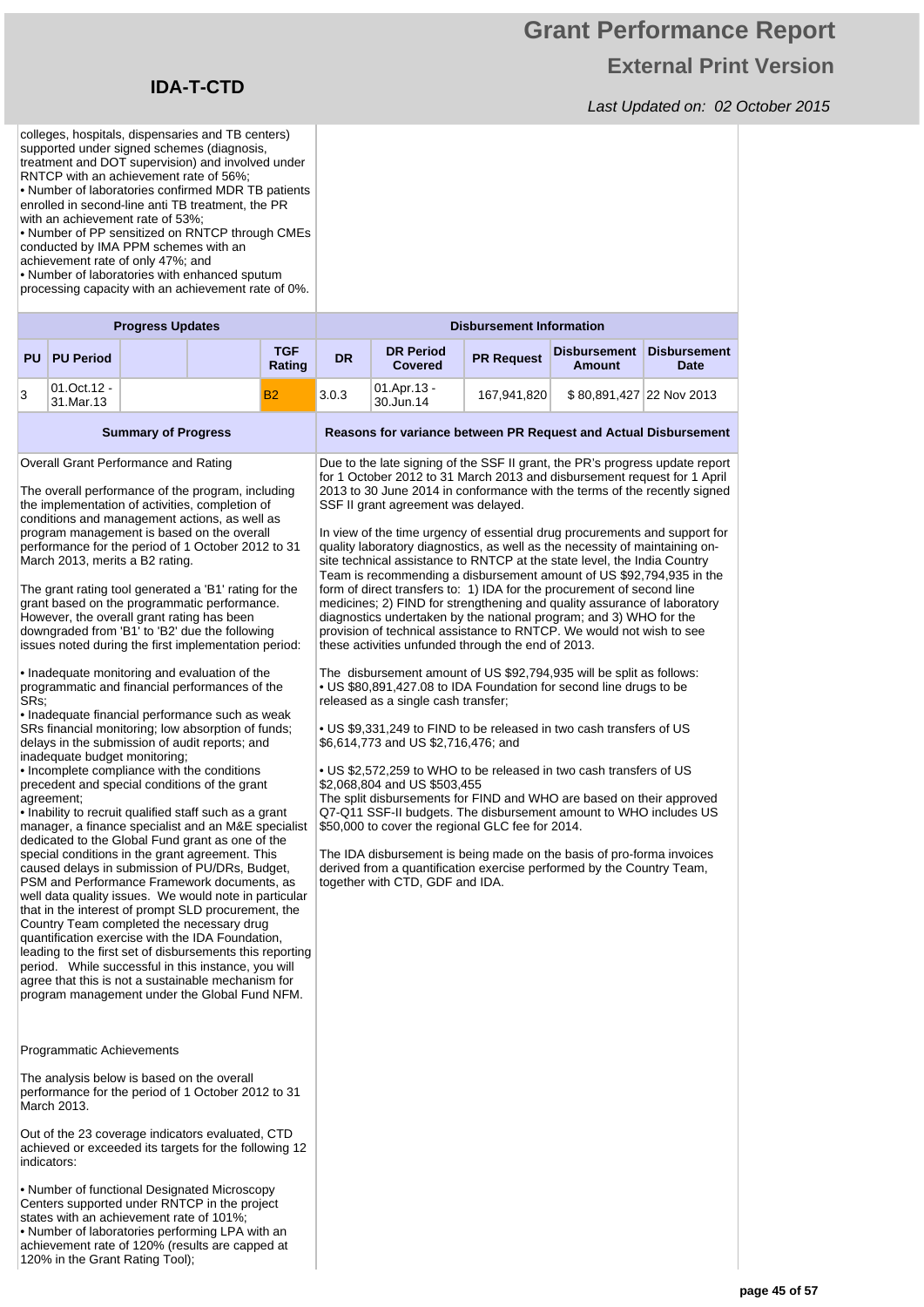## **Grant Performance Report External Print Version**

Last Updated on: 02 October 2015

• Number of DR TB suspects examined for MDR TB with an achievement rate 120%:

• Number of new smear positive cases reported to the national authorities and registered for treatment under DOTS with an achievement rate of 120%; • Number of reporting units (districts) reporting no stock-out of 1st line TB drugs with an achievement rate of 100%;

• Number and % of HIV positive TB patients who has received at least one dose of CPT during or at the end of TB treatment (among all HIV positive TB patients registered over a given period of time in 8 project states) with an achievement of 120%;

• Number and percentage of new smear positive pulmonary TB cases registered in a specified that are successfully treated achievement of 104%; • Number of key RNTCP staff retrained/trained in

RNTCP (MO-TC/DTO/lab tech/ STS/STLS /MO) with an achievement of 120%;

• Number of IMA members from 15+1 project states/UT who have signed a MOU in any of RNTCP schemes with an achievement rate of 120%;

• Number of TB suspects referred for sputum smear examination from the Church Health facilities to RNTCP DMCs with an achievement rate of 120%; • Number of laboratories staff trained on line probe assay indicator pertaining to FIND with an achievement rate of 120%;

• Number and percentage of TB patients who had an HIV test result recorded positive and negative in the TB register (8 states) with an achievement rate of 120%.

Further, CTD substantially met its targets for the following 7 indicators:

• Number and percentage of laboratories confirmed MDR TB patients successfully treated among those enrolled in 2nd line treatment during a specified period of time, with an achievement rate of 81%; • Number of districts evaluated (as per RNTCP guideline) by the state and central level evaluation team with an achievement rate of 75%;

• Number of project districts where at least 30% of all forms of TB cases registered during the quarter are receiving DOTS through community volunteer with an achievement rate of 93%;

• Number and percentage of identified predominantly tribal and poor districts in the 8 project states achieving >85% treatment success rate among NSP cases achievement rate is 90%;

• Number of NGOs and Private Practitioner (PP) involved and supported (undersigned MOUs) under one of the RNTCP schemes with an achievement rate of 99%;

• Number and percentage of laboratories showing adequate performance among those that received external quality assurance for smear microscopy with an achievement rate of 93%; and

• Number of TB cases (All forms) registered for treatment under RNTCP DOTS with an achievement rate of 90%.

On the other hand, CTD did not meet its targets for the following 4 indicators:

• Number of Church health facilities (medical colleges, hospitals, dispensaries and TB centers) supported under signed schemes (diagnosis, treatment and DOT supervision) and involved under RNTCP with an achievement rate of 56%;

• Number of laboratories confirmed MDR TB patients enrolled in second-line anti TB treatment, the PR with an achievement rate of 53%:

• Number of PP sensitized on RNTCP through CMEs conducted by IMA PPM schemes with an

achievement rate of only 47%; and

• Number of laboratories with enhanced sputum processing capacity with an achievement rate of 0%.

**Progress Updates Disbursement Information**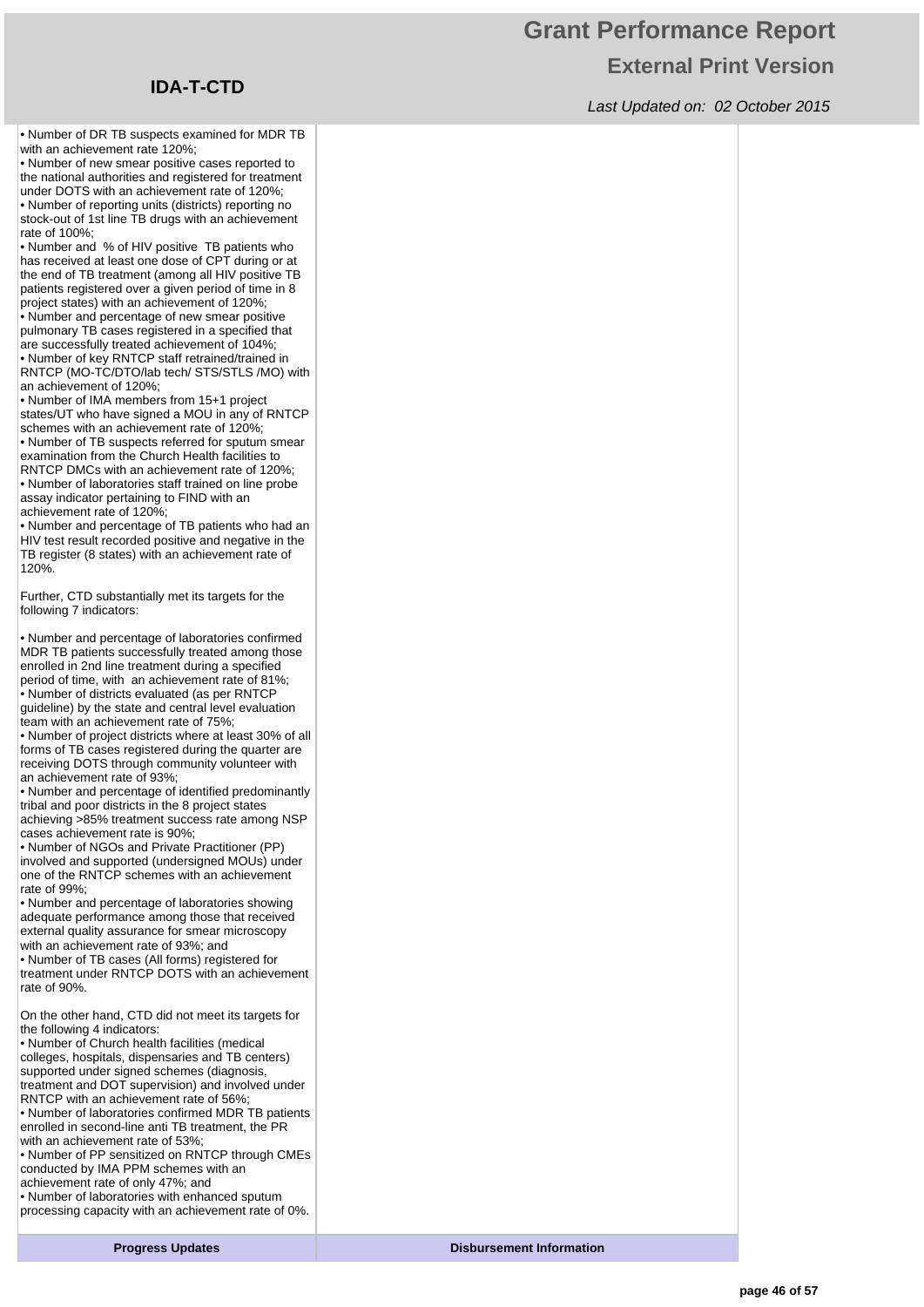project states) with an achievement of 120%; • Number and percentage of new smear positive pulmonary TB cases registered in a specified that

## **Grant Performance Report External Print Version**

| PU   | <b>PU Period</b>                                                                                                                                                                                           |                            |                                                                                                                                                                                                                                                                                                                                                                                                                                                                                                                                                                                                                                                                                                                                                                                                                                                                                                                                                                                                                                                                                                                                                                                                                                                                                                                                                                                                                                                                                                                                                                                                                | <b>TGF</b><br>Rating | <b>DR</b>                                                                                                                                                                                                                                                                                                                                                                                                                                                                                                                                                                                                                                                                                                                                                                                                                                                                                                                                                                                                                                                                                                                                                                                                                                                 | <b>DR Period</b><br><b>Covered</b>                                                                                                                                                                                                                                                                                                                                                                                                                                                                                                                                                                                                                                                                                                                                                                                                                                                                                                                                                                                                                                                                                                                                                                                                                                                                                                                                                                                                                                                                                                                                                                                                                                                                                                                                                                                                                                                                                                                    | <b>PR Request</b> | <b>Disbursement</b><br><b>Amount</b> | <b>Disbursement</b><br>Date |  |
|------|------------------------------------------------------------------------------------------------------------------------------------------------------------------------------------------------------------|----------------------------|----------------------------------------------------------------------------------------------------------------------------------------------------------------------------------------------------------------------------------------------------------------------------------------------------------------------------------------------------------------------------------------------------------------------------------------------------------------------------------------------------------------------------------------------------------------------------------------------------------------------------------------------------------------------------------------------------------------------------------------------------------------------------------------------------------------------------------------------------------------------------------------------------------------------------------------------------------------------------------------------------------------------------------------------------------------------------------------------------------------------------------------------------------------------------------------------------------------------------------------------------------------------------------------------------------------------------------------------------------------------------------------------------------------------------------------------------------------------------------------------------------------------------------------------------------------------------------------------------------------|----------------------|-----------------------------------------------------------------------------------------------------------------------------------------------------------------------------------------------------------------------------------------------------------------------------------------------------------------------------------------------------------------------------------------------------------------------------------------------------------------------------------------------------------------------------------------------------------------------------------------------------------------------------------------------------------------------------------------------------------------------------------------------------------------------------------------------------------------------------------------------------------------------------------------------------------------------------------------------------------------------------------------------------------------------------------------------------------------------------------------------------------------------------------------------------------------------------------------------------------------------------------------------------------|-------------------------------------------------------------------------------------------------------------------------------------------------------------------------------------------------------------------------------------------------------------------------------------------------------------------------------------------------------------------------------------------------------------------------------------------------------------------------------------------------------------------------------------------------------------------------------------------------------------------------------------------------------------------------------------------------------------------------------------------------------------------------------------------------------------------------------------------------------------------------------------------------------------------------------------------------------------------------------------------------------------------------------------------------------------------------------------------------------------------------------------------------------------------------------------------------------------------------------------------------------------------------------------------------------------------------------------------------------------------------------------------------------------------------------------------------------------------------------------------------------------------------------------------------------------------------------------------------------------------------------------------------------------------------------------------------------------------------------------------------------------------------------------------------------------------------------------------------------------------------------------------------------------------------------------------------------|-------------------|--------------------------------------|-----------------------------|--|
| 3    | 01.Oct.12 -<br>31.Mar.13                                                                                                                                                                                   |                            |                                                                                                                                                                                                                                                                                                                                                                                                                                                                                                                                                                                                                                                                                                                                                                                                                                                                                                                                                                                                                                                                                                                                                                                                                                                                                                                                                                                                                                                                                                                                                                                                                | <b>B2</b>            | 3.0.4                                                                                                                                                                                                                                                                                                                                                                                                                                                                                                                                                                                                                                                                                                                                                                                                                                                                                                                                                                                                                                                                                                                                                                                                                                                     | 01.Apr.13 -<br>30.Jun.14                                                                                                                                                                                                                                                                                                                                                                                                                                                                                                                                                                                                                                                                                                                                                                                                                                                                                                                                                                                                                                                                                                                                                                                                                                                                                                                                                                                                                                                                                                                                                                                                                                                                                                                                                                                                                                                                                                                              | 167,941,820       | \$14,618,446 10 Dec 2013             |                             |  |
|      |                                                                                                                                                                                                            | <b>Summary of Progress</b> |                                                                                                                                                                                                                                                                                                                                                                                                                                                                                                                                                                                                                                                                                                                                                                                                                                                                                                                                                                                                                                                                                                                                                                                                                                                                                                                                                                                                                                                                                                                                                                                                                |                      |                                                                                                                                                                                                                                                                                                                                                                                                                                                                                                                                                                                                                                                                                                                                                                                                                                                                                                                                                                                                                                                                                                                                                                                                                                                           | Reasons for variance between PR Request and Actual Disbursement                                                                                                                                                                                                                                                                                                                                                                                                                                                                                                                                                                                                                                                                                                                                                                                                                                                                                                                                                                                                                                                                                                                                                                                                                                                                                                                                                                                                                                                                                                                                                                                                                                                                                                                                                                                                                                                                                       |                   |                                      |                             |  |
| SRs: | Overall Grant Performance and Rating<br>March 2013, merits a B2 rating.<br>However, the overall grant rating has been<br>inadequate budget monitoring;<br>agreement;                                       |                            | The overall performance of the program, including<br>the implementation of activities, completion of<br>conditions and management actions, as well as<br>program management is based on the overall<br>performance for the period of 1 October 2012 to 31<br>The grant rating tool generated a 'B1' rating for the<br>grant based on the programmatic performance.<br>downgraded from 'B1' to 'B2' due the following<br>issues noted during the first implementation period:<br>• Inadequate monitoring and evaluation of the<br>programmatic and financial performances of the<br>• Inadequate financial performance such as weak<br>SRs financial monitoring; low absorption of funds;<br>delays in the submission of audit reports; and<br>• Incomplete compliance with the conditions<br>precedent and special conditions of the grant<br>. Inability to recruit qualified staff such as a grant<br>manager, a finance specialist and an M&E specialist<br>dedicated to the Global Fund grant as one of the<br>special conditions in the grant agreement. This<br>caused delays in submission of PU/DRs, Budget,<br>PSM and Performance Framework documents, as<br>well data quality issues. We would note in particular<br>that in the interest of prompt SLD procurement, the<br>Country Team completed the necessary drug<br>quantification exercise with the IDA Foundation,<br>leading to the first set of disbursements this reporting<br>period. While successful in this instance, you will<br>agree that this is not a sustainable mechanism for<br>program management under the Global Fund NFM. |                      | 2013:<br>expenditure.<br>Deductions<br>\$67,774,045                                                                                                                                                                                                                                                                                                                                                                                                                                                                                                                                                                                                                                                                                                                                                                                                                                                                                                                                                                                                                                                                                                                                                                                                       | During the second week of November 2013, the India Country Team<br>recommended, under the SSF II grant, a first disbursement amount of US<br>\$92,794,935.08, split as follows:<br>• US \$80,891,427.08 to the IDA Foundation for the procurement of second<br>line medicines and released as a single cash transfer on 22 November<br>• US \$9,331,249 to FIND for strengthening and quality assurance of<br>laboratory diagnostics undertaken by the national program, split in two<br>cash transfers of US \$6,614,773 (released on 22 November 2013) and US<br>\$2,716,476 to be released on 1 April 2014 after verification of related<br>conditions precedent/special conditions and actual expenditure; and<br>• US \$2,572,259 to WHO for the provision of technical assistance to<br>RNTCP, split in two cash transfers of US \$2,068,804 (released on 22<br>November 2013) and US \$503,455 to be released on 1 April 2014 after<br>verification of related conditions precedent/special conditions and actual<br>Update as of 21 November 2013:<br>Taking into account the receipt of the LFA verified PU/DR on 15 November<br>2013 and the analysis of the programmatic and financial performance of<br>the IDA-T-CTD grant, the Country Team recommends a second<br>disbursement amount of US \$67,774,045.<br>The computation of the disbursement amount is shown below:<br>Total Budget for the forecast period including buffer US \$193,348,017<br>Savings due to exchange rate fluctuation US \$3,913,959<br>Current period activities that will not be undertaken now US \$659,167<br>Savings in HR budget due to vacant positions US \$24,722<br>Amount disbursed directly to IDA, FIND and WHO US \$92,794,935<br>Amount disbursed during the extension period US \$40,568,550<br>Adjusted forecast US \$55,386,684<br>less: Cash balance US \$ - 12,387,361<br>Total Coumtry Team Recommended second disbursement amount is: US |                   |                                      |                             |  |
|      | Programmatic Achievements                                                                                                                                                                                  |                            |                                                                                                                                                                                                                                                                                                                                                                                                                                                                                                                                                                                                                                                                                                                                                                                                                                                                                                                                                                                                                                                                                                                                                                                                                                                                                                                                                                                                                                                                                                                                                                                                                |                      | follow:                                                                                                                                                                                                                                                                                                                                                                                                                                                                                                                                                                                                                                                                                                                                                                                                                                                                                                                                                                                                                                                                                                                                                                                                                                                   | The second disbursement amount of US \$67,774,045 will be released as                                                                                                                                                                                                                                                                                                                                                                                                                                                                                                                                                                                                                                                                                                                                                                                                                                                                                                                                                                                                                                                                                                                                                                                                                                                                                                                                                                                                                                                                                                                                                                                                                                                                                                                                                                                                                                                                                 |                   |                                      |                             |  |
|      | The analysis below is based on the overall<br>March 2013.<br>indicators:<br>states with an achievement rate of 101%;<br>120% in the Grant Rating Tool);<br>with an achievement rate 120%;<br>rate of 100%; |                            | performance for the period of 1 October 2012 to 31<br>Out of the 23 coverage indicators evaluated, CTD<br>achieved or exceeded its targets for the following 12<br>• Number of functional Designated Microscopy<br>Centers supported under RNTCP in the project<br>• Number of laboratories performing LPA with an<br>achievement rate of 120% (results are capped at<br>• Number of DR TB suspects examined for MDR TB<br>• Number of new smear positive cases reported to<br>the national authorities and registered for treatment<br>under DOTS with an achievement rate of 120%;<br>• Number of reporting units (districts) reporting no<br>stock-out of 1st line TB drugs with an achievement<br>• Number and % of HIV positive TB patients who                                                                                                                                                                                                                                                                                                                                                                                                                                                                                                                                                                                                                                                                                                                                                                                                                                                           |                      | • US \$14,618,446to the Department of Economic Affairs, Ministry of<br>Finance on 25 November 2013;<br>• US \$12,298,074 to the Department of Economic Affairs, Ministry of<br>Finance, to be released on 1 April 2014 after receipt of the purchase orders<br>for first line drugs; verification of related conditions precedent/special<br>conditions and actual expenditure; and the fulfillment of the prerequisites<br>such as the upgrading, renovation and logistics strengthening of the<br>laboratories as well as the confirmation of CTD's readiness to procure<br>GeneXpert machines and cartridges as budgeted in year three.<br>• US \$40,857,525 to the IDA Foundation for the procurement of second line<br>medicines, to be released on 1 April 2014 after receipt of the purchase<br>orders for second line medicines from GDF and verification of actual<br>expenditure.<br>The difference of US \$51,496,712 between the CT and the LFA<br>recommended amounts $(\$160,568,980 - \$109,072,268)$ is due to the fact<br>that the LFA did not include in its recommendation the budget for first and<br>second line drugs for year four, which also brings the cumulative<br>disbursement amount to be outside of the indicative range. |                                                                                                                                                                                                                                                                                                                                                                                                                                                                                                                                                                                                                                                                                                                                                                                                                                                                                                                                                                                                                                                                                                                                                                                                                                                                                                                                                                                                                                                                                                                                                                                                                                                                                                                                                                                                                                                                                                                                                       |                   |                                      |                             |  |
|      |                                                                                                                                                                                                            |                            | has received at least one dose of CPT during or at<br>the end of TB treatment (among all HIV positive TB<br>patients registered over a given period of time in 8                                                                                                                                                                                                                                                                                                                                                                                                                                                                                                                                                                                                                                                                                                                                                                                                                                                                                                                                                                                                                                                                                                                                                                                                                                                                                                                                                                                                                                               |                      |                                                                                                                                                                                                                                                                                                                                                                                                                                                                                                                                                                                                                                                                                                                                                                                                                                                                                                                                                                                                                                                                                                                                                                                                                                                           |                                                                                                                                                                                                                                                                                                                                                                                                                                                                                                                                                                                                                                                                                                                                                                                                                                                                                                                                                                                                                                                                                                                                                                                                                                                                                                                                                                                                                                                                                                                                                                                                                                                                                                                                                                                                                                                                                                                                                       |                   |                                      |                             |  |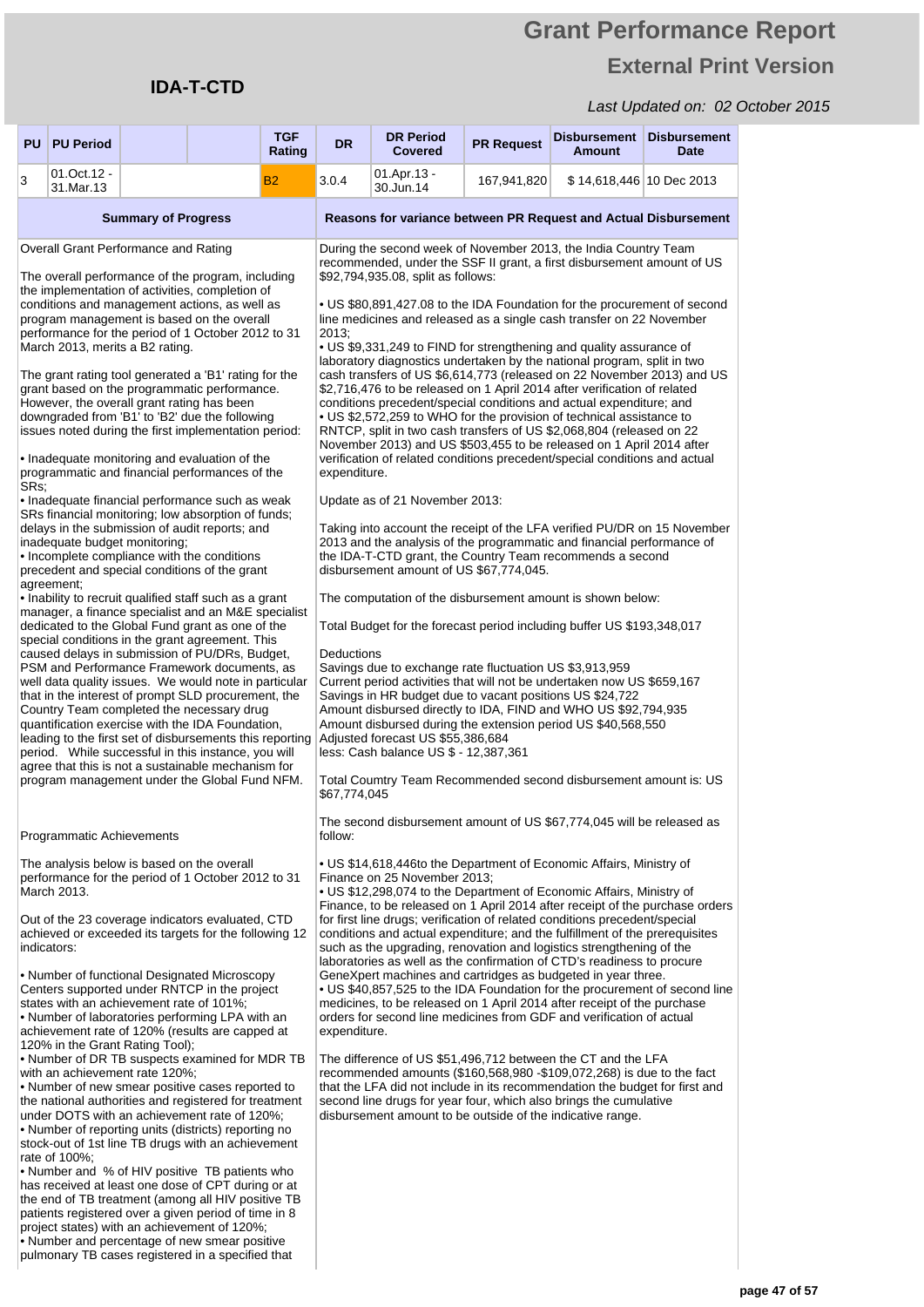## **Grant Performance Report External Print Version**

Last Updated on: 02 October 2015

are successfully treated achievement of 104%; • Number of key RNTCP staff retrained/trained in RNTCP (MO-TC/DTO/lab tech/ STS/STLS /MO) with an achievement of 120%;

• Number of IMA members from 15+1 project states/UT who have signed a MOU in any of RNTCP schemes with an achievement rate of 120%; • Number of TB suspects referred for sputum smear

examination from the Church Health facilities to RNTCP DMCs with an achievement rate of 120%; • Number of laboratories staff trained on line probe assay indicator pertaining to FIND with an achievement rate of 120%;

• Number and percentage of TB patients who had an HIV test result recorded positive and negative in the TB register (8 states) with an achievement rate of 120%.

Further, CTD substantially met its targets for the following 7 indicators:

• Number and percentage of laboratories confirmed MDR TB patients successfully treated among those enrolled in 2nd line treatment during a specified period of time, with an achievement rate of 81%; • Number of districts evaluated (as per RNTCP guideline) by the state and central level evaluation team with an achievement rate of 75%;

• Number of project districts where at least 30% of all forms of TB cases registered during the quarter are receiving DOTS through community volunteer with an achievement rate of 93%;

• Number and percentage of identified predominantly tribal and poor districts in the 8 project states achieving >85% treatment success rate among NSP cases achievement rate is 90%;

• Number of NGOs and Private Practitioner (PP) involved and supported (undersigned MOUs) under one of the RNTCP schemes with an achievement rate of 99%;

• Number and percentage of laboratories showing adequate performance among those that received external quality assurance for smear microscopy with an achievement rate of 93%; and

• Number of TB cases (All forms) registered for treatment under RNTCP DOTS with an achievement rate of 90%.

On the other hand, CTD did not meet its targets for the following 4 indicators:

• Number of Church health facilities (medical colleges, hospitals, dispensaries and TB centers) supported under signed schemes (diagnosis treatment and DOT supervision) and involved under RNTCP with an achievement rate of 56%;

• Number of laboratories confirmed MDR TB patients enrolled in second-line anti TB treatment, the PR with an achievement rate of 53%;

• Number of PP sensitized on RNTCP through CMEs conducted by IMA PPM schemes with an achievement rate of only 47%; and

• Number of laboratories with enhanced sputum processing capacity with an achievement rate of 0%.

|           | <b>Progress Updates</b>  |  |  |               |           |                                                                          | <b>Disbursement Information</b> |                               |                             |  |  |
|-----------|--------------------------|--|--|---------------|-----------|--------------------------------------------------------------------------|---------------------------------|-------------------------------|-----------------------------|--|--|
| <b>PU</b> | <b>PU Period</b>         |  |  | TGF<br>Rating | <b>DR</b> | <b>DR Period</b><br><b>Covered</b>                                       | <b>PR Request</b>               | <b>Disbursement</b><br>Amount | <b>Disbursement</b><br>Date |  |  |
| 3         | 01.Oct.12 -<br>31.Mar.13 |  |  | <b>B2</b>     | 3.0.4.1   | $\begin{vmatrix} 01. \text{Apr.} 13 \\ 30. \text{Jun.} 14 \end{vmatrix}$ | 167.941.820                     | \$12,298,074 25 Apr 2014      |                             |  |  |
|           |                          |  |  |               |           |                                                                          |                                 |                               |                             |  |  |

**Summary of Progress Reasons for variance between PR Request and Actual Disbursement**

Overall Grant Performance and Rating

The overall performance of the program, including the implementation of activities, completion of conditions and management actions, as well as program management is based on the overall performance for the period of 1 October 2012 to 31

The Country Team recommends to release the second cash transfer of US \$12,298,074 to the Department of Economic Affairs, Ministry of Finance, Government of India after receiving the audit report from CTD and ensuring that the PR has met the required conditions such as the strengthening of laboratories and its readiness to procure the GeneXpert machines.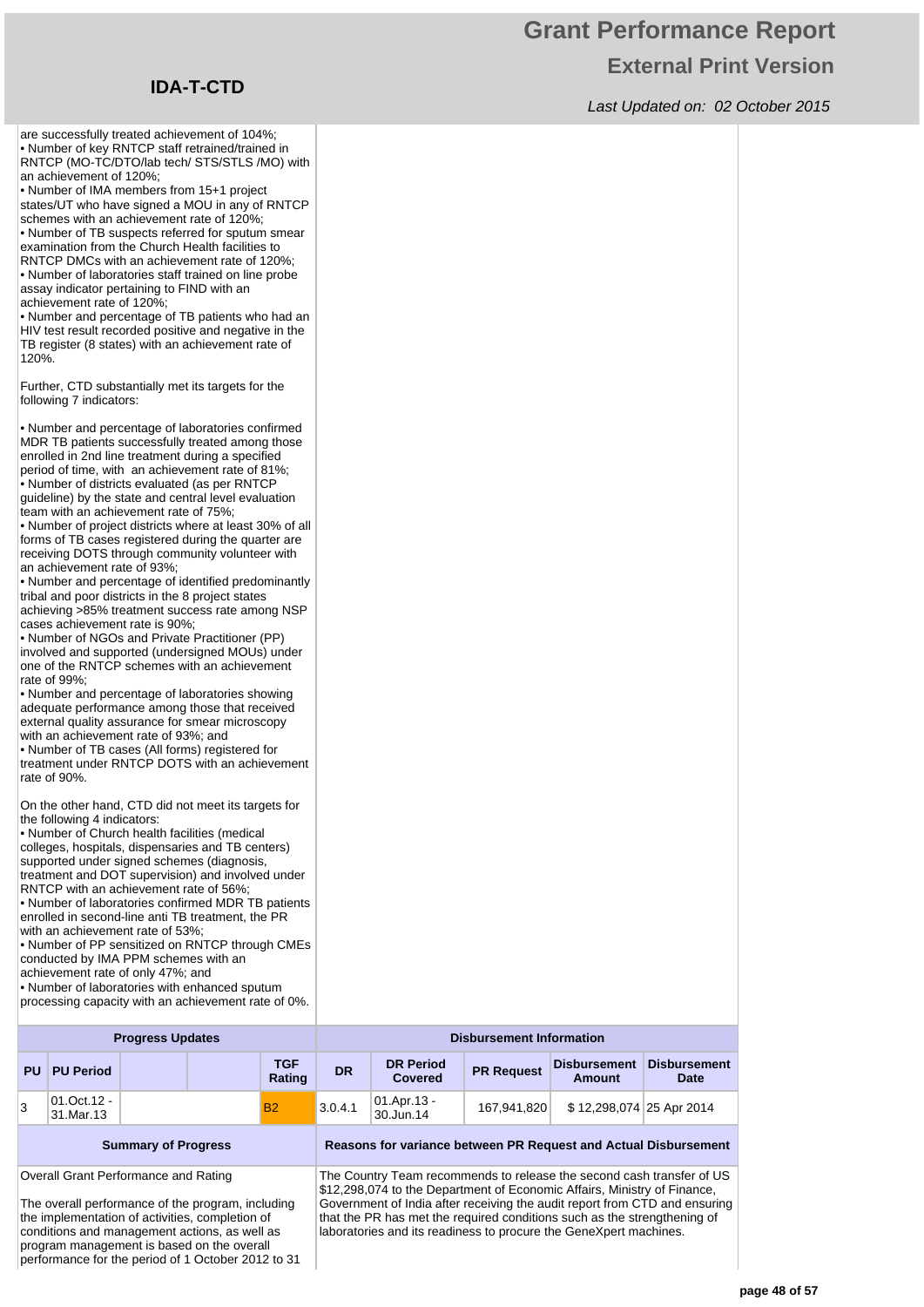March 2013, merits a B2 rating.

The grant rating tool generated a 'B1' rating for the grant based on the programmatic performance. However, the overall grant rating has been downgraded from 'B1' to 'B2' due the following issues noted during the first implementation period:

• Inadequate monitoring and evaluation of the programmatic and financial performances of the SRs;

• Inadequate financial performance such as weak SRs financial monitoring; low absorption of funds; delays in the submission of audit reports; and inadequate budget monitoring;

• Incomplete compliance with the conditions precedent and special conditions of the grant agreement:

• Inability to recruit qualified staff such as a grant manager, a finance specialist and an M&E specialist dedicated to the Global Fund grant as one of the special conditions in the grant agreement. This caused delays in submission of PU/DRs, Budget, PSM and Performance Framework documents, as well data quality issues. We would note in particular that in the interest of prompt SLD procurement, the Country Team completed the necessary drug quantification exercise with the IDA Foundation, leading to the first set of disbursements this reporting period. While successful in this instance, you will agree that this is not a sustainable mechanism for program management under the Global Fund NFM.

Programmatic Achievements

The analysis below is based on the overall performance for the period of 1 October 2012 to 31 March 2013.

Out of the 23 coverage indicators evaluated, CTD achieved or exceeded its targets for the following 12 indicators:

• Number of functional Designated Microscopy Centers supported under RNTCP in the project states with an achievement rate of 101%;

• Number of laboratories performing LPA with an achievement rate of 120% (results are capped at 120% in the Grant Rating Tool);

• Number of DR TB suspects examined for MDR TB with an achievement rate 120%;

• Number of new smear positive cases reported to the national authorities and registered for treatment under DOTS with an achievement rate of 120%; • Number of reporting units (districts) reporting no stock-out of 1st line TB drugs with an achievement

rate of 100%; • Number and % of HIV positive TB patients who

has received at least one dose of CPT during or at the end of TB treatment (among all HIV positive TB patients registered over a given period of time in 8 project states) with an achievement of 120%; • Number and percentage of new smear positive

pulmonary TB cases registered in a specified that are successfully treated achievement of 104%; • Number of key RNTCP staff retrained/trained in

RNTCP (MO-TC/DTO/lab tech/ STS/STLS /MO) with an achievement of 120%;

• Number of IMA members from 15+1 project states/UT who have signed a MOU in any of RNTCP schemes with an achievement rate of 120%; • Number of TB suspects referred for sputum smear examination from the Church Health facilities to RNTCP DMCs with an achievement rate of 120%; • Number of laboratories staff trained on line probe assay indicator pertaining to FIND with an achievement rate of 120%;

• Number and percentage of TB patients who had an HIV test result recorded positive and negative in the

## **Grant Performance Report External Print Version**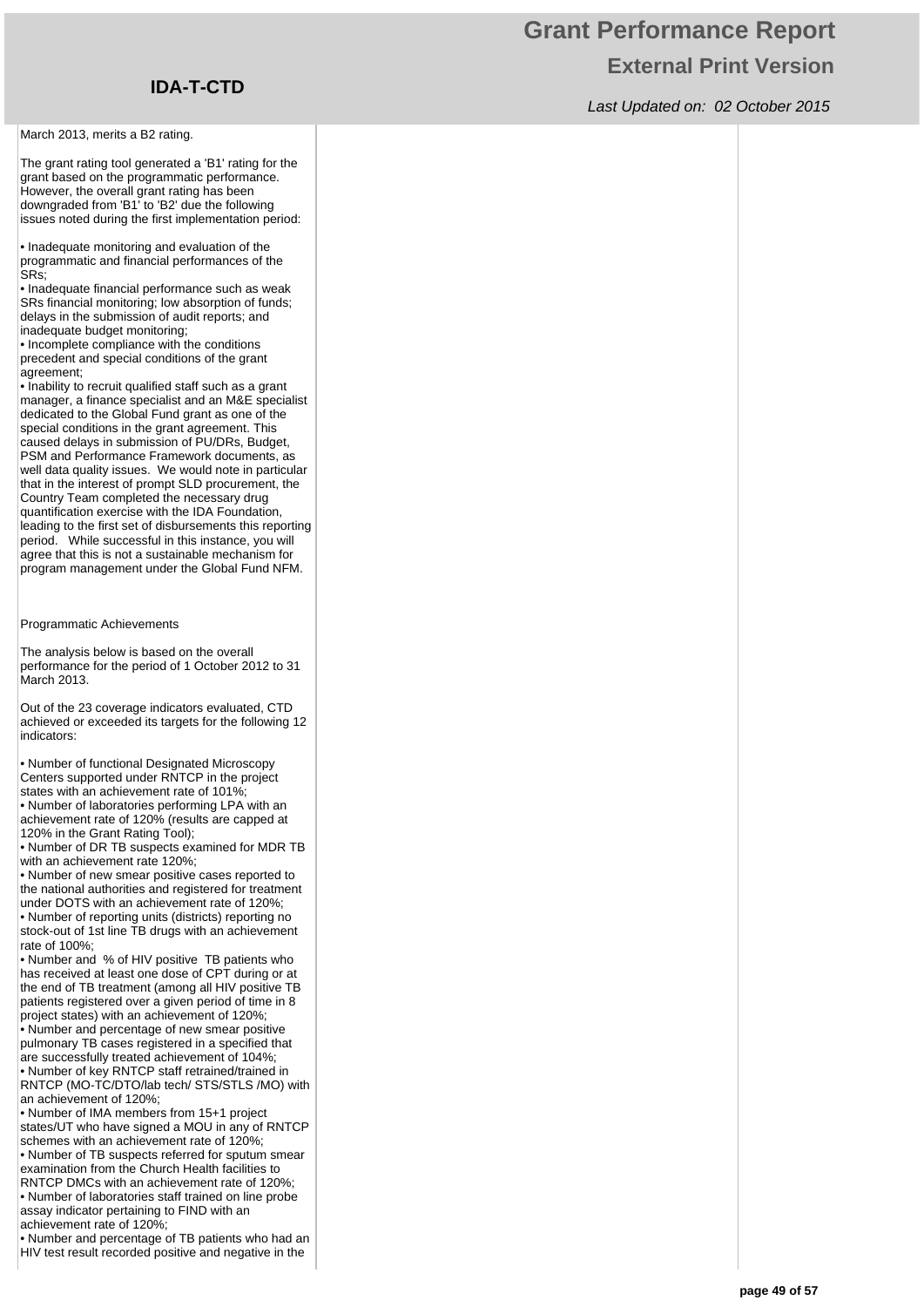## **Grant Performance Report External Print Version**

Last Updated on: 02 October 2015

TB register (8 states) with an achievement rate of 120%.

Further, CTD substantially met its targets for the following 7 indicators:

• Number and percentage of laboratories confirmed MDR TB patients successfully treated among those enrolled in 2nd line treatment during a specified period of time, with an achievement rate of 81%; • Number of districts evaluated (as per RNTCP guideline) by the state and central level evaluation team with an achievement rate of 75%;

• Number of project districts where at least 30% of all forms of TB cases registered during the quarter are receiving DOTS through community volunteer with an achievement rate of 93%;

• Number and percentage of identified predominantly tribal and poor districts in the 8 project states achieving >85% treatment success rate among NSP cases achievement rate is 90%;

• Number of NGOs and Private Practitioner (PP) involved and supported (undersigned MOUs) under one of the RNTCP schemes with an achievement rate of 99%;

• Number and percentage of laboratories showing adequate performance among those that received external quality assurance for smear microscopy with an achievement rate of 93%; and

• Number of TB cases (All forms) registered for treatment under RNTCP DOTS with an achievement rate of 90%.

On the other hand, CTD did not meet its targets for the following 4 indicators:

• Number of Church health facilities (medical colleges, hospitals, dispensaries and TB centers) supported under signed schemes (diagnosis, treatment and DOT supervision) and involved under RNTCP with an achievement rate of 56%;

• Number of laboratories confirmed MDR TB patients enrolled in second-line anti TB treatment, the PR with an achievement rate of 53%;

• Number of PP sensitized on RNTCP through CMEs conducted by IMA PPM schemes with an

achievement rate of only 47%; and

• Number of laboratories with enhanced sputum processing capacity with an achievement rate of 0%.

SRs financial monitoring; low absorption of funds; delays in the submission of audit reports; and

inadequate budget monitoring;

| <b>Progress Updates</b> |                          |  |  | <b>Disbursement Information</b> |           |                                    |                   |                               |                                    |
|-------------------------|--------------------------|--|--|---------------------------------|-----------|------------------------------------|-------------------|-------------------------------|------------------------------------|
| PU                      | <b>PU Period</b>         |  |  | <b>TGF</b><br>Rating            | <b>DR</b> | <b>DR Period</b><br><b>Covered</b> | <b>PR Request</b> | <b>Disbursement</b><br>Amount | <b>Disbursement</b><br><b>Date</b> |
|                         | 01.Oct.12 -<br>31.Mar.13 |  |  | <b>B2</b>                       | 3.0.4.2   | 01.Apr.13 -<br>30.Jun.14           | 167,941,820       |                               | \$2,716,476 05 May 2014            |

| <b>Summary of Progress</b>                                                                                                                                                                                                                                                                                                           | Reasons for variance between PR Request and Actual Disbursement                                                                                             |
|--------------------------------------------------------------------------------------------------------------------------------------------------------------------------------------------------------------------------------------------------------------------------------------------------------------------------------------|-------------------------------------------------------------------------------------------------------------------------------------------------------------|
| Overall Grant Performance and Rating<br>The overall performance of the program, including<br>the implementation of activities, completion of<br>conditions and management actions, as well as<br>program management is based on the overall<br>performance for the period of 1 October 2012 to 31<br>March 2013, merits a B2 rating. | The Country Team recommends to release the second cash transfer of US<br>\$2,716,476 to FIND after ensuring that it has met all the required<br>conditions. |
| The grant rating tool generated a 'B1' rating for the<br>grant based on the programmatic performance.<br>However, the overall grant rating has been<br>downgraded from 'B1' to 'B2' due the following<br>issues noted during the first implementation period:                                                                        |                                                                                                                                                             |
| • Inadequate monitoring and evaluation of the<br>programmatic and financial performances of the<br>SRs:<br>• Inadequate financial performance such as weak                                                                                                                                                                           |                                                                                                                                                             |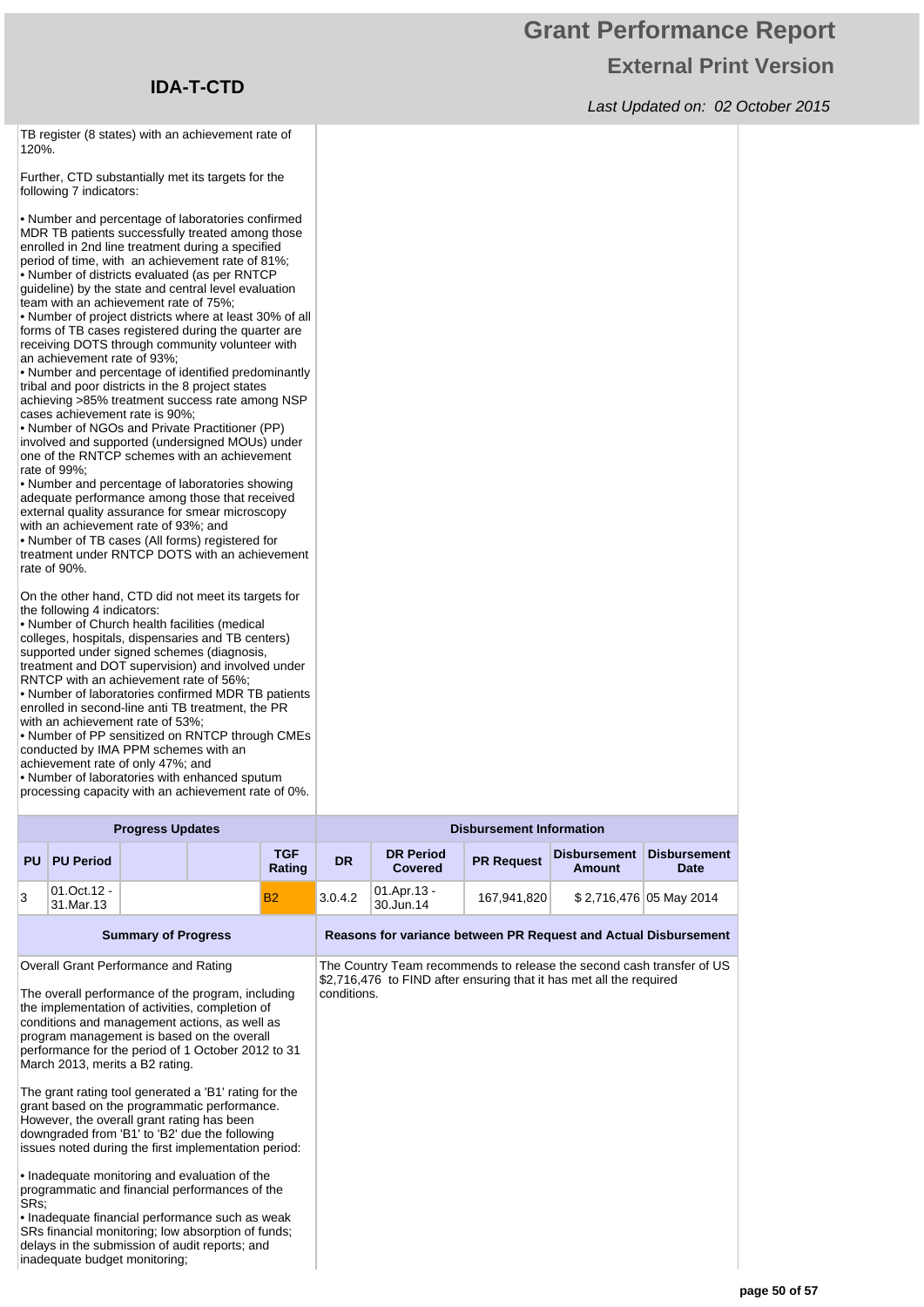## **Grant Performance Report External Print Version**

Last Updated on: 02 October 2015

• Incomplete compliance with the conditions precedent and special conditions of the grant agreement:

• Inability to recruit qualified staff such as a grant manager, a finance specialist and an M&E specialist dedicated to the Global Fund grant as one of the special conditions in the grant agreement. This caused delays in submission of PU/DRs, Budget, PSM and Performance Framework documents, as well data quality issues. We would note in particular that in the interest of prompt SLD procurement, the Country Team completed the necessary drug quantification exercise with the IDA Foundation, leading to the first set of disbursements this reporting period. While successful in this instance, you will agree that this is not a sustainable mechanism for program management under the Global Fund NFM.

Programmatic Achievements

The analysis below is based on the overall performance for the period of 1 October 2012 to 31 .<br>March 2013.

Out of the 23 coverage indicators evaluated, CTD achieved or exceeded its targets for the following 12 indicators:

• Number of functional Designated Microscopy Centers supported under RNTCP in the project states with an achievement rate of 101%;

• Number of laboratories performing LPA with an achievement rate of 120% (results are capped at 120% in the Grant Rating Tool);

• Number of DR TB suspects examined for MDR TB with an achievement rate 120%;

• Number of new smear positive cases reported to the national authorities and registered for treatment under DOTS with an achievement rate of 120%; • Number of reporting units (districts) reporting no stock-out of 1st line TB drugs with an achievement rate of 100%;

• Number and % of HIV positive TB patients who has received at least one dose of CPT during or at the end of TB treatment (among all HIV positive TB patients registered over a given period of time in 8 project states) with an achievement of 120%;

• Number and percentage of new smear positive pulmonary TB cases registered in a specified that are successfully treated achievement of 104%; • Number of key RNTCP staff retrained/trained in RNTCP (MO-TC/DTO/lab tech/ STS/STLS /MO) with an achievement of 120%;

• Number of IMA members from 15+1 project states/UT who have signed a MOU in any of RNTCP schemes with an achievement rate of 120%; • Number of TB suspects referred for sputum smear examination from the Church Health facilities to RNTCP DMCs with an achievement rate of 120%;

• Number of laboratories staff trained on line probe assay indicator pertaining to FIND with an achievement rate of 120%;

• Number and percentage of TB patients who had an HIV test result recorded positive and negative in the TB register (8 states) with an achievement rate of 120%.

Further, CTD substantially met its targets for the following 7 indicators:

• Number and percentage of laboratories confirmed MDR TB patients successfully treated among those enrolled in 2nd line treatment during a specified period of time, with an achievement rate of 81%: • Number of districts evaluated (as per RNTCP guideline) by the state and central level evaluation team with an achievement rate of 75%;

• Number of project districts where at least 30% of all forms of TB cases registered during the quarter are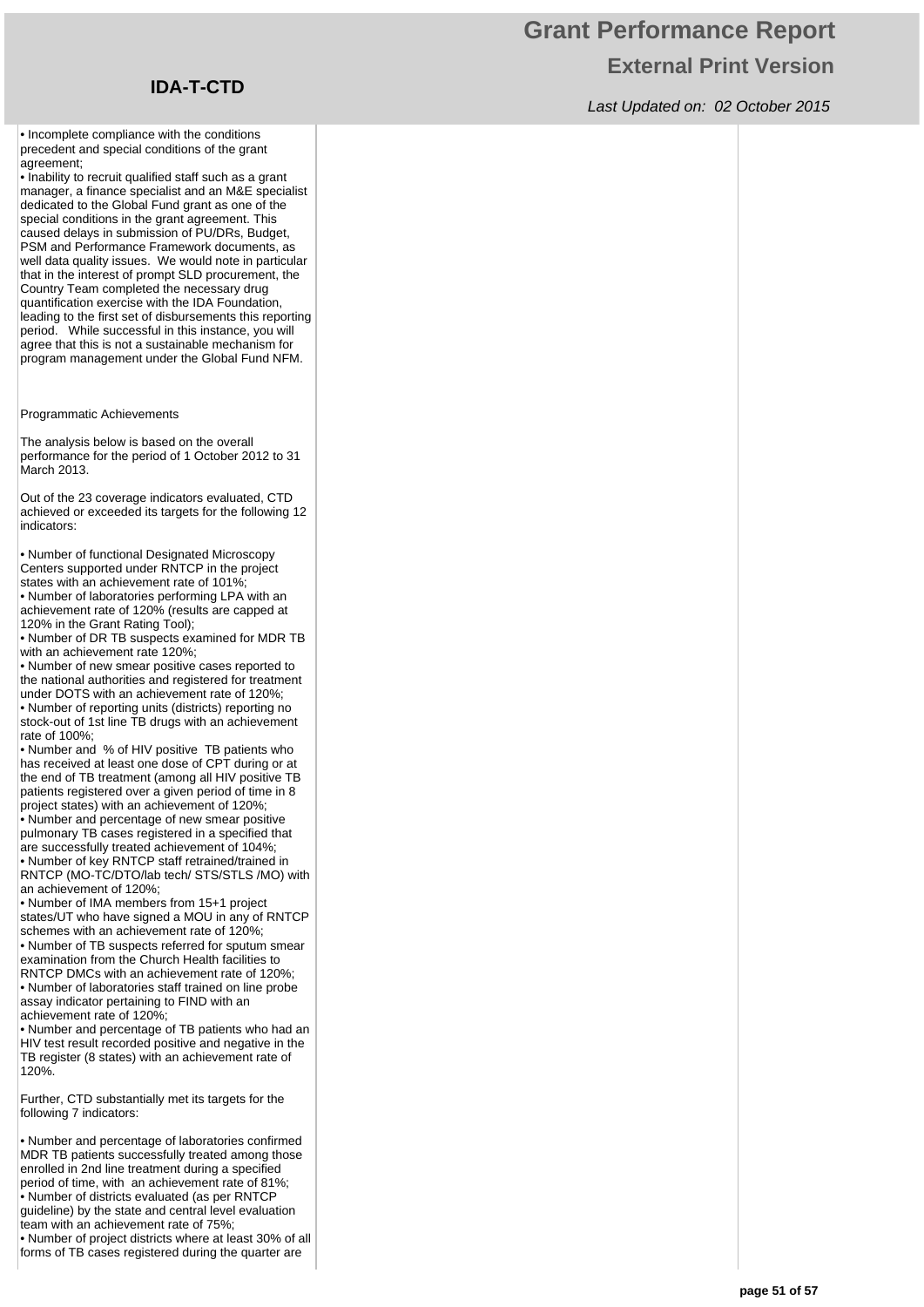receiving DOTS through community volunteer with

an achievement rate of 93%;

## **Grant Performance Report External Print Version**

Last Updated on: 02 October 2015

| • Number and percentage of identified predominantly<br>tribal and poor districts in the 8 project states<br>achieving >85% treatment success rate among NSP<br>cases achievement rate is 90%;<br>• Number of NGOs and Private Practitioner (PP)<br>involved and supported (undersigned MOUs) under<br>one of the RNTCP schemes with an achievement<br>rate of 99%;<br>• Number and percentage of laboratories showing<br>adequate performance among those that received<br>external quality assurance for smear microscopy<br>with an achievement rate of 93%; and<br>• Number of TB cases (All forms) registered for<br>treatment under RNTCP DOTS with an achievement<br>rate of 90%.<br>On the other hand, CTD did not meet its targets for<br>the following 4 indicators:<br>• Number of Church health facilities (medical<br>colleges, hospitals, dispensaries and TB centers)<br>supported under signed schemes (diagnosis,<br>treatment and DOT supervision) and involved under<br>RNTCP with an achievement rate of 56%;<br>• Number of laboratories confirmed MDR TB patients<br>enrolled in second-line anti TB treatment, the PR<br>with an achievement rate of 53%:<br>. Number of PP sensitized on RNTCP through CMEs<br>conducted by IMA PPM schemes with an<br>achievement rate of only 47%; and<br>• Number of laboratories with enhanced sputum<br>processing capacity with an achievement rate of 0%. |                          |                            |  |                      |                                 |                                                                 |                                 |                                      |                                    |  |
|-------------------------------------------------------------------------------------------------------------------------------------------------------------------------------------------------------------------------------------------------------------------------------------------------------------------------------------------------------------------------------------------------------------------------------------------------------------------------------------------------------------------------------------------------------------------------------------------------------------------------------------------------------------------------------------------------------------------------------------------------------------------------------------------------------------------------------------------------------------------------------------------------------------------------------------------------------------------------------------------------------------------------------------------------------------------------------------------------------------------------------------------------------------------------------------------------------------------------------------------------------------------------------------------------------------------------------------------------------------------------------------------------------------------------|--------------------------|----------------------------|--|----------------------|---------------------------------|-----------------------------------------------------------------|---------------------------------|--------------------------------------|------------------------------------|--|
|                                                                                                                                                                                                                                                                                                                                                                                                                                                                                                                                                                                                                                                                                                                                                                                                                                                                                                                                                                                                                                                                                                                                                                                                                                                                                                                                                                                                                         |                          | <b>Progress Updates</b>    |  |                      | <b>Disbursement Information</b> |                                                                 |                                 |                                      |                                    |  |
| <b>PU</b>                                                                                                                                                                                                                                                                                                                                                                                                                                                                                                                                                                                                                                                                                                                                                                                                                                                                                                                                                                                                                                                                                                                                                                                                                                                                                                                                                                                                               | <b>PU Period</b>         |                            |  | <b>TGF</b><br>Rating | <b>DR</b>                       | <b>DR Period</b><br><b>Covered</b>                              | <b>PR Request</b>               | <b>Disbursement</b><br><b>Amount</b> | <b>Disbursement</b><br><b>Date</b> |  |
|                                                                                                                                                                                                                                                                                                                                                                                                                                                                                                                                                                                                                                                                                                                                                                                                                                                                                                                                                                                                                                                                                                                                                                                                                                                                                                                                                                                                                         | 01.Apr.13 -              |                            |  | <b>B1</b>            | 4.01                            | 01.Apr.14 -                                                     | 79,358,521                      | \$50,711,953 19 Dec 2014             |                                    |  |
| 5                                                                                                                                                                                                                                                                                                                                                                                                                                                                                                                                                                                                                                                                                                                                                                                                                                                                                                                                                                                                                                                                                                                                                                                                                                                                                                                                                                                                                       | 31.Mar.14                |                            |  |                      |                                 | 30.Jun.15                                                       |                                 |                                      |                                    |  |
|                                                                                                                                                                                                                                                                                                                                                                                                                                                                                                                                                                                                                                                                                                                                                                                                                                                                                                                                                                                                                                                                                                                                                                                                                                                                                                                                                                                                                         |                          | <b>Summary of Progress</b> |  |                      |                                 | Reasons for variance between PR Request and Actual Disbursement |                                 |                                      |                                    |  |
|                                                                                                                                                                                                                                                                                                                                                                                                                                                                                                                                                                                                                                                                                                                                                                                                                                                                                                                                                                                                                                                                                                                                                                                                                                                                                                                                                                                                                         |                          |                            |  |                      |                                 |                                                                 |                                 |                                      |                                    |  |
|                                                                                                                                                                                                                                                                                                                                                                                                                                                                                                                                                                                                                                                                                                                                                                                                                                                                                                                                                                                                                                                                                                                                                                                                                                                                                                                                                                                                                         |                          | <b>Progress Updates</b>    |  |                      |                                 |                                                                 | <b>Disbursement Information</b> |                                      |                                    |  |
| <b>PU</b>                                                                                                                                                                                                                                                                                                                                                                                                                                                                                                                                                                                                                                                                                                                                                                                                                                                                                                                                                                                                                                                                                                                                                                                                                                                                                                                                                                                                               | <b>PU Period</b>         |                            |  | <b>TGF</b><br>Rating | <b>DR</b>                       | <b>DR Period</b><br>Covered                                     | <b>PR Request</b>               | <b>Disbursement</b><br>Amount        | <b>Disbursement</b><br><b>Date</b> |  |
| 5                                                                                                                                                                                                                                                                                                                                                                                                                                                                                                                                                                                                                                                                                                                                                                                                                                                                                                                                                                                                                                                                                                                                                                                                                                                                                                                                                                                                                       | 01.Apr.13 -<br>31.Mar.14 |                            |  | <b>B1</b>            | 4.02                            | 01.Apr.14 -<br>30.Jun.15                                        | 79,358,521                      |                                      | \$1,303,785 19 Dec 2014            |  |
|                                                                                                                                                                                                                                                                                                                                                                                                                                                                                                                                                                                                                                                                                                                                                                                                                                                                                                                                                                                                                                                                                                                                                                                                                                                                                                                                                                                                                         |                          | <b>Summary of Progress</b> |  |                      |                                 | Reasons for variance between PR Request and Actual Disbursement |                                 |                                      |                                    |  |
|                                                                                                                                                                                                                                                                                                                                                                                                                                                                                                                                                                                                                                                                                                                                                                                                                                                                                                                                                                                                                                                                                                                                                                                                                                                                                                                                                                                                                         |                          |                            |  |                      |                                 |                                                                 |                                 |                                      |                                    |  |
|                                                                                                                                                                                                                                                                                                                                                                                                                                                                                                                                                                                                                                                                                                                                                                                                                                                                                                                                                                                                                                                                                                                                                                                                                                                                                                                                                                                                                         |                          | <b>Progress Updates</b>    |  |                      |                                 |                                                                 | <b>Disbursement Information</b> |                                      |                                    |  |
| <b>PU</b>                                                                                                                                                                                                                                                                                                                                                                                                                                                                                                                                                                                                                                                                                                                                                                                                                                                                                                                                                                                                                                                                                                                                                                                                                                                                                                                                                                                                               | <b>PU Period</b>         |                            |  | <b>TGF</b><br>Rating | <b>DR</b>                       | <b>DR Period</b><br><b>Covered</b>                              | <b>PR Request</b>               | <b>Disbursement</b><br><b>Amount</b> | <b>Disbursement</b><br>Date        |  |

**Summary of Progress Reasons for variance between PR Request and Actual Disbursement**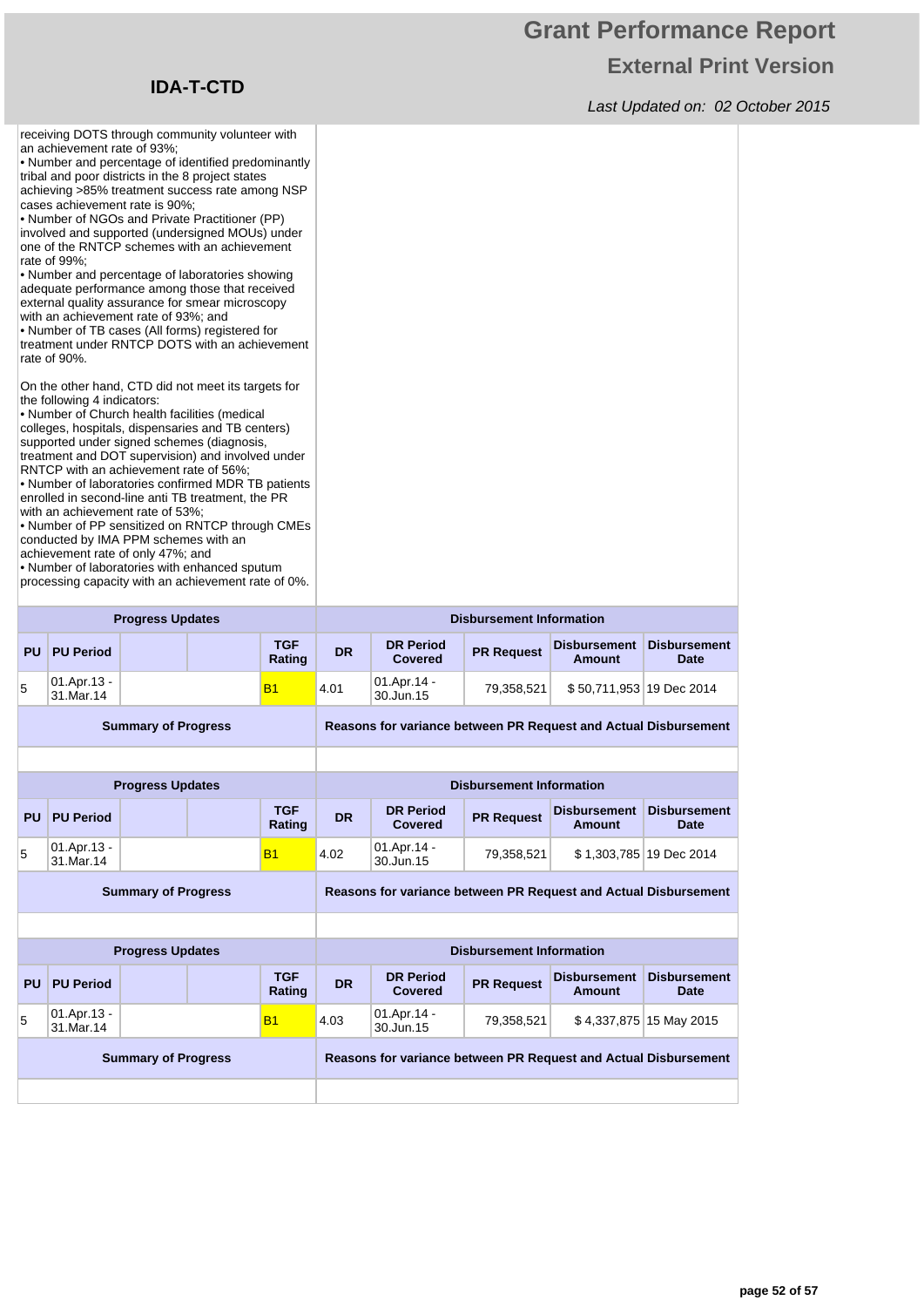### Last Updated on: 02 October 2015

| <b>Progress Updates</b>                                                                                                                                                                                                                                                                                                                                               |                          |                | <b>Disbursement Information</b>                                                                                                                                                                                                                                                                                                                                                                                                                                                                                                                                                                                                                                                                                                                                                                                                                                                                                                                                                                                                                                                                                                                                                                                                                                                                                                                                                                                                                                                                                                                                                                                                                                                                                                                                                                                                                                                                                                                     |                      |           |                                                                        |                   |                               |                             |
|-----------------------------------------------------------------------------------------------------------------------------------------------------------------------------------------------------------------------------------------------------------------------------------------------------------------------------------------------------------------------|--------------------------|----------------|-----------------------------------------------------------------------------------------------------------------------------------------------------------------------------------------------------------------------------------------------------------------------------------------------------------------------------------------------------------------------------------------------------------------------------------------------------------------------------------------------------------------------------------------------------------------------------------------------------------------------------------------------------------------------------------------------------------------------------------------------------------------------------------------------------------------------------------------------------------------------------------------------------------------------------------------------------------------------------------------------------------------------------------------------------------------------------------------------------------------------------------------------------------------------------------------------------------------------------------------------------------------------------------------------------------------------------------------------------------------------------------------------------------------------------------------------------------------------------------------------------------------------------------------------------------------------------------------------------------------------------------------------------------------------------------------------------------------------------------------------------------------------------------------------------------------------------------------------------------------------------------------------------------------------------------------------------|----------------------|-----------|------------------------------------------------------------------------|-------------------|-------------------------------|-----------------------------|
| <b>PU</b>                                                                                                                                                                                                                                                                                                                                                             | <b>PU Period</b>         |                |                                                                                                                                                                                                                                                                                                                                                                                                                                                                                                                                                                                                                                                                                                                                                                                                                                                                                                                                                                                                                                                                                                                                                                                                                                                                                                                                                                                                                                                                                                                                                                                                                                                                                                                                                                                                                                                                                                                                                     | <b>TGF</b><br>Rating | <b>DR</b> | <b>DR Period</b><br>Covered                                            | <b>PR Request</b> | <b>Disbursement</b><br>Amount | <b>Disbursement</b><br>Date |
| 6                                                                                                                                                                                                                                                                                                                                                                     | 01.Apr.14 -<br>31.Dec.14 |                |                                                                                                                                                                                                                                                                                                                                                                                                                                                                                                                                                                                                                                                                                                                                                                                                                                                                                                                                                                                                                                                                                                                                                                                                                                                                                                                                                                                                                                                                                                                                                                                                                                                                                                                                                                                                                                                                                                                                                     | <b>B1</b>            | 5         | $01$ .Jan.15 -<br>30.Sep.15                                            | 14,719,701        | \$24,920,752 10 Jun 2015      |                             |
| <b>Summary of Progress</b>                                                                                                                                                                                                                                                                                                                                            |                          |                |                                                                                                                                                                                                                                                                                                                                                                                                                                                                                                                                                                                                                                                                                                                                                                                                                                                                                                                                                                                                                                                                                                                                                                                                                                                                                                                                                                                                                                                                                                                                                                                                                                                                                                                                                                                                                                                                                                                                                     |                      |           | <b>Reasons for variance between PR Request and Actual Disbursement</b> |                   |                               |                             |
| The overall performance of the program, including<br>the implementation of activities, completion of<br>conditions and management actions, as well as<br>program management during the period of 01 April<br>2014–31 December 2014 merits a B1 rating. For<br>details on the programmatic achievements and<br>rating, please refer to the attached grant rating tool. |                          | December 2014. | To date, the Global Fund has disbursed US \$234,074,380 to CTD under<br>the SSF grants, representing approximately 90% of the cumulative grant's<br>signed amount of US \$261,423,384.<br>CTD requested a disbursement amount of US \$14,719,701 for a forecast<br>budget of US \$36,388,945 for the period 1 January to 30 September 2015<br>by taking into account a closing cash balance of US \$21,669,244 as of 31<br>The Country Team adjusted the disbursement amount to US \$25,347,398<br>and the forecast amount to US \$47,632,473 by taking into account the<br>following calculation:<br>+ 39,172,872 - Carry forward and commitment amount for pharmaceuticals<br>and health products of Year 3 and Year 4 (2013-14 and 2014-15). This<br>includes binocular and led microscopes, CBNAAT machines and<br>cartridges, 1st line TB drugs and PSM cost<br>+3,104,529 - Budget for government SRs & HR cost of PR until September<br>2015. Note: this forecast excludes FIND's, which will be released in Q3<br>once the IL for toping up the grant is signed. Considering that FIND<br>reported cash balance of \$4.4m as of 31-Mar-15, its cash release is<br>postponed to Q3. The Country Team approves FIND's forecast and<br>encourage FIND to continue the implementation of the planned activities.<br>+1,755,072 - WHO forecast based on signed contract budget.<br>+3,600,000 cost of 200 CBNAAT machines - brought forward from NFM<br>period in order to initiate timely delivery.<br>$=$ 47,632,473 is the total forecast for January to September 2015, of which<br>\$1,755,072 pertains to WHO and \$45,877,401 to CTD.<br>Out of the forecast amount, the Country Team deducted US \$17,947,200<br>as cash balance at 31 December 2014 (\$16,618,774 CTD + \$1,328,426)<br>WHO) and US \$4,337,875 as cash in transit processed in May 2015 to CTD<br>to arrive to the recommended disbursement amount of US \$25,347,398. |                      |           |                                                                        |                   |                               |                             |

**IDA-T-CTD**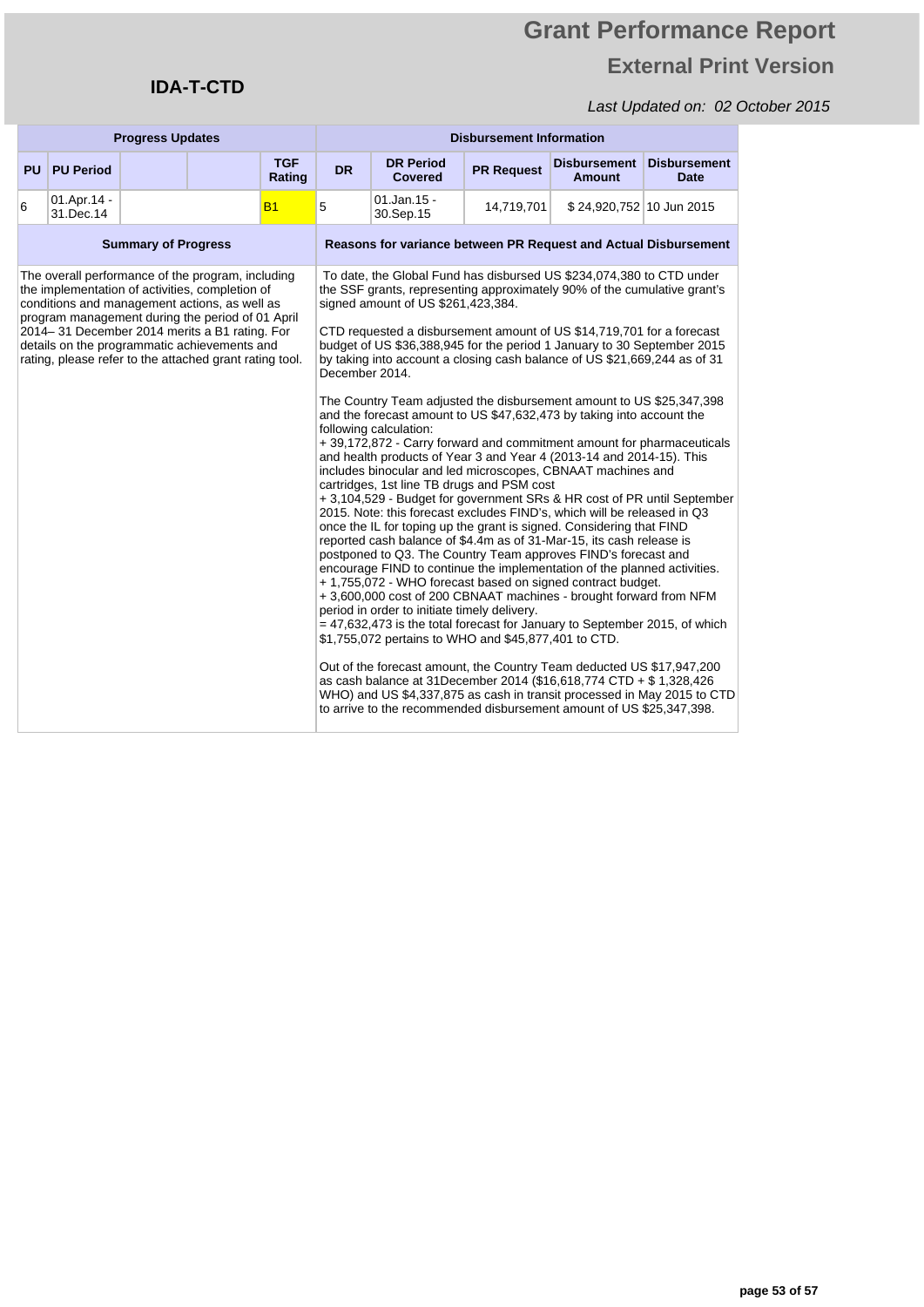## **Grant Performance Report External Print Version**

| <b>Progress Updates</b>                                                                                                                                                                                                                                                                                                                                               |                          |                           | <b>Disbursement Information</b>                                                                                                                                                                                                                                                                                                                                                                                                                                                                                                                                                                                                                                                                                                                                                                                                                                                                                                                                                                                                                                                                                                                                                                                                                                                                                                                                                                                                                                                                                                                                                                                                                                                                                                                                                                                                                                                                                                                                                                                                                                                                                                                                                                                                                                                                                                                                                                                                                                                                                                                                                                                                                     |                                                                 |                                    |                   |                               |                                    |
|-----------------------------------------------------------------------------------------------------------------------------------------------------------------------------------------------------------------------------------------------------------------------------------------------------------------------------------------------------------------------|--------------------------|---------------------------|-----------------------------------------------------------------------------------------------------------------------------------------------------------------------------------------------------------------------------------------------------------------------------------------------------------------------------------------------------------------------------------------------------------------------------------------------------------------------------------------------------------------------------------------------------------------------------------------------------------------------------------------------------------------------------------------------------------------------------------------------------------------------------------------------------------------------------------------------------------------------------------------------------------------------------------------------------------------------------------------------------------------------------------------------------------------------------------------------------------------------------------------------------------------------------------------------------------------------------------------------------------------------------------------------------------------------------------------------------------------------------------------------------------------------------------------------------------------------------------------------------------------------------------------------------------------------------------------------------------------------------------------------------------------------------------------------------------------------------------------------------------------------------------------------------------------------------------------------------------------------------------------------------------------------------------------------------------------------------------------------------------------------------------------------------------------------------------------------------------------------------------------------------------------------------------------------------------------------------------------------------------------------------------------------------------------------------------------------------------------------------------------------------------------------------------------------------------------------------------------------------------------------------------------------------------------------------------------------------------------------------------------------------|-----------------------------------------------------------------|------------------------------------|-------------------|-------------------------------|------------------------------------|
| <b>PU</b>                                                                                                                                                                                                                                                                                                                                                             | <b>PU Period</b>         |                           | <b>TGF</b><br>Rating                                                                                                                                                                                                                                                                                                                                                                                                                                                                                                                                                                                                                                                                                                                                                                                                                                                                                                                                                                                                                                                                                                                                                                                                                                                                                                                                                                                                                                                                                                                                                                                                                                                                                                                                                                                                                                                                                                                                                                                                                                                                                                                                                                                                                                                                                                                                                                                                                                                                                                                                                                                                                                | <b>DR</b>                                                       | <b>DR Period</b><br><b>Covered</b> | <b>PR Request</b> | <b>Disbursement</b><br>Amount | <b>Disbursement</b><br><b>Date</b> |
| 6                                                                                                                                                                                                                                                                                                                                                                     | 01.Apr.14 -<br>31.Dec.14 |                           | <b>B1</b>                                                                                                                                                                                                                                                                                                                                                                                                                                                                                                                                                                                                                                                                                                                                                                                                                                                                                                                                                                                                                                                                                                                                                                                                                                                                                                                                                                                                                                                                                                                                                                                                                                                                                                                                                                                                                                                                                                                                                                                                                                                                                                                                                                                                                                                                                                                                                                                                                                                                                                                                                                                                                                           | 5.02                                                            | 01.Jan.15 -<br>30.Sep.15           | 14,719,701        |                               | \$314,672 18 Aug 2015              |
| <b>Summary of Progress</b>                                                                                                                                                                                                                                                                                                                                            |                          |                           |                                                                                                                                                                                                                                                                                                                                                                                                                                                                                                                                                                                                                                                                                                                                                                                                                                                                                                                                                                                                                                                                                                                                                                                                                                                                                                                                                                                                                                                                                                                                                                                                                                                                                                                                                                                                                                                                                                                                                                                                                                                                                                                                                                                                                                                                                                                                                                                                                                                                                                                                                                                                                                                     | Reasons for variance between PR Request and Actual Disbursement |                                    |                   |                               |                                    |
| The overall performance of the program, including<br>the implementation of activities, completion of<br>conditions and management actions, as well as<br>program management during the period of 01 April<br>2014–31 December 2014 merits a B1 rating. For<br>details on the programmatic achievements and<br>rating, please refer to the attached grant rating tool. |                          | cost<br>top-up is signed. | This grant will transition to NFM as of 1 October 2015. In order to secure<br>timely labs preparedness, uninterrupted supply of SLD, a budget of US<br>\$30.4 million will be brought forward to the current grant. Therefore, once<br>the Board approves the<br>secretariat request for topping up of the current grant, the CT will prepare a<br>supplementary ADMF to release funds for SLD as well as the forecast for<br>SR FIND, responsible for laboratory upgrading.<br>For the current reporting period for 1 April to 31 December 2014 for which<br>CTD demonstrated a good performance with a B1 rating, the C<br>recommended respectively a forecast and a disbursement amounts of US<br>\$47,632,473 and US \$25,347,398 as<br>per the calculation below:<br>+ 39,172,872 - Carry forward and commitment amount for pharmaceuticals<br>and health products of Year 3 and Year 4 (2013-14 and 2014-15). This<br>includes binocular and led microscopes, GeneXpert machines and<br>cartridges, 1st line TB drugs and PSM<br>+ 3,104,529 - Budget for government SRs & HR cost of PR till September<br>2015. The forecast is in line with the approved grant SR budget. Note: this<br>forecast excludes FIND's, which will be released in Q3 once the IL for grant<br>Considering that FIND reported cash balance of \$4.4m at 31-Mar-15, their<br>cash release can be postponed to Q3<br>+1,755,072 - WHO forecast based on signed contract budget<br>+ 3,600,000 Cost of 200 GeneXpert machines - brought forward from NFM<br>period in order to initiate timely delivery<br>= US \$47,632,473 total forecast for Jan-Sept 2015, of which \$1,755,072<br>pertains to WHO and US \$45,877,401 pertains to CTD.<br>Out of the forecast amount, the CT deducted US \$17,947,200 as Cash<br>balance at 31-Dec-14 (\$16,618,774 CTD + \$1,328,426 WHO) and US \$<br>4,337,875 as Cash in transit processed in May 2015 to CTD to arrive to the<br>recommended disbursement<br>amount of US \$25,347,398 to be split as US\$24,920,752 for CTD<br>(\$45,877,401 forecast less \$16,618,774 cash balance as at 31-Dec-14 less<br>\$4,337,875 cash in transit) and US\$426,646 for WHO ( \$1,755,072 forecast<br>less \$1,328,426 cash<br>balance as at 31-Dec-14).<br>WHO reported cash balance as of 31 Mach 2015 was \$1.1 million, as a<br>result the Country Team recommends to postpone the release of the US<br>\$426,646 to 15 July 2015 after submission of the updated cash balance as<br>of 30 June 2015. After<br>submission of the cash balamce as of 30 June, and review of the forecast,<br>the CT released US \$314,672 to WHO. |                                                                 |                                    |                   |                               |                                    |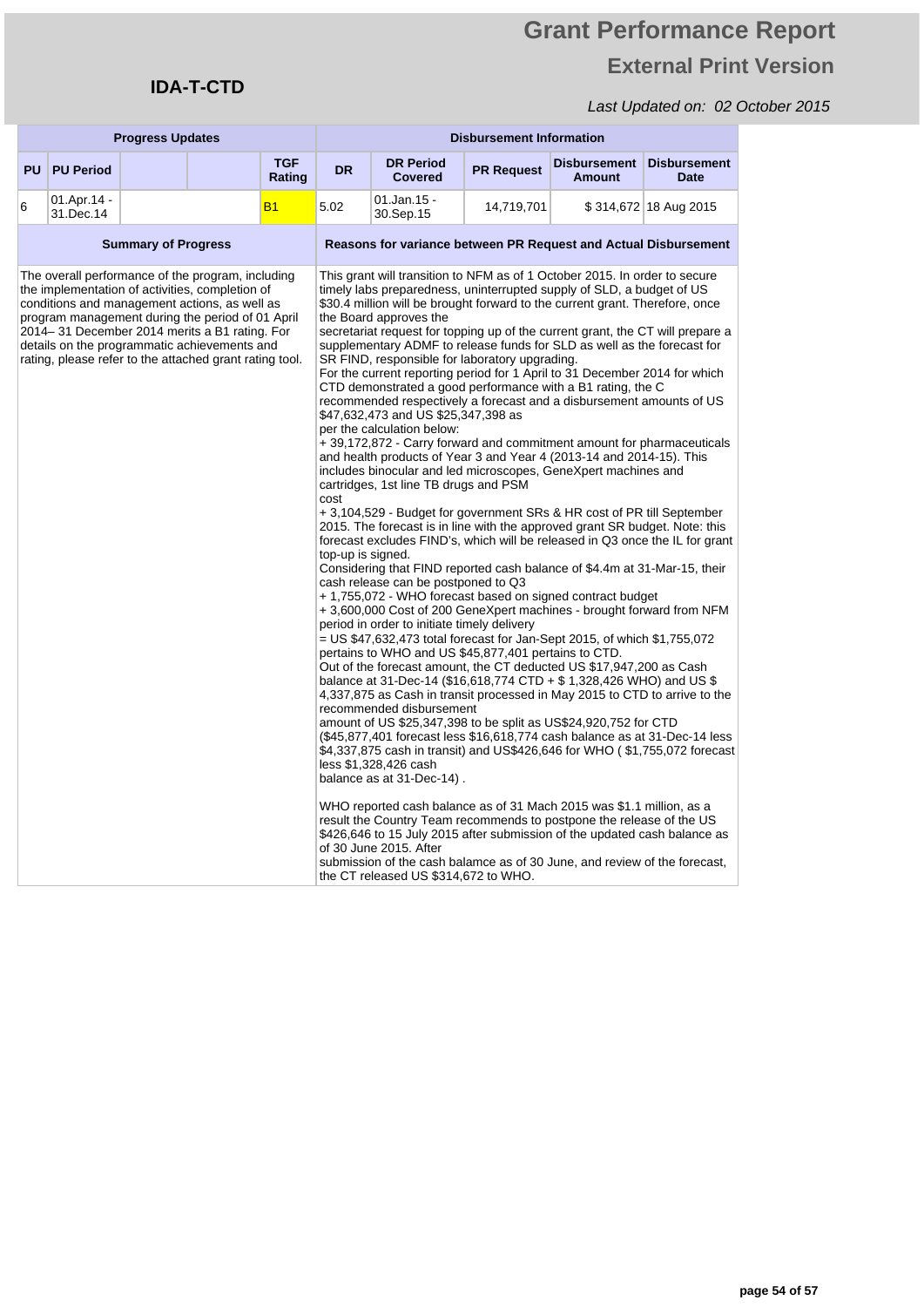the implementation of activities, completion of conditions and management actions, as well as program management during the period of 01 April 2014– 31 December 2014 merits a B1 rating. For details on the programmatic achievements and rating, please refer to the attached grant rating tool.

## **Grant Performance Report External Print Version**

|                                                                                 | <b>Progress Updates</b>            |                            |                                                                                                                                                                                                                                                                                                                                                                       |                                                                 | <b>Disbursement Information</b>                                 |                                                                                                                                                                                                                                                                                                                                                                                                                                                                                                                                                                                                                                                                                                                                                                                                                                                                                                                                                                                                                                                                                                                                                                                                                                                                                                                                                                                                                                                                                                                                                                                                                                                                                                                                                                                                                                                                                                                                                                                                                                                                                                                                                                                                                                                                                                                                                                                                                                                                                                                                                                                                                                                                                                                                                                                                                                                                                                                   |                                 |                                      |                                                                           |  |
|---------------------------------------------------------------------------------|------------------------------------|----------------------------|-----------------------------------------------------------------------------------------------------------------------------------------------------------------------------------------------------------------------------------------------------------------------------------------------------------------------------------------------------------------------|-----------------------------------------------------------------|-----------------------------------------------------------------|-------------------------------------------------------------------------------------------------------------------------------------------------------------------------------------------------------------------------------------------------------------------------------------------------------------------------------------------------------------------------------------------------------------------------------------------------------------------------------------------------------------------------------------------------------------------------------------------------------------------------------------------------------------------------------------------------------------------------------------------------------------------------------------------------------------------------------------------------------------------------------------------------------------------------------------------------------------------------------------------------------------------------------------------------------------------------------------------------------------------------------------------------------------------------------------------------------------------------------------------------------------------------------------------------------------------------------------------------------------------------------------------------------------------------------------------------------------------------------------------------------------------------------------------------------------------------------------------------------------------------------------------------------------------------------------------------------------------------------------------------------------------------------------------------------------------------------------------------------------------------------------------------------------------------------------------------------------------------------------------------------------------------------------------------------------------------------------------------------------------------------------------------------------------------------------------------------------------------------------------------------------------------------------------------------------------------------------------------------------------------------------------------------------------------------------------------------------------------------------------------------------------------------------------------------------------------------------------------------------------------------------------------------------------------------------------------------------------------------------------------------------------------------------------------------------------------------------------------------------------------------------------------------------------|---------------------------------|--------------------------------------|---------------------------------------------------------------------------|--|
| <b>PU</b>                                                                       | <b>PU Period</b>                   |                            |                                                                                                                                                                                                                                                                                                                                                                       | TGF<br>Rating                                                   | <b>DR</b>                                                       | <b>DR Period</b><br><b>Covered</b>                                                                                                                                                                                                                                                                                                                                                                                                                                                                                                                                                                                                                                                                                                                                                                                                                                                                                                                                                                                                                                                                                                                                                                                                                                                                                                                                                                                                                                                                                                                                                                                                                                                                                                                                                                                                                                                                                                                                                                                                                                                                                                                                                                                                                                                                                                                                                                                                                                                                                                                                                                                                                                                                                                                                                                                                                                                                                | <b>PR Request</b>               | <b>Disbursement</b><br><b>Amount</b> | <b>Disbursement</b><br><b>Date</b>                                        |  |
| 6                                                                               | 01.Apr.14 -<br>31.Dec.14           |                            |                                                                                                                                                                                                                                                                                                                                                                       | <b>B1</b>                                                       | 5.03                                                            | 01.Jan.15 -<br>30.Sep.15                                                                                                                                                                                                                                                                                                                                                                                                                                                                                                                                                                                                                                                                                                                                                                                                                                                                                                                                                                                                                                                                                                                                                                                                                                                                                                                                                                                                                                                                                                                                                                                                                                                                                                                                                                                                                                                                                                                                                                                                                                                                                                                                                                                                                                                                                                                                                                                                                                                                                                                                                                                                                                                                                                                                                                                                                                                                                          | 14,719,701                      |                                      | \$1,765,681 01 Oct 2015                                                   |  |
|                                                                                 |                                    | <b>Summary of Progress</b> |                                                                                                                                                                                                                                                                                                                                                                       |                                                                 | Reasons for variance between PR Request and Actual Disbursement |                                                                                                                                                                                                                                                                                                                                                                                                                                                                                                                                                                                                                                                                                                                                                                                                                                                                                                                                                                                                                                                                                                                                                                                                                                                                                                                                                                                                                                                                                                                                                                                                                                                                                                                                                                                                                                                                                                                                                                                                                                                                                                                                                                                                                                                                                                                                                                                                                                                                                                                                                                                                                                                                                                                                                                                                                                                                                                                   |                                 |                                      |                                                                           |  |
|                                                                                 |                                    |                            | The overall performance of the program, including<br>the implementation of activities, completion of<br>conditions and management actions, as well as<br>program management during the period of 01 April<br>2014–31 December 2014 merits a B1 rating. For<br>details on the programmatic achievements and<br>rating, please refer to the attached grant rating tool. |                                                                 | cost<br>top-up is signed.<br>recommendation:                    | This grant will transition to NFM as of 1 October 2015. In order to secure<br>timely labs preparedness, uninterrupted supply of SLD, a budget of US<br>\$30.4 million will be brought forward to the current grant. Therefore, once<br>the Board approves the<br>secretariat request for topping up of the current grant, the CT will prepare a<br>supplementary ADMF to release funds for SLD as well as the forecast for<br>SR FIND, responsible for laboratory upgrading.<br>For the current reporting period for 1 April to 31 December 2014 for which<br>CTD demonstrated a good performance with a B1 rating, the C<br>recommended respectively a forecast and a disbursement amounts of US<br>\$47,632,473 and US \$25,347,398 as<br>per the calculation below:<br>+ 39,172,872 - Carry forward and commitment amount for pharmaceuticals<br>and health products of Year 3 and Year 4 (2013-14 and 2014-15). This<br>includes binocular and led microscopes, GeneXpert machines and<br>cartridges, 1st line TB drugs and PSM<br>+ 3,104,529 - Budget for government SRs & HR cost of PR till September<br>2015. The forecast is in line with the approved grant SR budget. Note: this<br>forecast excludes FIND's, which will be released in Q3 once the IL for grant<br>Considering that FIND reported cash balance of \$4.4m at 31-Mar-15, their<br>cash release can be postponed to Q3<br>+ 1,755,072 - WHO forecast based on signed contract budget<br>+3,600,000 Cost of 200 GeneXpert machines - brought forward from NFM<br>period in order to initiate timely delivery<br>= US \$47,632,473 total forecast for Jan-Sept 2015, of which \$1,755,072<br>pertains to WHO and US \$45,877,401 pertains to CTD.<br>Out of the forecast amount, the CT deducted US \$17,947,200 as Cash<br>balance at 31-Dec-14 (\$16,618,774 CTD + \$1,328,426 WHO) and US \$<br>4,337,875 as Cash in transit processed in May 2015 to CTD to arrive to the<br>recommended disbursement<br>amount of US \$25,347,398 to be split as US\$24,920,752 for CTD<br>(\$45,877,401 forecast less \$16,618,774 cash balance as at 31-Dec-14 less<br>\$4,337,875 cash in transit) and US\$426,646 for WHO (\$1,755,072 forecast<br>less \$1,328,426 cash<br>balance as at 31-Dec-14).<br>Update as of 16/09 2015 for FIND's forecast and disbursement<br>Continuation of activities 750,001<br>Payment required for Existing procurements under process with<br>procurement agency 550,000<br>Activities to be undertaken in existing project<br>Additional Activities proposed (after re-programming)<br>Expected gain due to forex changes<br>TOTAL Forceast until 30 september 2015<br>Less cash balance as on 30 June 2015<br>Disbursement recommended<br>After submission of the cash balance as of 30 June and review of the<br>revised forecast from FIND, the CT recommends a disbursement of US<br>\$1,765,681 to FIND. |                                 |                                      | 784,310<br>3,300,000<br>$-200,000$<br>5,184,311<br>3,418,630<br>1,765,681 |  |
|                                                                                 |                                    | <b>Progress Updates</b>    |                                                                                                                                                                                                                                                                                                                                                                       | <b>TGF</b>                                                      |                                                                 | <b>DR Period</b>                                                                                                                                                                                                                                                                                                                                                                                                                                                                                                                                                                                                                                                                                                                                                                                                                                                                                                                                                                                                                                                                                                                                                                                                                                                                                                                                                                                                                                                                                                                                                                                                                                                                                                                                                                                                                                                                                                                                                                                                                                                                                                                                                                                                                                                                                                                                                                                                                                                                                                                                                                                                                                                                                                                                                                                                                                                                                                  | <b>Disbursement Information</b> | Disbursement                         | <b>Disbursement</b>                                                       |  |
|                                                                                 | <b>PU PU Period</b><br>01.Apr.14 - |                            |                                                                                                                                                                                                                                                                                                                                                                       | Rating                                                          | DR.                                                             | <b>Covered</b><br>01.Jan.15 -                                                                                                                                                                                                                                                                                                                                                                                                                                                                                                                                                                                                                                                                                                                                                                                                                                                                                                                                                                                                                                                                                                                                                                                                                                                                                                                                                                                                                                                                                                                                                                                                                                                                                                                                                                                                                                                                                                                                                                                                                                                                                                                                                                                                                                                                                                                                                                                                                                                                                                                                                                                                                                                                                                                                                                                                                                                                                     | <b>PR Request</b>               | Amount                               | <b>Date</b>                                                               |  |
| 6                                                                               | 31.Dec.14                          |                            |                                                                                                                                                                                                                                                                                                                                                                       | <b>B1</b>                                                       | 5.04<br>N/A<br>14,719,701<br>31.Dec.15                          |                                                                                                                                                                                                                                                                                                                                                                                                                                                                                                                                                                                                                                                                                                                                                                                                                                                                                                                                                                                                                                                                                                                                                                                                                                                                                                                                                                                                                                                                                                                                                                                                                                                                                                                                                                                                                                                                                                                                                                                                                                                                                                                                                                                                                                                                                                                                                                                                                                                                                                                                                                                                                                                                                                                                                                                                                                                                                                                   |                                 |                                      |                                                                           |  |
| <b>Summary of Progress</b><br>The overall performance of the program, including |                                    |                            |                                                                                                                                                                                                                                                                                                                                                                       | Reasons for variance between PR Request and Actual Disbursement |                                                                 |                                                                                                                                                                                                                                                                                                                                                                                                                                                                                                                                                                                                                                                                                                                                                                                                                                                                                                                                                                                                                                                                                                                                                                                                                                                                                                                                                                                                                                                                                                                                                                                                                                                                                                                                                                                                                                                                                                                                                                                                                                                                                                                                                                                                                                                                                                                                                                                                                                                                                                                                                                                                                                                                                                                                                                                                                                                                                                                   |                                 |                                      |                                                                           |  |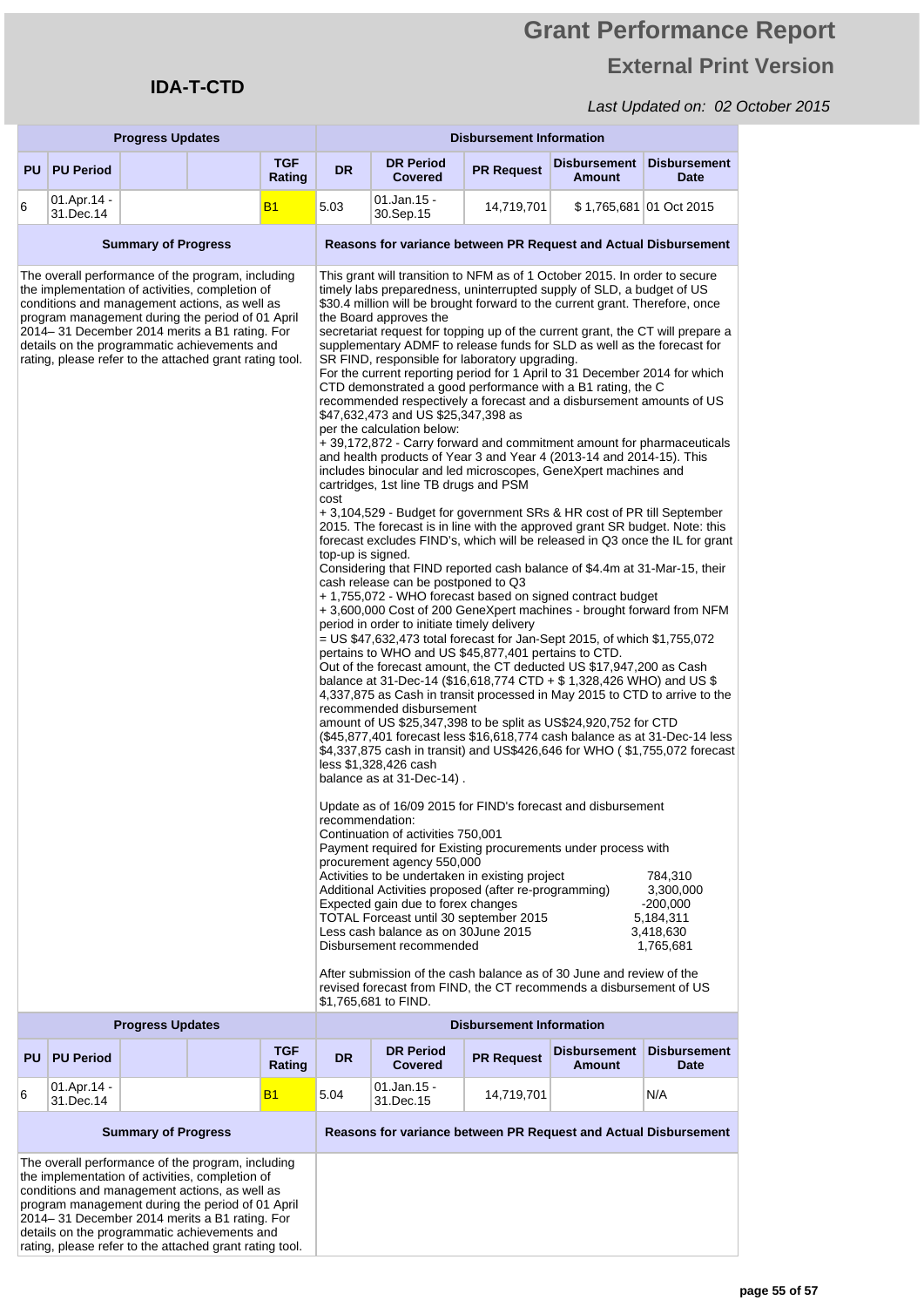### **IDA-T-CTD**

| 2.5. Contextual Information |                          |  |  |  |  |  |
|-----------------------------|--------------------------|--|--|--|--|--|
| <b>Title</b>                | <b>Explanatory Notes</b> |  |  |  |  |  |
|                             |                          |  |  |  |  |  |

| 2.6. Phase 2/ Periodic Review Grant Renewal                    |  |                                |  |  |  |
|----------------------------------------------------------------|--|--------------------------------|--|--|--|
| <b>Performance Rating</b>                                      |  | <b>Recommendation Category</b> |  |  |  |
| Rationale for Phase 2/ Periodic Review Recommendation Category |  |                                |  |  |  |
|                                                                |  |                                |  |  |  |
| Rationale for Phase 2/ Periodic Review Recommendation Amount   |  |                                |  |  |  |
|                                                                |  |                                |  |  |  |

| <b>Time-bound Actions</b> |                    |  |  |
|---------------------------|--------------------|--|--|
| <b>Issues</b>             | <b>Description</b> |  |  |
|                           |                    |  |  |